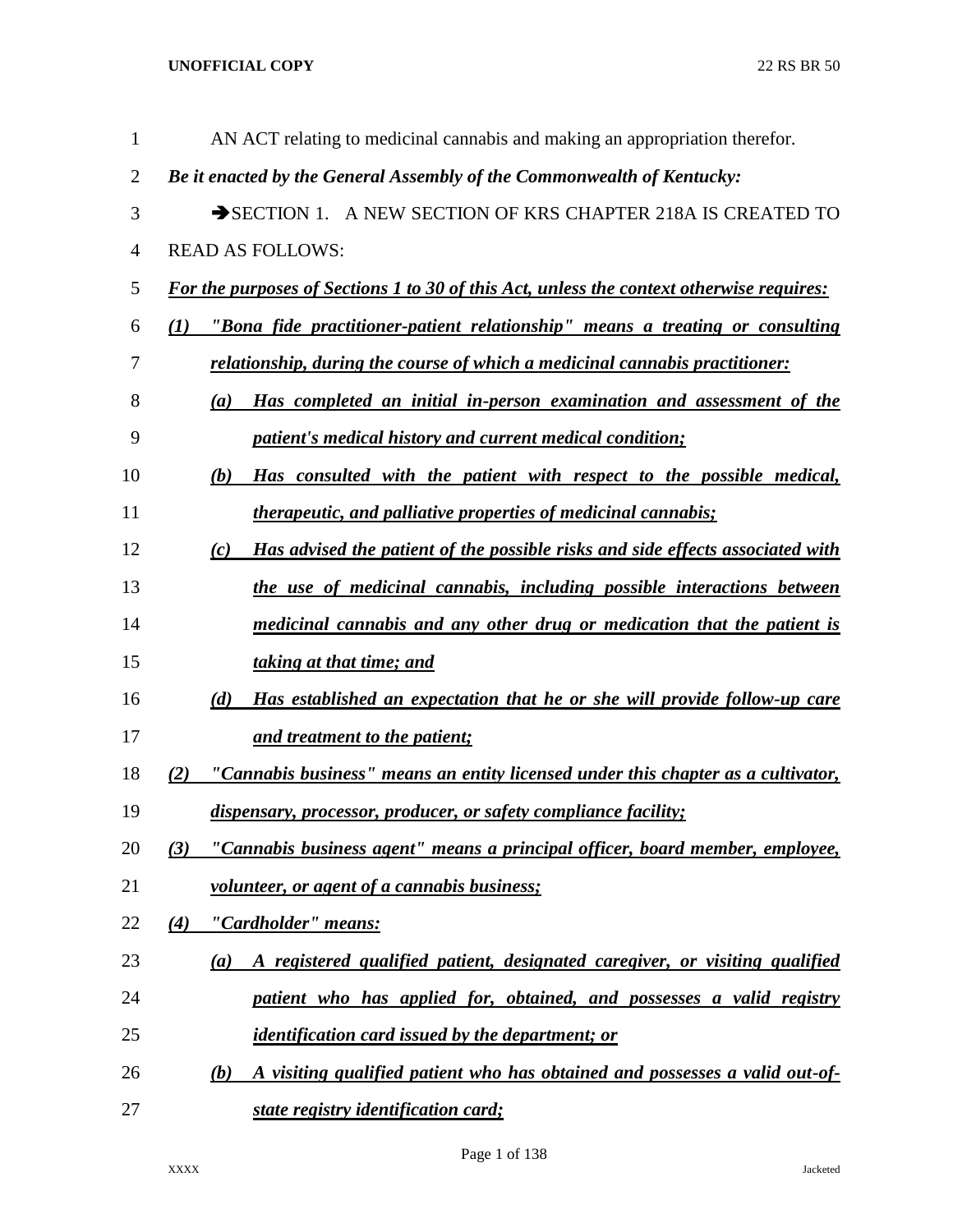- *(5) "Cultivator" means an entity licensed as such under Sections 16, 17, and 18 of this Act;*
- *(6) "Cultivator agent" means a principal officer, board member, employee, volunteer, or agent of a cultivator;*
- *(7) "Department" means the Department for Public Health or its successor agency;*
- *(8) "Designated caregiver" means a person who has registered as such with the department as required by this chapter;*
- *(9) "Dispensary" means an entity licensed as such under Sections 16, 17, and 18 of*
- *this Act;*
- *(10) "Dispensary agent" means a principal officer, board member, employee,*
- *volunteer, or agent of a dispensary;*
- *(11) "Disqualifying felony offense" means:*
- *(a) A felony offense that would classify the person as a violent offender under KRS 439.3401; or*
- *(b) A violation of a state or federal controlled substance law that was classified as a felony in the jurisdiction where the person was convicted, except:*
- *1. An offense for which the sentence, including any term of probation,*
- *incarceration, or supervised release, was completed five (5) or more years earlier; or*
- *2. An offense that consisted of conduct for which Sections 1 to 30 of this Act would likely have prevented a conviction, but the conduct either*
- *occurred prior to the enactment of Sections 1 to 30 of this Act or was*
- *prosecuted by an authority other than the Commonwealth of Kentucky;*
- *(12) "Diversion" of "divert" means the act of dispensing, selling, or otherwise transferring possession of medicinal cannabis from a licensed cannabis business*
- *or cardholder to any person or entity not authorized under the provisions of*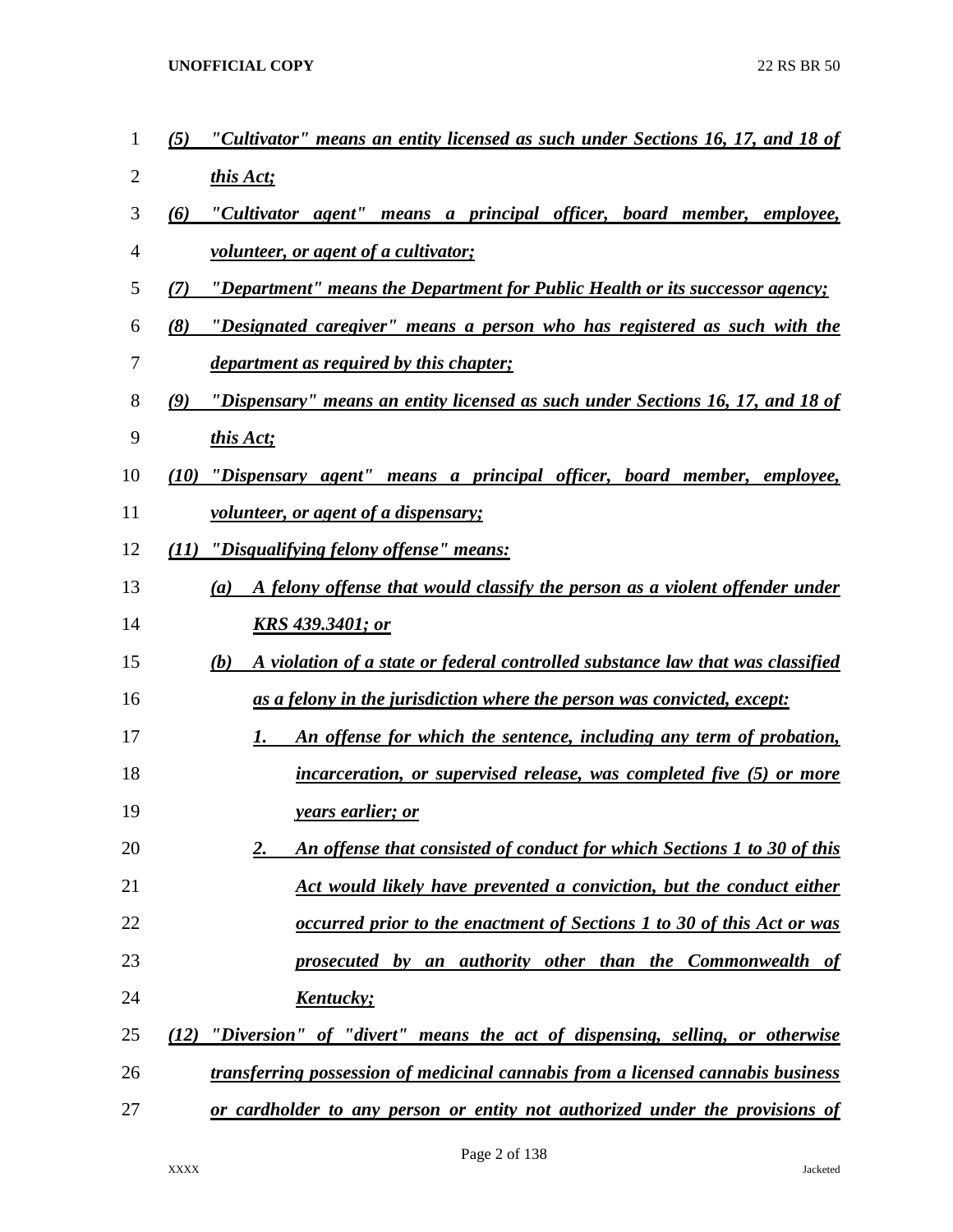| $\mathbf{1}$   | Sections 1 to 30 of this Act to legal possess or use medicinal cannabis;                  |
|----------------|-------------------------------------------------------------------------------------------|
| $\overline{2}$ | "Enclosed, locked facility" means an indoor growing space such as a room,<br>(13)         |
| 3              | greenhouse, building, or other indoor enclosed area that is maintained and                |
| 4              | operated by a cultivator or producer and is equipped with locks and other security        |
| 5              | devices that permit only authorized access by agents of the cultivator or producer,       |
| 6              | <u>as required by the department;</u>                                                     |
| 7              | "Gross receipts" means the total amount or consideration, including cash, credit,<br>(14) |
| 8              | property, and services, for which medicinal cannabis is sold, valued in money,            |
| 9              | <u>whether received in money or otherwise;</u>                                            |
| 10             | "Growth area" means the same as an enclosed, locked facility;<br>(15)                     |
| 11             | "Marijuana" has the same meaning as in Section 37 of this Act;<br>(16)                    |
| 12             | "Medicinal cannabis" means marijuana as defined in Section 37 of this Act<br>(17)         |
| 13             | when cultivated, harvested, processed, produced, transported, dispensed,                  |
| 14             | distributed, sold, possessed, or used in accordance with Sections 1 to 30 of this         |
| 15             | Act. The term "medicinal cannabis" includes medicinal cannabis products and               |
| 16             | raw plant material but does not include industrial hemp or industrial hemp                |
| 17             | products as defined in KRS 260.850;                                                       |
| 18             | "Medicinal cannabis accessories" means any equipment, product, or material of<br>(18)     |
| 19             | any kind which is used, intended for use, or designed for use in the preparing,           |
| 20             | storing, using, or consuming medicinal cannabis in accordance with Sections 1             |
| 21             | to 30 of this Act;                                                                        |
| 22             | "Medicinal cannabis practitioner" means a physician or an advanced practice<br>(19)       |
| 23             | registered nurse who is authorized to prescribe controlled substances under KRS           |
| 24             | 314.042, who is authorized by his or her state licensing board to provide written         |
| 25             | <i>certifications in accordance with Section 9 of this Act;</i>                           |
| 26             | "Medicinal cannabis product" means any compound, manufacture, salt,<br>(20)               |
| 27             | derivative, mixture, or preparation of any part of the plant Cannabis sp., its seeds      |

Page 3 of 138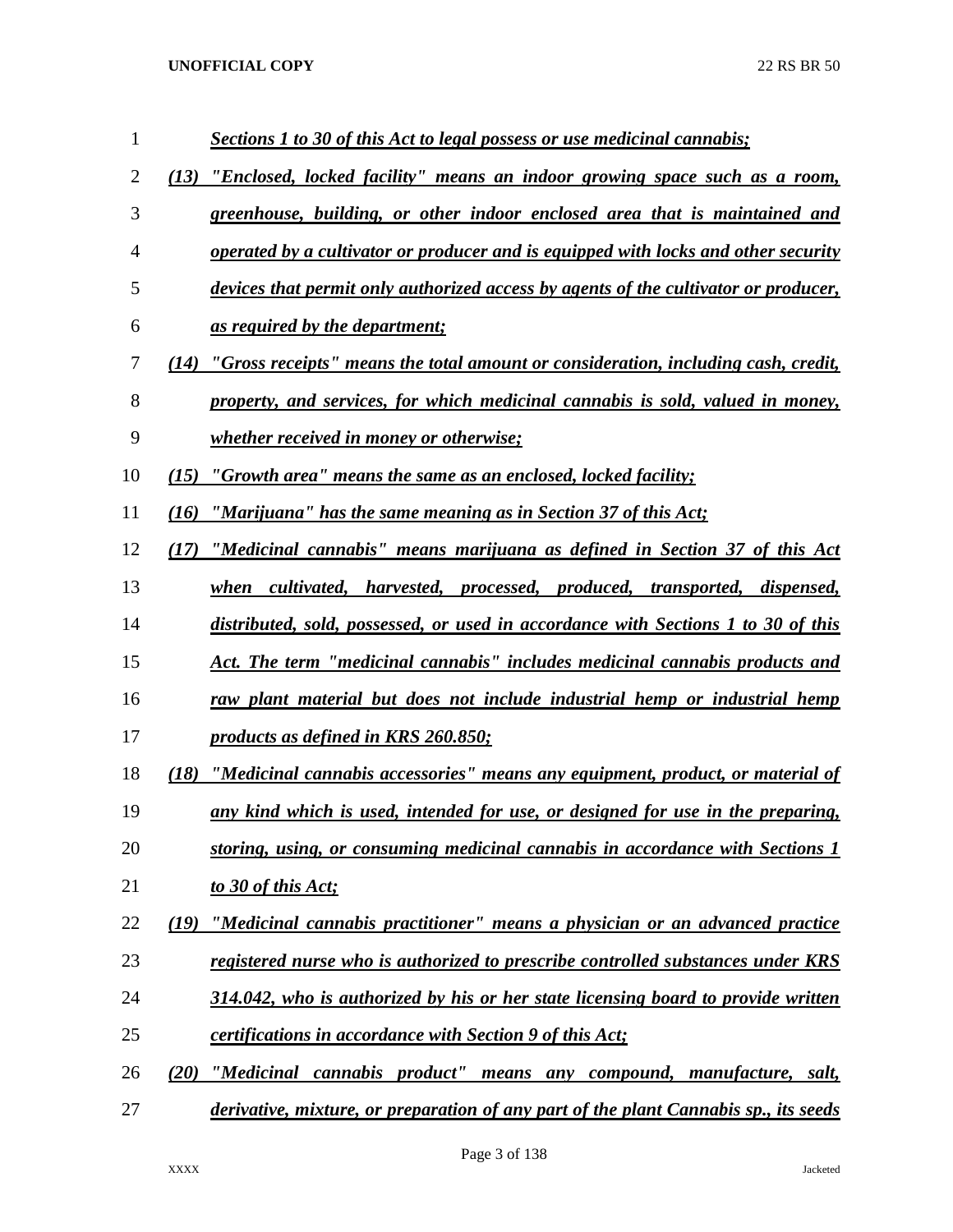| 1              | or its resin; or any compound, mixture, or preparation which contains any                           |
|----------------|-----------------------------------------------------------------------------------------------------|
| $\overline{2}$ | quantity of these substances when cultivated, harvested, processed, produced,                       |
| 3              | transported, dispensed, distributed, sold, possessed, or used in accordance with                    |
| 4              | <b>Sections 1 to 30 of this Act. The term "medicinal cannabis product" does not</b>                 |
| 5              | include industrial hemp products as defined in KRS 260.850;                                         |
| 6              | "Minor" means a person less than eighteen (18) years of age;<br>(21)                                |
| 7              | <u>"Out-of-state registry identification card" means a registry identification card, or</u><br>(22) |
| 8              | an equivalent document, that was issued pursuant to the laws of another state,                      |
| 9              | district, territory, commonwealth, or insular possession of the United States,                      |
| 10             | except that the card must be issued for a disease or medical condition that                         |
| 11             | appears on the approved list of qualifying medical conditions created by the                        |
| 12             | department, that allows the person to use medicinal cannabis in the jurisdiction                    |
| 13             | of issuance;                                                                                        |
| 14             | "Pharmacist" means the same as in KRS 315.010;<br>(23)                                              |
| 15             | "Processor" means an entity licensed as such under Sections 16, 17, and 18 of<br>(24)               |
| 16             | this Act;                                                                                           |
| 17             | "Processor agent" means a principal officer, board member, employee,<br>(25)                        |
| 18             | <u>volunteer, or agent of a processor;</u>                                                          |
| 19             | "Producer" means an entity licensed as such under Sections 16, 17, and 18 of<br>(26)                |
| 20             | this Act;                                                                                           |
| 21             | "Producer agent" means a principal officer, board member, employee, volunteer,<br>(27)              |
| 22             | or agent of a producer;                                                                             |
| 23             | (28) "Qualified patient" means a person who has obtained a written certification from               |
| 24             | a medicinal cannabis practitioner with whom he or she has a bona fide                               |
| 25             | <i>practitioner-patient relationship;</i>                                                           |
| 26             | (29) "Qualifying medical condition" means a disease or medical condition that                       |
| 27             | appears on the approved list of qualifying medical conditions for which a                           |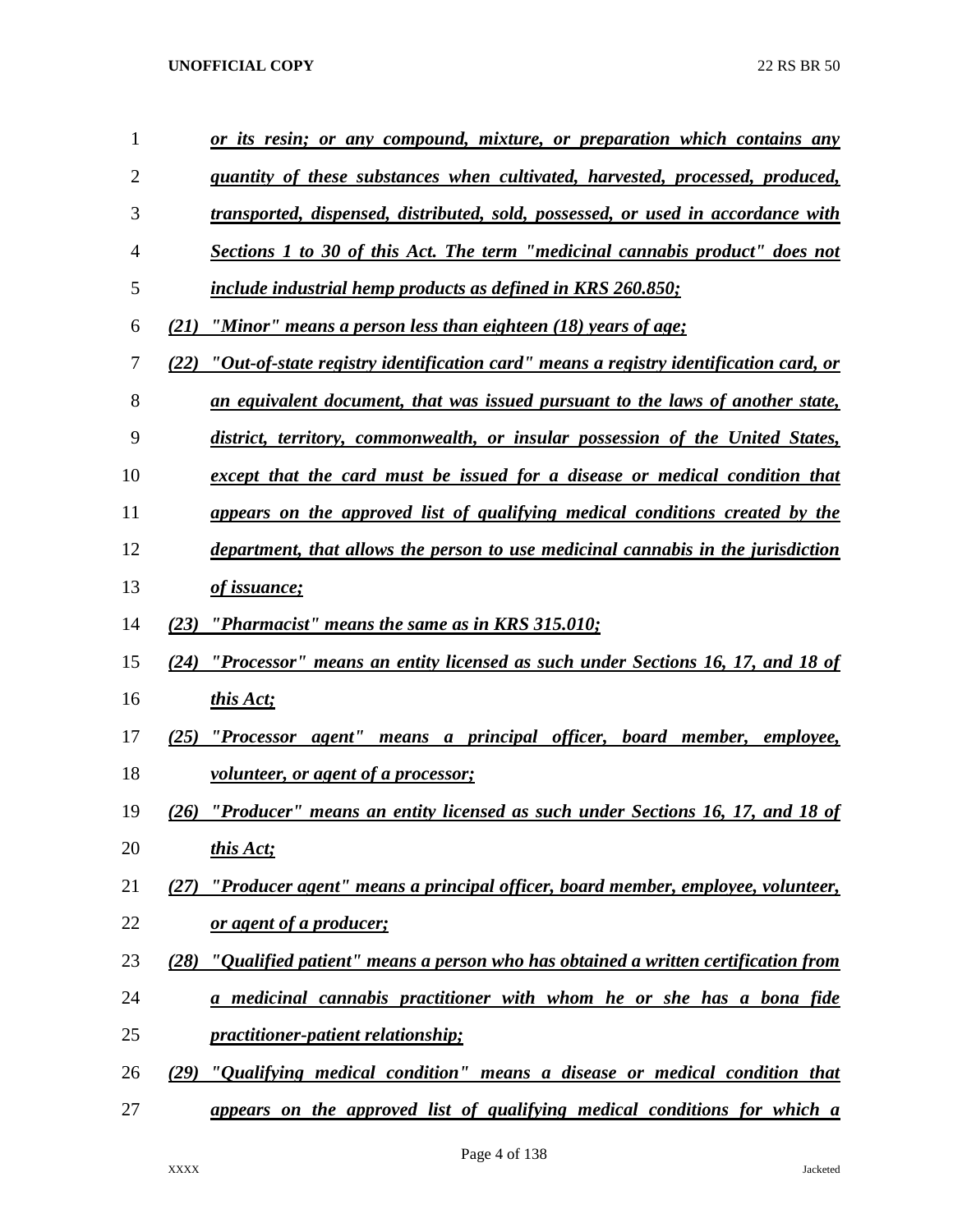| $\mathbf{1}$ | medicinal cannabis practitioner may provide a patient with a written certification       |
|--------------|------------------------------------------------------------------------------------------|
| 2            | for the use of medicinal cannabis established by the department pursuant Section         |
| 3            | 28 of this Act;                                                                          |
| 4            | "Raw plant material" means the trichome-covered part of the female plant<br>(30)         |
| 5            | Cannabis sp. or any mixture of shredded leaves, stems, seeds, and flowers of the         |
| 6            | Cannabis sp. plant. The term "raw plant material" does not include plant                 |
| 7            | material obtained from industrial hemp as defined in KRS 260.850;                        |
| 8            | "Registered qualified patient" means a qualified patient who has applied for,<br>(31)    |
| 9            | obtained, and possesses a valid registry identification card or provisional              |
| 10           | <i>licensure receipt issued by the department;</i>                                       |
| 11           | "Registry identification card" means a document issued by the department that<br>(32)    |
| 12           | identifies a person as a registered qualified patient, visiting qualified patient, or    |
| 13           | <i>designated caregiver;</i>                                                             |
| 14           | "Safety compliance facility" means an entity licensed as such under Sections 16,<br>(33) |
| 15           | 17, and 18 of this Act;                                                                  |
| 16           | (34) "Safety compliance facility agent" means a principal officer, board member,         |
| 17           | <u>employee, volunteer, or agent of a safety compliance facility;</u>                    |
| 18           | "Seedling" means a medicinal cannabis plant that has no flowers and is not<br>(35)       |
| 19           | taller than eight $(8)$ inches;                                                          |
| 20           | "Serious violation" means:<br>(36)                                                       |
| 21           | Any violation of Sections 1 to 30 of this Act or any administrative regulation<br>(a)    |
| 22           | promulgated thereunder that is capable of causing death or which causes                  |
| 23           | serious and prolonged disfigurement, prolonged impairment of health, or                  |
| 24           | prolonged loss or impairment of the function of any bodily organ;                        |
| 25           | Diversion of medicinal cannabis; or<br>(b)                                               |
| 26           | Any act that would constitute a violation of Section 38 of this Act;<br>(c)              |
| 27           | "Smoking" means the inhalation of smoke produced from the combustion of raw<br>(37)      |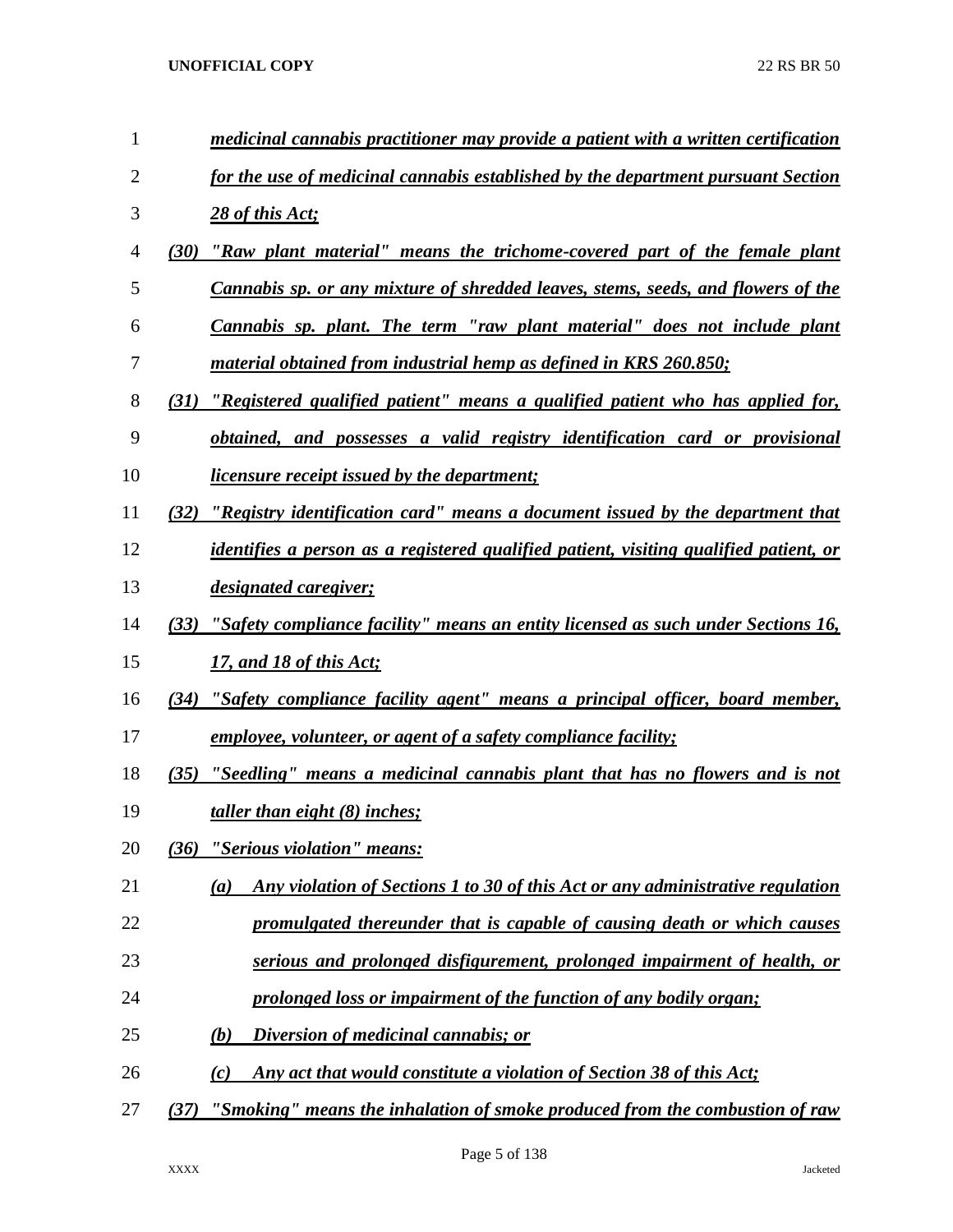| $\mathbf{1}$ | plant material when ignited by a flame;                                                              |
|--------------|------------------------------------------------------------------------------------------------------|
| 2            | "State licensing board" means, respectively:<br>(38)                                                 |
| 3            | <b>The Kentucky Board of Medical Licensure; or</b><br>$\left(a\right)$                               |
| 4            | <b>The Kentucky Board of Nursing:</b><br>(b)                                                         |
| 5            | <u>"Telehealth" has the same meaning as in KRS 211.332;</u><br>(39)                                  |
| 6            | (40) "Use of medicinal cannabis" includes the acquisition, administration,                           |
| 7            | possession, transfer, transportation, or consumption of medicinal cannabis or                        |
| 8            | <u>medicinal cannabis accessories by a cardholder in accordance with Sections 1 to</u>               |
| 9            | 30 of this Act. The term "use of medicinal cannabis" does not include:                               |
| 10           | Cultivation of marijuana by a cardholder; or<br>$\left(a\right)$                                     |
| 11           | The use or consumption of marijuana by smoking;<br>(b)                                               |
| 12           | "Visiting qualified patient" means a person who has registered as such through<br>(41)               |
| 13           | <u>the department as required under Section 11 of this Act or who possesses a valid</u>              |
| 14           | out-of-state registry identification card; and                                                       |
| 15           | "Written certification" means a document dated and signed by a medicinal<br>(42)                     |
| 16           | <i>cannabis practitioner, that:</i>                                                                  |
| 17           | States, that in the medicinal cannabis practitioner's professional medical<br>(a)                    |
| 18           | opinion, the patient may receive medical, therapeutic, or palliative benefit                         |
| 19           | from the use of medicinal cannabis;                                                                  |
| 20           | Specifies the qualifying medical condition or conditions for which the<br>(b)                        |
| 21           | medicinal cannabis practitioner believes that the patient may receive                                |
| 22           | <i>medical, therapeutic, or palliative benefit; and</i>                                              |
| 23           | Affirms that the medicinal cannabis practitioner has a bona fide<br>(c)                              |
| 24           | practitioner-patient relationship with the patient.                                                  |
| 25           | SECTION 2. A NEW SECTION OF KRS CHAPTER 218A IS CREATED TO                                           |
| 26           | <b>READ AS FOLLOWS:</b>                                                                              |
| 27           | Nothing in Sections 1 to 30 of this Act shall be construed as applying to industrial<br>$\mathbf{U}$ |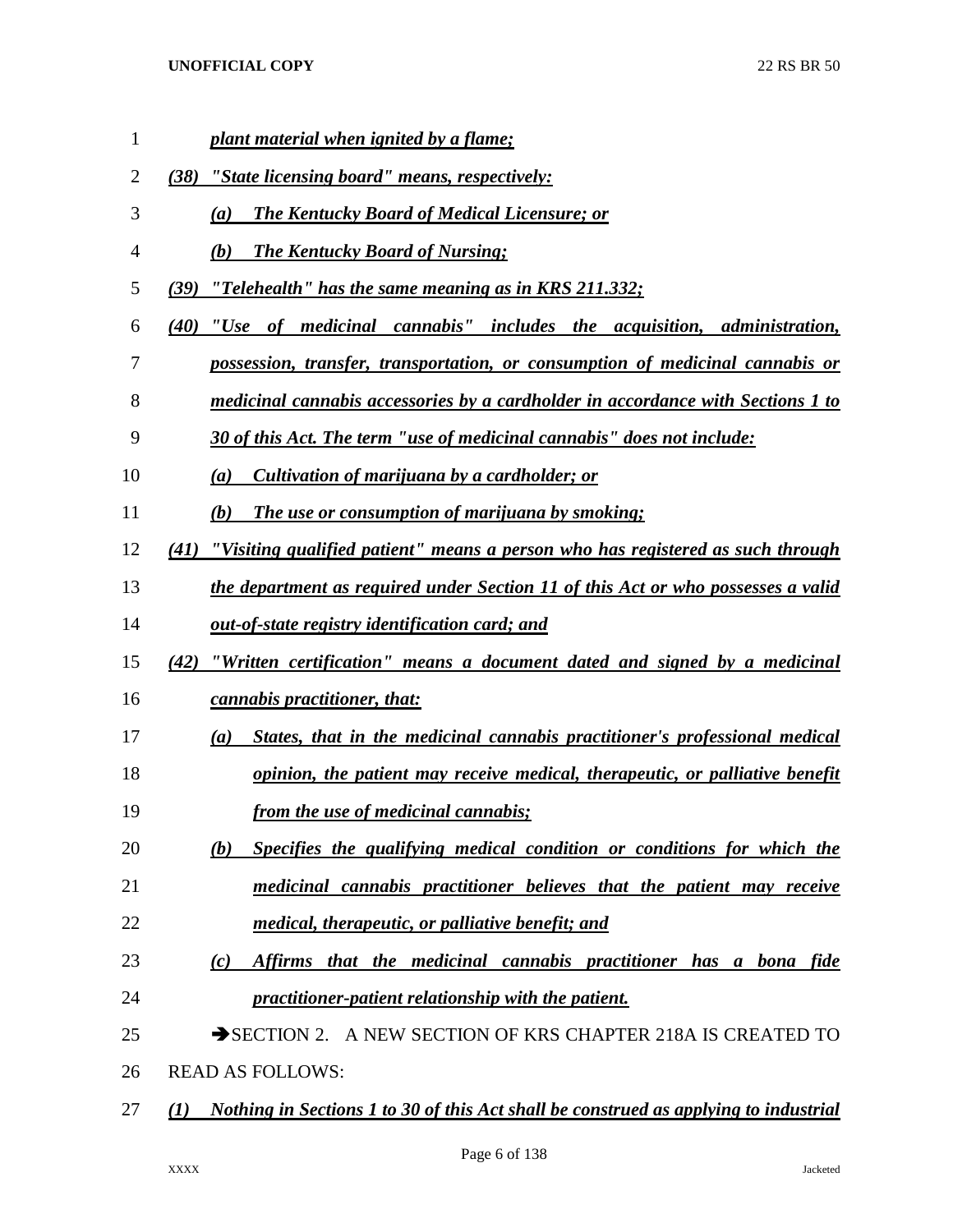| 1  |     |     | hemp or industrial hemp products as defined in KRS 260.850.                                                       |
|----|-----|-----|-------------------------------------------------------------------------------------------------------------------|
| 2  | (2) |     | <i>Notwithstanding any provision of law to the contrary:</i>                                                      |
| 3  |     | (a) | The use of medicinal cannabis by a cardholder shall be considered lawful if                                       |
| 4  |     |     | done in accordance with Sections 1 to 30 of this Act and any administrative                                       |
| 5  |     |     | <i>regulations promulgated thereunder;</i>                                                                        |
| 6  |     | (b) | <b>The</b><br><i>acquisition</i> , <i>blending</i> , <i>cultivation</i> , <i>delivery</i> , <i>distribution</i> , |
| 7  |     |     | manufacturing, manipulation, packaging for sale, preparation, possession,                                         |
| 8  |     |     | sale, testing, transportation, or transfer of medicinal cannabis or medicinal                                     |
| 9  |     |     | <u>cannabis accessories by a cannabis business or cannabis business agent</u>                                     |
| 10 |     |     | shall be considered lawful if done in accordance with Sections 1 to 30 of                                         |
| 11 |     |     | this Act and any administrative regulations promulgated thereunder;                                               |
| 12 |     | (c) | A registered qualified patient or visiting qualified patient shall not be                                         |
| 13 |     |     | considered to be under the influence of medicinal cannabis solely because                                         |
| 14 |     |     | of the presence of tetrahydrocannabinol metabolites, including but not                                            |
| 15 |     |     | limited to the cannabinoid carboxy THC which is also known as THC-                                                |
| 16 |     |     | <b>COOH</b> ;                                                                                                     |
| 17 |     | (d) | medicinal cannabis practitioner shall not be subject to arrest,                                                   |
| 18 |     |     | <u>prosecution, or penalty in any manner, or denied any right or privilege,</u>                                   |
| 19 |     |     | including but not limited to a civil penalty or disciplinary action by a state                                    |
| 20 |     |     | licensing board or by any other occupational or professional licensing                                            |
| 21 |     |     | board, solely for providing written certifications or for otherwise stating                                       |
| 22 |     |     | that, in the medicinal cannabis practitioner's professional opinion, a patient                                    |
| 23 |     |     | may receive medical, therapeutic, or palliative benefit from the use of                                           |
| 24 |     |     | medicinal cannabis, if done in accordance with Sections 1 to 30 of this Act;                                      |
| 25 |     | (e) | A pharmacist shall not be subject to arrest, prosecution, or penalty in any                                       |
| 26 |     |     | manner, or denied any right or privilege, including but not limited to a civil                                    |
| 27 |     |     | penalty or disciplinary action by the Kentucky Board of Pharmacy or by any                                        |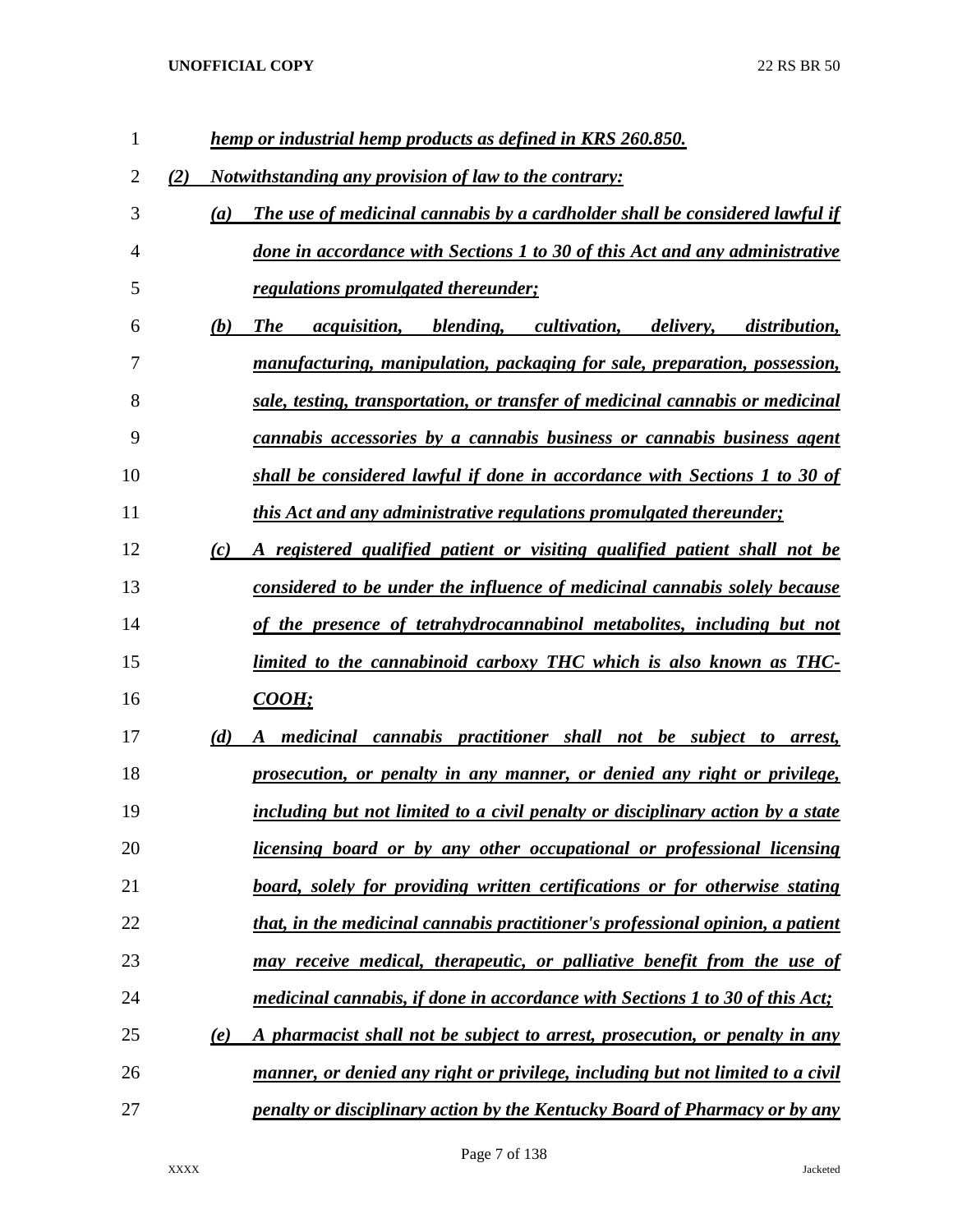| 1              |                             | other professional licensing board, solely for consulting with or providing                 |
|----------------|-----------------------------|---------------------------------------------------------------------------------------------|
| $\overline{2}$ |                             | information with respect to the possible risks or side effects of medicinal                 |
| 3              |                             | cannabis, including any potentially harmful or dangerous interactions                       |
| 4              |                             | between medicinal cannabis and any other drug;                                              |
| 5              | (f)                         | An attorney shall not be subject to arrest, prosecution, or penalty in any                  |
| 6              |                             | manner, or denied any right or privilege, including but not limited to a civil              |
| 7              |                             | <u>penalty or disciplinary action by the Kentucky Court of Justice, the</u>                 |
| 8              |                             | Kentucky Bar Association, or any other professional licensing board, solely                 |
| 9              |                             | for providing an individual or cannabis business with legal assistance                      |
| 10             |                             | related to activity that is no longer subject to criminal penalties under state             |
| 11             |                             | <u>law pursuant to Sections 1 to 30 of this Act; and</u>                                    |
| 12             | $\left( \mathbf{g} \right)$ | <u>No person shall be subject to arrest, prosecution, or penalty in any manner,</u>         |
| 13             |                             | <u>or denied any right or privilege, including but not limited to a civil penalty</u>       |
| 14             |                             | <u>or disciplinary action by an occupational or professional licensing board,</u>           |
| 15             |                             | solely for providing assistance or services, including but not limited to                   |
| 16             |                             | <u>accounting services, financial services, security services, or business</u>              |
| 17             |                             | consulting services, to any individual or cannabis business related to                      |
| 18             |                             | activity that is no longer subject to criminal penalties under state law                    |
| 19             |                             | pursuant to Sections 1 to 30 of this Act.                                                   |
| 20             | (3)                         | <i>Nothing in subsection (2)(d) to (g) of this section shall be interpreted to prohibit</i> |
| 21             |                             | the arrest, prosecution, or imposition of any other penalty arising from but not            |
| 22             |                             | limited to breach of contract, breach of fiduciary duty, negligence, or engaging in         |
| 23             |                             | criminal activity that would constitute a felony or misdemeanor.                            |
| 24             | $\left( 4\right)$           | A registered qualified patient who is injured or defrauded, including by theft or           |
| 25             |                             | deprivation of the use and benefit of any money, personal property including                |
| 26             |                             | medicinal cannabis, or articles of value of any kind, by his or her designated              |
| 27             |                             | caregiver shall have a civil cause of action in Circuit Court to recover the actual         |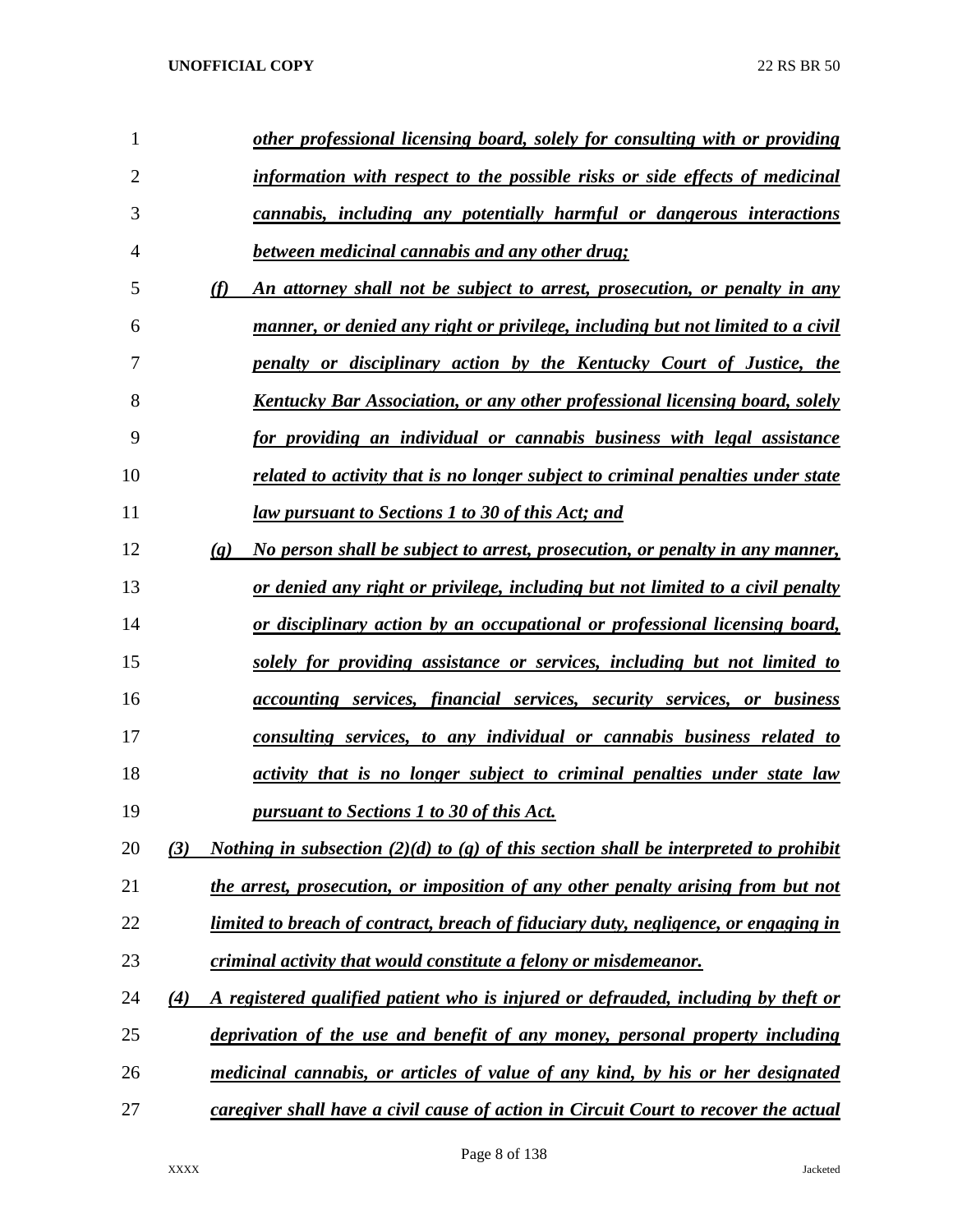| $\mathbf{1}$   | damages sustained, together with the costs of the lawsuit, including reasonable       |
|----------------|---------------------------------------------------------------------------------------|
| 2              | fee for the individual's attorney of record.                                          |
| 3              | SECTION 3. A NEW SECTION OF KRS CHAPTER 218A IS CREATED TO                            |
| $\overline{4}$ | <b>READ AS FOLLOWS:</b>                                                               |
| 5              | The Division of Medicinal Cannabis is hereby established within the Department<br>(1) |
| 6              | for Public Health and is charged with the implementation, operation, oversight,       |
| 7              | and regulation of the medicinal cannabis program established in Sections 1 to 30      |
| 8              | of this Act.                                                                          |
| 9              | The Board of Physicians and Advisors is hereby established within the Division<br>(2) |
| 10             | of Medicinal Cannabis which shall consist of the following members:                   |
| 11             | Five (5) physicians selected by the commissioner of the department from a<br>(a)      |
| 12             | list of ten (10) physicians who are authorized, pursuant to Section 9 of this         |
| 13             | Act, to provide written certifications for the use of medicinal cannabis              |
| 14             | submitted by the Kentucky Board of Medical Licensure and who are                      |
| 15             | certified by the appropriate board in one $(1)$ of the following specialties:         |
| 16             | <b>Addiction medicine;</b><br>1.                                                      |
| 17             | Anesthesiology;<br>2.                                                                 |
| 18             | Gastroenterology;<br>3.                                                               |
| 19             | <b>Obstetrics and gynecology;</b><br>4.                                               |
| 20             | Ophthalmology;<br>5.                                                                  |
| 21             | Optometry;<br><u>6.</u>                                                               |
| 22             | <b>Infectious disease;</b><br>7.                                                      |
| 23             | 8.<br><b>Neurology</b> ;                                                              |
| 24             | <b>Oncology</b> ;<br>9.                                                               |
| 25             | 10.<br>Pain management;                                                               |
| 26             | Pain medicine;<br>11.                                                                 |
| 27             | Pediatrics;<br>12.                                                                    |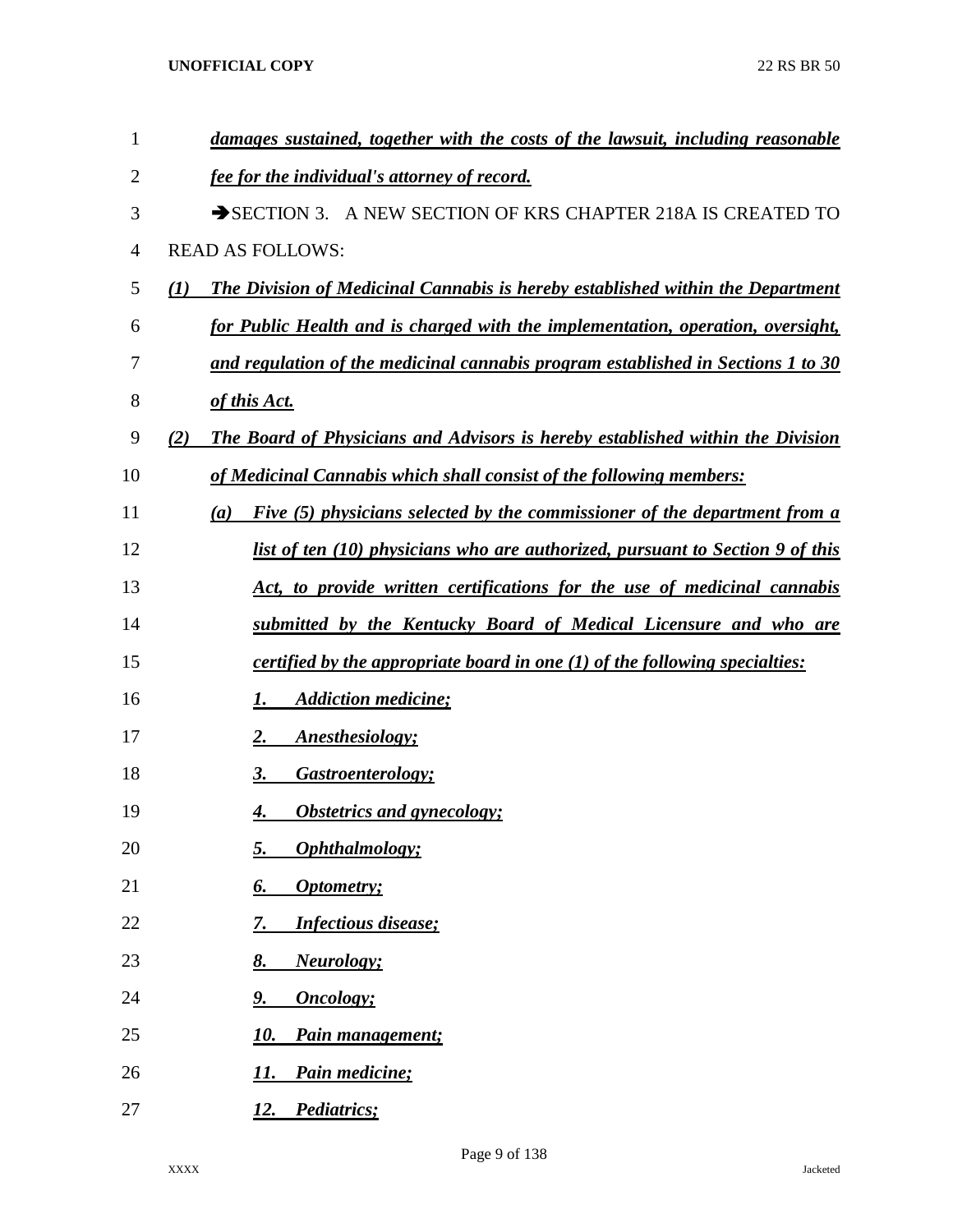| 1  |     | <b>Physical medicine and rehabilitation; or</b><br>13.                             |
|----|-----|------------------------------------------------------------------------------------|
| 2  |     | <i>Psychiatry.</i><br>14.                                                          |
| 3  |     | One $(1)$ of the physicians appointed to the board pursuant to this paragraph      |
| 4  |     | shall be designated by the commissioner to serve as chairperson;                   |
| 5  | (b) | Three (3) advanced practice registered nurses selected by the commissioner         |
| 6  |     | of the department from a list of six (6) advanced practice registered nurses       |
| 7  |     | who are authorized, pursuant to Section 9 of this Act, to provide written          |
| 8  |     | certifications for the use of medicinal cannabis submitted by the Kentucky         |
| 9  |     | <b>Board of Nursing;</b>                                                           |
| 10 | (c) | One (1) pharmacist selected by the commissioner of the department from a           |
| 11 |     | list of four (4) pharmacists submitted by the Kentucky Board of Pharmacy           |
| 12 |     | and who is authorized pursuant to Section 10 of this Act to provide                |
| 13 |     | <i>medicinal cannabis consultation services;</i>                                   |
| 14 | (d) | Six (6) patient advocates selected by the commissioner of the department;          |
| 15 | (e) | <b>The commissioner of the department, who shall serve as a non-voting ex</b>      |
| 16 |     | officio member; and                                                                |
| 17 | (f) | The director of the Division of Medicinal Cannabis, who shall serve as a           |
| 18 |     | <u>non-voting ex officio member.</u>                                               |
| 19 | (3) | The members of the Board of Physicians and Advisors appointed by the               |
| 20 |     | commissioner shall:                                                                |
| 21 | (a) | Serve for a term of four (4) years and until their successors are appointed,       |
| 22 |     | except that the term for members appointed to fill the initial appointments        |
| 23 |     | after the effective date of this section shall be as follows:                      |
| 24 |     | Five (5) members shall be appointed for a term of two (2) years;<br>1.             |
| 25 |     | Five (5) members shall be appointed for a term of three (3) years;<br><u>2.</u>    |
| 26 |     | Five (5) members shall be appointed for a term of four (4) years; and<br><u>3.</u> |
| 27 |     | The respective terms of the first members shall be designated by the<br>4.         |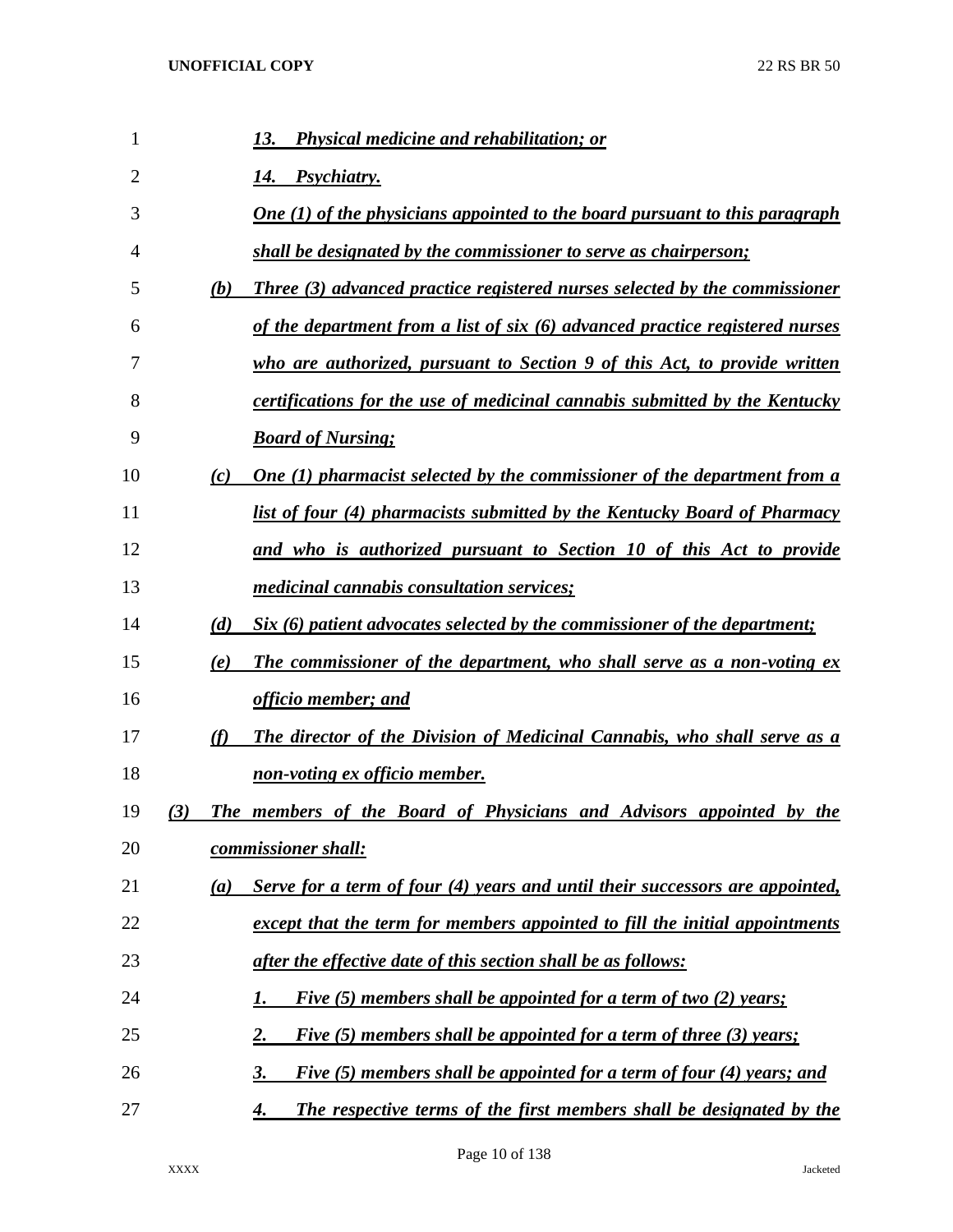| 1              |     | commissioner at the time of their appointment;                                    |
|----------------|-----|-----------------------------------------------------------------------------------|
| $\overline{2}$ |     | (b)<br><b>Be eligible for reappointment; and</b>                                  |
| 3              |     | (c)<br>Serve without compensation, but each member of the board not otherwise     |
| 4              |     | compensated for his or her time or expenses shall be entitled to                  |
| 5              |     | reimbursement for his or her actual and necessary expenses in carrying out        |
| 6              |     | his or her duties with reimbursement for expenses being made in                   |
| 7              |     | <i>accordance with administrative regulations relating to travel expenses.</i>    |
| 8              | (4) | The Board of Physicians and Advisors shall not be subject to reorganization       |
| 9              |     | under KRS Chapter 12.                                                             |
| 10             | (5) | The Board of Physicians and Advisors shall:                                       |
| 11             |     | Review and recommend to the department an approved list of qualifying<br>(a)      |
| 12             |     | medical conditions for which a medicinal cannabis practitioner may provide        |
| 13             |     | <i>a patient with a written certification;</i>                                    |
| 14             |     | Accept and review petitions to add diseases or medical conditions to the<br>(b)   |
| 15             |     | approved list of qualifying medical conditions for which a medicinal              |
| 16             |     | <i>cannabis practitioner may provider a patient with a written certification;</i> |
| 17             |     | Review and recommend to the department medicinal cannabis dosing<br>(c)           |
| 18             |     | guidelines to be used by medicinal cannabis practitioners when providing          |
| 19             |     | <i>patients with medicinal cannabis dosing recommendations;</i>                   |
| 20             |     | Convene at least twice per year to conduct public hearings and to evaluate<br>(d) |
| 21             |     | petitions, which shall be maintained as confidential pursuant to subsection       |
| 22             |     | (7) of this section, for the purpose of adding diseases or medical conditions     |
| 23             |     | to the approved list of qualifying medical conditions for which a medicinal       |
| 24             |     | cannabis practitioner may provide a patient with a written certification;         |
| 25             |     | <b>Review and recommend to the department protocols for determining:</b><br>(e)   |
| 26             |     | The amount of medicinal cannabis or delta-9 tetrahydrocannabinol<br>1.            |
| 27             |     | that constitutes:                                                                 |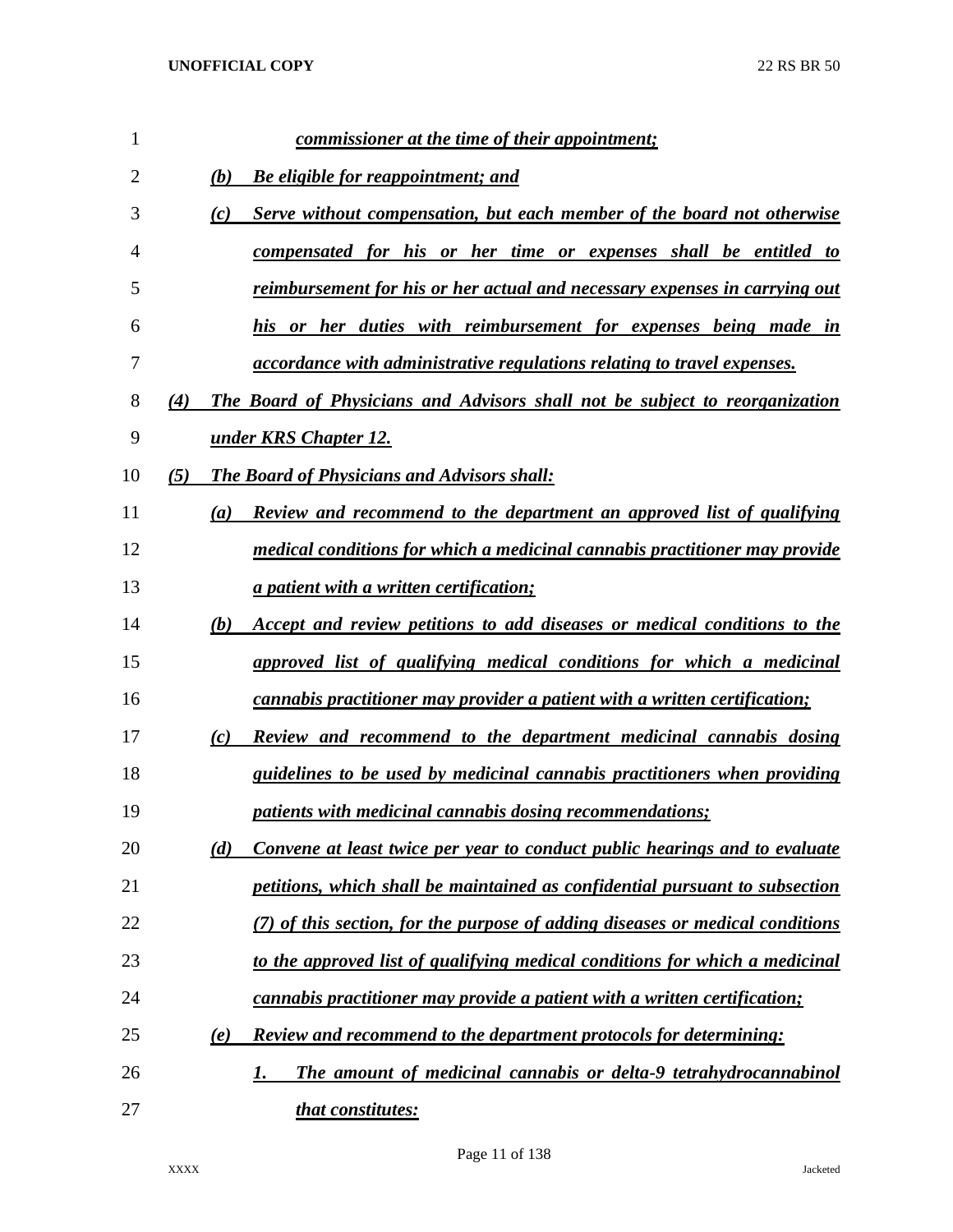| 1  | A ten (10) day maximum allowance of medicinal cannabis and a<br>a.                                         |
|----|------------------------------------------------------------------------------------------------------------|
| 2  | thirty (30) day maximum allowance of medicinal cannabis for                                                |
| 3  | registered qualified patients and visiting qualified patients who                                          |
| 4  | <u>are over eighteen (18) years of age; and</u>                                                            |
| 5  | A ten (10) day maximum allowance of medicinal cannabis and a<br>$\bm{b}$ .                                 |
| 6  | thirty (30) day maximum allowance of medicinal cannabis for                                                |
| 7  | registered qualified patients who are under eighteen (18) years of                                         |
| 8  | <u>age; and</u>                                                                                            |
| 9  | The amount of raw plant material that medicinal cannabis products<br>2.                                    |
| 10 | <u>are considered to be equivalent to;</u>                                                                 |
| 11 | Review and recommend to the department evolving continuous quality<br>(f)                                  |
| 12 | improvement metrics and minimal performance standards for the biennial                                     |
| 13 | <i><u>accreditation process of licensed cannabis businesses;</u></i>                                       |
| 14 | Review relevant scientific data related to the delta-9 tetrahydrocannabinol<br>$\left( \mathbf{g} \right)$ |
| 15 | content limits established in subsection $(2)(b)$ of Section 19 of this Act and                            |
| 16 | make recommendations to the General Assembly regarding revisions to the                                    |
| 17 | <i>limits as the board deems appropriate;</i>                                                              |
| 18 | Review relevant scientific data related to the various methods of use and<br>(h)                           |
| 19 | consumption of medicinal cannabis and make recommendations to the                                          |
| 20 | <b>General Assembly to approve or restrict certain methods as the board deems</b>                          |
| 21 | <i>appropriate; and</i>                                                                                    |
| 22 | Perform other duties related to the use of medicinal cannabis upon request<br>(i)                          |
| 23 | by the commissioner of the department or the director of the Division of                                   |
| 24 | <b>Medicinal Cannabis.</b>                                                                                 |
| 25 | When, in accordance with paragraphs (a) to $(c)$ of subsection 5 of this section,<br>(6)                   |
| 26 | the Board of Physicians and Advisors considers which diseases and medical                                  |
| 27 | conditions to recommend to the department for inclusion on the approved list of                            |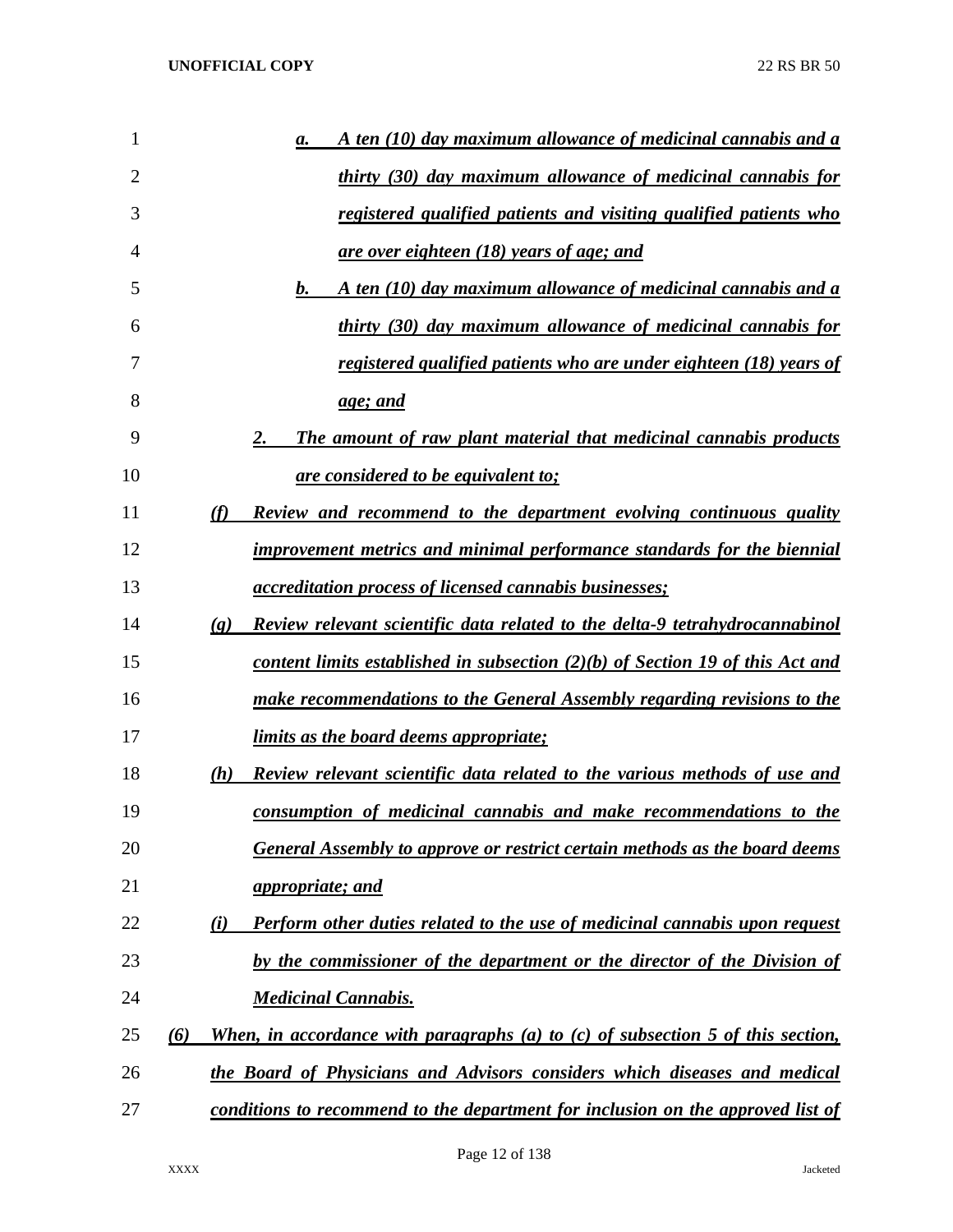| $\mathbf{1}$   |     | qualifying medical conditions for which a medicinal cannabis practitioner may         |
|----------------|-----|---------------------------------------------------------------------------------------|
| $\overline{2}$ |     | provider a patient with a written certification, the board shall prioritize           |
| 3              |     | consideration of, but not limit their consideration to, end-of-life conditions and    |
| 4              |     | terminal diseases as defined in KRS 217.5401.                                         |
| 5              | (7) | The department shall promulgate administrative regulations, in accordance with        |
| 6              |     | <b>KRS</b> Chapter 13A, to implement the provisions of this subsection, including but |
| 7              |     | not limited to the process by which petitions to add diseases or medical conditions   |
| 8              |     | to the approved list of qualifying medical conditions for which a medicinal           |
| 9              |     | cannabis practitioner may provide a patient with a written certification shall be     |
| 10             |     | received, reviewed, and considered. Administrative regulations promulgated            |
| 11             |     | pursuant to this subsection shall require that any individually identifiable health   |
| 12             |     | information contained in a petition received by the department, the Division of       |
| 13             |     | Medicinal Cannabis, or the Board of Physicians and Advisors shall be                  |
| 14             |     | confidential and shall not be subject to disclosure under the Open Records Act,       |
| 15             |     | <u>KRS 61.870 to 61.884.</u>                                                          |
| 16             | (8) | No later than December 1 of each year beginning in 2023, the department, in           |
| 17             |     | consultation with the University of Kentucky, College of Medicine shall submit        |
| 18             |     | an annual report to the Legislative Research Commission. The report submitted         |
| 19             |     | by the department shall, at a minimum, include:                                       |
| 20             |     | The number of applications and renewals received by the department for<br>(a)         |
| 21             |     | registry identification cards for registered qualified patients, visiting             |
| 22             |     | qualified patients, and designated caregivers, individually and collectively;         |
| 23             |     | The number of applications and renewals for registry identification cards<br>(b)      |
| 24             |     | <i>that were approved and denied by the department;</i>                               |
| 25             |     | The number of registry identification cards revoked by the department for<br>(c)      |
| 26             |     | misconduct and the nature of the misconduct;                                          |
| 27             |     | The number of physicians and advanced practice registered nurses<br>(d)               |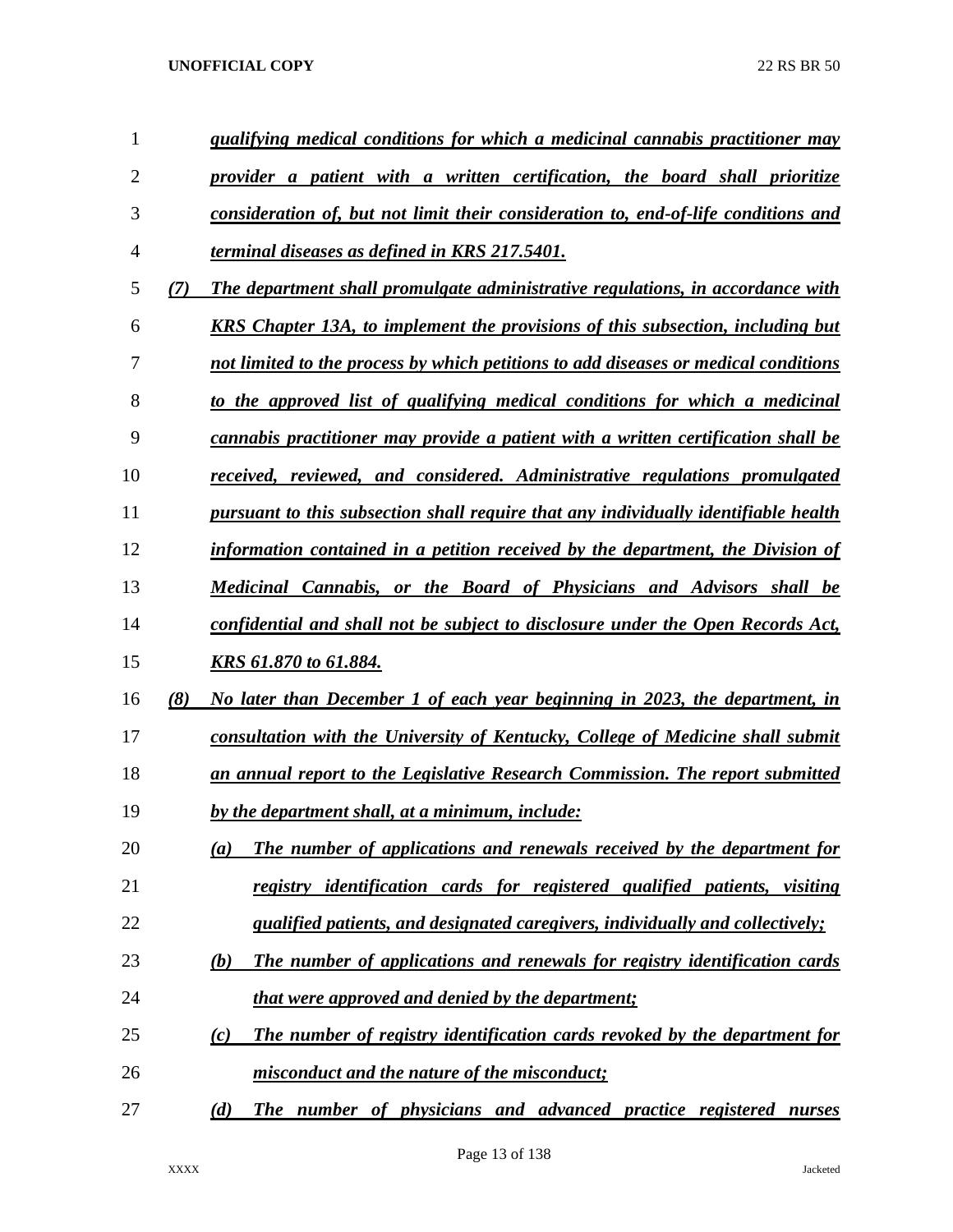| 1  | authorized pursuant to Section 9 of this Act to provide written certifications;                       |
|----|-------------------------------------------------------------------------------------------------------|
| 2  | The number of pharmacists authorized pursuant to Section 10 of this Act to<br>(e)                     |
| 3  | <i><u><b>provide consultation to cardholders;</b></u></i>                                             |
| 4  | The nature of the qualifying medical conditions for which medicinal<br>(f)                            |
| 5  | cannabis practitioners have provided written certifications;                                          |
| 6  | The number of applications and renewals received by the department for<br>$\left( \mathbf{g} \right)$ |
| 7  | cannabis business licenses; the number of cannabis business licenses issued                           |
| 8  | for each business type and tier; and the number of cannabis business                                  |
| 9  | <i>license applications and renewals that were denied by the department;</i>                          |
| 10 | The number of cannabis business agents associated with each type of<br>(h)                            |
| 11 | cannabis business;                                                                                    |
| 12 | An assessment of:<br>(i)                                                                              |
| 13 | The ability of cardholders in all areas of the state to obtain timely and                             |
| 14 | <i>affordable access to medicinal cannabis;</i>                                                       |
| 15 | 2.<br>The evolving continuous quality improvement metrics and minimal                                 |
| 16 | performance standards for the biennial accreditation process of                                       |
| 17 | <u>licensed cannabis businesses developed by the department pursuant to</u>                           |
| 18 | <b>Section 28 of this Act;</b>                                                                        |
| 19 | The effectiveness of the cultivators, processors, and producers licensed<br>3.                        |
| 20 | under this chapter, individually and collectively, in serving the needs                               |
| 21 | of processors, dispensaries, and cardholders, and whether they are                                    |
| 22 | <u>generating any complaints or security problems;</u>                                                |
| 23 | The effectiveness of the dispensaries licensed under this chapter,<br>4.                              |
| 24 | individually and collectively, in serving the needs of cardholders,                                   |
| 25 | including the provision of educational and support services, and                                      |
| 26 | <i>whether they are generating any complaints or security problems;</i>                               |
| 27 | The effectiveness of the safety compliance facilities licensed under this<br><u>5.</u>                |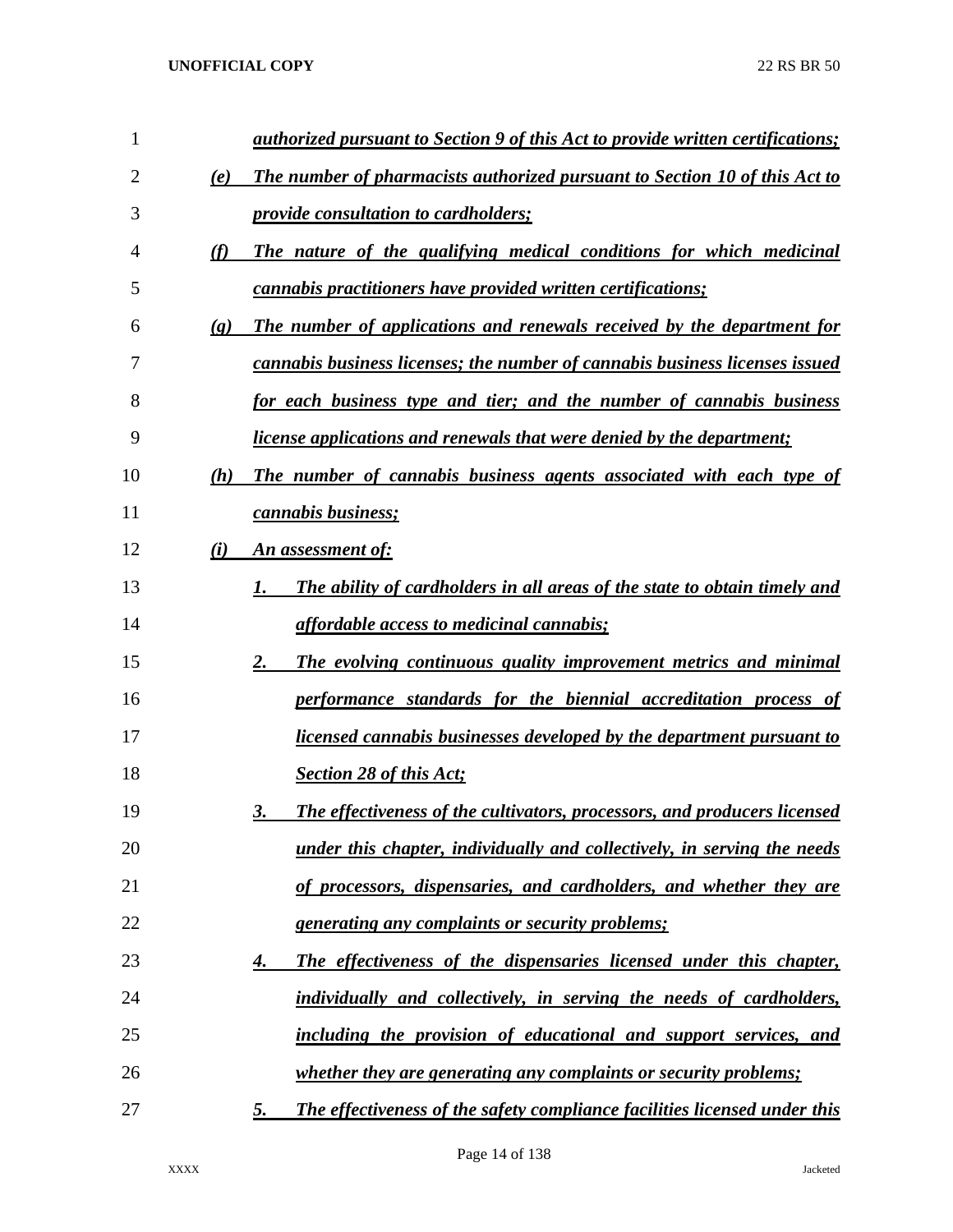| 1              | chapter, individually and collectively, in serving the needs of other                              |
|----------------|----------------------------------------------------------------------------------------------------|
| $\overline{2}$ | cannabis businesses, including the provision of testing and training                               |
| 3              | services, and whether they are generating any complaints or security                               |
| 4              | problems; and                                                                                      |
| 5              | The sufficiency of the regulatory and security safeguards contained in<br>6.                       |
| 6              | <b>Sections 1 to 30 of this Act and adopted by the department through</b>                          |
| 7              | administrative regulations to ensure that access to and use of                                     |
| 8              | medicinal cannabis cultivated and processed in this state is provided                              |
| 9              | only to cardholders;                                                                               |
| 10             | The profits and expenditures by cannabis businesses, individually and<br>(i)                       |
| 11             | <i>collectively;</i>                                                                               |
| 12             | <b>The amount of medicinal cannabis sold per month in the Commonwealth;</b><br>$\left( k\right)$   |
| 13             | The total amount of revenue generated from cannabis business licensure<br>(l)                      |
| 14             | and cardholder fees for each calendar year and aggregated by prior years;                          |
| 15             | The total amount of revenue generated by the excise tax established in<br>(m)                      |
| 16             | <b>Section 33 of this Act;</b>                                                                     |
| 17             | The total cost of enforcement for the medicinal cannabis program at the<br>(n)                     |
| 18             | time of the report, by city, county, and overall;                                                  |
| 19             | Any recommended additions or revisions to Sections 1 to 30 of this Act or<br>$\boldsymbol{\omega}$ |
| 20             | administrative regulations promulgated thereunder, including those                                 |
| 21             | relating to security, safe handling, labeling, and nomenclature;                                   |
| 22             | Any recommendations for changes to the approved list of qualifying<br>(p)                          |
| 23             | medical conditions for which a medicinal cannabis practitioner may provide                         |
| 24             | a patient with a written certification and the rationale for those                                 |
| 25             | recommendations;                                                                                   |
| 26             | The results of any peer-reviewed, scientific research studies regarding the<br>(q)                 |
| 27             | <b>health effects of cannabis; and</b>                                                             |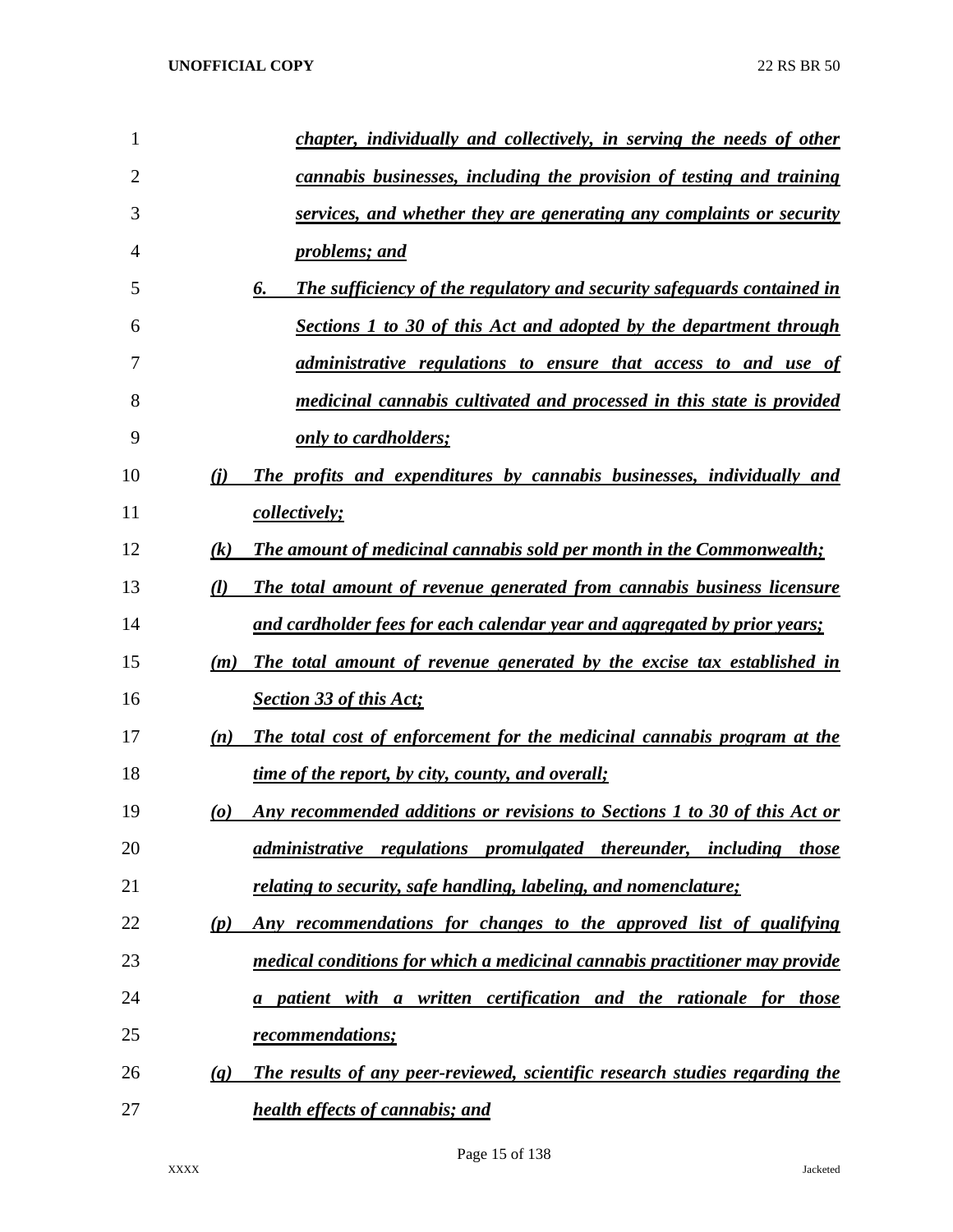| 1              | Any other data requested by the Legislative Research Commission relating<br>(r)               |
|----------------|-----------------------------------------------------------------------------------------------|
| $\overline{2}$ | to the medicinal cannabis program and Sections 1 to 30 of this Act.                           |
| 3              | The department shall provide the University of Kentucky, College of Medicine<br>(9)           |
| 4              | with all information necessary to allow collaboration with the department on the              |
| 5              | preparation of this report. The University of Kentucky, College of Medicine may               |
| 6              | also produce its own report regarding the medicinal cannabis program                          |
| 7              | established in Sections 1 to 30 of this Act which, if produced, shall be submitted            |
| 8              | to the Legislative Research Commission upon completion.                                       |
| 9              | The information contained in the report described in subsection $(8)$ of this section<br>(10) |
| 10             | shall be presented in a manner that does not disclose any identifying information             |
| 11             | about cardholders or licensed cannabis businesses.                                            |
| 12             | (11)<br>Nothing in Sections 1 to 30 of this Act shall require the department to<br>(a)        |
| 13             | assume duties in relation to the medicinal cannabis program that are more                     |
| 14             | than administrative in nature if federal law or a current and clear directive                 |
| 15             | from the federal government indicates that duties assumed by the                              |
| 16             | department that are more than administrative could result in the loss of                      |
| 17             | federal funds, federal prosecution, or invalidation of the medicinal                          |
| 18             | cannabis program established in Sections 1 to 30 of this Act.                                 |
| 19             | If the department makes a determination that it is required by Sections 1 to<br>(b)           |
| 20             | 30 of this Act to conduct duties that are more than administrative in nature,                 |
| 21             | then it shall continue to conduct duties that are administrative in nature                    |
| 22             | <u>and designate or enter into a contract with, in accordance with KRS</u>                    |
| 23             | Chapter 45A, a qualified nongovernmental entity to conduct any duties                         |
| 24             | <u>required by Sections 1 to 30 of this Act that are more than administrative in</u>          |
| 25             | nature. A nongovernmental entity contracted pursuant to this paragraph                        |
| 26             | shall not own, in whole or in part, any cannabis business in this state or any                |
| 27             | other, or be owned, in whole or in part, by any cannabis business in this                     |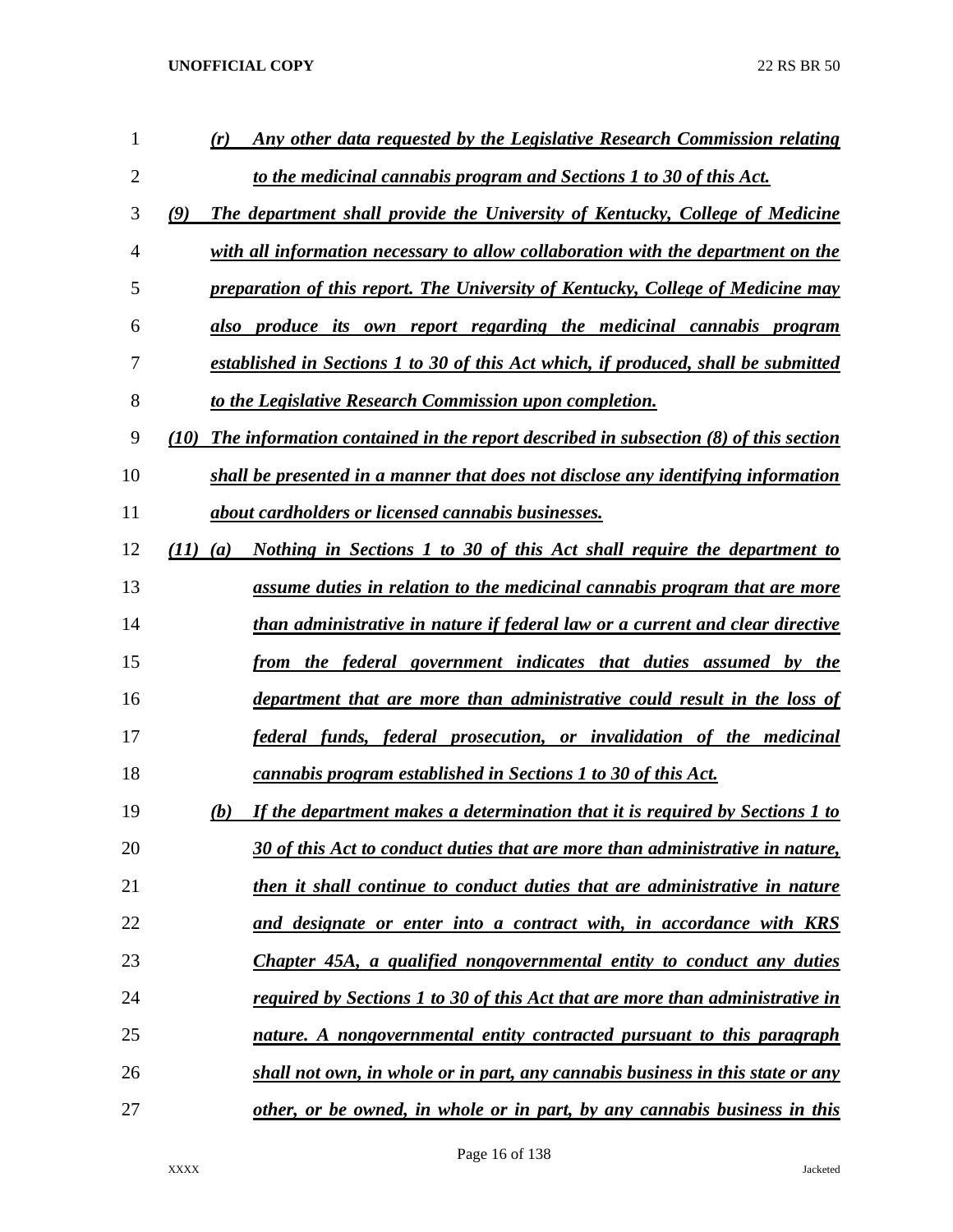| 1  | state or any other. The department may reimburse the state for any costs                                  |
|----|-----------------------------------------------------------------------------------------------------------|
| 2  | involved in working with outside consultants to implement the program.                                    |
| 3  | SECTION 4. A NEW SECTION OF KRS CHAPTER 218A IS CREATED TO                                                |
| 4  | <b>READ AS FOLLOWS:</b>                                                                                   |
| 5  | A registered qualified patient, except as provided in subsection (2) of this section,<br>$\mathcal{L}(I)$ |
| 6  | shall not be subject to arrest, prosecution, or denial of any right or privilege,                         |
| 7  | including but not limited to a civil penalty or disciplinary action by a court or                         |
| 8  | occupational or professional licensing board, for the use of medicinal cannabis,                          |
| 9  | <i>if the registered qualified patient does not possess more than:</i>                                    |
| 10 | The thirty (30) day maximum allowance of medicinal cannabis, as<br>(a)                                    |
| 11 | established by the department pursuant to Section 28 of this Act, at his or                               |
| 12 | her residence; or                                                                                         |
| 13 | The ten (10) day maximum allowance of medicinal cannabis, as established<br>(b)                           |
| 14 | by the department pursuant to Section 28 of this Act, on his or her person,                               |
| 15 | except that an amount greater than the ten $(10)$ day maximum allowance                                   |
| 16 | may be transported by a registered qualified patient from a dispensary                                    |
| 17 | directly to his or her residence if the medicinal cannabis is contained in a                              |
| 18 | sealed package that requires at least a two (2) step process for initial                                  |
| 19 | <i>opening.</i>                                                                                           |
| 20 | A registered qualified patient who is under eighteen (18) years of age shall not be<br>(2)                |
| 21 | permitted to possess, purchase, or acquire medicinal cannabis and shall only                              |
| 22 | engage in the use of medicinal cannabis with the assistance of a designated                               |
| 23 | caregiver.                                                                                                |
| 24 | A visiting qualified patient shall not be subject to arrest, prosecution, or denial of<br>(3)             |
| 25 | any right or privilege, including but not limited to civil penalty or disciplinary                        |
| 26 | action by a court or occupational or professional licensing board, for the use of                         |
| 27 | medicinal cannabis, if the visiting qualified patient does not possess more than an                       |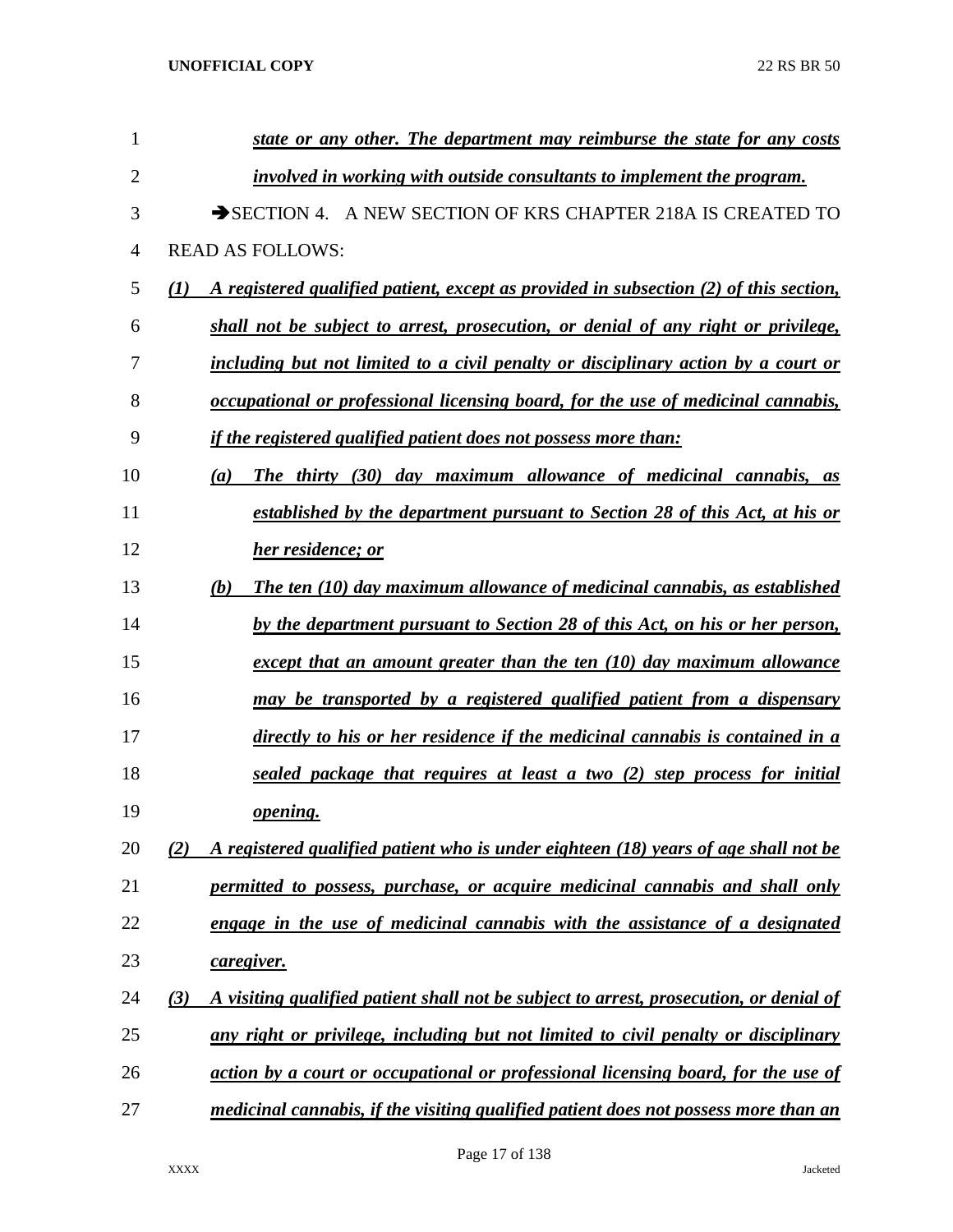| 1  | amount of medicinal cannabis determined by the department to constitute the ten             |
|----|---------------------------------------------------------------------------------------------|
| 2  | (10) day maximum allowance of medicinal cannabis, as established by the                     |
| 3  | department pursuant to Section 28 of this Act, on his or her person.                        |
| 4  | A designated caregiver shall not be subject to arrest, prosecution, or denial of any<br>(4) |
| 5  | right or privilege, including but not limited to civil penalty or disciplinary action       |
| 6  | by a court or occupational or professional licensing board, for:                            |
| 7  | Assisting a registered qualified patient to whom the designated caregiver is<br>(a)         |
| 8  | connected through the department's registration process with the use of                     |
| 9  | medicinal cannabis if the designated caregiver does not possess more than:                  |
| 10 | <b>The thirty (30) day maximum allowance of medicinal cannabis, as</b><br>1.                |
| 11 | established by the department pursuant to Section 28 of this Act, at his                    |
| 12 | or her residence for each registered qualified patient to whom the                          |
| 13 | <i>caregiver is connected through the department's registration process;</i>                |
| 14 | $\mathbf{r}$                                                                                |
| 15 | 2.<br>The ten (10) day maximum allowance of medicinal cannabis, as                          |
| 16 | <u>established by the department pursuant to Section 28 of this Act, on</u>                 |
| 17 | his or her person for each registered qualified patient to whom the                         |
| 18 | caregiver is connected through the department's registration process,                       |
| 19 | except that an amount greater than he ten (10) day maximum                                  |
| 20 | <u>allowance may be transported by a designated caregiver from a</u>                        |
| 21 | dispensary directly to his or her residence if the medicinal cannabis is                    |
| 22 | contained in a sealed package that requires at least a two (2) step                         |
| 23 | process for initial opening; or                                                             |
| 24 | (b)<br>Receiving reimbursement for documented expenses associated with                      |
| 25 | assisting a registered qualified patient in the use of medicinal cannabis if                |
| 26 | the designated caregiver is connected to the registered qualified patient                   |
| 27 | <i>through the department's registration process.</i>                                       |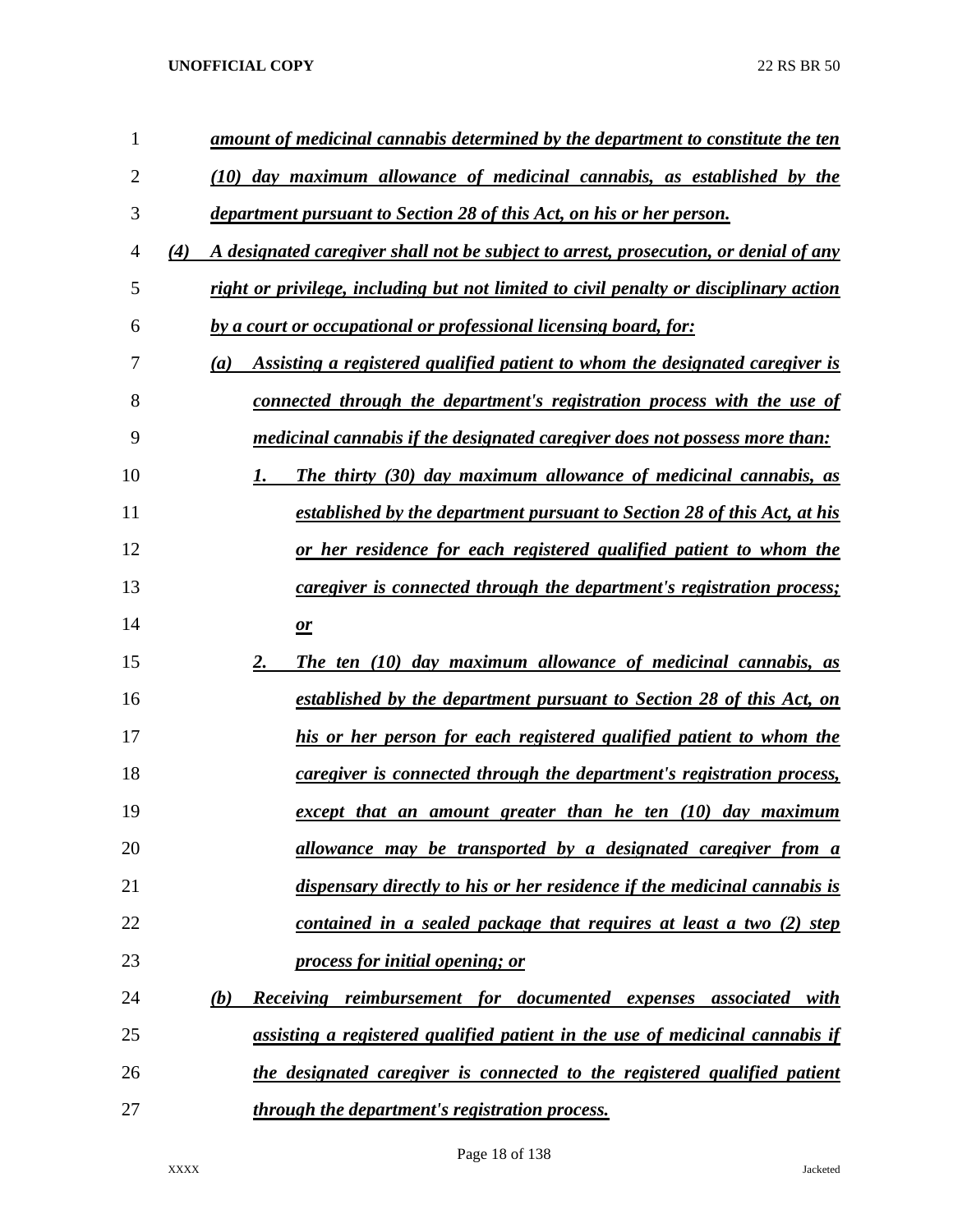| 1              | (5) | (a) | All medicinal cannabis possessed by a cardholder in accordance with                         |
|----------------|-----|-----|---------------------------------------------------------------------------------------------|
| $\overline{2}$ |     |     | subsections $(1)$ , $(2)$ , $(3)$ , and $(4)$ of this section shall be kept in the original |
| 3              |     |     | container in which the cardholder received the medicinal cannabis from a                    |
| 4              |     |     | dispensary.                                                                                 |
| 5              |     | (b) | An individual who violates paragraph (a) of this subsection may be fined up                 |
| 6              |     |     | to one hundred dollars (\$100) per violation.                                               |
| 7              | (6) |     | <i>Notwithstanding subsections (1), (3), and (4) of this section:</i>                       |
| 8              |     | (a) | A registered qualified patient shall not be permitted to purchase more                      |
| 9              |     |     | medicinal cannabis than the thirty (30) day maximum allowance of                            |
| 10             |     |     | medicinal cannabis, as determined by the department pursuant to Section                     |
| 11             |     |     | 28 of this Act, during a given twenty-five (25) day period;                                 |
| 12             |     | (b) | A designated caregiver shall not be permitted to purchase more medicinal                    |
| 13             |     |     | cannabis than the thirty (30) day maximum allowance of medicinal                            |
| 14             |     |     | cannabis, as determined by the department pursuant to Section 28 of this                    |
| 15             |     |     | Act, for each registered qualified patient to whom the caregiver is connected               |
| 16             |     |     | through the department's registration process during a given twenty-five                    |
| 17             |     |     | $(25)$ day period; and                                                                      |
| 18             |     | (c) | A visiting qualified patient who has applied for and obtained a registry<br>1.              |
| 19             |     |     | <i>identification card issued by the department shall not be permitted to</i>               |
| 20             |     |     | purchase more medicinal cannabis than the ten $(10)$ day maximum                            |
| 21             |     |     | allowance of medicinal cannabis, as determined by the department                            |
| 22             |     |     | pursuant to Section 28 of this Act, during a given eight (8) day period.                    |
| 23             |     |     | A visiting qualified patient who has not applied for and obtained a<br><u>2.</u>            |
| 24             |     |     | registry identification card issued by the department but possesses a                       |
| 25             |     |     | valid out-of-state registry identification card shall not be permitted to                   |
| 26             |     |     | purchase medicinal cannabis is this state more than once per calendar                       |
| 27             |     |     | year and shall not be permitted to purchase more medicinal cannabis                         |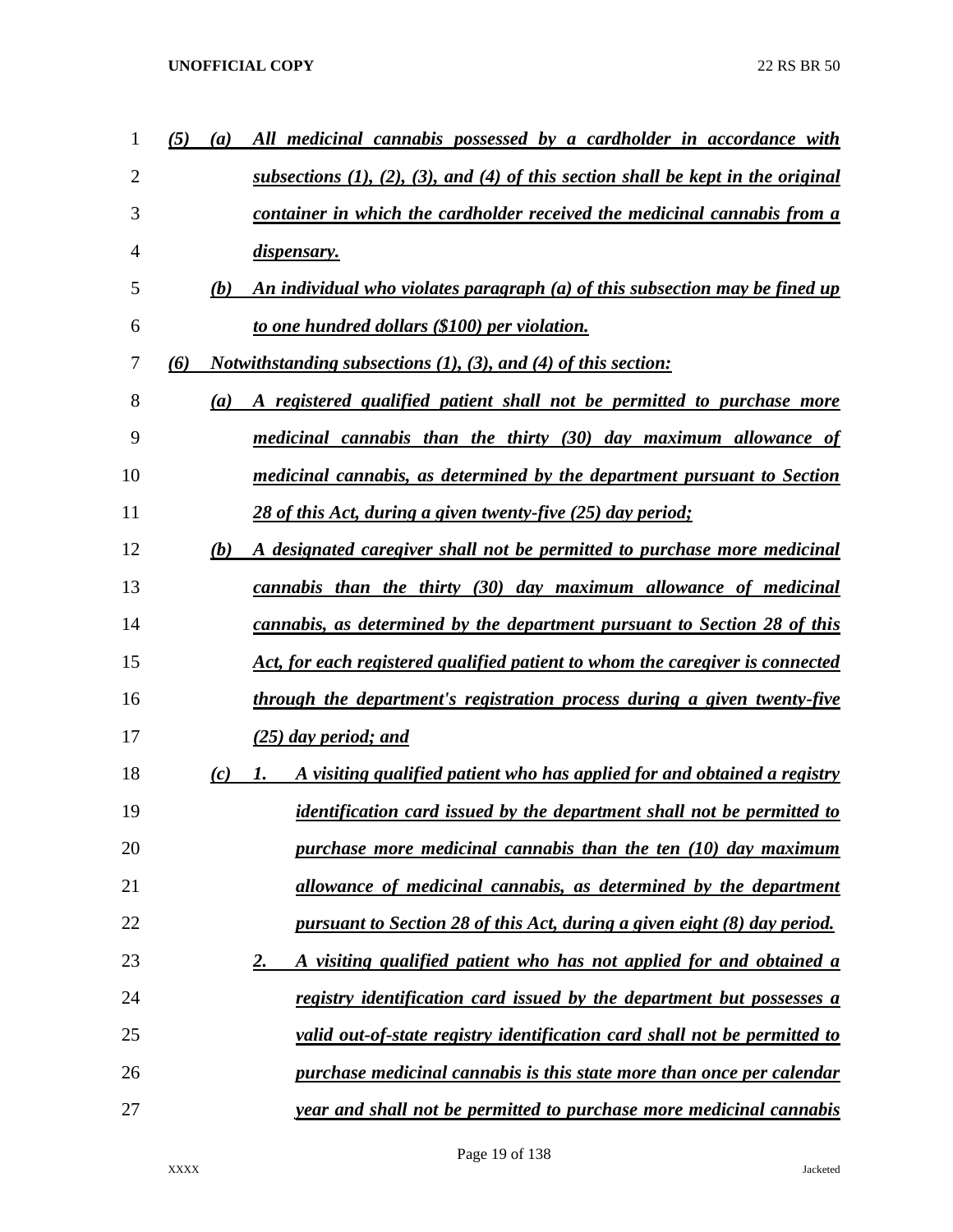| 1              | than the ten (10) day maximum allowance of medicinal cannabis, as                          |
|----------------|--------------------------------------------------------------------------------------------|
| $\overline{2}$ | <u>determined by the department pursuant to Section 28 of this Act.</u>                    |
| 3              | A cardholder shall not be subject to arrest, prosecution, or denial of any right or<br>(7) |
| 4              | privilege, including but not limited to a civil penalty or disciplinary action by a        |
| 5              | court or occupational or professional licensing board, for:                                |
| 6              | Possession of medicinal cannabis that is incidental to the use of medicinal<br>(a)         |
| 7              | <i>cannabis;</i>                                                                           |
| 8              | <b>Possession of medicinal cannabis accessories; or</b><br>(b)                             |
| 9              | <b>Transferring medicinal cannabis to a safety facility for testing.</b><br>(c)            |
| 10             | (8)<br>No person shall be subject to arrest, prosecution, or denial of any right or        |
| 11             | privilege, including but not limited to a civil penalty or disciplinary action by a        |
| 12             | court or occupational or professional licensing board, solely for:                         |
| 13             | Selling medicinal cannabis accessories to a cardholder, who is over<br>(a)                 |
| 14             | eighteen (18) years of age, upon presentation of a valid registry                          |
| 15             | <i>identification card issued by the department or, for a visiting qualified</i>           |
| 16             | patient, a valid out-of-state registry identification card;                                |
| 17             | <b>Being in the presence or vicinity of the use of medicinal cannabis; or</b><br>(b)       |
| 18             | Assisting a registered qualified patient or visiting qualified patient with<br>(c)         |
| 19             | using or administering medicinal cannabis. For purposes of illustration and                |
| 20             | not limitation, this includes preparing raw plant material or brewing tea for              |
| 21             | a registered qualified patient or visiting qualified patient. This does not                |
| 22             | include providing medicinal cannabis to a patient that the patient did not                 |
| 23             | already possess.                                                                           |
| 24             | SECTION 5. A NEW SECTION OF KRS CHAPTER 218A IS CREATED TO                                 |
| 25             | <b>READ AS FOLLOWS:</b>                                                                    |
| 26             | Any medicinal cannabis, medicinal cannabis accessories, lawful property,<br>(1)<br>(a)     |
| 27             | or interest in lawful property that is possessed, owned, or used in connection             |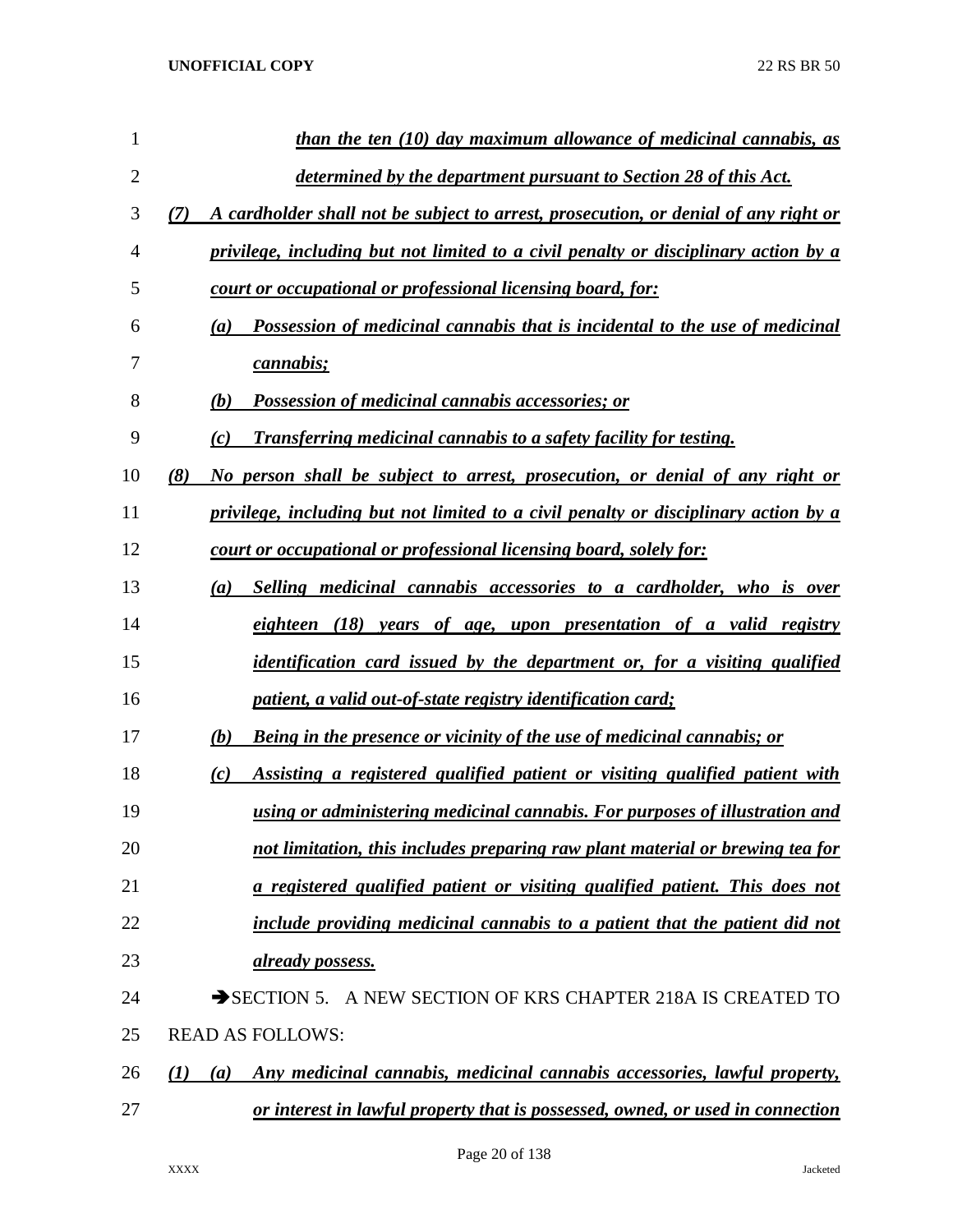| 1  | with the use of medicinal cannabis or acts incidental to that use, shall not              |
|----|-------------------------------------------------------------------------------------------|
| 2  | subject to seizure or forfeiture under KRS 218A.405 to 218A.460.                          |
| 3  | (b)<br><b>Sections 1 to 30 of this Act shall not prevent the seizure or forfeiture of</b> |
| 4  | marijuana exceeding the amounts allowed under Section 4 of this Act nor                   |
| 5  | shall it prevent seizure or forfeiture if the basis for that action is unrelated          |
| 6  | to the use of medicinal cannabis in accordance with Sections 1 to 30 of this              |
| 7  | Act and any administrative regulation promulgated thereunder.                             |
| 8  | Possession of, or application for, a registry identification card, an out-of-state<br>(2) |
| 9  | registry identification card, or cannabis business license shall not constitute           |
| 10 | probable cause or reasonable suspicion, nor shall it be used to support the search        |
| 11 | <u>of the person, property, or home of the person possessing or applying for the</u>      |
| 12 | registry identification card, an out-of-state registry identification card, or            |
| 13 | cannabis business license. The possession of, or application for, a registry              |
| 14 | <i>identification card, an out-of-state registry identification card, or cannabis</i>     |
| 15 | <b>business license shall not preclude the existence of probable cause or reasonable</b>  |
| 16 | suspicion if probable cause or reasonable suspicion exists on other grounds.              |
| 17 | (3)<br>There shall be a rebuttable presumption that a cardholder is engaged in the<br>(a) |
| 18 | <u>lawful use of medicinal, or in the case of a designated caregiver, assisting</u>       |
| 19 | with the lawful use of medicinal cannabis, if the cardholder:                             |
| 20 | Possesses a valid registry identification card or, in the case of a<br>1.                 |
| 21 | visiting qualified patient, a valid out-of-state registry identification                  |
| 22 | <u>card; and</u>                                                                          |
| 23 | Possesses an amount of medicinal cannabis that does not exceed the<br><u>2.</u>           |
| 24 | <u>amount the cardholder is permitted to possess under Section 4 of this</u>              |
| 25 | <u>Act.</u>                                                                               |
| 26 | This presumption may be rebutted by a preponderance of evidence that<br>(b)               |
| 27 | conduct was unrelated to the use of medicinal cannabis or was otherwise in                |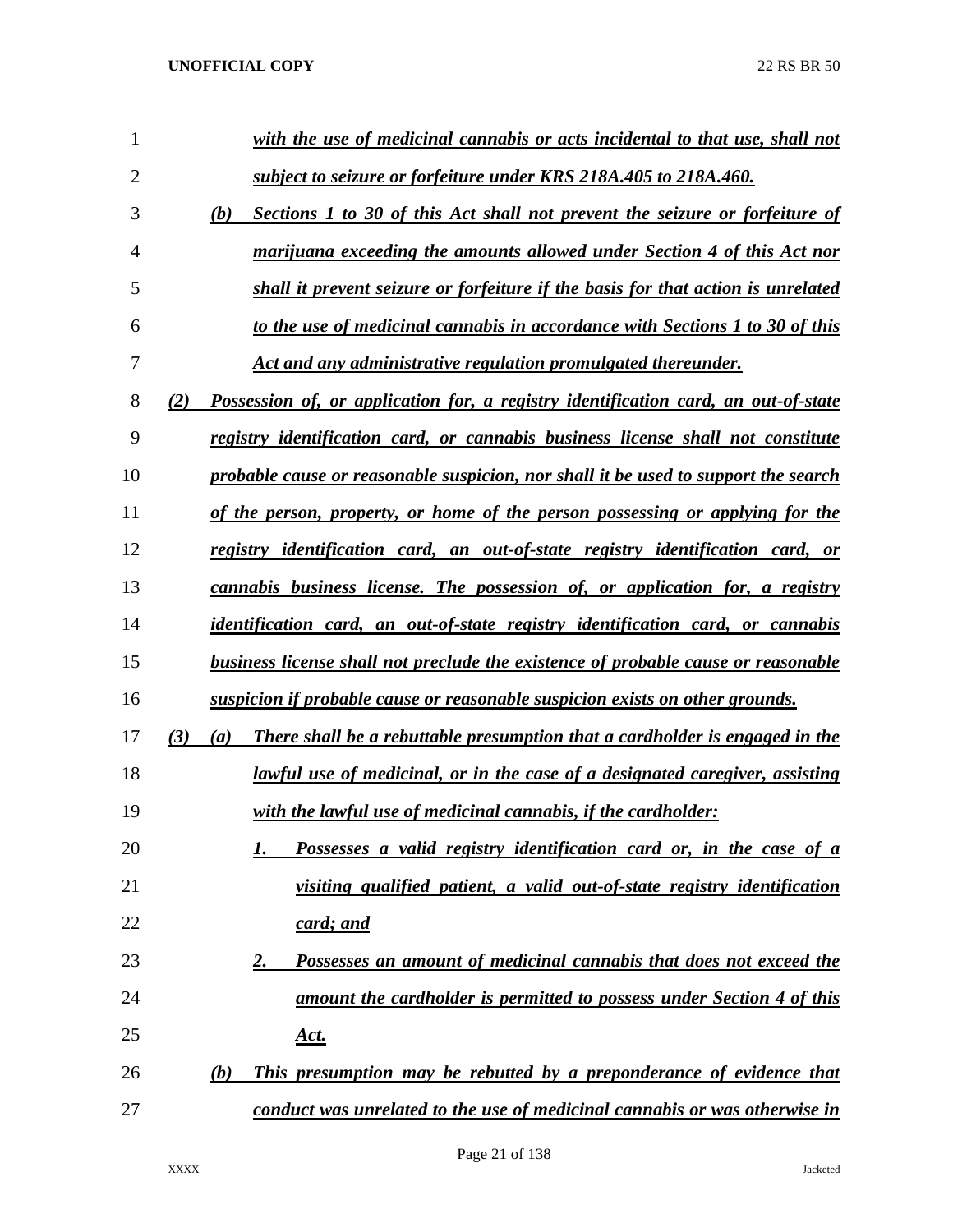| 1              | violation of Sections 1 to 30 of this Act.                                                |
|----------------|-------------------------------------------------------------------------------------------|
| $\overline{2}$ | SECTION 6. A NEW SECTION OF KRS CHAPTER 218A IS CREATED                                   |
| 3              | <b>READ AS FOLLOWS:</b>                                                                   |
| 4              | Sections 1 to 30 of this Act do not authorize any person to engage in, and shall<br>(I)   |
| 5              | not prevent the imposition of any civil, criminal, or other penalties, including but      |
| 6              | not limited to criminal prosecution or disciplinary action by the department or an        |
| 7              | occupational or professional licensing board, for engaging in, the following              |
| 8              | conduct:                                                                                  |
| 9              | <b>Operating, navigating, or being in actual physical control of any aircraft,</b><br>(a) |
| 10             | vehicle, vessel, or any other device known, or hereafter invented, that is                |
| 11             | powered by machinery and that is or may be used to transport persons or                   |
| 12             | property while under the influence of medicinal cannabis;                                 |
| 13             | Consuming medicinal cannabis while operating, navigating, or being in<br>(b)              |
| 14             | actual physical control of an aircraft, vehicle, vessel, or any other device              |
| 15             | known, or hereafter invented, that is powered by machinery and that is or                 |
| 16             | <u>may be used to transport persons or property;</u>                                      |
| 17             | Possessing medicinal cannabis that is within the operator's arm's reach or<br>(c)         |
| 18             | that is not contained in a package that requires at least a two (2) step                  |
| 19             | process for initial opening, in accordance with administrative regulations                |
| 20             | promulgated pursuant to subsection $(1)(c)$ 12.a. of Section 28 of this Act,              |
| 21             | while operating, navigating, or being in actual physical control of an                    |
| 22             | aircraft, vehicle, vessel, or any other device known, or hereafter invented,              |
| 23             | that is powered by machinery and that is or may be used to transport                      |
| 24             | <i>persons or property;</i>                                                               |
| 25             | Undertaking any task under the influence of medicinal cannabis, when<br>(d)               |
| 26             | doing so would constitute negligence or professional malpractice;                         |
| 27             | Possessing medicinal cannabis, or otherwise engaging in the use of<br>(e)                 |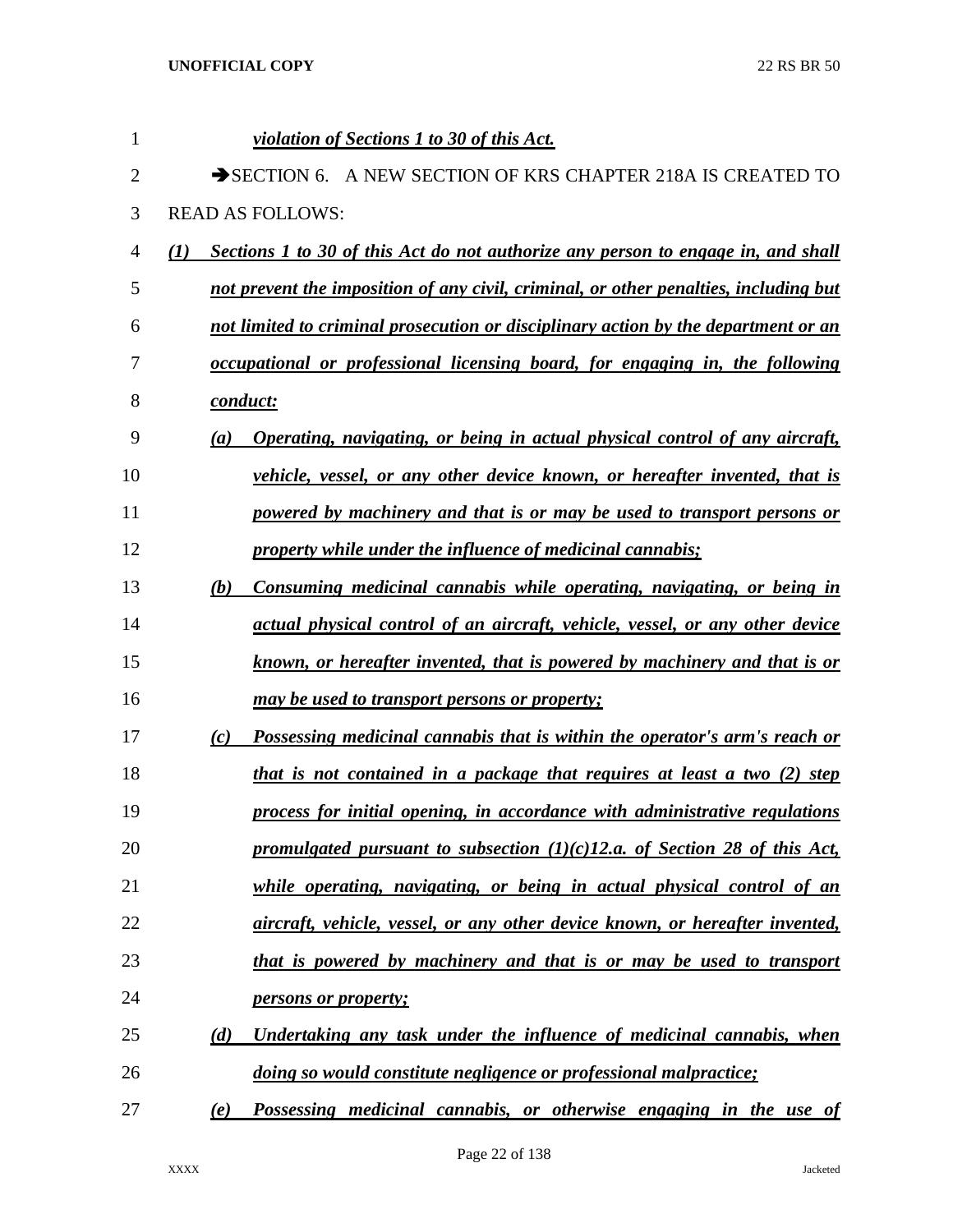| $\mathbf{1}$ | medicinal cannabis:                                                                         |
|--------------|---------------------------------------------------------------------------------------------|
| 2            | <u>On the grounds of any preschool or primary or secondary school,</u><br>1.                |
| 3            | except as permitted in accordance with policies enacted pursuant to                         |
| 4            | <u>subsection (4)(c) of Section 8 of this Act</u> ;                                         |
| 5            | <b>In any correctional facility; or</b><br>2.                                               |
| 6            | 3.<br><u>On any property of the federal government;</u>                                     |
| 7            | Using marijuana, if that person is not a registered qualified patient or<br>(f)             |
| 8            | <i>visiting qualified patient;</i>                                                          |
| 9            | <u>Using or consuming marijuana by smoking; or</u><br>$\left( \mathbf{g} \right)$           |
| 10           | Cultivating marijuana unless that person is licensed by the department as a<br>(h)          |
| 11           | cannabis cultivator or cannabis producer pursuant to Sections 16, 17, and                   |
| 12           | 18 of this Act or is a cultivator or producer agent.                                        |
| 13           | Sections 1 to 30 of this act shall not prevent enforcement of current laws<br>(2)           |
| 14           | pertaining to the operation of any aircraft, vehicle, or vessel including under KRS         |
| 15           | <b>Chapters 183, 189, 189A, and 235.</b>                                                    |
| 16           | (3)<br>If a cardholders violates subsection $(1)(a)$ or (b) of this section, in addition to |
| 17           | penalties that may be imposed under KRS Chapters 183, 189, 189A, or 235, the                |
| 18           | cardholder's registry identification card shall be revoked.                                 |
| 19           | An individual who violates subsection $(1)(g)$ of this section shall not be<br>(4)<br>(a)   |
| 20           | considered to be in possession of medicinal cannabis or engaged in the use                  |
| 21           | of medicinal cannabis and may not benefit from the legal protections                        |
| 22           | afforded by Sections 1 to 30 of this Act.                                                   |
| 23           | (b)<br><b>The odor or smell of medicinal cannabis shall not constitute conclusive</b>       |
| 24           | evidence of use or consumption of medicinal cannabis by smoking.                            |
| 25           | <u>Notwithstanding paragraph (a) of this subsection:</u><br>(c)                             |
| 26           | If an individual uses or consumes marijuana by smoking while on any<br>1.                   |
| 27           | form of public transportation, in any public place as defined in KRS                        |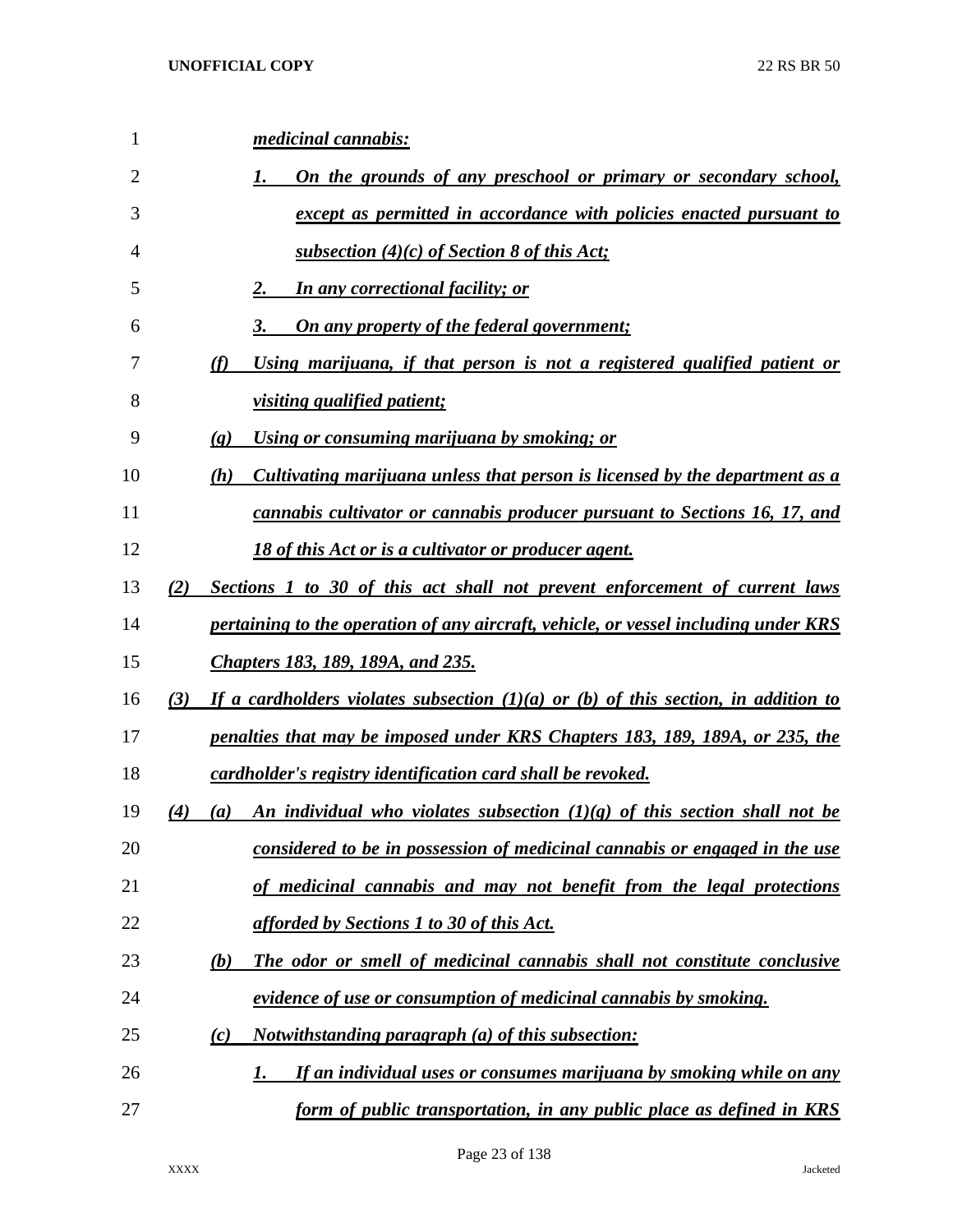| 1  | 525.010, or in any place of public accommodation, resort, or                    |
|----|---------------------------------------------------------------------------------|
| 2  | <u>amusement as defined in KRS 344.130:</u>                                     |
| 3  | <b>The department may suspend or revoke the individual's registry</b><br>а.     |
| 4  | <i>identification card; and</i>                                                 |
| 5  | <b>The individual may be subject to prosecution under Section 39 of</b><br>b.   |
| 6  | this Act.                                                                       |
| 7  | If an individual violates subsection $(1)(g)$ of this section by using or<br>2. |
| 8  | consuming marijuana by smoking on residential property owned or                 |
| 9  | <u>leased by that individual or with the permission of the owner or lessee</u>  |
| 10 | of the residential property on which the violation occurred, the penalty        |
| 11 | shall be a fine of not more than one hundred dollars (\$100) per                |
| 12 | violation.                                                                      |
| 13 | As used in this section:<br>(5)                                                 |
| 14 | "Aircraft" has the same meaning as in KRS $183.011$ ;<br>(a)                    |
| 15 | "Vehicle" has the same meaning as in KRS 189.010; and<br>(b)                    |
| 16 | "Vessel" has the same meaning as in KRS 235.010.<br>(c)                         |
| 17 | SECTION 7. A NEW SECTION OF KRS CHAPTER 218A IS CREATED TO                      |
| 18 | <b>READ AS FOLLOWS:</b>                                                         |
| 19 | <b>Nothing in Sections 1 to 30 of this Act shall:</b><br>$\bf(1)$               |
| 20 | Require an employer to permit or accommodate the use, consumption,<br>(a)       |
| 21 | possession, transfer, display, transportation, distribution, sale, or growing   |
| 22 | of medicinal cannabis in the workplace;                                         |
| 23 | Prohibit an employer from implementing policies promoting workplace<br>(b)      |
| 24 | health and safety by:                                                           |
| 25 | <b>Restricting the use of medicinal cannabis by employees; or</b><br>1.         |
| 26 | Restricting or prohibiting the use of equipment, machinery, or power<br>2.      |
| 27 | tools by an employee who is a registered qualified patient, if the              |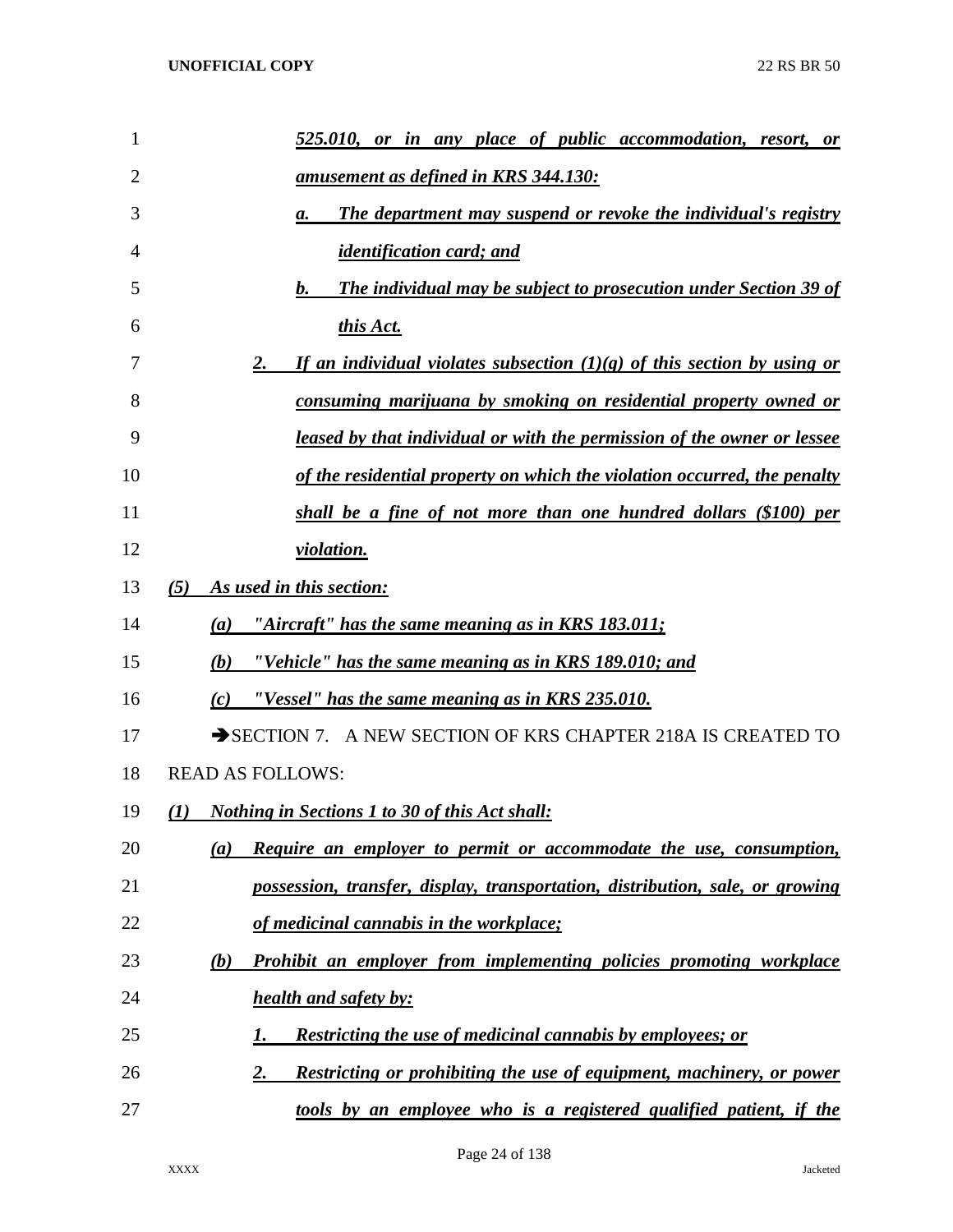| 1  | employer believes that the use of such equipment, machinery, or                                              |
|----|--------------------------------------------------------------------------------------------------------------|
| 2  | power tools by an employee who is a registered qualified patient poses                                       |
| 3  | <u>an unreasonable safety risk;</u>                                                                          |
| 4  | Prohibit an employer from including in any contract, provisions that<br>(c)                                  |
| 5  | prohibit the use of medicinal cannabis by employees;                                                         |
| 6  | <b>Subject an employer to liability for wrongful discharge or discrimination;</b><br>(d)                     |
| 7  | Except as provided in Section 8 of this Act, prohibit a person, employer,<br>(e)                             |
| 8  | <u>corporation, or any other entity who occupies, owns, or controls a property</u>                           |
| 9  | from prohibiting or otherwise regulating the use, consumption, possession,                                   |
| 10 | transfer, display, transportation, sale, or growing of medicinal cannabis on                                 |
| 11 | <u>or in that property; or</u>                                                                               |
| 12 | Prohibit an employer from establishing and enforcing a drug testing policy,<br>(f)                           |
| 13 | drug-free workplace, or zero-tolerance drug policy.                                                          |
| 14 | An employee who is discharged from employment for consuming medicinal<br>(2)                                 |
| 15 | <u>cannabis in the workplace, working while under the influence of medicinal</u>                             |
| 16 | <u>cannabis, or testing positive for a controlled substance shall not be eligible to</u>                     |
| 17 | receive benefits under KRS Chapter 341 if such actions are in violation of an                                |
| 18 | employment contract or established personnel policy.                                                         |
| 19 | An employer shall not be penalized or denied any benefit under state law for<br>(3)                          |
| 20 | employing a cardholder.                                                                                      |
| 21 | $\rightarrow$ SECTION 8.<br>A NEW SECTION OF KRS CHAPTER 218A IS CREATED TO                                  |
| 22 | <b>READ AS FOLLOWS:</b>                                                                                      |
| 23 | <b>Except as provided in Section 7 of this Act, the lawful use of medicinal cannabis</b><br>$\mathcal{L}(I)$ |
| 24 | by a cardholder is equivalent to the authorized use of any other medication used                             |
| 25 | at the direction of a practitioner, shall not constitute the use of an illicit                               |
| 26 | substance, and shall not constitute an acceptable basis for disqualifying a                                  |
| 27 | cardholder from any rights or privileges that he or she may otherwise be entitled                            |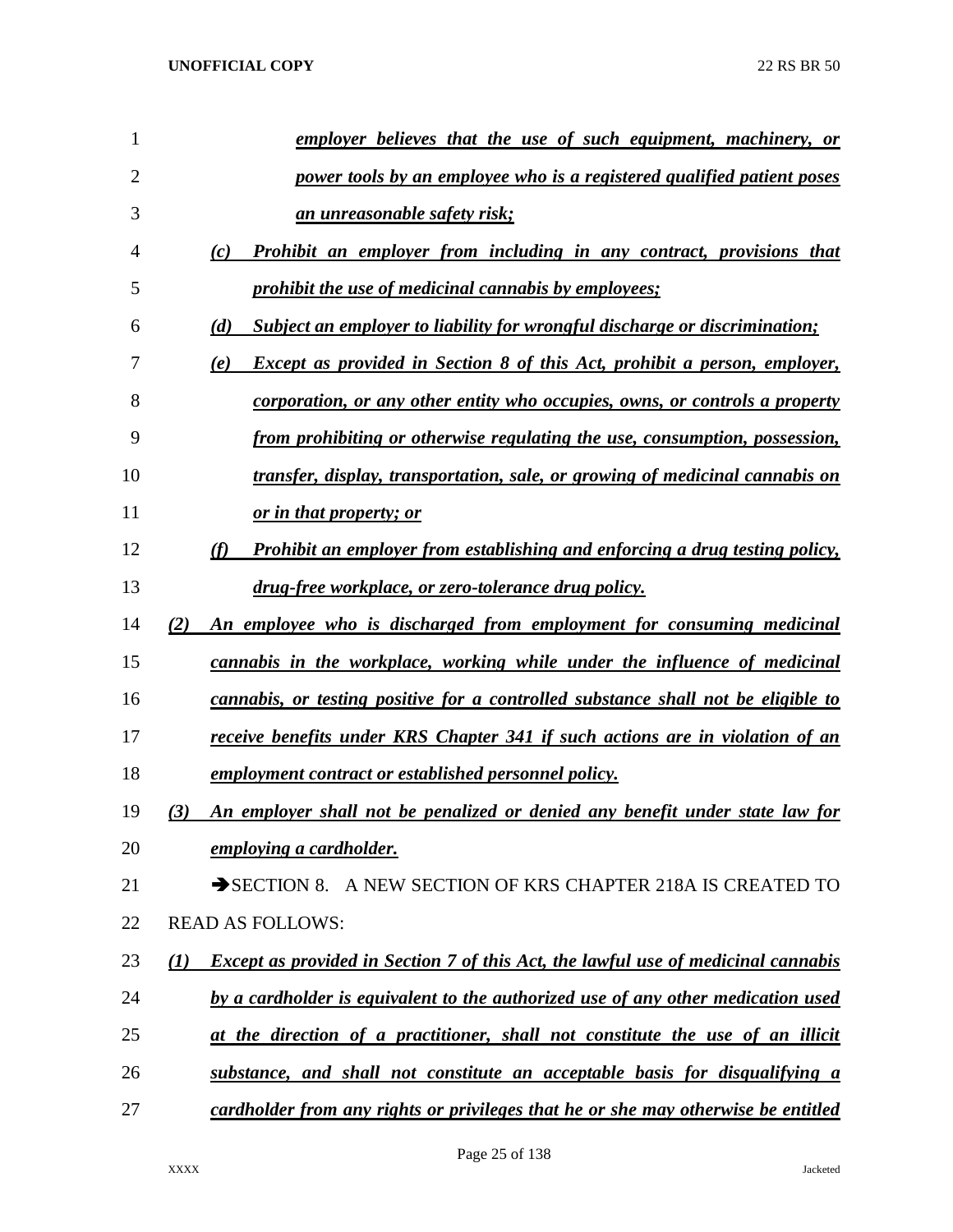| 1  |     |                  | to, including those guaranteed under KRS Chapter 344.                                 |
|----|-----|------------------|---------------------------------------------------------------------------------------|
| 2  | (2) |                  | A cardholder otherwise entitled to custody of or visitation time or parenting time    |
| 3  |     |                  | with a minor child shall not be denied that right, and there shall be no              |
| 4  |     |                  | <u>presumption of dependency, neglect, or abuse, for conduct permitted under</u>      |
| 5  |     |                  | Sections 1 to 30 of this Act unless the person's actions in relation to medicinal     |
| 6  |     |                  | cannabis create a danger that is not in the best interest of the safety of the minor  |
| 7  |     |                  | child as established by clear and convincing evidence.                                |
| 8  | (3) | (a)              | For the purposes of medical care, including organ transplants, a patient's            |
| 9  |     |                  | <i>authorized use of medicinal cannabis is the equivalent of the authorized use</i>   |
| 10 |     |                  | of any other medication used at the direction of a practitioner, and shall not        |
| 11 |     |                  | constitute the use of an illicit substance or otherwise disqualify a patient          |
| 12 |     |                  | from needed medical care.                                                             |
| 13 |     | (b)              | A health facility as defined in KRS 216B.015 may develop policies to allow a          |
| 14 |     |                  | <u>patient who is a registered qualified patient or visiting qualified patient to</u> |
| 15 |     |                  | use medicinal cannabis on the premises of the health facility.                        |
| 16 | (4) | $\left(a\right)$ | A school shall not refuse to enroll, or otherwise penalize, a person solely for       |
| 17 |     |                  | his or her status as a cardholder, unless failing to do so would violate              |
| 18 |     |                  | federal law or regulations and cause the school to lose a monetary or                 |
| 19 |     |                  | licensing-related benefit under federal law or regulations.                           |
| 20 |     | (b)              | A school shall not be penalized or denied any benefit under state law for             |
| 21 |     |                  | <b>enrolling a cardholder.</b>                                                        |
| 22 |     | (c)              | <b>Each local board of education and each board of directors of a public</b>          |
| 23 |     |                  | charter school shall, within ninety (90) days after the effective date of this        |
| 24 |     |                  | section, establish policies to permit a pupil who is a registered qualified           |
| 25 |     |                  | patient to consume medicinal cannabis on school property as deemed                    |
| 26 |     |                  | necessary by the pupil's parent or legal guardian. Policies enacted pursuant          |
| 27 |     |                  | to this paragraph shall require medicinal cannabis be administered by a               |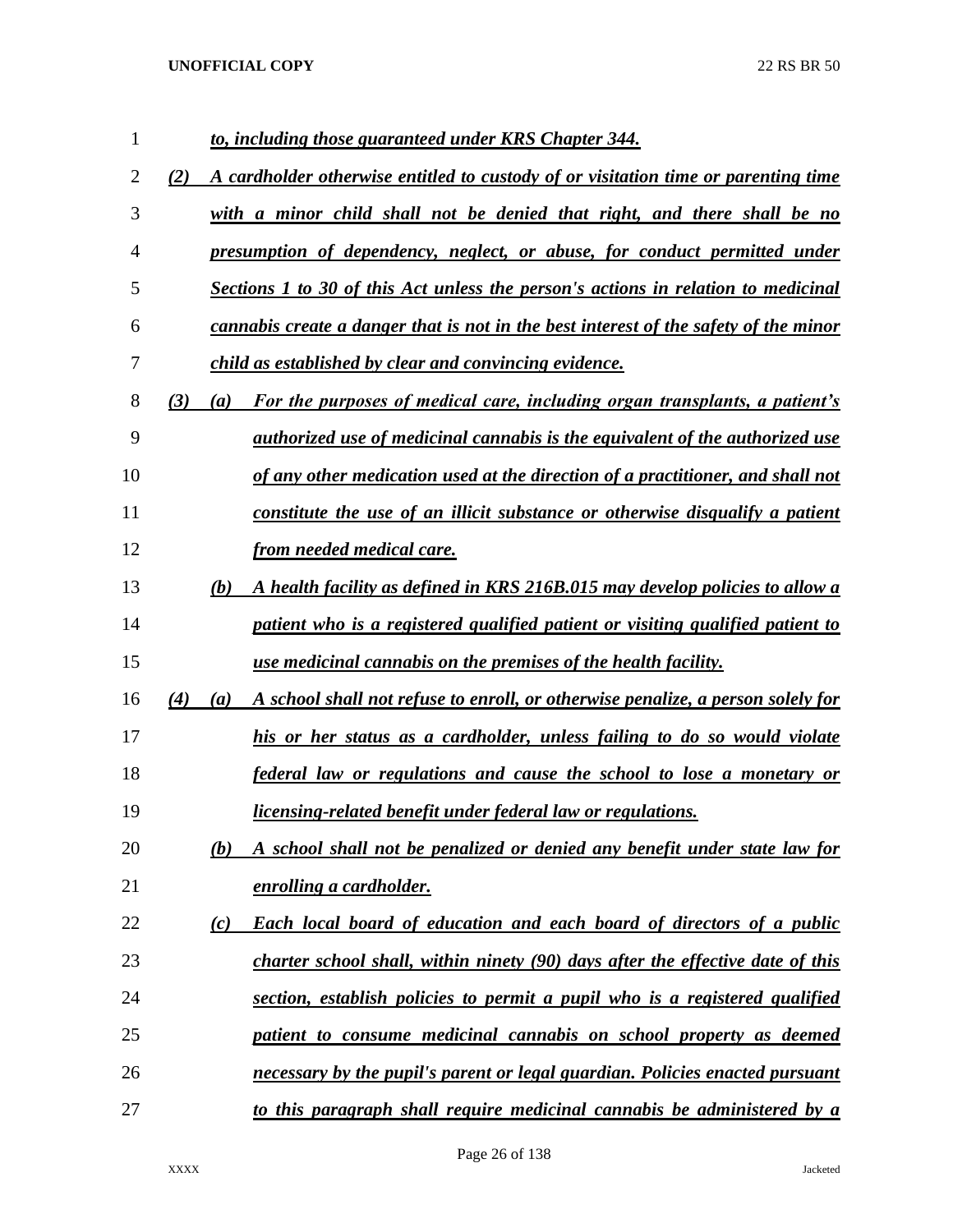| 1  | school nurse or under the supervision of appropriate school staff.                                           |
|----|--------------------------------------------------------------------------------------------------------------|
| 2  | (5)<br>No landlord may be penalized or denied any benefit under state law for<br>(a)                         |
| 3  | <i>leasing to a cardholder.</i>                                                                              |
| 4  | (b)<br>A landlord shall not include in a rental agreement terms and conditions                               |
| 5  | that prohibit the use of medicinal cannabis by a cardholder.                                                 |
| 6  | SECTION 9. A NEW SECTION OF KRS CHAPTER 218A IS CREATED TO                                                   |
| 7  | <b>READ AS FOLLOWS:</b>                                                                                      |
| 8  | $\mathcal{L}(I)$<br><b>Except as provided in subsection (13) of this section, a physician or an advanced</b> |
| 9  | practice registered nurse seeking to become a medicinal cannabis practitioner                                |
| 10 | and provide written certifications for the use of medicinal cannabis shall apply to                          |
| 11 | the same state licensing board that issued his or her professional practice license,                         |
| 12 | on a form prescribed by the state licensing board, for authorization to provide                              |
| 13 | written certifications for the use of medicinal cannabis.                                                    |
| 14 | A state licensing board shall approve an application for authorization to<br>(2)<br>(a)                      |
| 15 | provide written certifications for the use of medicinal cannabis if the                                      |
| 16 | application is complete and meets the requirements established in                                            |
| 17 | administrative regulations promulgated by the state licensing board.                                         |
| 18 | A state licensing board shall deny an application for authorization to<br>(b)                                |
| 19 | provide written certifications for the use of medicinal cannabis if the                                      |
| 20 | applicant has an ownership or investment interest in or compensation                                         |
| 21 | agreement with a cannabis business licensed under this chapter. A state                                      |
| 22 | <u>licensing board may consult with the department to determine if an</u>                                    |
| 23 | <i>applicant has an ownership or investment interest in or compensation</i>                                  |
| 24 | <u>agreement with a cannabis business.</u>                                                                   |
| 25 | Authorization to provide written certifications for the use of medicinal cannabis<br>(3)                     |
| 26 | granted under this section shall expire, and may be renewed, in accordance with                              |
| 27 | administrative regulations promulgated by a state licensing board.                                           |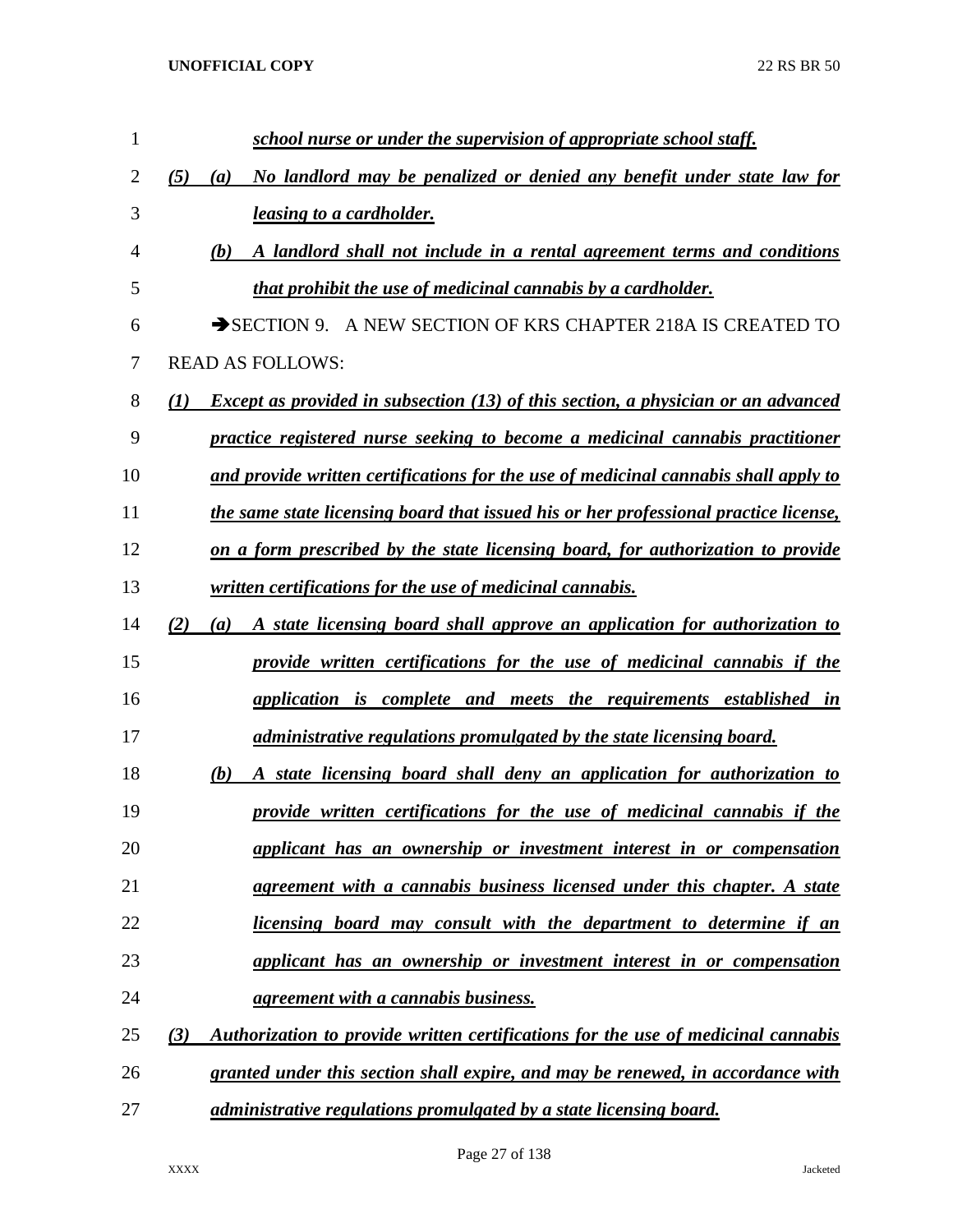| 1  | $\bf(4)$ | medicinal cannabis practitioner may provide a patient with a written                      |
|----|----------|-------------------------------------------------------------------------------------------|
| 2  |          | <i>certification only after the practitioner has:</i>                                     |
| 3  |          | (a)<br><b>Established a bona fide practitioner-patient relationship with the patient;</b> |
| 4  |          | Diagnosed the patient with a qualifying medical condition or confirmed a<br>(b)           |
| 5  |          | diagnosis for a qualifying medical condition provided by another health                   |
| 6  |          | care provider;                                                                            |
| 7  |          | Reviewed a report of information from the electronic monitoring system<br>(c)             |
| 8  |          | established pursuant to Section 41 of this Act related to the patient for a               |
| 9  |          | period of time that covers at least the twelve (12) months immediately                    |
| 10 |          | <i>preceding the date of the report;</i>                                                  |
| 11 |          | (d)<br>Consulted with the patient, or the patient's custodial parent or legal             |
| 12 |          | guardian responsible for providing consent to treatment if the patient is a               |
| 13 |          | minor child, with respect to the possible risks and side effects associated               |
| 14 |          | with medicinal cannabis, including possible interactions between medicinal                |
| 15 |          | cannabis and any other drug or medication that the patient is taking at that              |
| 16 |          | time; and                                                                                 |
| 17 |          | Obtained the consent of the patient's custodial parent or legal guardian<br>(e)           |
| 18 |          | responsible for providing consent to treatment, if the patient is a minor                 |
| 19 |          | child.                                                                                    |
| 20 | (5)      | A bona fide practitioner-patient relationship may be established following a              |
| 21 |          | referral from the patient's primary care provider and may be maintained via               |
| 22 |          | telehealth. However, a bona fide practitioner-patient relationship shall not be           |
| 23 |          | established via telehealth.                                                               |
| 24 | (6)      | When issuing a written certification for the use of medicinal cannabis to a<br>(a)        |
| 25 |          | patient, the medicinal cannabis practitioner shall, to the best of his or her             |
| 26 |          | professional medical knowledge, provide the patient with recommendations                  |
| 27 |          | <u>for:</u>                                                                               |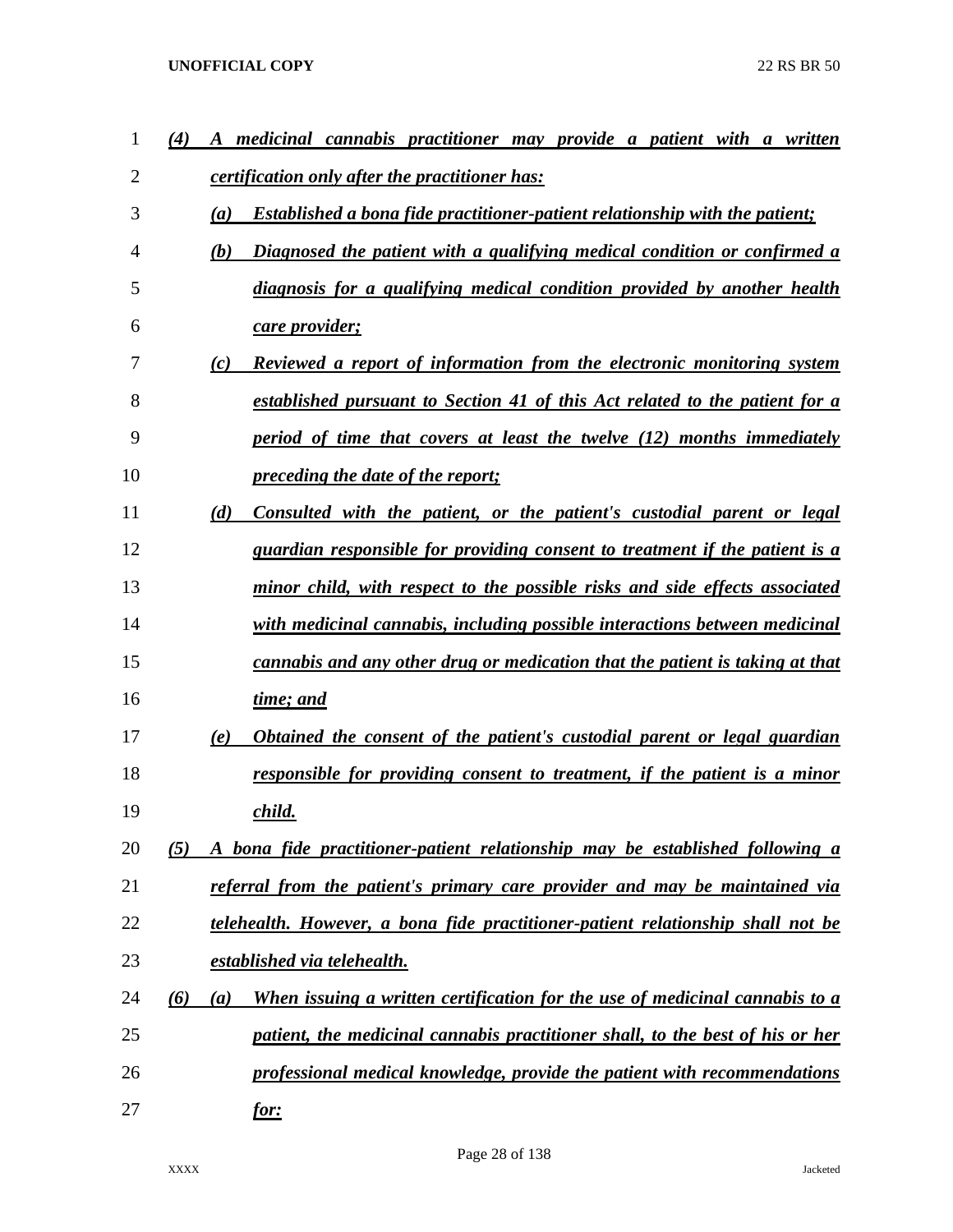| 1  |            | <b>The strains of medicinal cannabis and types of medicinal cannabis</b>       |
|----|------------|--------------------------------------------------------------------------------|
| 2  |            | products that may be most effective in providing medical, therapeutic,         |
| 3  |            | or palliative relief to the patient; and                                       |
| 4  |            | <u>Medicinal cannabis dosing including the quantity and frequency of</u><br>2. |
| 5  |            | doses.                                                                         |
| 6  | (b)        | <b>Recommendations provided pursuant to paragraph (a) of this subsection</b>   |
| 7  |            | shall comply with medicinal cannabis dosing guidelines and the ten (10)        |
| 8  |            | day and thirty (30) day maximum allowance of medicinal cannabis                |
| 9  |            | developed by the department pursuant to Section 28 of this Act.                |
| 10 | (7)<br>(a) | A written certification for the use of medicinal cannabis shall be provided to |
| 11 |            | a patient on a form prescribed by the department.                              |
| 12 | (b)        | An initial written certification for the use of medicinal cannabis shall be    |
| 13 |            | provided during the course of an in-person examination of the patient by       |
| 14 |            | the medicinal cannabis practitioner. Subsequent written certifications,        |
| 15 |            | including for the purpose of renewing a registry identification card, may be   |
| 16 |            | provided electronically or during the course of a telehealth consultation.     |
| 17 | (c)        | For the purpose of applying for a registry identification card, a written      |
| 18 |            | certification provided under this section shall be valid for ninety (90) days  |
| 19 |            | after the date of issuance by a medicinal cannabis practitioner. The           |
| 20 |            | medicinal cannabis practitioner may renew a written certification for not      |
| 21 |            | more than three $(3)$ additional periods of not more than ninety $(90)$ days   |
| 22 |            | each. Thereafter, the medicinal cannabis practitioner may issue another        |
| 23 |            | certification to the patient only after conducting an additional examination   |
| 24 |            | of the patient in-person or via telehealth.                                    |
| 25 | (d)        | Within twenty-four (24) hours of providing a patient with a written            |
| 26 |            | certification for the use of medicinal cannabis, a medicinal cannabis          |
| 27 |            | practitioner shall record the issuance of the written certification in the     |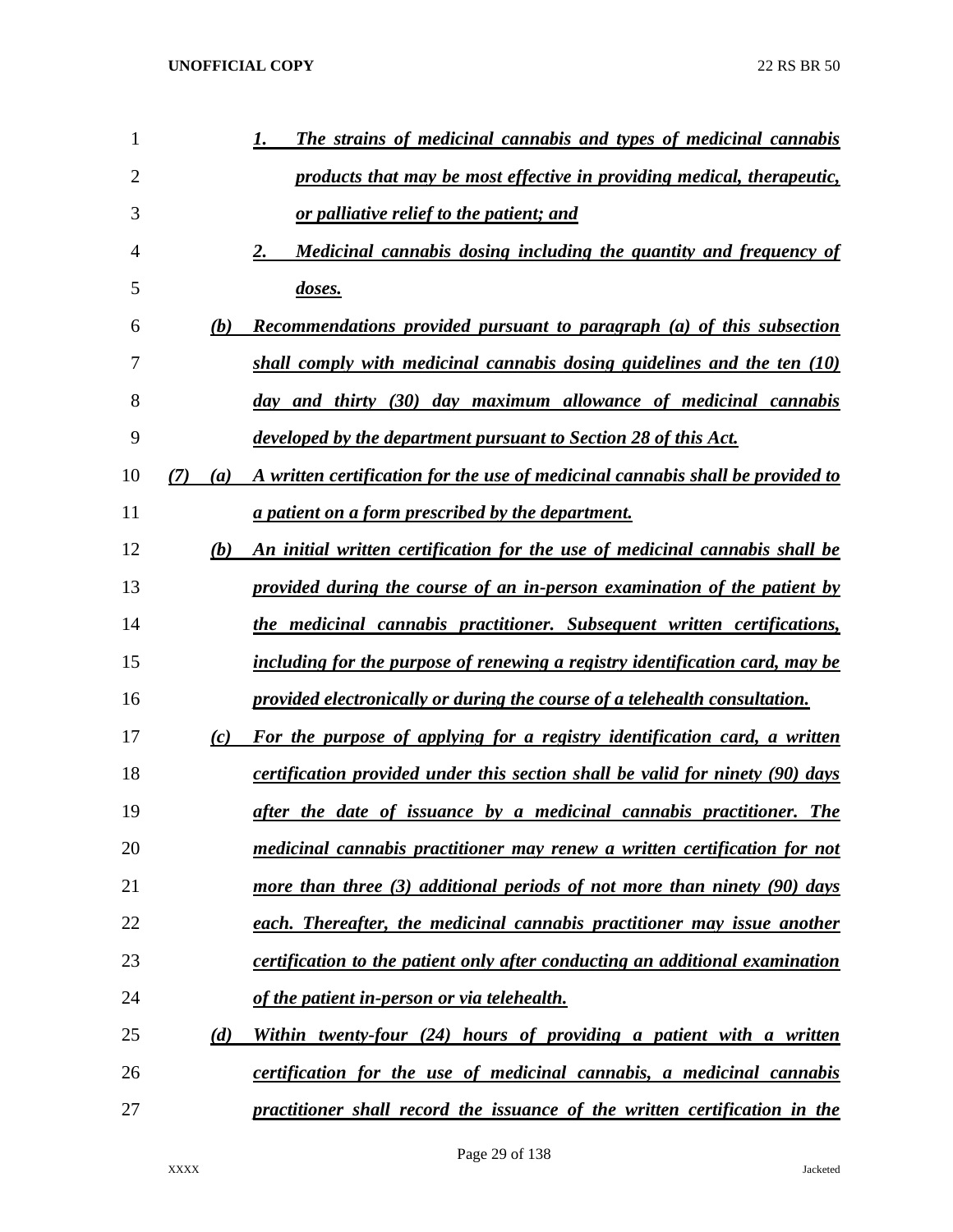| $\mathbf{1}$ | electronic monitoring system established pursuant to Section 41 of this Act.                 |
|--------------|----------------------------------------------------------------------------------------------|
| 2            | (8)<br>A medicinal cannabis practitioner shall not:                                          |
| 3            | <u>Dispense medicinal cannabis; or</u><br>(a)                                                |
| 4            | <b>Provide a written certification for the use of medicinal cannabis to a family</b><br>(b)  |
| 5            | member or to himself or herself.                                                             |
| 6            | Nothing in Sections 1 to 30 of this Act shall prevent a practitioner from being<br>(9)       |
| 7            | sanctioned for:                                                                              |
| 8            | Issuing a written certification without first obtaining authorization to<br>(a)              |
| 9            | provide written certifications from a state licensing board;                                 |
| 10           | Issuing a written certification to a patient with whom the practitioner does<br>(b)          |
| 11           | not have a bona fide practitioner-patient relationship;                                      |
| 12           | Failing to properly evaluate a patient's medical history and current medical<br>(c)          |
| 13           | condition prior to issuing a written certification;                                          |
| 14           | (d)<br><u>Otherwise failing to use good faith in his or her treatment of the patient; or</u> |
| 15           | Any other violation of this section or any administrative regulation<br>(e)                  |
| 16           | <i>promulgated thereunder.</i>                                                               |
| 17           | <b>(10)</b><br>state licensing board may suspend or revoke a medicinal cannabis<br>A         |
| 18           | practitioner's authorization to provide written certification for the use of                 |
| 19           | medicinal cannabis and practice license for multiple violations or a serious                 |
| 20           | violation of this section or any administrative regulation promulgated                       |
| 21           | <u>thereunder.</u>                                                                           |
| 22           | The state licensing boards shall:<br>(11)                                                    |
| 23           | No later than January 1, 2023, promulgate, in accordance with KRS<br>$\left(a\right)$        |
| 24           | <b>Chapter 13A, administrative regulations to establish at least the following:</b>          |
| 25           | The procedures for applying for authorization to provide written<br>1.                       |
| 26           | <i>certifications;</i>                                                                       |
| 27           | The conditions that must be met to be eligible for authorization to<br>2.                    |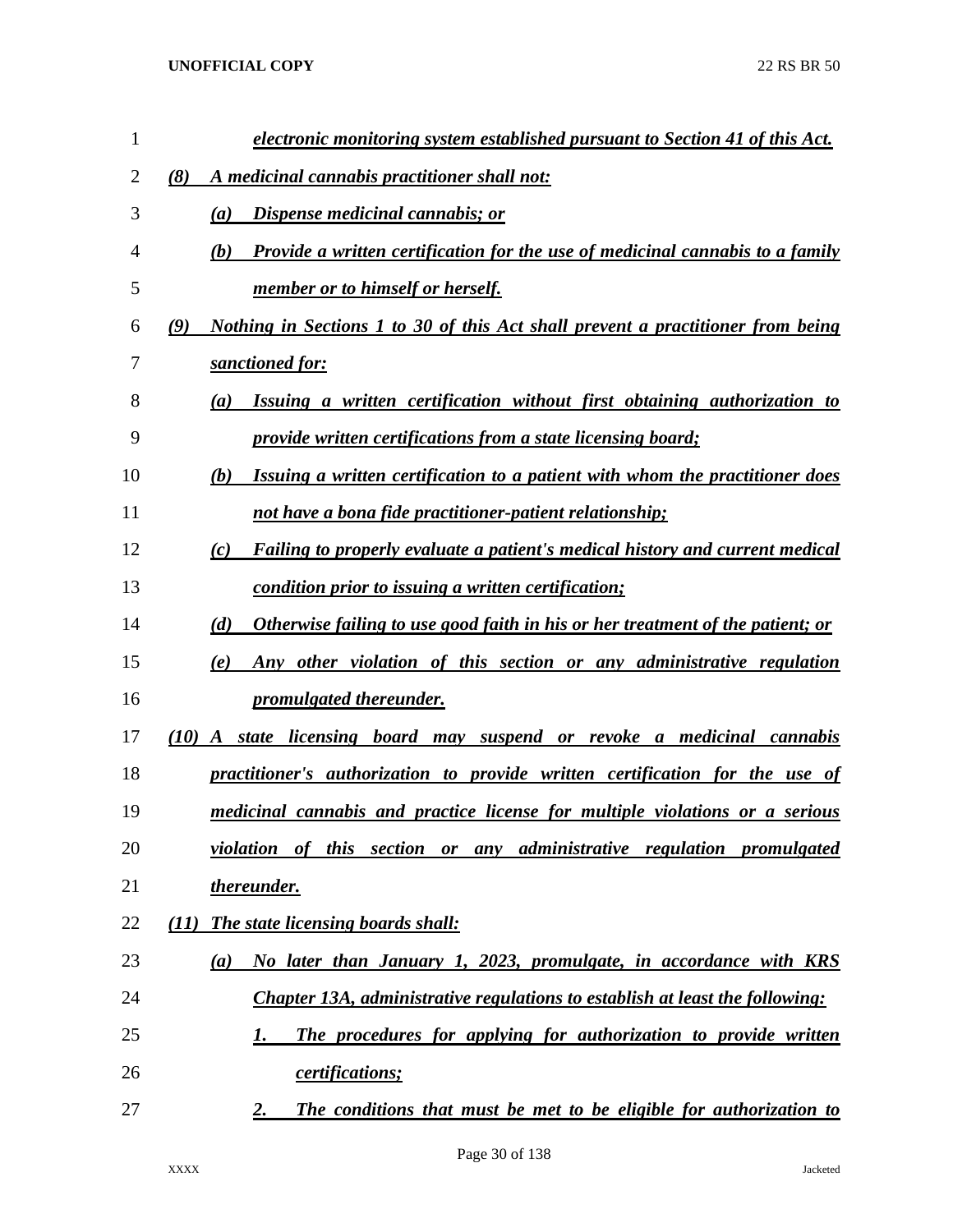| 1  | <i>provide written certifications;</i>                                               |
|----|--------------------------------------------------------------------------------------|
| 2  | The process and procedures for renewing authorization to provide<br>3.               |
| 3  | written certifications;                                                              |
| 4  | Continuing education requirements for medicinal<br>4.<br>cannabis                    |
| 5  | practitioners related to the use of medicinal cannabis and the                       |
| 6  | recommending of cannabis for medicinal use;                                          |
| 7  | The reasons for which authorization to provide written certifications<br>5.          |
| 8  | for the use of medicinal cannabis may be suspended or revoked; and                   |
| 9  | The minimal standards of care when providing written certifications;                 |
| 10 | On a regular basis, provide the department with the names of all medicinal<br>(b)    |
| 11 | cannabis practitioners; and                                                          |
| 12 | <b>Immediately provide the department with the name of any medicinal</b><br>(c)      |
| 13 | cannabis practitioner whose authorization to provide written certifications          |
| 14 | is suspended or revoked.                                                             |
| 15 | (12) The continuing education requirements established by the state licensing boards |
| 16 | in accordance with subsection $11(a)4$ of this section shall include continuing      |
| 17 | education requirements related to medicinal cannabis dosing and dosing               |
| 18 | guidelines established by the department pursuant to Section 28 of this Act.         |
| 19 | (13) This section does not apply to a practitioner who recommends treatment with     |
| 20 | cannabis or a drug derived from cannabis under any of the following that are         |
| 21 | approved by an investigational review board or equivalent entity, the United         |
| 22 | States Food and Drug Administration, or the National Institutes for Health or        |
| 23 | any of its cooperative groups or centers under the United States Department of       |
| 24 | <b>Health and Human Services:</b>                                                    |
| 25 | A research protocol;<br>(a)                                                          |
| 26 | A clinical trial;<br>(b)                                                             |
| 27 | An investigational new drug application; or<br>(c)                                   |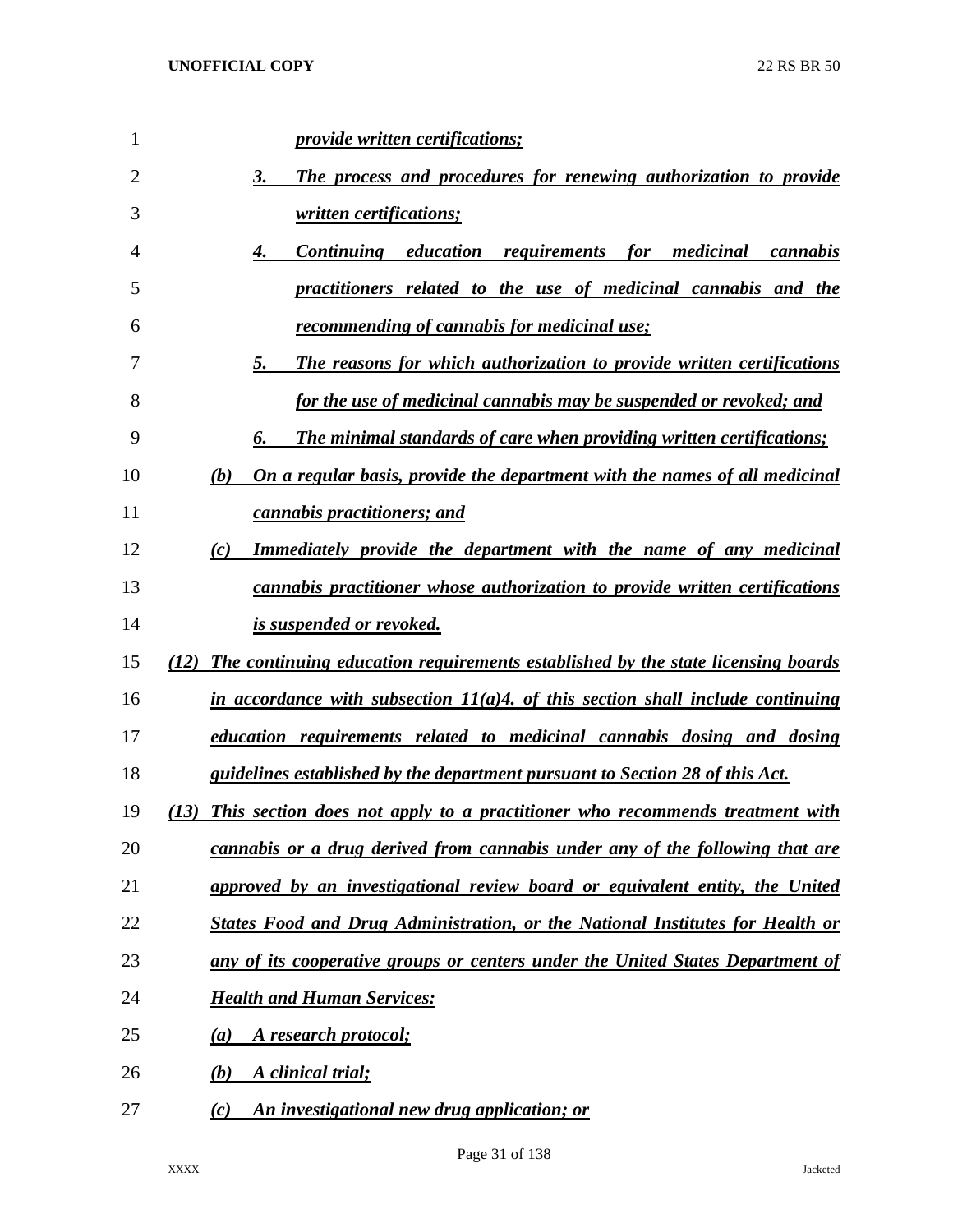| 1  | (d)<br>An expanded access submission.                                                          |
|----|------------------------------------------------------------------------------------------------|
| 2  | $\rightarrow$ SECTION 10.<br>A NEW SECTION OF KRS CHAPTER 218A IS CREATED                      |
| 3  | TO READ AS FOLLOWS:                                                                            |
| 4  | <b>Except as provided in subsection (2) of this section, prior to making an initial</b><br>(I) |
| 5  | purchase of medicinal cannabis in this state and at least annually thereafter, a               |
| 6  | registered qualified patient shall be required to complete a consultation with a               |
| 7  | pharmacist who is authorized by the Kentucky Board of Pharmacy to provide                      |
| 8  | medicinal cannabis consultation services to cardholders. The consultation shall,               |
| 9  | at a minimum, cover the possible risks and side effects of medicinal cannabis and              |
| 10 | any potential drug interactions between medicinal cannabis and any other drug                  |
| 11 | that the registered qualified patient or visiting qualified patient is taking. The             |
| 12 | consultation required by this subsection may be completed via telehealth.                      |
| 13 | A designated caregiver shall be permitted to complete the consultation<br>(2)<br>(a)           |
| 14 | required by subsection (1) of this section on behalf of any registered                         |
| 15 | qualified patient to whom the designated caregiver is connected through the                    |
| 16 | department's registration process.                                                             |
| 17 | If the registered qualified patient is under eighteen (18) years of age, the<br>(b)            |
| 18 | registered qualified patient's parent or legal guardian who is responsible for                 |
| 19 | providing consent for medical treatment shall be present for the                               |
| 20 | consultation required by subsection $(1)$ of this section and may complete the                 |
| 21 | consultation on behalf of the registered qualified patient.                                    |
| 22 | A visiting qualified patient who has not applied for and obtained a registry<br>(c)            |
| 23 | <i>identification card issued by the department but presents a valid out-of-state</i>          |
| 24 | registry identification card to purchase medicinal cannabis in this state not                  |
| 25 | more than once per calendar year shall not be required to complete the                         |
| 26 | consultation required by subsection $(1)$ of this section.                                     |
| 27 | A pharmacist who wishes to be authorized by the Kentucky Board of Pharmacy to<br>(3)           |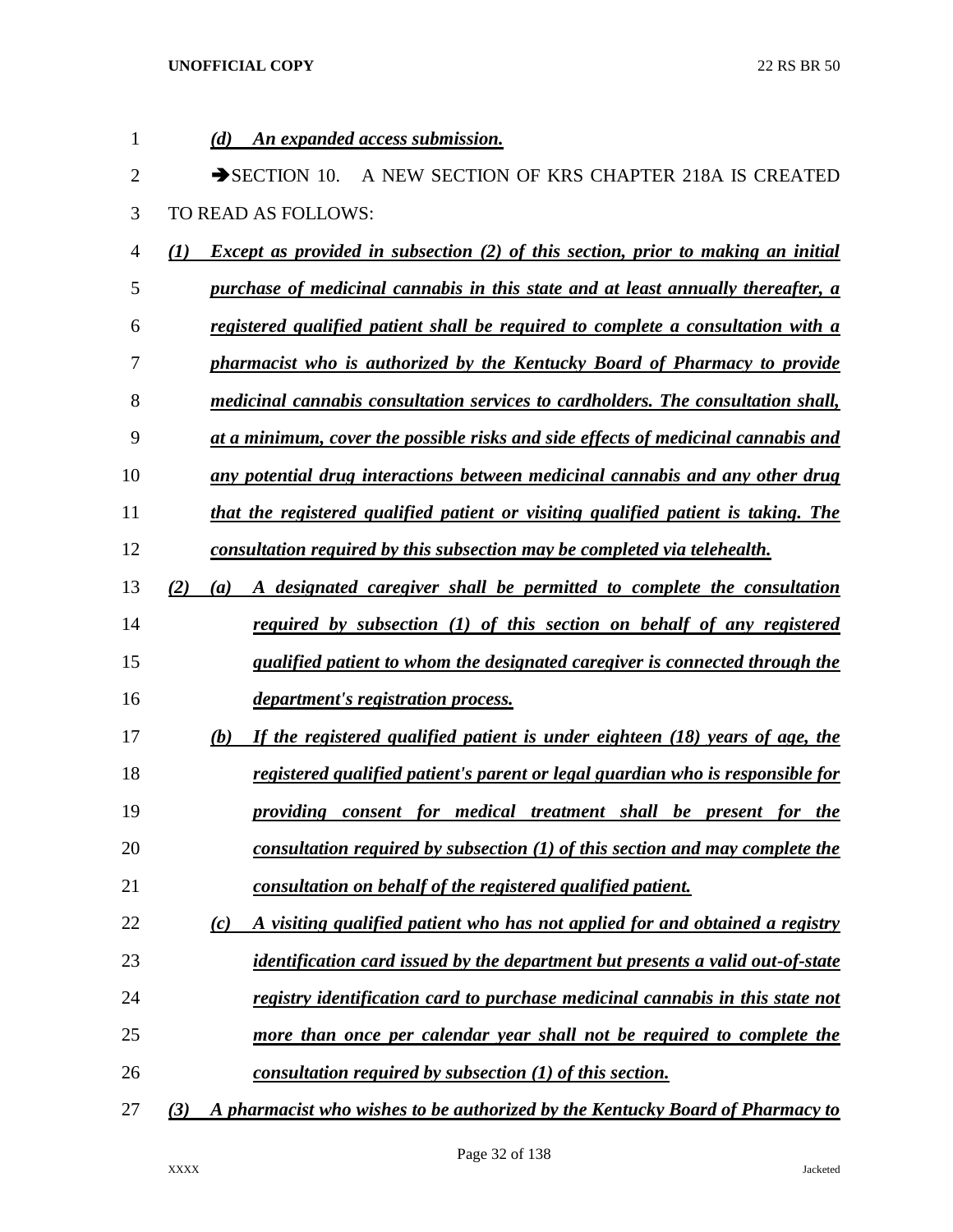| $\mathbf{1}$ |     | provide medicinal cannabis consultation services to cardholders or to enter into a       |
|--------------|-----|------------------------------------------------------------------------------------------|
| 2            |     | collaborative agreement with dispensaries, as required by Section 22 of this Act,        |
| 3            |     | shall apply to the board on a form prescribed by the board.                              |
| 4            | (4) | No later than January 1, 2023, the Kentucky Board of Pharmacy shall, in                  |
| 5            |     | <i>accordance with KRS Chapter 13A, promulgate administrative regulations to:</i>        |
| 6            |     | <b>Establish the application and renewal process and fee for authorization to</b><br>(a) |
| 7            |     | provide medicinal cannabis consultation services and to enter into a                     |
| 8            |     | <i>collaborative agreement with dispensaries;</i>                                        |
| 9            |     | <b>Establish continuing education and training requirements for pharmacists</b><br>(b)   |
| 10           |     | who are authorized to provide medicinal cannabis consultation services and               |
| 11           |     | to enter into a collaborative agreement with dispensaries;                               |
| 12           |     | Define the standards of care for medicinal cannabis consultation services;<br>(c)        |
| 13           |     | and                                                                                      |
| 14           |     | (d)<br><b>Define the nature and scope of a collaborative agreement between a</b>         |
| 15           |     | pharmacist and a dispensary, including the process by which a pharmacist                 |
| 16           |     | and dispensary shall establish a collaborative agreement. The nature and                 |
| 17           |     | scope of the collaborative agreement shall not require a pharmacist to be                |
| 18           |     | <u>present at a dispensary.</u>                                                          |
| 19           | (5) | The department shall promulgate administrative regulations to establish:                 |
| 20           |     | A fee for medicinal cannabis consultation services which shall not exceed<br>(a)         |
| 21           |     | <u>forty dollars (\$40) per consultation; and</u>                                        |
| 22           |     | A fee for collaborative agreements between a dispensary and a pharmacist.<br>(b)         |
| 23           | (6) | Members of the Kentucky Board of Pharmacy, its agents, its employees, and any            |
| 24           |     | pharmacist authorized by the board to provide medicinal cannabis consultation            |
| 25           |     | services to cardholders or to enter into a collaborative agreement with                  |
| 26           |     | dispensaries shall be immune from suit in any action, civil or criminal, which is        |
| 27           |     | based upon any act that is conducted in accordance with this section and                 |
|              |     |                                                                                          |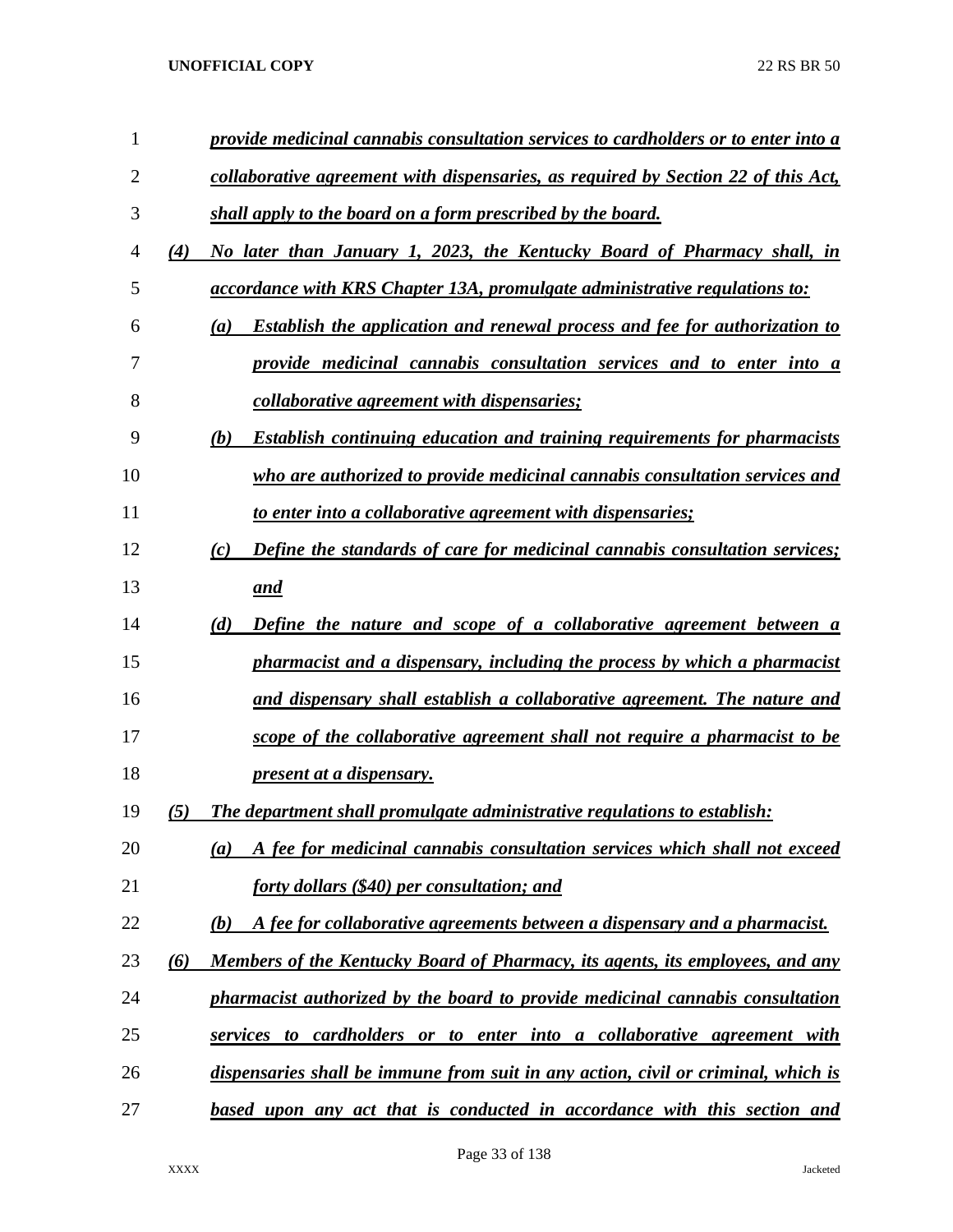| 1              | administrative regulations promulgated thereunder.                                                        |
|----------------|-----------------------------------------------------------------------------------------------------------|
| $\overline{2}$ | A NEW SECTION OF KRS CHAPTER 218A IS CREATED<br>$\rightarrow$ SECTION 11.                                 |
| 3              | TO READ AS FOLLOWS:                                                                                       |
| $\overline{4}$ | <b>Except as provided in subsection (9) of this section, no person shall possess,</b><br>$\mathcal{L}(I)$ |
| 5              | purchase, acquire, or otherwise engage or assist in the use of medicinal cannabis                         |
| 6              | in Kentucky without first applying for and receiving a registry identification card                       |
| 7              | for registered qualified patients, designated caregivers, or visiting qualified                           |
| 8              | <i>patients issued by the department.</i>                                                                 |
| 9              | A person shall be eligible to apply for a registry identification card as a registered<br>(2)             |
| 10             | qualified patient if he or she is a resident of Kentucky, has obtained a written                          |
| 11             | certification issued by a medicinal cannabis practitioner in accordance with                              |
| 12             | Section 9 of this Act and administrative regulations promulgated thereunder, and                          |
| 13             | has not been convicted of a disqualifying felony offense.                                                 |
| 14             | (3)<br>A person shall be eligible to apply for a registry identification card as a                        |
| 15             | designated caregiver if he or she is a resident of Kentucky, is at least twenty-one                       |
| 16             | (21) years of age, has been identified as a designated caregiver on qualified                             |
| 17             | patient's or registered qualified patient's registry identification card application                      |
| 18             | or renewal form, has not been convicted of a disqualifying felony offense, and                            |
| 19             | has agreed to assist no more than three (3) registered qualified patients with the                        |
| 20             | use of medicinal cannabis.                                                                                |
| 21             | (4)<br>A person shall be eligible to apply for a registry identification card as a visiting               |
| 22             | qualified patient if he or she is not a resident of Kentucky or has been a resident                       |
| 23             | of Kentucky for less than thirty (30) days, possess a valid out-of-state registry                         |
| 24             | identification card, is at least twenty-one (21) years of age, has obtained a written                     |
| 25             | certification issued by a medicinal cannabis practitioner in accordance with                              |
| 26             | Section 9 of this Act and administrative regulations promulgated thereunder, and                          |
| 27             | has not been convicted of a disqualifying felony offense.                                                 |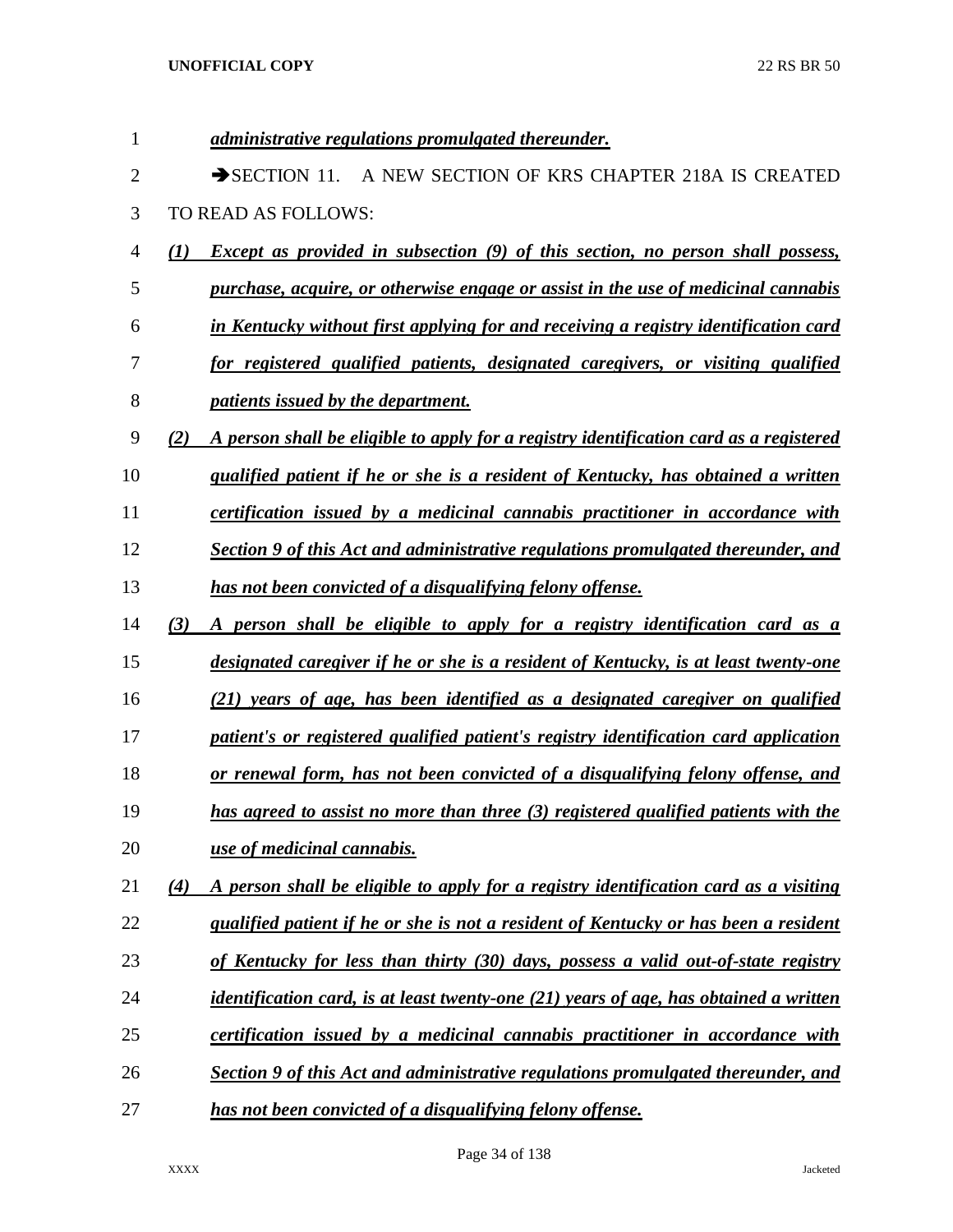| 1              | (5) |     | To apply for or renew a registry identification card, a qualified patient who is   |
|----------------|-----|-----|------------------------------------------------------------------------------------|
| $\overline{2}$ |     |     | eighteen (18) years of age or older shall submit the following, in accordance with |
| 3              |     |     | <i>administrative regulations promulgated by the department:</i>                   |
| 4              |     | (a) | The name, address, and date of birth of the qualified patient, except that if      |
| 5              |     |     | the applicant is homeless an address where the applicant may be reached            |
| 6              |     |     | shall be provided to the department;                                               |
| 7              |     | (b) | A valid written certification issued to the qualified patient;                     |
| 8              |     | (c) | The name, address, and telephone number of the qualified patient's                 |
| 9              |     |     | <i>medicinal cannabis practitioner;</i>                                            |
| 10             |     | (d) | A statement, signed by the qualified patient, pledging not to divert medicinal     |
| 11             |     |     | cannabis to anyone who is not permitted to possess medicinal cannabis              |
| 12             |     |     | pursuant to Sections 1 to 30 of this Act. The statement shall contain a            |
| 13             |     |     | listing of potential penalties, including criminal prosecution, for diverting      |
| 14             |     |     | <i>medicinal cannabis;</i>                                                         |
| 15             |     | (e) | If the qualified patient determines that he or she needs a designated              |
| 16             |     |     | caregiver:                                                                         |
| 17             |     |     | A statement, signed by the qualified patient, attesting to such need;<br>1.        |
| 18             |     |     | 2.<br><b>The name, address, and date of birth of not more than two (2)</b>         |
| 19             |     |     | individuals chosen by the qualified patient to be designated as a                  |
| 20             |     |     | caregiver; and                                                                     |
| 21             |     |     | A statement, signed by the individuals chosen by the qualified patient<br>3.       |
| 22             |     |     | to be designated as a caregiver agreeing to be designated as the                   |
| 23             |     |     | patient's designated caregiver and pledging not to divert medicinal                |
| 24             |     |     | cannabis to anyone other than the registered qualified patient to                  |
| 25             |     |     | caregiver is connected through the department's<br>whom<br><i>the</i>              |
| 26             |     |     | registration process. The statement shall contain a listing of potential           |
| 27             |     |     | penalties, including criminal prosecution, for diverting medicinal                 |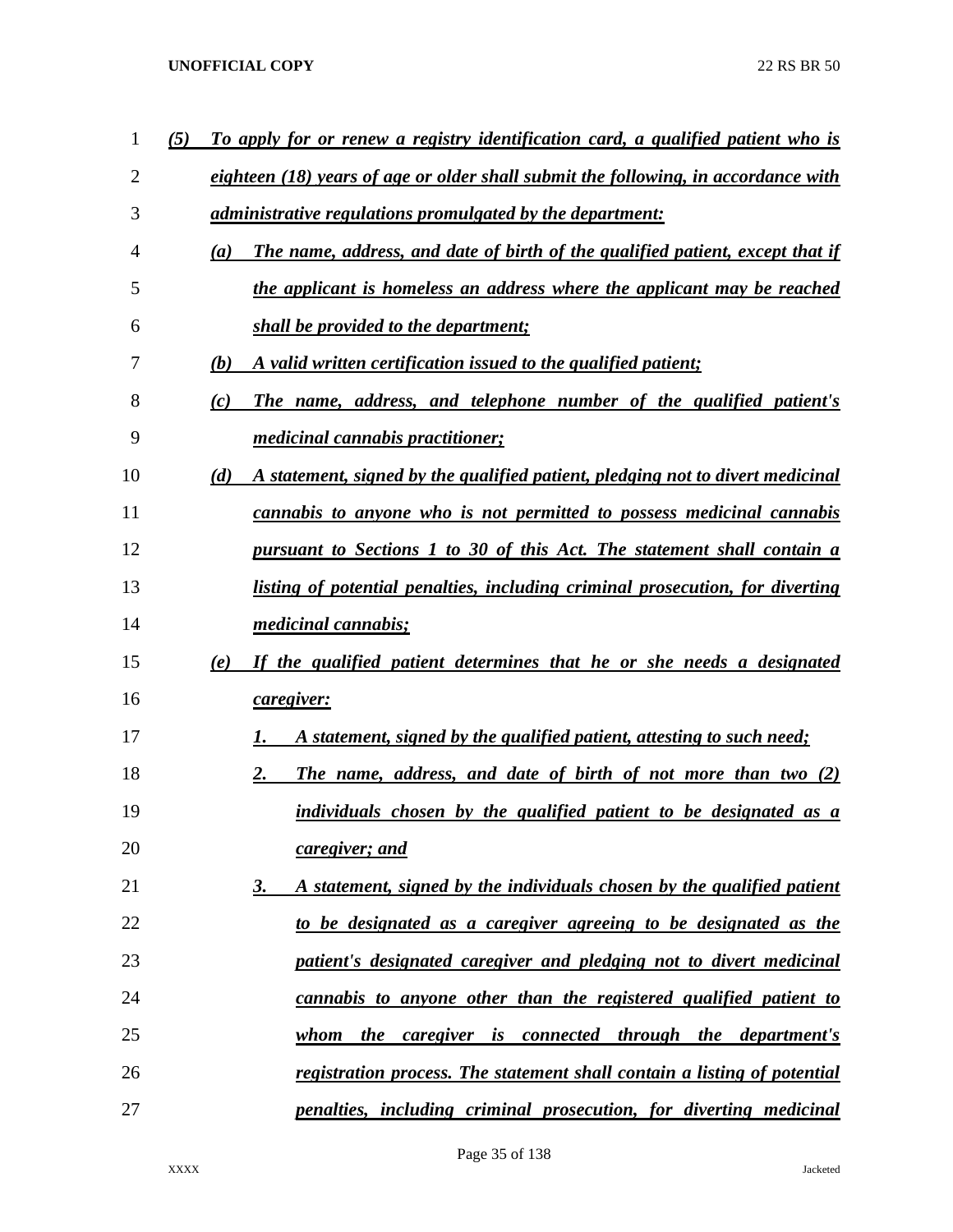| 1  |     | cannabis; and                                                                              |
|----|-----|--------------------------------------------------------------------------------------------|
| 2  | (f) | The application or renewal fee for a registry identification card for a                    |
| 3  |     | qualified patient and the application or renewal fee for a registry                        |
| 4  |     | <i>identification card for any designated caregiver chosen by the qualified</i>            |
| 5  |     | <i>patient.</i>                                                                            |
| 6  | (6) | To apply for or renew a registry identification card for a qualified patient who is        |
| 7  |     | <u>under eighteen (18) years of age, the qualified patient's custodial parent or legal</u> |
| 8  |     | guardian with responsibility for health care decisions shall submit the following,         |
| 9  |     | in accordance with administrative regulations promulgated by the department:               |
| 10 | (a) | The name, address, and date of birth of the qualified patient, except that if              |
| 11 |     | the applicant is homeless an address where the applicant may be reached                    |
| 12 |     | shall be provided to the department;                                                       |
| 13 | (b) | A valid written certification issued to the qualified patient;                             |
| 14 | (c) | The name, address, and telephone number of the qualified patient's                         |
| 15 |     | <i>medicinal cannabis practitioner;</i>                                                    |
| 16 | (d) | A statement, signed by the qualified patient's custodial parent or legal                   |
| 17 |     | guardian with responsibility for health care decisions, attesting to the fact              |
| 18 |     | that the custodial parent or legal guardian agrees to:                                     |
| 19 |     | Allow the qualified patient to use medicinal cannabis;                                     |
| 20 |     | Serve as the qualified patient's designated caregiver; and<br>2.                           |
| 21 |     | $\underline{3}$ .<br>Control the acquisition, dosage, and frequency of use of medicinal    |
| 22 |     | <i>cannabis by the qualified patient;</i>                                                  |
| 23 | (e) | A statement, signed by the qualified patient's custodial parent or legal                   |
| 24 |     | guardian with responsibility for health care decisions, pledging not to                    |
| 25 |     | divert, or to knowingly allow the qualified patient to divert, medicinal                   |
| 26 |     | cannabis to anyone who is not permitted to possess medicinal cannabis                      |
| 27 |     | <u>pursuant to Sections 1 to 30 of this Act. The statement shall contain a</u>             |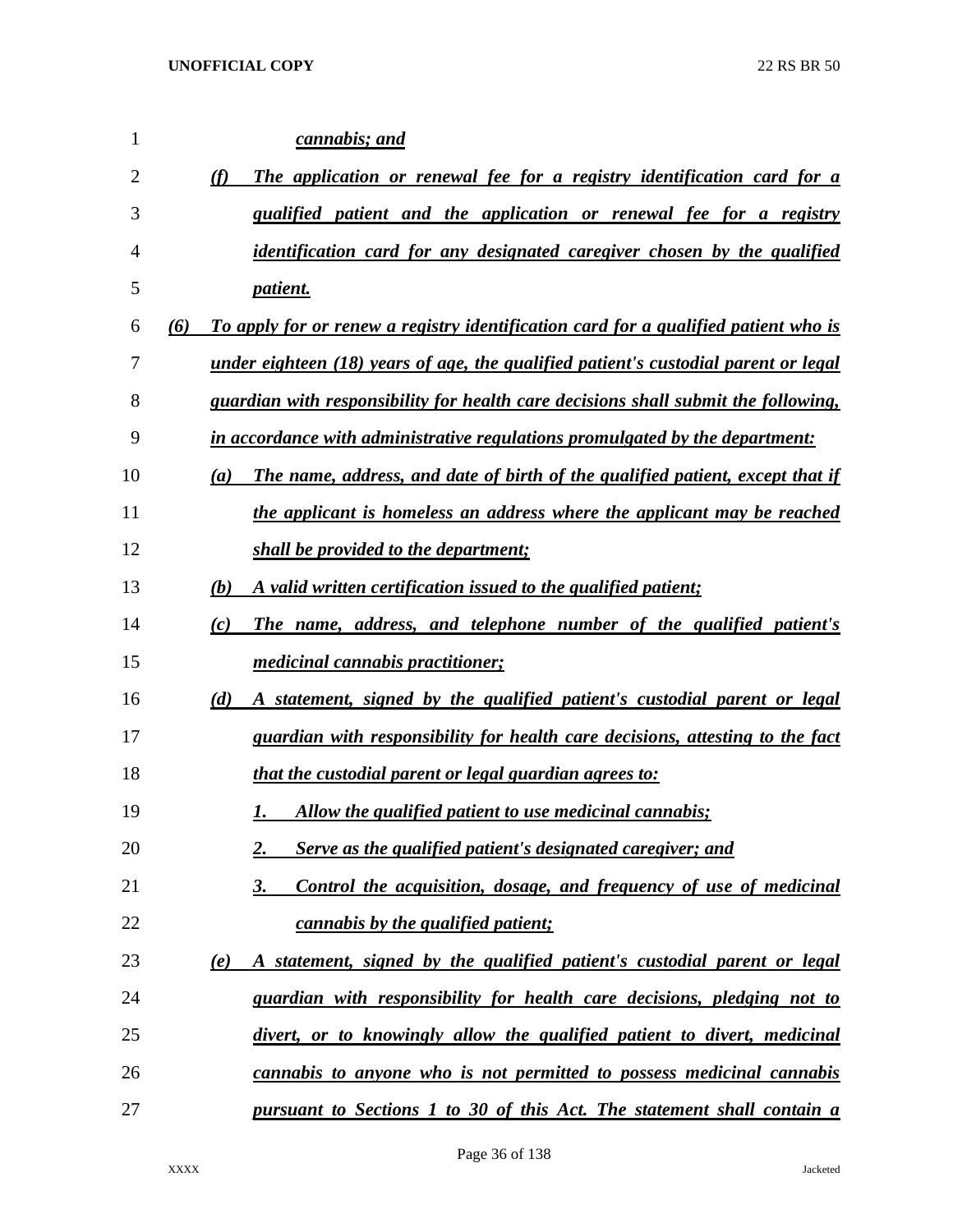| 1              | listing of potential penalties, including criminal prosecution, for diverting                          |
|----------------|--------------------------------------------------------------------------------------------------------|
| $\overline{2}$ | <i>medicinal cannabis;</i>                                                                             |
| 3              | (f)<br>If the qualified patient's custodial parent or legal guardian with                              |
| 4              | responsibility for health care decisions determines that the qualified patient                         |
| 5              | needs an additional designated caregiver:                                                              |
| 6              | A statement, signed by the qualified patient's custodial parent or legal<br>1.                         |
| 7              | guardian with responsibility for health care decisions, attesting to                                   |
| 8              | such need;                                                                                             |
| 9              | 2.<br><b>The name, address, and date of birth of not more than one (1)</b>                             |
| 10             | individual chosen by the qualified patient's custodial parent or legal                                 |
| 11             | guardian with responsibility for health care decisions to be designated                                |
| 12             | as a second designated caregiver; and                                                                  |
| 13             | 3.<br>A statement, signed by the individual chosen by the qualified patient's                          |
| 14             | custodial parent or legal guardian with responsibility for health care                                 |
| 15             | decisions to be designated as a caregiver, agreeing to be designated as                                |
| 16             | the patient's designated caregiver and pledging not to divert medicinal                                |
| 17             | cannabis to anyone other than the registered qualified patient to                                      |
| 18             | the caregiver is connected through the department's<br>whom                                            |
| 19             | registration process. The statement shall contain a listing of potential                               |
| 20             | penalties, including criminal prosecution, for diverting medicinal                                     |
| 21             | cannabis; and                                                                                          |
| 22             | The application or renewal fee for a registry identification card for a<br>$\left( \mathbf{g} \right)$ |
| 23             | qualified patient and the application or renewal fee for a registry                                    |
| 24             | identification card for any designated caregiver chosen by the qualified                               |
| 25             | <i>patient.</i>                                                                                        |
| 26             | To apply for or renew a registry identification card, a visiting qualified patient<br>(7)              |
| 27             | shall submit the following, in accordance with administrative regulations                              |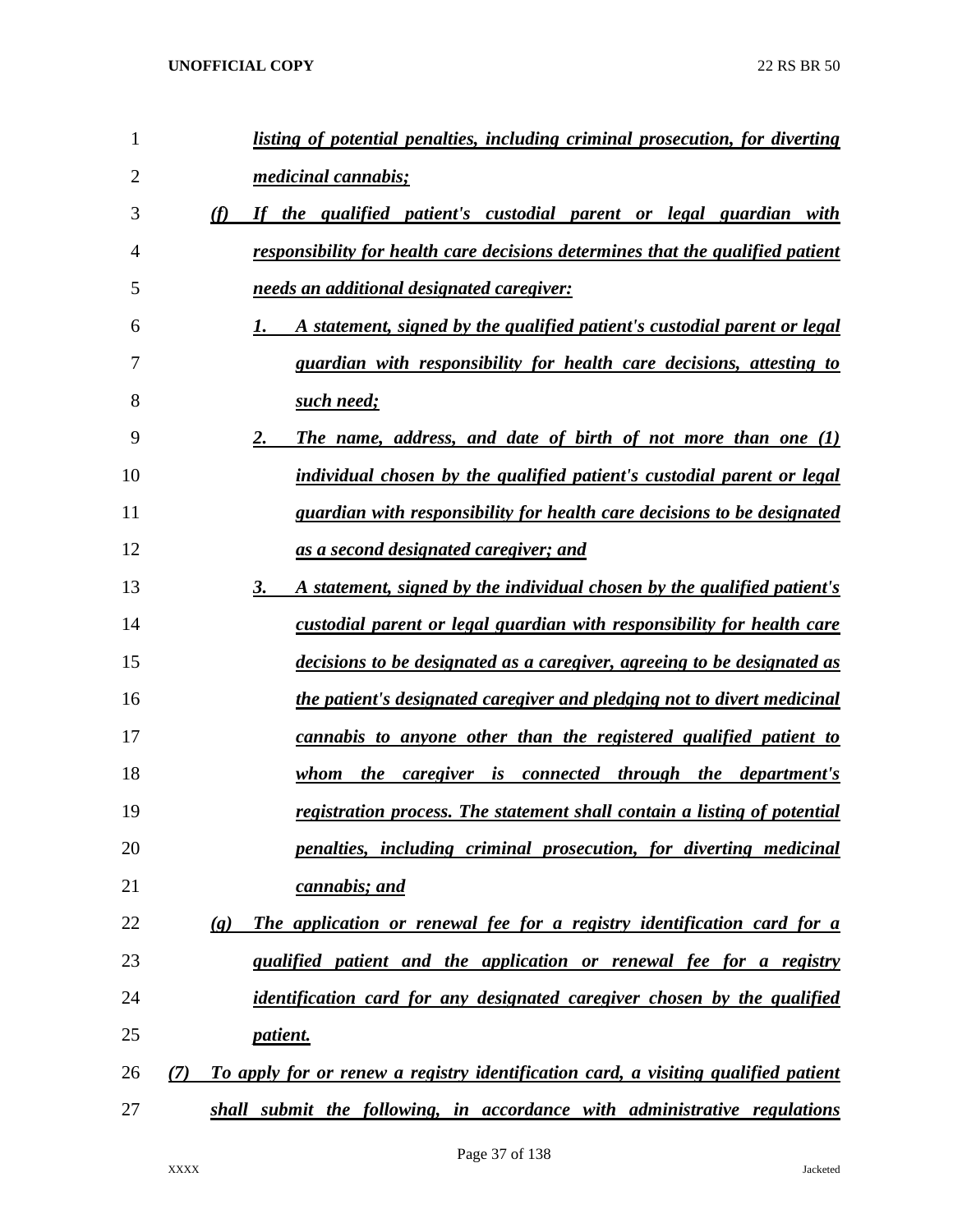| $\mathbf{1}$   |     | promulgated by the department:                                                              |
|----------------|-----|---------------------------------------------------------------------------------------------|
| $\overline{2}$ |     | The name, address, and date of birth of the visiting qualified patient, except<br>(a)       |
| 3              |     | that if the applicant is homeless an address where the applicant may be                     |
| 4              |     | reached shall be provided to the department;                                                |
| 5              |     | A copy of his or her valid out-of-state registry identification card;<br>(b)                |
| 6              |     | A valid written certification issued to the qualified patient;<br>(c)                       |
| 7              |     | The name, address, and telephone number of the qualified patient's<br>(d)                   |
| 8              |     | <i>medicinal cannabis practitioner;</i>                                                     |
| 9              |     | A statement, signed by the qualified patient, pledging not to divert medicinal<br>(e)       |
| 10             |     | <u>cannabis to anyone who is not permitted to possess medicinal cannabis</u>                |
| 11             |     | pursuant to Sections 1 to 30 of this Act. The statement shall contain a                     |
| 12             |     | listing of potential penalties, including criminal prosecution, for diverting               |
| 13             |     | <i>medicinal cannabis; and</i>                                                              |
| 14             |     | The application or renewal fee for a registry identification card for a<br>(f)              |
| 15             |     | <i>visiting qualified patient;</i>                                                          |
| 16             | (8) | The application for qualified patients' registry identification cards shall ask             |
| 17             |     | whether the patient would like the department to notify him or her of any clinical          |
| 18             |     | studies needing human subjects for research on the use of medicinal cannabis.               |
| 19             |     | The department shall notify interested patients if it is aware of studies that will be      |
| 20             |     | <b>conducted in the United States.</b>                                                      |
| 21             | (9) | A visiting qualified patient who possess a valid out-of-state registry identification       |
| 22             |     | card shall not be required to apply for or obtain a visiting qualified patient              |
| 23             |     | registry identification card issued by the department and may use his or her valid          |
| 24             |     | <u>out-of-state registry identification card for all purposes established in Sections 1</u> |
| 25             |     | to 30 of this Act, except that a visiting qualified patient who has not applied for         |
| 26             |     | and obtained a registry identification card issued by the department shall only be          |
| 27             |     | permitted to purchase medicinal cannabis in this state once per calendar year.              |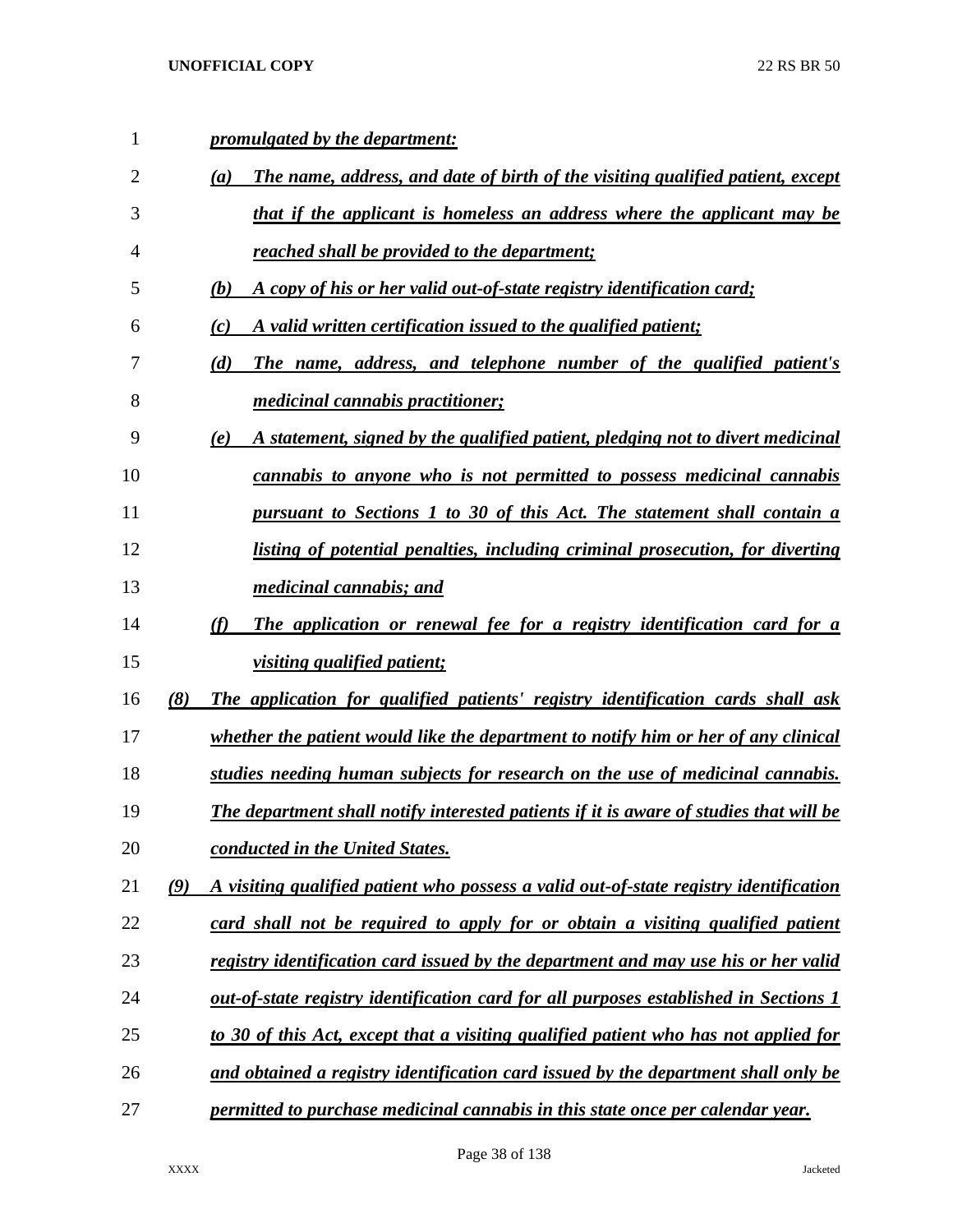| 1  |     | $\rightarrow$ SECTION 12.<br>A NEW SECTION OF KRS CHAPTER 218A IS CREATED                           |
|----|-----|-----------------------------------------------------------------------------------------------------|
| 2  |     | TO READ AS FOLLOWS:                                                                                 |
| 3  | (I) | The department shall establish, implement, and operate a registry identification                    |
| 4  |     | card program for registered qualified patients, visiting qualified patients, and                    |
| 5  |     | designated caregivers.                                                                              |
| 6  | (2) | The following shall be clearly and visibly printed on registry identification cards:                |
| 7  |     | <b>The name of the cardholder;</b><br>(a)                                                           |
| 8  |     | A designation of whether the cardholder is a registered qualified patient,<br>(b)                   |
| 9  |     | <u>visiting qualified patient, or designated caregiver;</u>                                         |
| 10 |     | The date of issuance and expiration date of the registry identification card;<br>(c)                |
| 11 |     | A random alphanumeric identification number of at least ten (10)<br>(d)                             |
| 12 |     | characters, containing at least four (4) numbers and at least four (4) letters,                     |
| 13 |     | <i>that is unique to the cardholder;</i>                                                            |
| 14 |     | A photograph of the cardholder, if the department's administrative<br>(e)                           |
| 15 |     | <i>regulations require one;</i>                                                                     |
| 16 |     | (f)<br>The telephone number and Web site address for the electronic monitoring                      |
| 17 |     | <u>system established pursuant to Section 41 of this Act;</u>                                       |
| 18 |     | If the cardholder is a designated caregiver, the random alphanumeric<br>$\left( \mathbf{g} \right)$ |
| 19 |     | identification number of the registered qualified patient the designated                            |
| 20 |     | <i>caregiver is receiving the registry identification card to assist;</i>                           |
| 21 |     | If the cardholder is under eighteen (18) years of age, a clear and obvious<br>(h)                   |
| 22 |     | designation or identifier indicating that the cardholder is under eighteen                          |
| 23 |     | <u>(18) years of age; and</u>                                                                       |
| 24 |     | A bar code or other marking that can be scanned electronically to provide<br>$\bf{(\it i)}$         |
| 25 |     | access to the information described in subsection (4) of this section.                              |
| 26 | (3) | Except as provided in this subsection, the expiration date for registry<br>(a)                      |
| 27 |     | <i>identification cards shall be one (1) year after the date of issuance.</i>                       |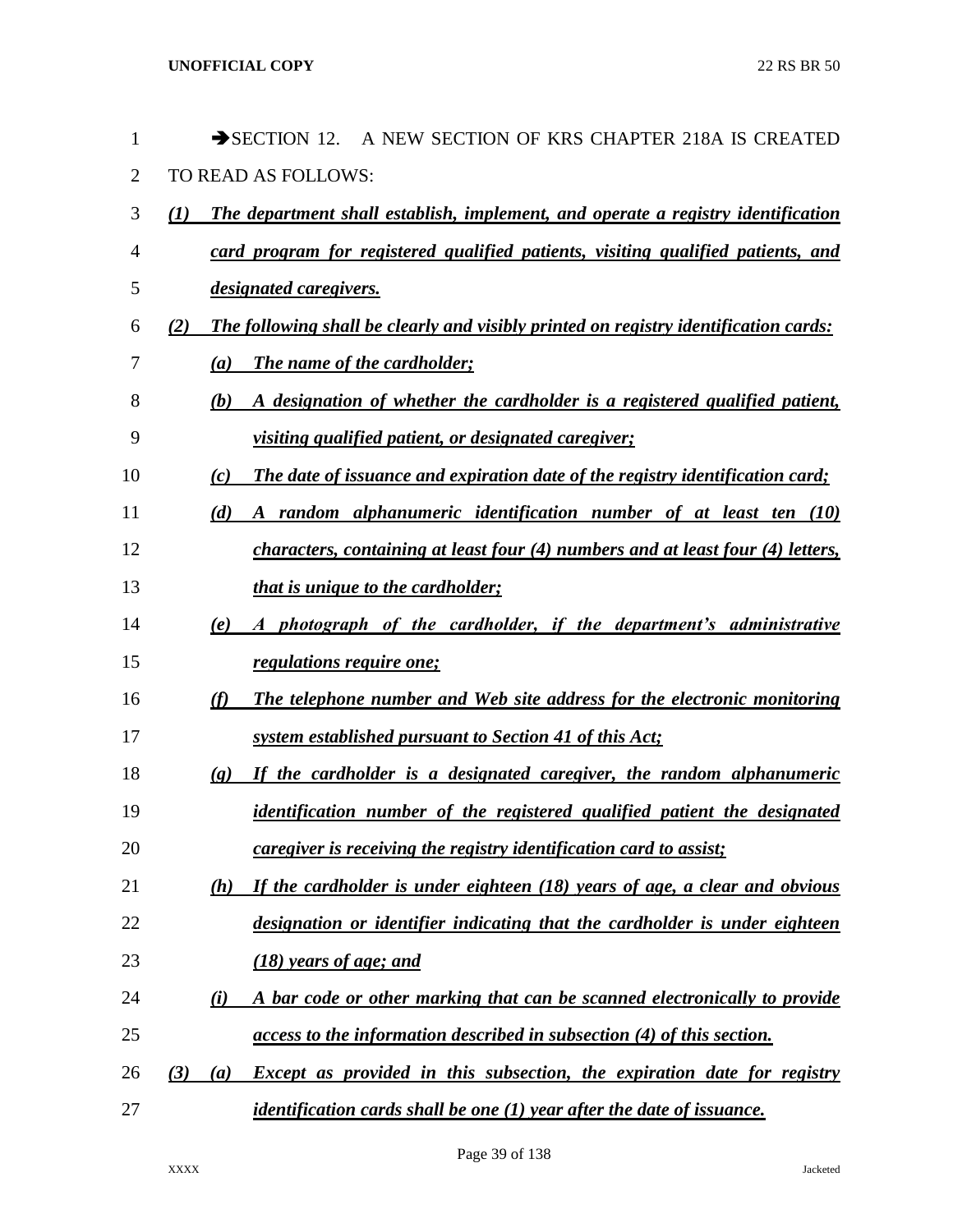| 1              |     | (b)              | If a medicinal cannabis practitioner states in the written certification that          |
|----------------|-----|------------------|----------------------------------------------------------------------------------------|
| $\overline{2}$ |     |                  | <u>the qualified patient would benefit from the use of medicinal cannabis until</u>    |
| 3              |     |                  | <u>a specified earlier date, then the registry identification card shall expire on</u> |
| 4              |     |                  | that date.                                                                             |
| 5              | (4) |                  | The department shall electronically store in the card at least all of the              |
| 6              |     |                  | information listed in subsection (2) of this section, the cardholder's the address,    |
| 7              |     |                  | and the cardholder's date of birth, so that it may be read electronically by law       |
| 8              |     |                  | enforcement agents and licensed cannabis businesses.                                   |
| 9              | (5) |                  | The registry identification card application and renewal fees shall be as follows:     |
| 10             |     | (a)              | A registry identification card for a qualified patient who is a Kentucky               |
| 11             |     |                  | resident shall be sixty dollars $(\$60)$ ;                                             |
| 12             |     | (b)              | A registry identification card for a visiting qualified patient shall be sixty         |
| 13             |     |                  | dollars (\$60); and                                                                    |
| 14             |     | (c)              | A registry identification card for a designated caregiver shall be twenty              |
| 15             |     |                  | dollars (\$20) per registered qualified patient to whom the designated                 |
| 16             |     |                  | caregiver is connected unless the designated caregiver is the parent, legal            |
| 17             |     |                  | guardian, spouse, or adult child of the qualified patient, in which case there         |
| 18             |     |                  | shall be no fee for a registry identification card.                                    |
| 19             | (6) | $\left(a\right)$ | The department shall operate a provisional licensure receipt system for                |
| 20             |     |                  | registered qualified patients, designated caregivers, and visiting qualified           |
| 21             |     |                  | patients that shall be valid for forty-five (45) days, or until a permanent card       |
| 22             |     |                  | can be issued, as if it is a registry identification card issued pursuant to this      |
| 23             |     |                  | section and Sections 11 and 13 of this Act. This program shall be                      |
| 24             |     |                  | implemented and operational simultaneously with the department's                       |
| 25             |     |                  | implementation of the registry identification card program established in              |
| 26             |     |                  | this section. A provisional licensure receipt shall contain the following:             |
| 27             |     |                  | A temporary identification number;<br>1.                                               |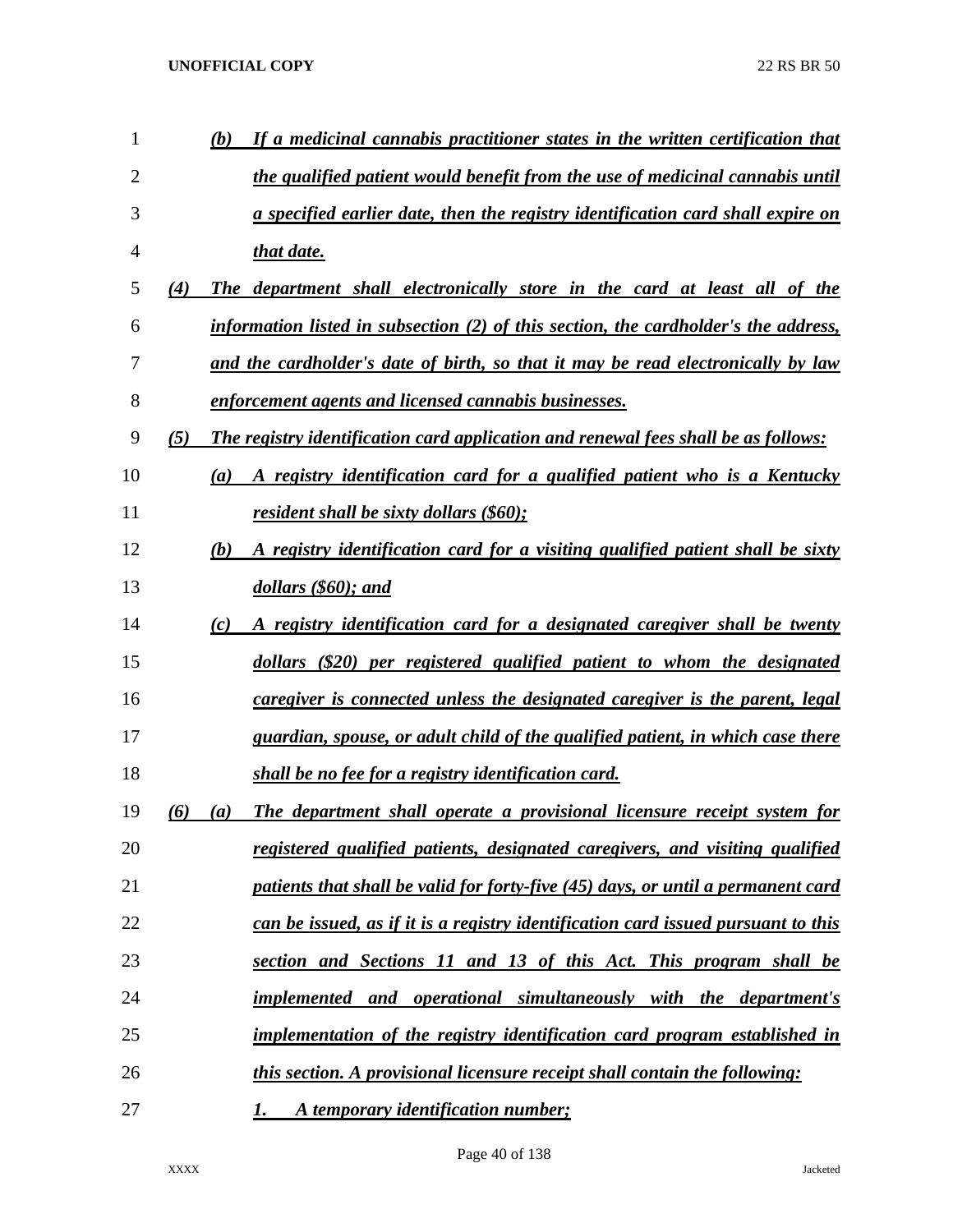| 1  |     | A barcode or other marking that can be scanned electronically;<br>2.           |
|----|-----|--------------------------------------------------------------------------------|
| 2  |     | 3.<br><b>The name of the applicant;</b>                                        |
| 3  |     | A designation of whether the cardholder is a registered qualified<br>4.        |
| 4  |     | patient, visiting qualified patient, or designated caregiver;                  |
| 5  |     | If the cardholder is under eighteen (18) years of age, a clear and<br>5.       |
| 6  |     | obvious designation or identifier indicating that the cardholder is            |
| 7  |     | <u>under eighteen (18) years of age;</u>                                       |
| 8  |     | The effective date of the receipt;<br>6.                                       |
| 9  |     | The expiration date of the receipt;<br>7.                                      |
| 10 |     | An indication that the cardholder fee has been paid;<br>8.                     |
| 11 |     | An indication that the application has been submitted and is<br>9.             |
| 12 |     | <i>apparently complete; and</i>                                                |
| 13 |     | The name of the qualified patient's medicinal cannabis practitioner.<br>10.    |
| 14 | (b) | The licensure receipt system shall be designed so that this provisional        |
| 15 |     | licensure receipt shall be produced by the application Web site upon           |
| 16 |     | completion of an application that includes a valid written certification for   |
| 17 |     | the use of medicinal cannabis issued by medicinal cannabis practitioner        |
| 18 |     | and payment of the cardholder fee. To reduce application errors and            |
| 19 |     | processing time, medicinal cannabis practitioners and licensed dispensaries    |
| 20 |     | may offer a service that allows an applicant to use a computer and printer     |
| 21 |     | on the premises of the practitioner's office or dispensary to complete an      |
| 22 |     | application and receive a provisional licensure receipt pursuant to this       |
| 23 |     | subsection.                                                                    |
| 24 | (c) | Notwithstanding any other provision of Sections 1 to 30 of this Act, a valid   |
| 25 |     | provisional licensure receipt issued pursuant to this subsection shall convey  |
| 26 |     | to the individual whose name appears on the provisional licensure receipt      |
| 27 |     | all of the same rights and privileges as a registry identification card issued |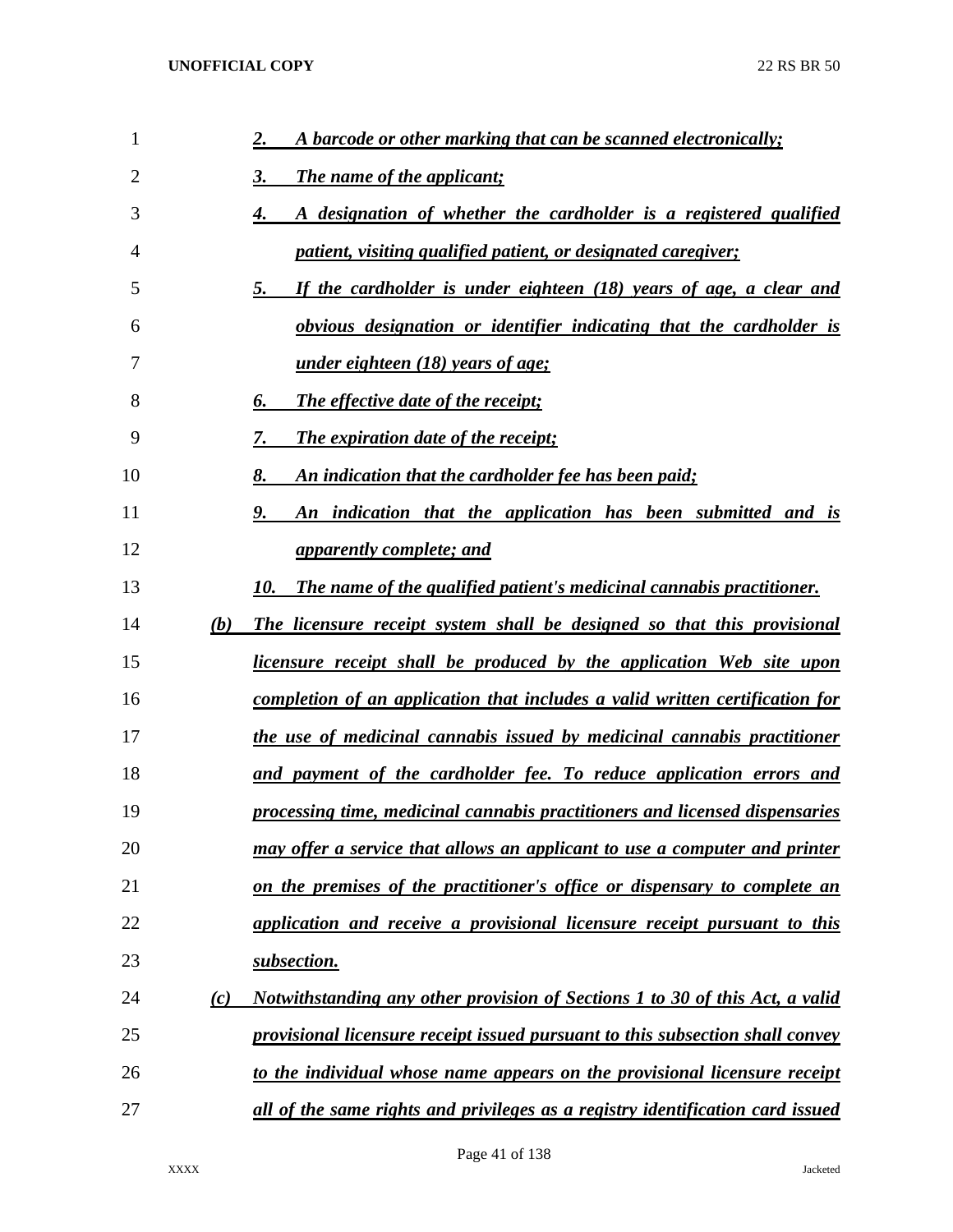| 1              | pursuant to this section and Sections 11 and 13 of this Act and shall be                                       |
|----------------|----------------------------------------------------------------------------------------------------------------|
| $\overline{2}$ | accepted by a cannabis business in place of a registry identification card.                                    |
| 3              | All registry identification card fees collected by the department pursuant to<br>(7)                           |
| 4              | subsection (5) of this section shall be forwarded to the medicinal cannabis trust                              |
| 5              | fund established in Section 31 of this Act.                                                                    |
| 6              | $\rightarrow$ SECTION 13. A NEW SECTION OF KRS CHAPTER 218A IS CREATED                                         |
| 7              | TO READ AS FOLLOWS:                                                                                            |
| 8              | <i>Except as provided in subsections (2) to (5) of this section, the department shall:</i><br>$\mathcal{L}(I)$ |
| 9              | Acknowledge receipt of an application or renewal within fifteen (15) days of<br>(a)                            |
| 10             | receipt, and approve or deny an application or renewal within thirty (30)                                      |
| 11             | days of receiving a completed application or renewal application; and                                          |
| 12             | (b)<br>Issue registry identification cards to a qualified patient and any individual                           |
| 13             | designated by the qualified patient as a designated caregiver, or a visiting                                   |
| 14             | qualified patient within five (5) days of approving the application or                                         |
| 15             | renewal. An individual designated as a caregiver shall be issued a                                             |
| 16             | designated caregiver registry identification card for each registered                                          |
| 17             | qualified patient to whom he or she is connected through the department's                                      |
| 18             | registration process.                                                                                          |
| 19             | The department shall not issue a registry identification card to a qualified patient<br>(2)                    |
| 20             | who is younger than eighteen (18) years of age unless:                                                         |
| 21             | The custodial parent or legal guardian with responsibility for health care<br>(a)                              |
| 22             | decisions for the qualified patient consents in writing to:                                                    |
| 23             | Allow the qualified patient's use of medicinal cannabis;<br>1.                                                 |
| 24             | Serve as the qualified patient's designated caregiver; and<br>2.                                               |
| 25             | 3.<br>Control the acquisition of the medicinal cannabis, the dosage, and the                                   |
| 26             | <u>frequency of the use by the qualified patient; and</u>                                                      |
| 27             | The designated caregiver application for the custodial parent or legal<br>(b)                                  |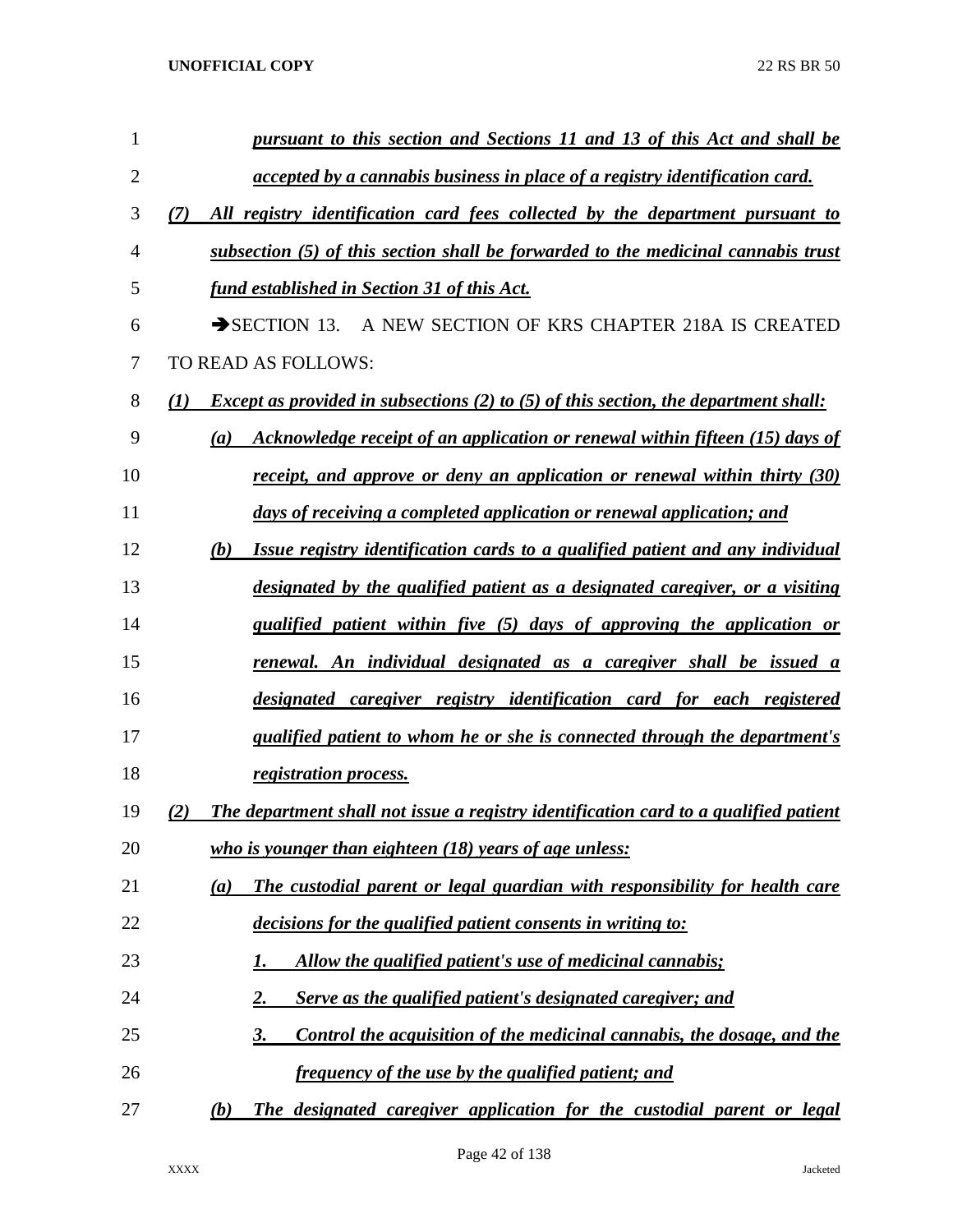| $\mathbf{1}$   |            | guardian with responsibility for health care decisions for the qualified       |
|----------------|------------|--------------------------------------------------------------------------------|
| $\overline{2}$ |            | <i>patient is approved.</i>                                                    |
| 3              | (3)<br>(a) | The department shall deny an application or renewal for a qualified            |
| 4              |            | patient's or visiting qualified patient's registry identification card if the  |
| 5              |            | <i>applicant:</i>                                                              |
| 6              |            | Did not provide the information or materials required by Section 11 of         |
| 7              |            | this Act;                                                                      |
| 8              |            | <b>Previously had a registry identification card revoked;</b><br>2.            |
| 9              |            | 3.<br><b>Provided false or falsified information; or</b>                       |
| 10             |            | Does not meet the eligibility requirements established in Section 11 of<br>4.  |
| 11             |            | this Act.                                                                      |
| 12             | (b)        | The department may deny an application or renewal for a qualified              |
| 13             |            | patient's or visiting qualified patient's registry identification card for any |
| 14             |            | reason that the department, in the exercise of sound discretion, deems         |
| 15             |            | sufficient.                                                                    |
| 16             | (4)<br>(a) | The department shall deny an application or renewal for a designated           |
| 17             |            | <i>caregiver's registration card if the applicant:</i>                         |
| 18             |            | Is already registered as a designated caregiver for three (3) registered<br>1. |
| 19             |            | <i><u><b>qualified patients;</b></u></i>                                       |
| 20             |            | Does not meet the eligibility requirements established in Section 11 of<br>2.  |
| 21             |            | this Act;                                                                      |
| 22             |            | Did not provide the information or materials required by Section 11 of<br>3.   |
| 23             |            | this Act;                                                                      |
| 24             |            | <b>Previously had a registry identification card revoked;</b><br>4.            |
| 25             |            | <u>5.</u><br><b>Provided false or falsified information; or</b>                |
| 26             |            | Has applied as a designated caregiver for a qualified patient whose<br>6.      |
| 27             |            | application or renewal for a registry identification card was denied.          |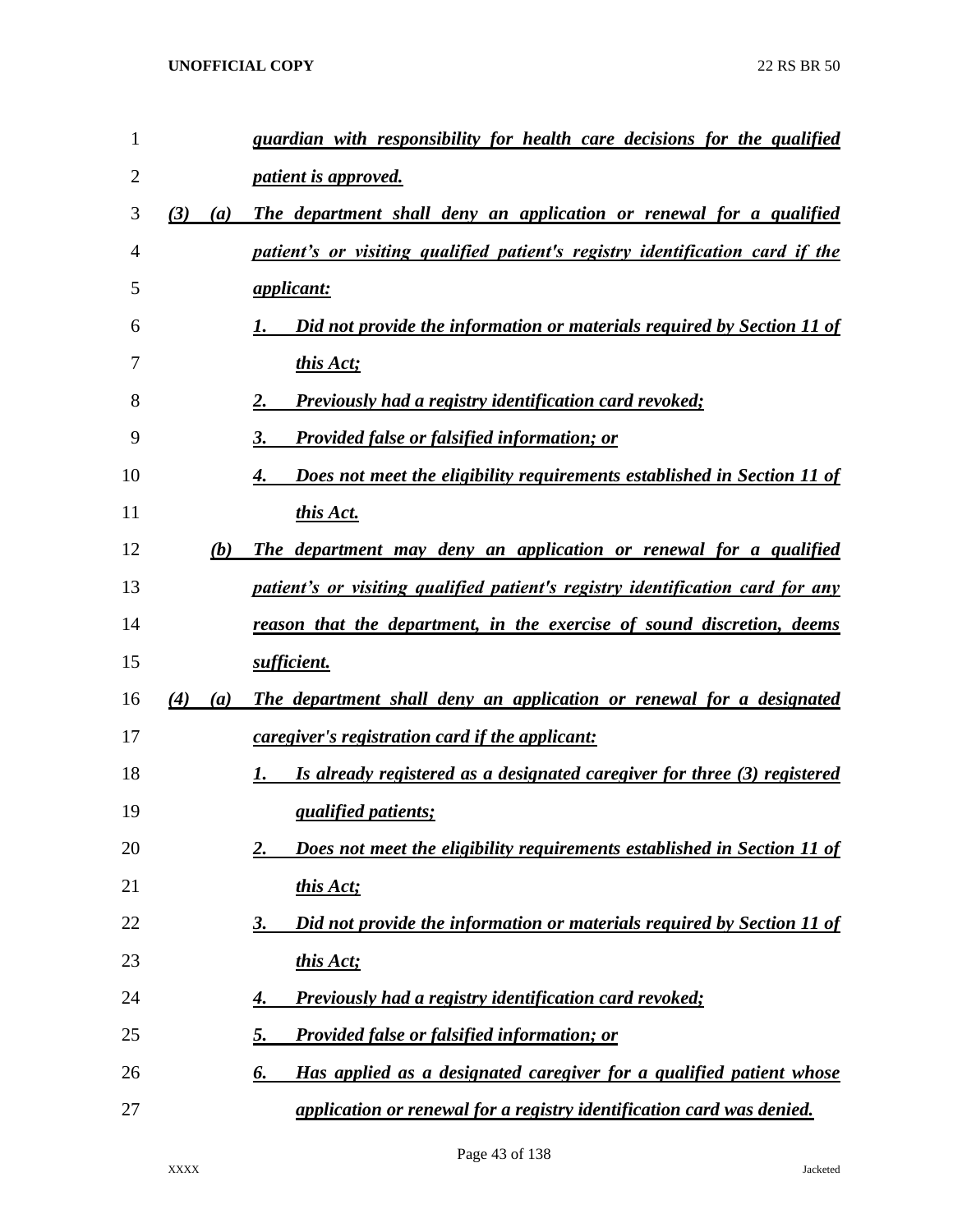| 1              |                  | (b)<br>The department may deny application or renewal for a designated                |
|----------------|------------------|---------------------------------------------------------------------------------------|
| $\overline{2}$ |                  | caregiver's registration card for any reason that the department, in the              |
| 3              |                  | exercise of sound discretion, deems sufficient.                                       |
| 4              | (5)              | The department may conduct a criminal background check of any applicant if the        |
| 5              |                  | criminal background check is conducted solely to determine whether the                |
| 6              |                  | applicant was previously convicted of a disqualifying felony offense.                 |
| 7              | (6)              | The department shall notify the registered qualified patient who has designated       |
| 8              |                  | someone to serve as his or her designated caregiver if the individual designated as   |
| 9              |                  | a caregiver is denied a registry identification card.                                 |
| 10             | $\mathcal{T}$    | The department shall notify the applicant in writing of the denial and reasons for    |
| 11             |                  | the denial by registered or certified mail at the address given in the application or |
| 12             |                  | supplement. The applicant may, within thirty (30) days after the date of the          |
| 13             |                  | mailing of the department's notice, file a written request for an administrative      |
| 14             |                  | hearing on the application. The hearing shall be conducted on the application in      |
| 15             |                  | compliance with the requirements of KRS Chapter 13B.                                  |
| 16             | (8)              | Final orders of the department after administrative hearings shall be subject to      |
| 17             |                  | judicial review. Jurisdiction and venue for judicial review are vested in the         |
| 18             |                  | Circuit Court of the county in which the appealing party resides.                     |
| 19             |                  | A NEW SECTION OF KRS CHAPTER 218A IS CREATED<br>$\rightarrow$ SECTION 14.             |
| 20             |                  | TO READ AS FOLLOWS:                                                                   |
| 21             | $\mathcal{L}(I)$ | Cardholders shall be required to make the following notifications to the              |
| 22             |                  | department:                                                                           |
| 23             |                  | A cardholder shall notify the department of any change in his or her name<br>(a)      |
| 24             |                  | or address;                                                                           |
| 25             |                  | If a cardholder loses his or her registry identification card, he or she shall<br>(b) |
| 26             |                  | notify the department within ten $(10)$ days of becoming aware that the card          |
| 27             |                  | has been lost;                                                                        |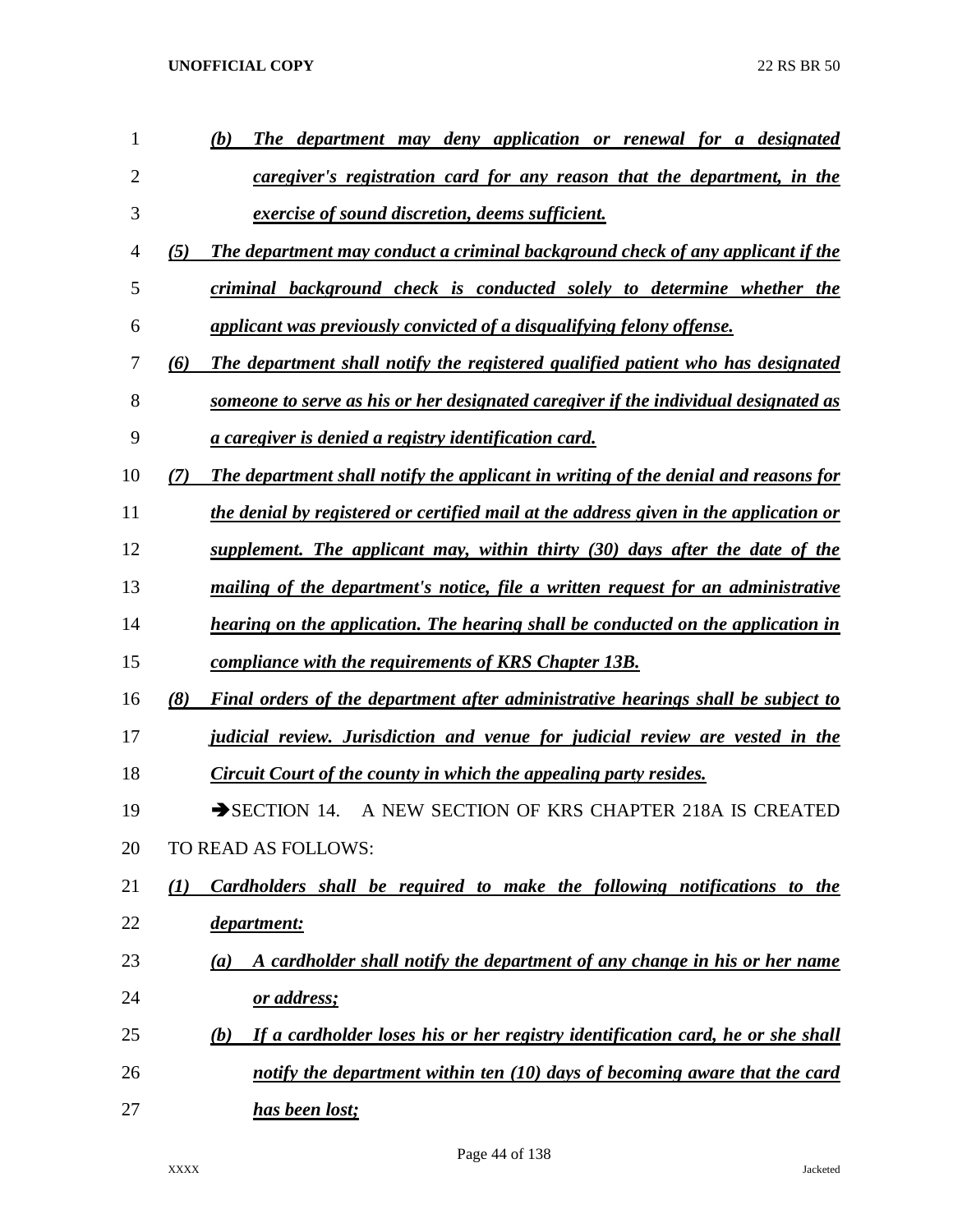| 1              |     | A cardholder shall immediately notify the department if he or she is<br>(c)          |
|----------------|-----|--------------------------------------------------------------------------------------|
| $\overline{2}$ |     | <i>convicted of a disqualifying felony offense;</i>                                  |
| 3              |     | A registered qualified patient shall notify the department within thirty (30)<br>(d) |
| 4              |     | days if he or she ceases to suffer from the qualifying medical condition for         |
| 5              |     | which a medicinal cannabis practitioner provided a written certification;            |
| 6              |     | A registered qualified patient shall immediately notify the department if he<br>(e)  |
| 7              |     | or she wishes to terminate a designated caregiver relationship with an               |
| 8              |     | individual who has been designated as his or her caregiver; and                      |
| 9              |     | (f)<br>A designated caregiver shall notify the department within ten (10) days if he |
| 10             |     | or she becomes aware that a registered qualified patient to whom the                 |
| 11             |     | caregiver is connected through the department's registration process has             |
| 12             |     | died or has ceased to suffer from the qualifying medical condition for which         |
| 13             |     | a medicinal cannabis practitioner provided a written certification.                  |
| 14             | (2) | When a cardholder notifies the department of items listed in subsection $(1)(a)$ or  |
| 15             |     | (b) of this section, but remains eligible under Sections 1 to 30 of this Act, the    |
| 16             |     | department shall issue the cardholder a new registry identification card with a      |
| 17             |     | new random ten (10) character alphanumeric identification number. If the             |
| 18             |     | department issues a new registry identification card to a registered qualified       |
| 19             |     | patient, the department shall also issue a new registry identification card with a   |
| 20             |     | new ten (10) character alphanumeric number to the registered qualified patient's     |
| 21             |     | designated caregiver. New registry identification cards issued under this            |
| 22             |     | subsection shall be issued by the department within ten (10) days of receiving the   |
| 23             |     | updated information and a twenty dollar (\$20) fee for each new registry             |
| 24             |     | <i>identification card to be issued.</i>                                             |
| 25             | (3) | When a cardholder notifies the department of items listed in subsection $(1)(c)$ to  |
| 26             |     | (e) of this section, the cardholder shall, within ten (10) days of notification,     |
| 27             |     | return any unused medicinal cannabis products to a licensed dispensary for           |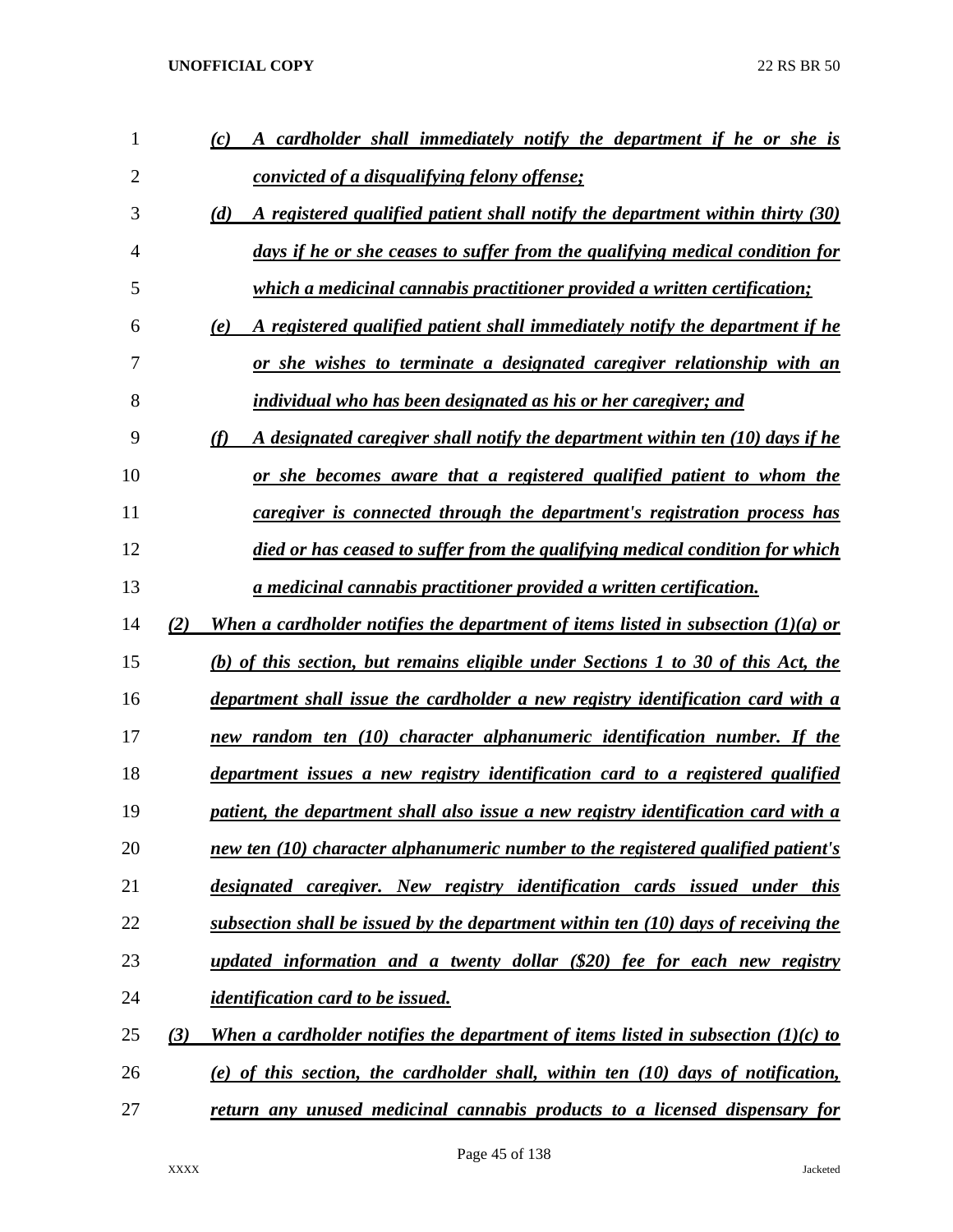| $\mathbf{1}$ | <i>destruction.</i>                                                                        |
|--------------|--------------------------------------------------------------------------------------------|
| 2            | (4)<br>If a registered qualified patient ceases to be a registered qualified patient or    |
| 3            | changes his or her designated caregiver, the department shall promptly notify the          |
| 4            | designated caregiver in writing. The designated caregiver's protections under              |
| 5            | Sections 1 to 30 of this Act as to that registered qualified patient shall expire          |
| 6            | fifteen (15) days after notification by the department.                                    |
| 7            | A cardholder who fails to make a notification to the department that is required<br>(5)    |
| 8            | by this section is subject to a violation, punishable by a penalty of no more than         |
| 9            | <u>one hundred fifty dollars (\$150).</u>                                                  |
| 10           | All fees and penalties collected pursuant to this section shall be forwarded to the<br>(6) |
| 11           | medicinal cannabis trust fund established in Section 31 of this Act.                       |
| 12           | A NEW SECTION OF KRS CHAPTER 218A IS CREATED<br>$\rightarrow$ SECTION 15.                  |
| 13           | TO READ AS FOLLOWS:                                                                        |
| 14           | (1)<br>Any cardholder who sells, distributes, dispenses, or otherwise diverts medicinal    |
| 15           | cannabis to a person who is not permitted to possess or use medicinal cannabis             |
| 16           | under Sections 1 to 30 of this Act shall have his or her registry identification card      |
| 17           | revoked, shall be permanently ineligible for a registry identification card in the         |
| 18           | future, and shall be subject to other penalties, including but not limited to              |
| 19           | criminal prosecution, under any relevant chapter of the Kentucky Revised                   |
| 20           | <b>Statutes.</b>                                                                           |
| 21           | The department may revoke the registry identification card of any cardholder<br>(2)        |
| 22           | who knowingly commits multiple violations or a serious violation of Sections 1 to          |
| 23           | 30 of this Act.                                                                            |
| 24           | (3)<br>The department shall provide notice of revocation, fine, or any other               |
| 25           | administrative penalty by mailing, via certified mail, the same in writing to the          |
| 26           | cardholder. The cardholder may, within thirty (30) days after the date of the              |
| 27           | mailing of the department's notice, file a written request for an administrative           |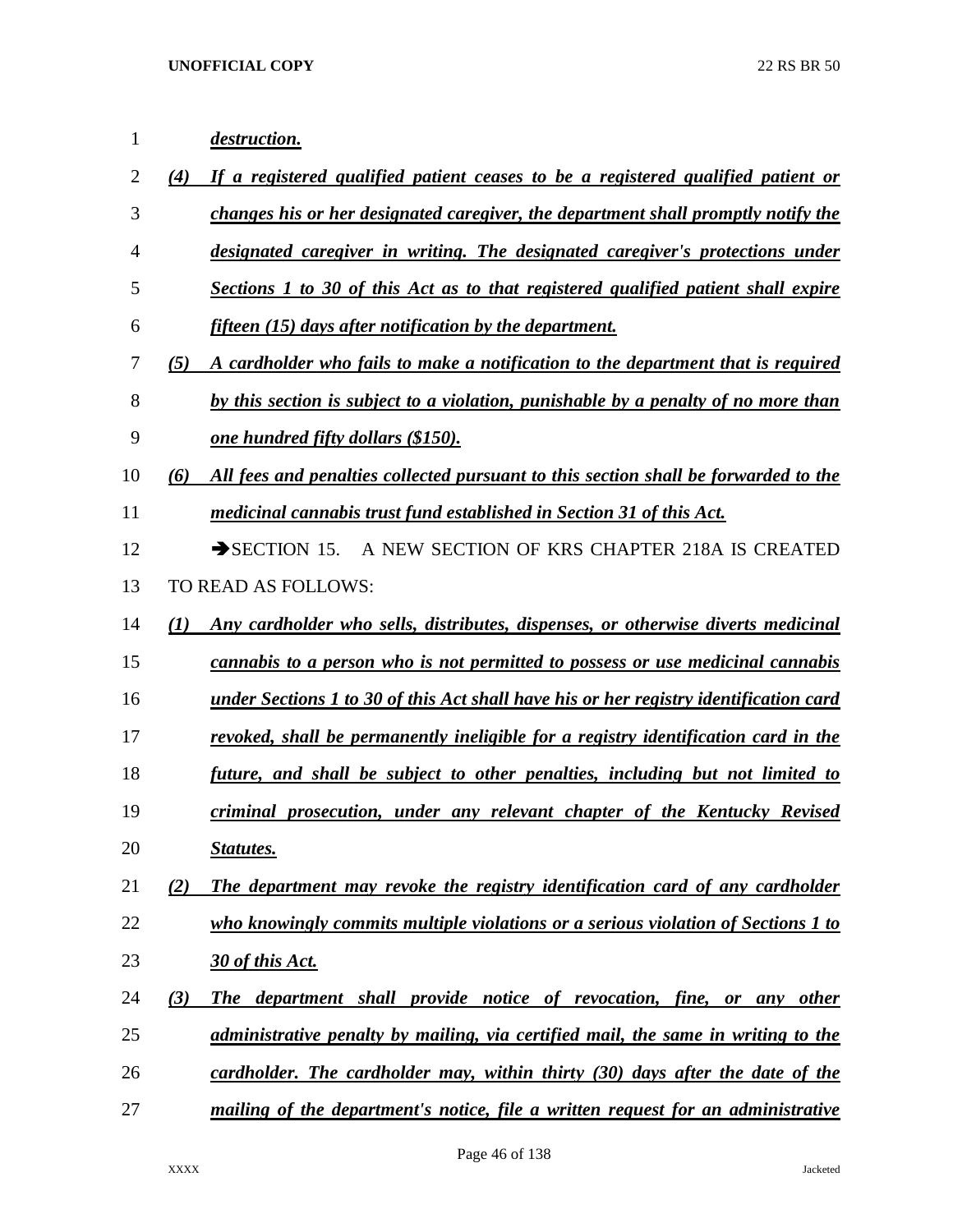| $\mathbf{1}$ | hearing regarding the revocation, fine, or other penalty. The hearing shall be             |
|--------------|--------------------------------------------------------------------------------------------|
| 2            | conducted in compliance with the requirements of KRS Chapter 13B.                          |
| 3            | (4)<br>Final orders of the department after administrative hearings shall be subject to    |
| 4            | judicial review. Jurisdiction and venue for judicial review are vested in the              |
| 5            | Circuit Court of the county in which the appealing party resides.                          |
| 6            | A NEW SECTION OF KRS CHAPTER 218A IS CREATED<br>$\rightarrow$ SECTION 16.                  |
| 7            | TO READ AS FOLLOWS:                                                                        |
| 8            | (1)<br>No person shall cultivate, process, produce, possess, test, transfer, transport, or |
| 9            | sell medicinal cannabis or otherwise operate a cannabis business in this state             |
| 10           | without first obtaining a cannabis business licenses issued by the department.             |
| 11           | (2)<br>The department shall create separate licenses allowing persons to operate a         |
| 12           | cannabis business, pursuant to Sections 1 to 30 of this Act and any administrative         |
| 13           | regulations promulgated thereunder, as:                                                    |
| 14           | A cannabis cultivator, for which the license shall be tiered as follows:<br>(a)            |
| 15           | <b>Tier I, for which the initial licensing fee shall be five thousand dollars</b><br>1.    |
| 16           | $($ \$5,000);                                                                              |
| 17           | Tier II, for which the initial licensing fee shall be ten thousand dollars<br>2.           |
| 18           | (\$10,000);                                                                                |
| 19           | Tier III, for which the initial licensing fee shall be twenty-five<br>3.                   |
| 20           | thousand dollars (\$25,000); and                                                           |
| 21           | Tier IV, for which the initial licensing fee shall be fifty thousand<br>4.                 |
| 22           | dollars (\$50,000);                                                                        |
| 23           | A cannabis dispensary, for which the initial licensing fee shall be ten<br>(b)             |
| 24           | thousand dollars (\$10,000);                                                               |
| 25           | A cannabis processor, for which the initial licensing fee shall be twenty<br>(c)           |
| 26           | thousand dollars (\$20,000);                                                               |
| 27           | A cannabis producer, for which the initial licensing fee shall be seventy-five<br>(d)      |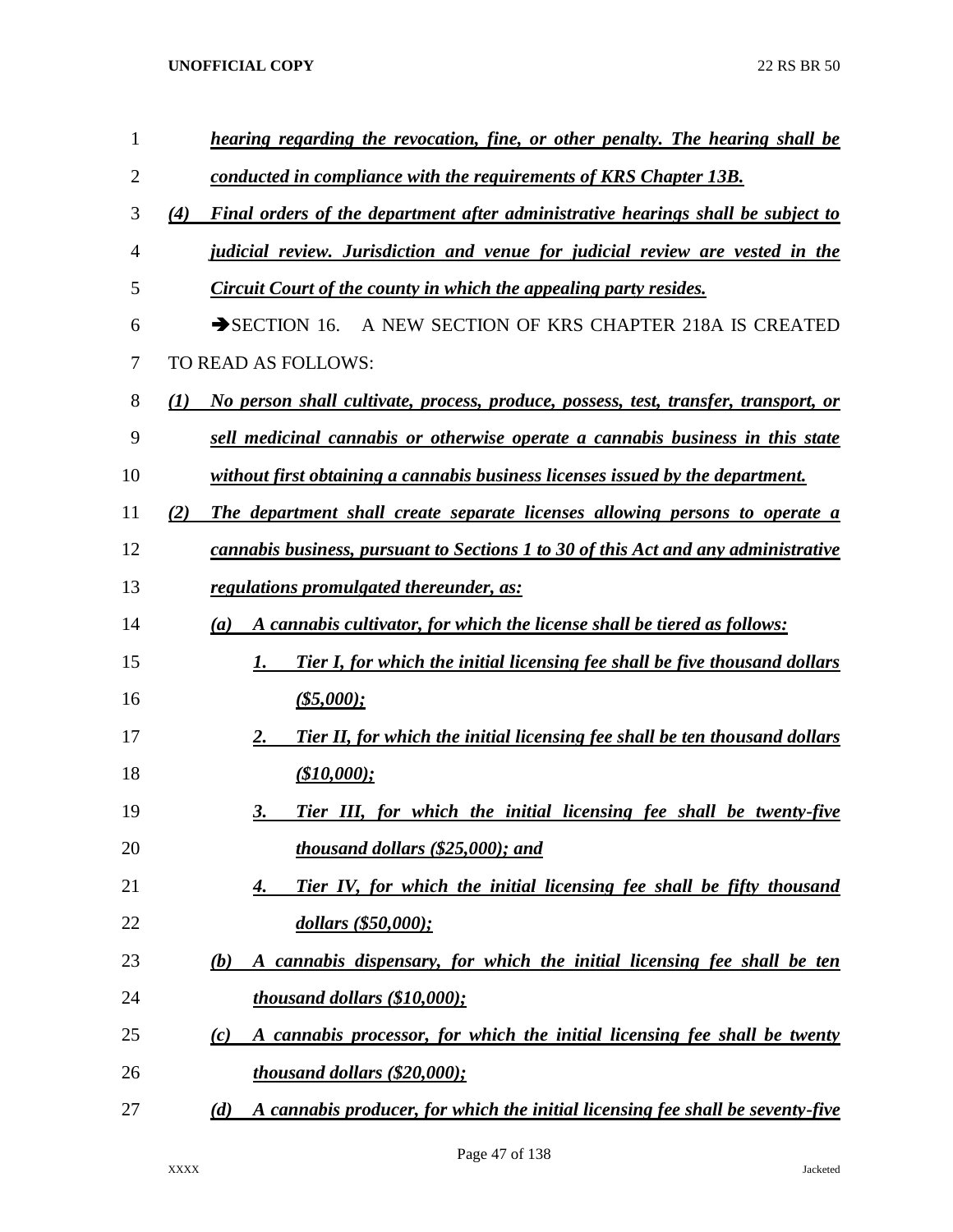| 1              |     |     | thousand dollars (\$75,000); or                                                         |
|----------------|-----|-----|-----------------------------------------------------------------------------------------|
| $\overline{2}$ |     | (e) | A cannabis safety compliance facility, for which the initial licensing fee              |
| 3              |     |     | shall be two thousand five hundred dollars (\$2,500).                                   |
| 4              | (3) | (a) | <b>Except as provided in paragraph (b) of this subsection, a cannabis business</b>      |
| 5              |     |     | shall be required to apply for and obtain from the department a separate                |
| 6              |     |     | <i><u><b>license for each location it intends to operate.</b></u></i>                   |
| 7              |     | (b) | A cannabis business licensed as a producer may operate cultivation and                  |
| 8              |     |     | processing activities at separate locations, but shall not operate more than            |
| 9              |     |     | one $(1)$ cultivation and one $(1)$ processing facility per license.                    |
| 10             | (4) | (a) | A cannabis business license issued under this section and Sections 17 and               |
| 11             |     |     | 18 of this Act shall be valid for one (1) year from the date of issuance. The           |
| 12             |     |     | department shall notify each licensee ninety (90) days prior to the date on             |
| 13             |     |     | which the license expires to allow the licensee to begin the renewal process            |
| 14             |     |     | established by the department through the promulgation of administrative                |
| 15             |     |     | <u>regulations pursuant to Section 28 of this Act.</u>                                  |
| 16             |     | (b) | The renewal of a cannabis business license shall be contingent upon                     |
| 17             |     |     | successful achievement of minimal performance standards established by                  |
| 18             |     |     | the department as part of the biennial accreditation process established                |
| 19             |     |     | pursuant to Section 28 of this Act.                                                     |
| 20             |     | (c) | Cannabis business licensure renewal fees shall be:                                      |
| 21             |     |     | Five hundred dollars (\$500) plus one percent (1%) of all gross receipts<br>1.          |
| 22             |     |     | during the previous calendar year for a cannabis business that, upon                    |
| 23             |     |     | applying for renewal of a cannabis business license, had no more than                   |
| 24             |     |     | two million dollars (\$2,000,000) of gross receipts during the previous                 |
| 25             |     |     | <u>calendar year;</u>                                                                   |
| 26             |     |     | <b>Two thousand dollars (\$2,000) plus one and one-half percent (1.5%)</b><br><u>2.</u> |
| 27             |     |     | of all gross receipts during the previous calendar year for a cannabis                  |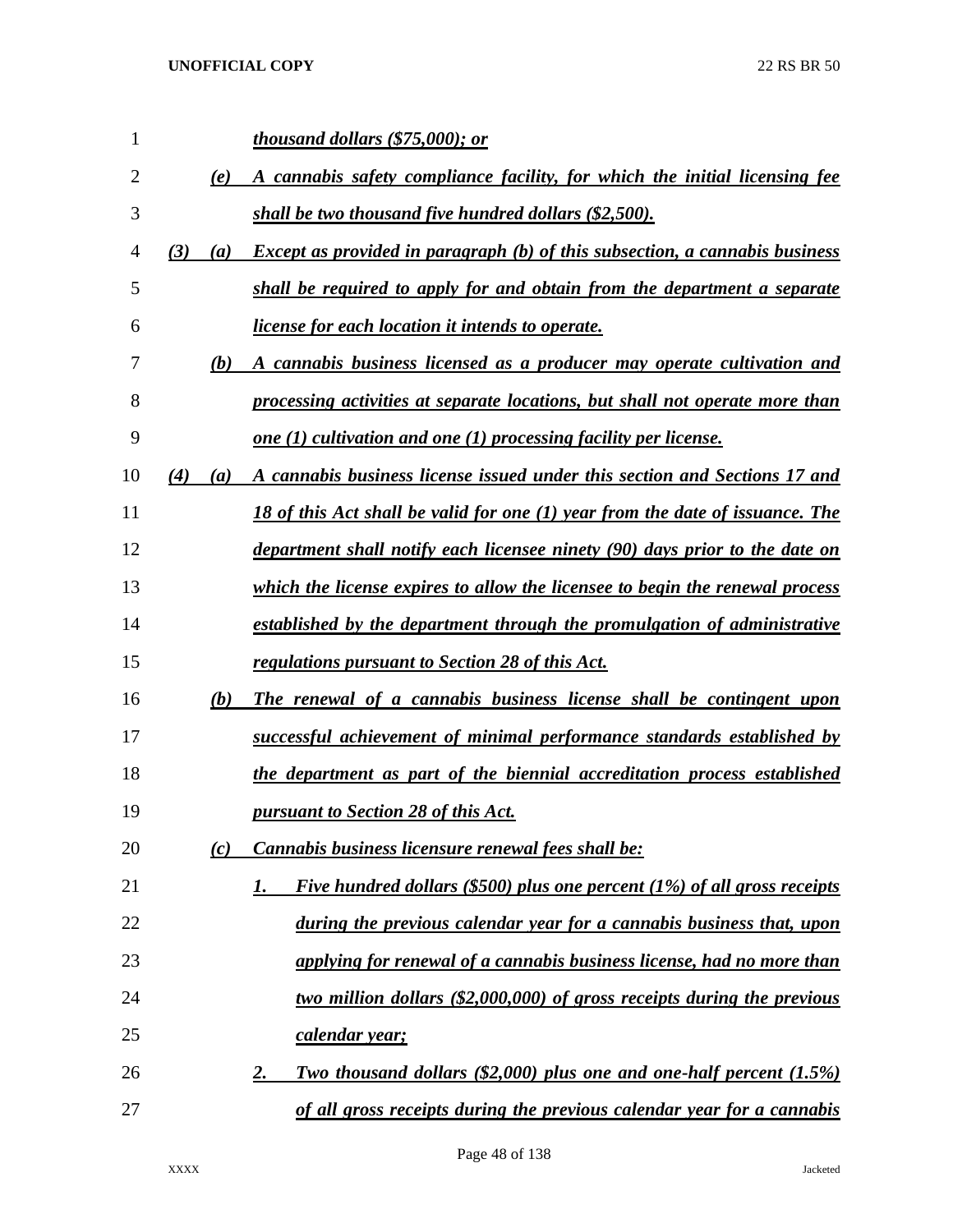| $\mathbf{1}$   | business that, upon applying for renewal of a cannabis business                          |
|----------------|------------------------------------------------------------------------------------------|
| $\overline{2}$ | <i>license, had more than two million dollars (\$2,000,000) but not more</i>             |
| 3              | than eight million dollars (\$8,000,000) of gross receipts during the                    |
| $\overline{4}$ | previous calendar year; and                                                              |
| 5              | Four thousand dollars $(\$4,000)$ plus two percent $(2\%)$ of all gross<br>3.            |
| 6              | receipts during the previous calendar year for a cannabis business                       |
| 7              | that, upon applying for renewal of a cannabis business license, had                      |
| 8              | over eight million dollars (\$8,000,000) of gross receipts during the                    |
| 9              | <i>previous calendar year.</i>                                                           |
| 10             | All licensure fees collected pursuant to this section shall be forwarded to the<br>(5)   |
| 11             | medicinal cannabis trust fund established in Section 31 of this Act.                     |
| 12             | The department shall approve a license holder's sale of a license issued pursuant<br>(6) |
| 13             | to this section and Sections 17 and 18 of this Act if the purchaser and any new          |
| 14             | facilities meet the requirements of Sections 1 to 30 of this Act and any                 |
| 15             | <i>administrative regulations promulgated thereunder.</i>                                |
| 16             | SECTION 17. A NEW SECTION OF KRS CHAPTER 218A IS CREATED                                 |
| 17             | TO READ AS FOLLOWS:                                                                      |
| 18             | The department shall create a uniform application form for the cannabis<br>(I)           |
| 19             | business licenses established in Section 16 of this Act.                                 |
| 20             | When applying for a cannabis business license, the applicant shall submit the<br>(2)     |
| 21             | following in accordance with the department's administrative regulations:                |
| 22             | <b>The proposed legal name of the cannabis business;</b><br>(a)                          |
| 23             | The proposed physical address of the cannabis business and the global<br>(b)             |
| 24             | positioning system coordinates for any proposed cultivation activities;                  |
| 25             | The name, address, and date of birth of each principal officer and board<br>(c)          |
| 26             | member of the cannabis business;                                                         |
| 27             | Any instances in which a business or not-for-profit entity that any of the<br>(d)        |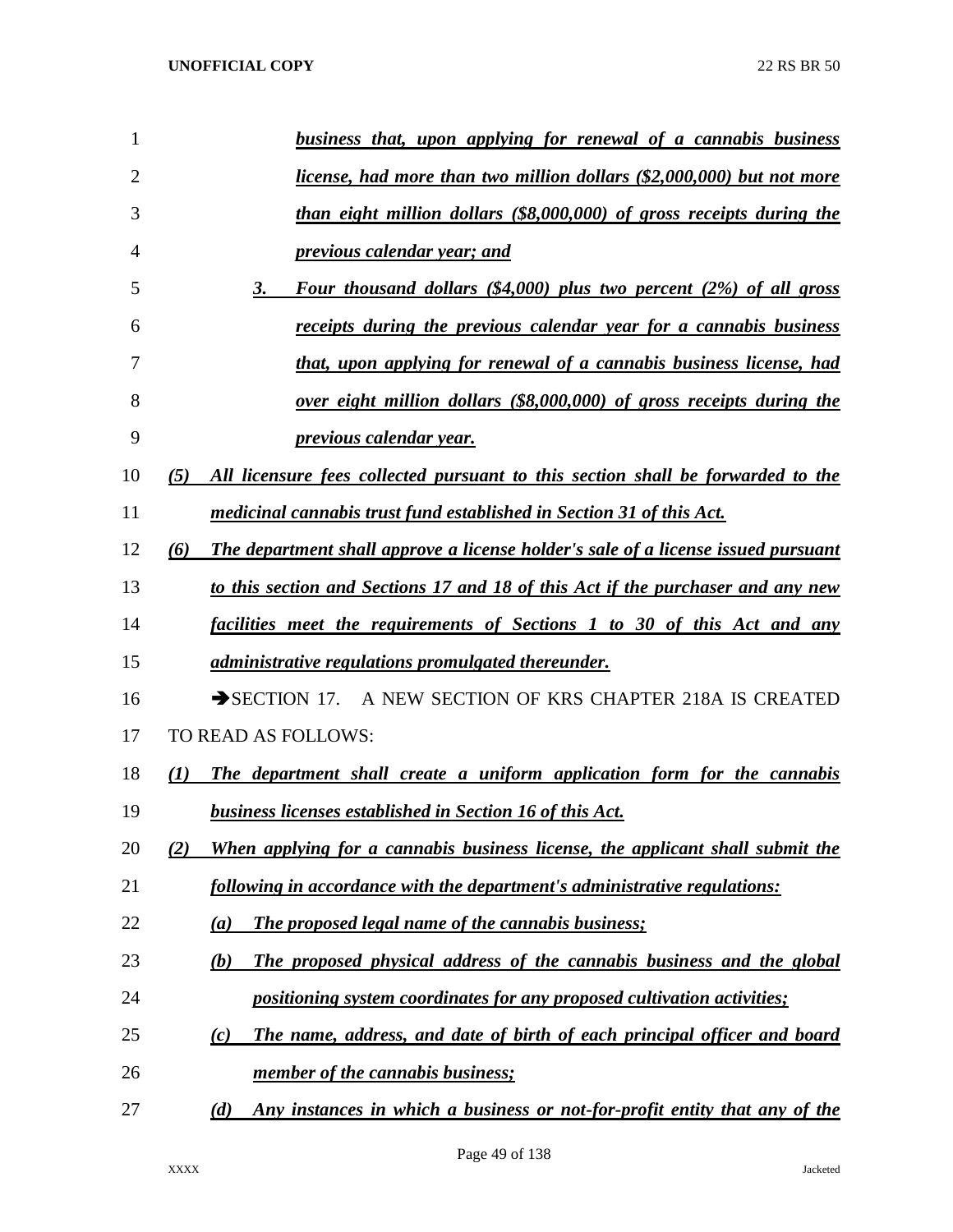| 1              | prospective board members managed or served on the board of was                             |
|----------------|---------------------------------------------------------------------------------------------|
| $\overline{2}$ | convicted, fined, censured, or had a registration or license suspended or                   |
| 3              | revoked in any administrative or judicial proceeding;                                       |
| 4              | Any other information required by the department pursuant<br>(e)<br>to                      |
| 5              | <i>administrative regulations; and</i>                                                      |
| 6              | A nonrefundable licensure application fee of one hundred dollars (\$100).<br>(f)            |
| 7              | The application fee required under subsection $(2)$ of this section shall be applied<br>(3) |
| 8              | to the initial licensing fee if the license is approved; otherwise it shall be retained     |
| 9              | by the department for administrative purposes.                                              |
| 10             | If a cannabis business license application is approved:<br>(4)                              |
| 11             | The cannabis business shall, before it begins operations:<br>(a)                            |
| 12             | Submit the initial license fee established in Section 16 of this Act,<br>1.                 |
| 13             | minus the one hundred dollars (\$100) application fee, to the                               |
| 14             | <u>department; and</u>                                                                      |
| 15             | If a physical address or the global positioning system coordinates for<br>2.                |
| 16             | any cultivation activities had not been finalized when it applied,                          |
| 17             | submit its complete physical address and the global positioning system                      |
| 18             | coordinates for any cultivation activities; and                                             |
| 19             | The department shall issue a copy of the license that includes the business's<br>(b)        |
| 20             | identification number. The department shall also provide each licensed                      |
| 21             | dispensary with contact and access information for the electronic                           |
| 22             | monitoring system established pursuant to Section 41 of this Act.                           |
| 23             | SECTION 18. A NEW SECTION OF KRS CHAPTER 218A IS CREATED                                    |
| 24             | TO READ AS FOLLOWS:                                                                         |
| 25             | The department shall:<br>(I)                                                                |
| 26             | Acknowledge receipt of an application for a cannabis business license<br>(a)                |
| 27             | within fifteen $(15)$ days of receipt; and                                                  |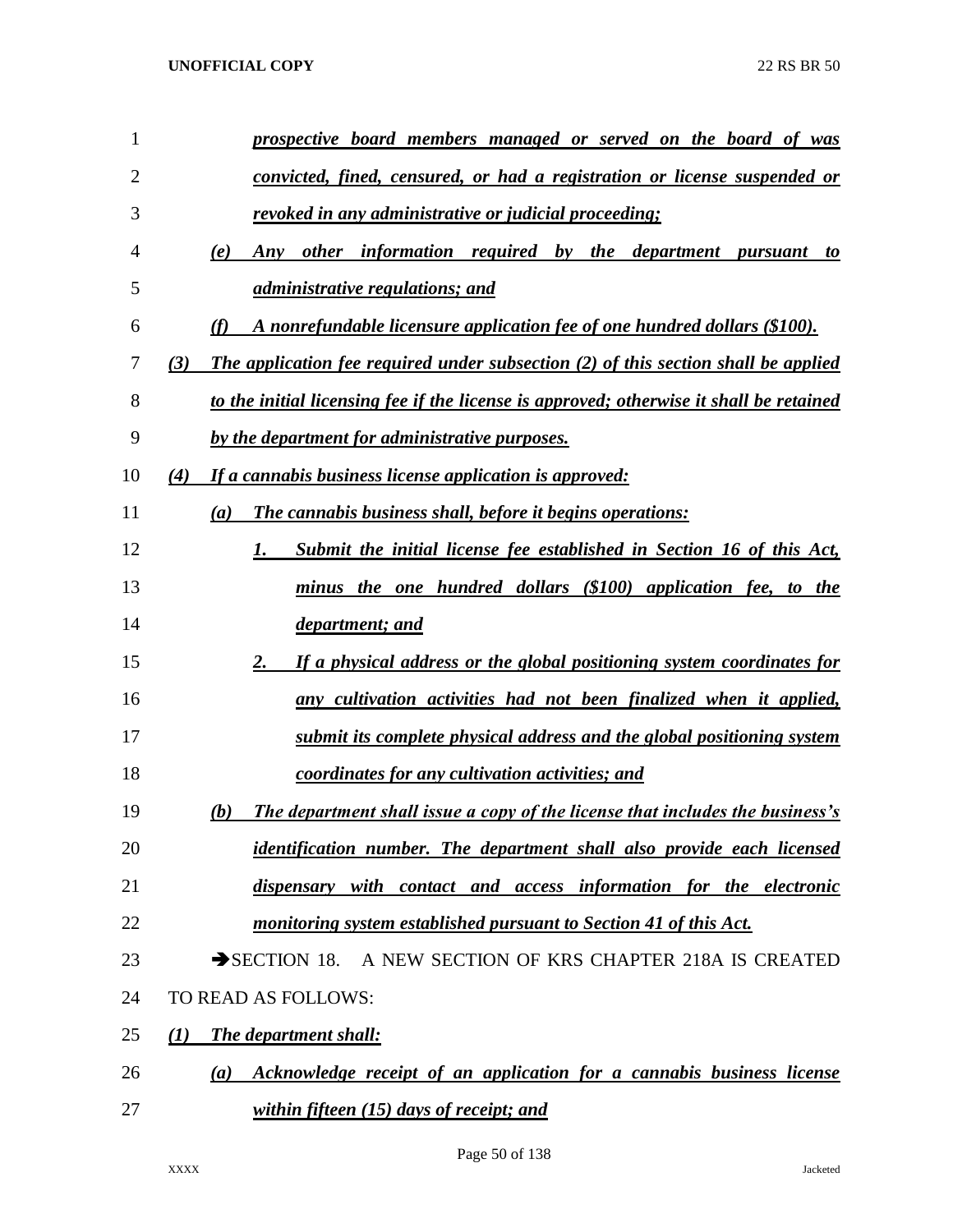| 1  | (b)        | Provide notification to the cannabis business license applicant as to whether       |
|----|------------|-------------------------------------------------------------------------------------|
| 2  |            | the application for a cannabis business license has been approved or denied         |
| 3  |            | within forty-five (45) days of receiving a completed application.                   |
| 4  | (2)<br>(a) | The department shall deny an application for a cannabis business license if:        |
| 5  |            | <b>The applicant failed to submit the materials required by Section 17 of</b><br>1. |
| 6  |            | this Act, including if the applicant's plans do not satisfy the security,           |
| 7  |            | <u>oversight, or recordkeeping administrative regulations promulgated by</u>        |
| 8  |            | <i>the department pursuant to Section 28 of this Act;</i>                           |
| 9  |            | The applicant provided false or falsified information on the licensure<br>2.        |
| 10 |            | <i><u>application;</u></i>                                                          |
| 11 |            | The applicant would not be in compliance with local cannabis<br>3.                  |
| 12 |            | <b>business prohibitions enacted pursuant to Section 26 of this Act;</b>            |
| 13 |            | The applicant does not meet, or in the opinion of the department is<br>4.           |
| 14 |            | unlikely to meet, the requirements for cannabis businesses established              |
| 15 |            | in Section 19 of this Act;                                                          |
| 16 |            | 5.<br><u>One (1) or more of the prospective principal officers or board</u>         |
| 17 |            | members:                                                                            |
| 18 |            | Has been convicted of a disqualifying felony offense, the<br>а.                     |
| 19 |            | provisions of KRS 335B.020 and 335B.030 notwithstanding;                            |
| 20 |            | Has served as a principal officer or board member for a<br>b.                       |
| 21 |            | cannabis business that has had its license revoked;                                 |
| 22 |            | Is younger than twenty-one (21) years of age; or<br>$\boldsymbol{c}$ .              |
| 23 |            | $\boldsymbol{d}$ .<br>Is a medicinal cannabis practitioner authorized by a state    |
| 24 |            | <u>licensing board to provide patients with written certifications; or</u>          |
| 25 |            | 6.<br>For a safety compliance facility, one (1) or more of the<br>a.                |
| 26 |            | prospective principal officers or board members is a principal                      |
| 27 |            | officer or board member of a cultivator, processor, producer, or                    |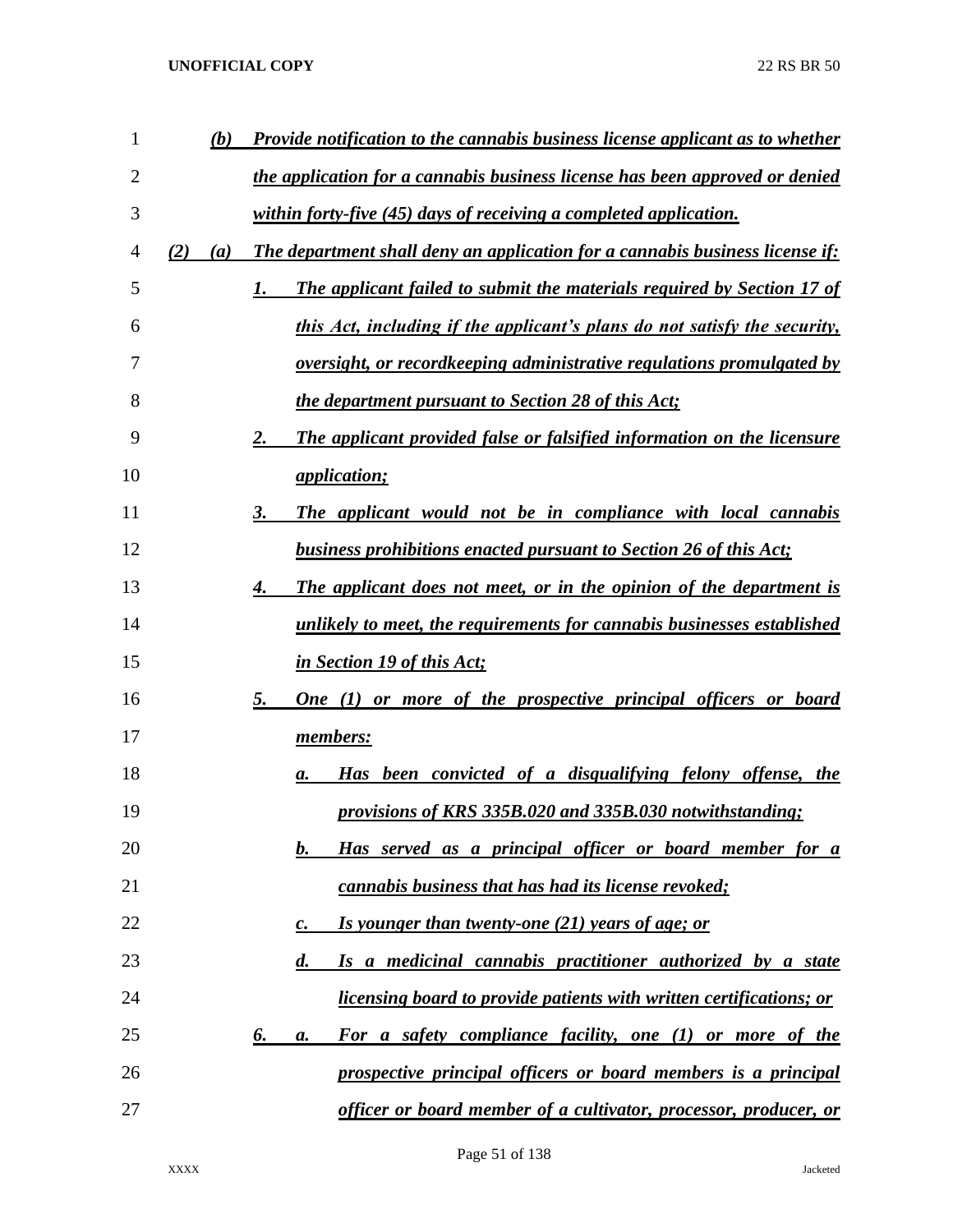| 1              | dispensary licensed to operate in Kentucky; or                                          |
|----------------|-----------------------------------------------------------------------------------------|
| $\overline{2}$ | For a cultivator, processor, producer, or dispensary, one (1) or<br>$\bm{b}$ .          |
| 3              | more of the prospective principal officers or board members is a                        |
| 4              | principal officer or board member of a safety compliance facility                       |
| 5              | <i>licensed to operate in Kentucky.</i>                                                 |
| 6              | The department may deny an application for a cannabis business license for<br>(b)       |
| 7              | any reason that the department, in the exercise of sound discretion, deems              |
| 8              | sufficient.                                                                             |
| 9              | (3)<br>The department shall notify the applicant in writing of a license denial and     |
| 10             | reasons by registered or certified mail at the address given in the application or      |
| 11             | supplement. Except for license denials based upon subsection $(2)(a)$ of this           |
| 12             | section, the applicant may, within thirty (30) days after the mailing of the            |
| 13             | department's notice, file a written request for an administrative hearing on the        |
| 14             | application. The hearing shall be conducted on the application in compliance            |
| 15             | with the requirements of KRS Chapter 13B.                                               |
| 16             | Final orders of the department after administrative hearings shall be subject to<br>(4) |
| 17             | judicial review as provided in KRS 13B.140. Jurisdiction and venue for judicial         |
| 18             | review are vested in the Circuit Court of the county in which the applicant's           |
| 19             | business would be located.                                                              |
| 20             | SECTION 19. A NEW SECTION OF KRS CHAPTER 218A IS CREATED                                |
| 21             | TO READ AS FOLLOWS:                                                                     |
| 22             | A cannabis business licensed under this chapter shall:<br>(1)                           |
| 23             | Comply with Sections 1 to 30 of this Act and any administrative regulations<br>(a)      |
| 24             | promulgated thereunder by the department;                                               |
| 25             | Conduct a criminal background check into the criminal history of each<br>(b)            |
| 26             | person seeking to become a principal officer, board member, agent,                      |
| 27             | volunteer, or employee before that person begins work. A cannabis business              |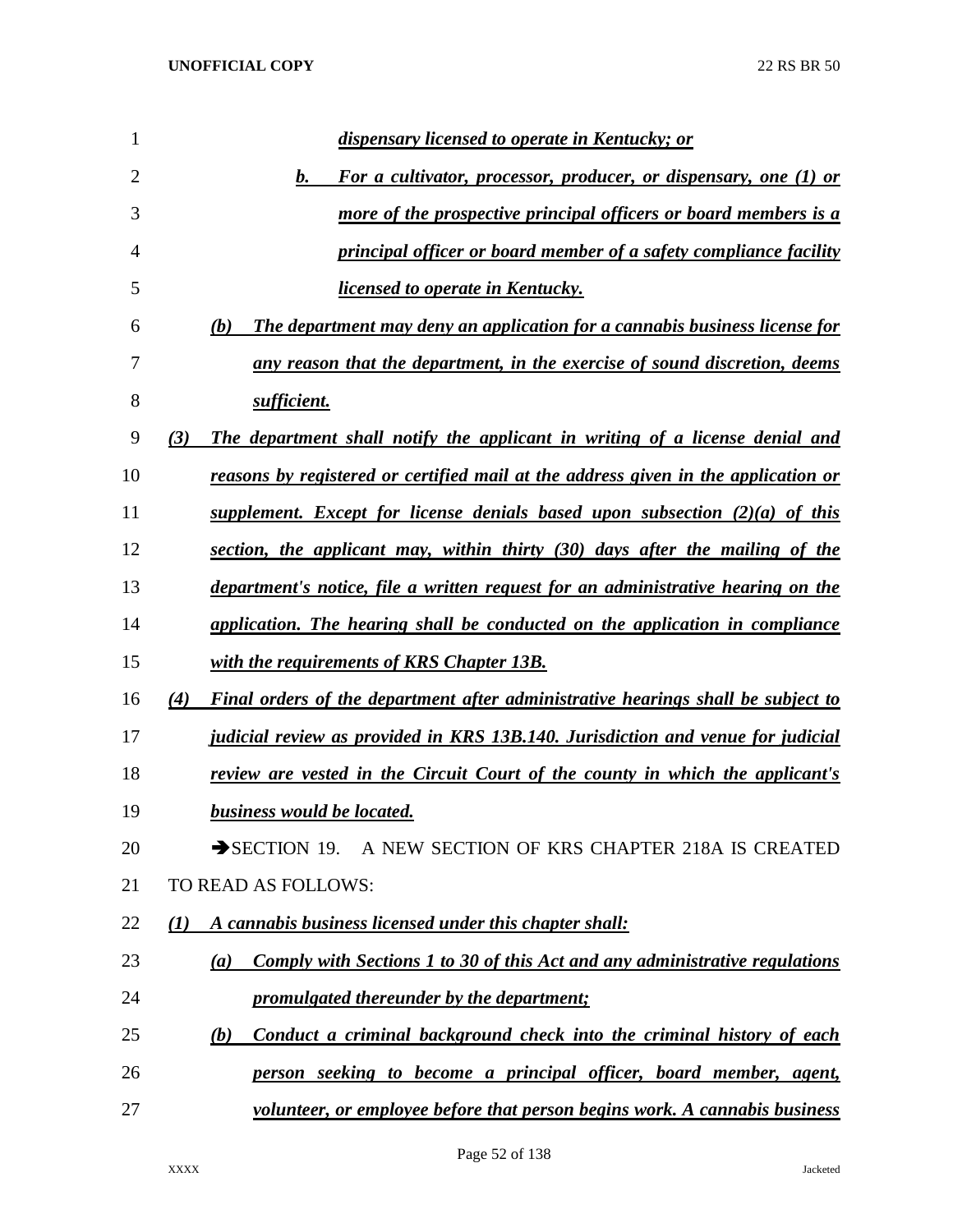| $\mathbf{1}$   |                  | shall not employ, accept as a volunteer, or have as a board member,                                                    |
|----------------|------------------|------------------------------------------------------------------------------------------------------------------------|
| $\overline{2}$ |                  | <i>principal officer, or agent any person who:</i>                                                                     |
| 3              |                  | Was convicted of a disqualifying felony offense; or                                                                    |
| 4              |                  | <u>Is under twenty-one (21) years of age;</u>                                                                          |
| 5              | (c)              | <b>Implement appropriate security measures</b><br>required<br>pursuant<br>to                                           |
| 6              |                  | <i>administrative regulations promulgated by the department in accordance</i>                                          |
| 7              |                  | with Section 28 of this Act to deter and prevent the theft or diversion of                                             |
| 8              |                  | medicinal cannabis and unauthorized entrance into areas containing                                                     |
| 9              |                  | <i>medicinal cannabis;</i>                                                                                             |
| 10             | (d)              | Display its license on the premises in a conspicuous place and manner at all                                           |
| 11             |                  | times; and                                                                                                             |
| 12             | (e)              | <u>Only acquire, possess, cultivate, process, manufacture, deliver, transfer,</u>                                      |
| 13             |                  | <u>transport, supply, sell, or dispense medicinal cannabis:</u>                                                        |
| 14             |                  | For the purposes of distributing medicinal cannabis to cardholders<br>1.                                               |
| 15             |                  | who possess a valid registry identification card issued by the                                                         |
| 16             |                  | department, or for visiting qualified patients, a valid out-of-state                                                   |
| 17             |                  | <u>registry identification card; and</u>                                                                               |
| 18             |                  | Cultivated and processed by a cannabis business licensed under<br>2.                                                   |
| 19             |                  | Sections 16, 17, and 18 of this Act.                                                                                   |
| 20             | (2)              | A cannabis business licensed under Sections 16, 17, and 18 of this Act this                                            |
| 21             |                  | chapter shall not:                                                                                                     |
| 22             | $\left(a\right)$ | <b>Be located within one thousand (1,000) feet of an elementary or secondary</b>                                       |
| 23             |                  | school or a day-care center;                                                                                           |
| 24             | (b)              | <i>cultivate</i> , <i>process</i> ,<br><i>manufacture, deliver,</i><br><i>Acquire,</i><br>possess,<br><i>transfer,</i> |
| 25             |                  | <u>transport, supply, dispense, or sell:</u>                                                                           |
| 26             |                  | Raw plant material with a delta-9 tetrahydrocannabinol content of<br>1.                                                |
| 27             |                  | <u>more than thirty-five percent (35%);</u>                                                                            |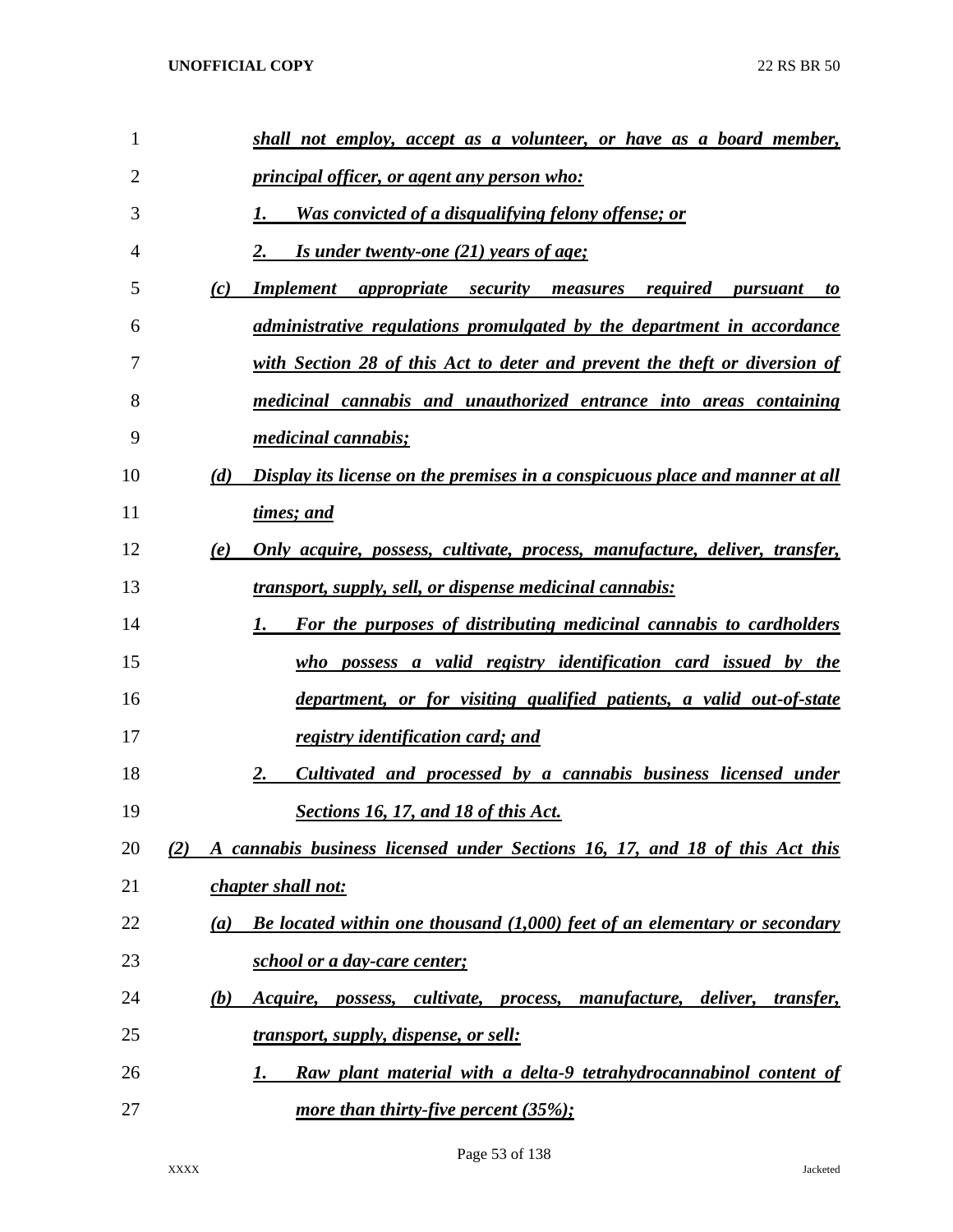| 1  |     |     | <u>Medicinal cannabis products intended for oral consumption as an</u><br><u>2.</u>    |
|----|-----|-----|----------------------------------------------------------------------------------------|
| 2  |     |     | edible, oil, or tincture with more than ten (10) milligrams of delta-9                 |
| 3  |     |     | tetrahydrocannabinol per serving;                                                      |
| 4  |     |     | Any medicinal cannabis product not described in subparagraph 1. or<br>3.               |
| 5  |     |     | 2. of this paragraph with a delta-9 tetrahydrocannabinol content of                    |
| 6  |     |     | <u>more than seventy percent (70%);</u>                                                |
| 7  |     |     | <u>Any medicinal cannabis product that contains vitamin E acetate; or</u><br>4.        |
| 8  |     |     | Medicinal cannabis cultivated, processed, or manufactured in another<br>5.             |
| 9  |     |     | state;                                                                                 |
| 10 |     | (c) | <b>Permit a person under eighteen (18) years of age to enter or remain on the</b>      |
| 11 |     |     | premises of a cannabis business;                                                       |
| 12 |     | (d) | <b>Permit a person who is not a cardholder to enter or remain on the premises</b>      |
| 13 |     |     | of a cannabis business, except in accordance with subsection (6) of this               |
| 14 |     |     | section;                                                                               |
| 15 |     | (e) | <u>Employ, have as a board member, or be owned by, in part or in whole, a</u>          |
| 16 |     |     | medicinal cannabis practitioner authorized by a state licensing board to               |
| 17 |     |     | provide patients with written certifications; or                                       |
| 18 |     | (f) | Advertise medicinal cannabis sales in print, broadcast, online, by paid in-            |
| 19 |     |     | person solicitation of customers, or by any other advertising device as                |
| 20 |     |     | defined in KRS 177.830, except that this paragraph shall not prevent                   |
| 21 |     |     | appropriate signs on the property of a licensed cannabis business, listings in         |
| 22 |     |     | <b>business directories including phone books, listings in trade or medical</b>        |
| 23 |     |     | publications, or sponsorship of health or not-for-profit charity or advocacy           |
| 24 |     |     | events.                                                                                |
| 25 | (3) |     | The operating documents of a cannabis business shall include procedures for its        |
| 26 |     |     | <u>oversight and procedures to ensure accurate recordkeeping and inventory control</u> |
| 27 |     |     | in accordance with administrative regulations promulgated by the department            |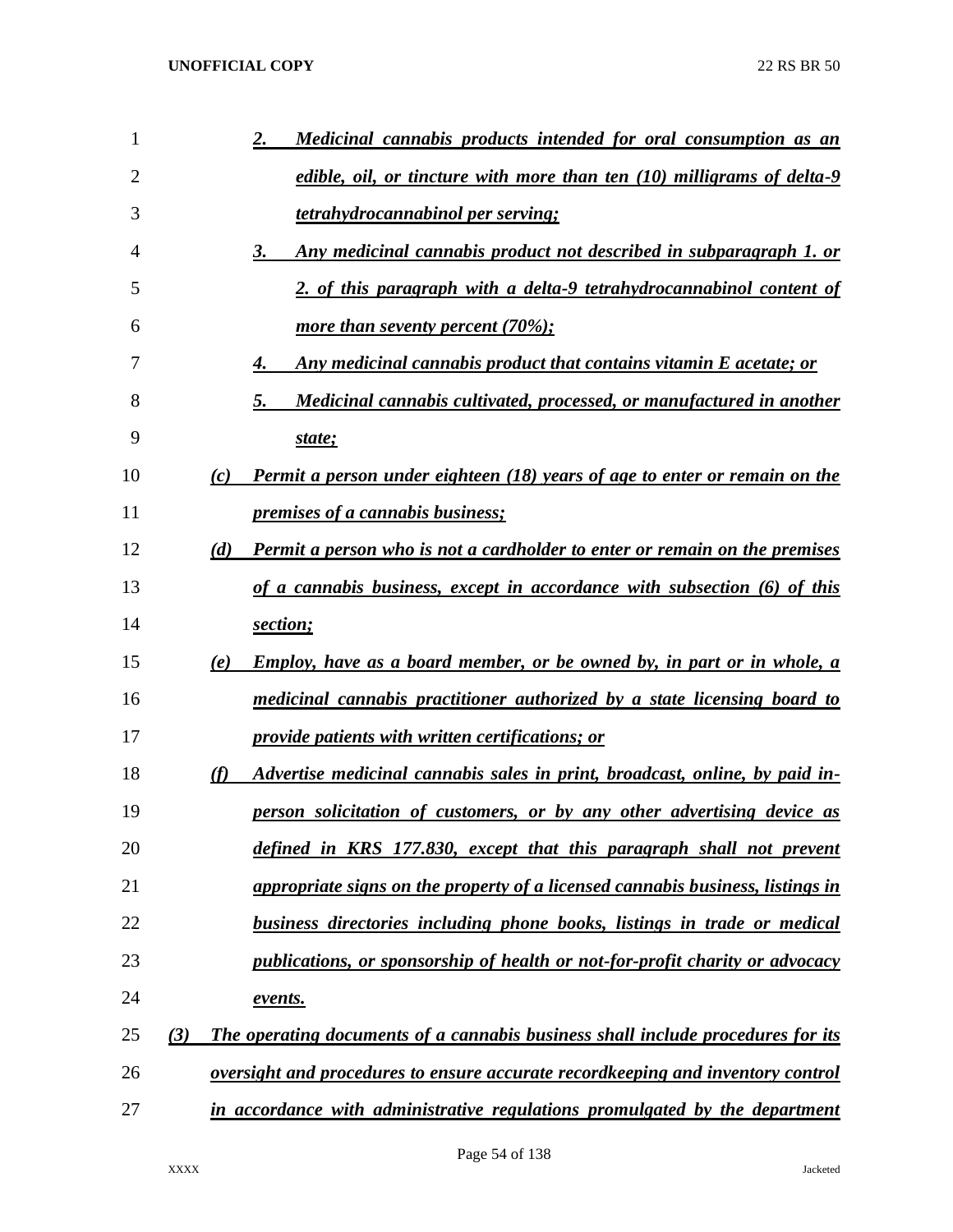|                  | pursuant to Section 28 of this Act.                                                           |
|------------------|-----------------------------------------------------------------------------------------------|
| (4)              | When transporting medicinal cannabis on behalf of a licensed cannabis business,               |
|                  | <i>a cannabis business agent shall have:</i>                                                  |
|                  | A copy of the cannabis business license for the business that employs the<br>$\left(a\right)$ |
|                  | agent;                                                                                        |
|                  | (b)<br>Documentation that specifies the amount of medicinal cannabis being                    |
|                  | transported and the date on which it is being transported; and                                |
|                  | (c)<br><b>The cannabis business license number and a working telephone number for</b>         |
|                  | other cannabis business receiving or otherwise involved in the<br>anv                         |
|                  | <i>transportation of the medicinal cannabis.</i>                                              |
| (5)              | The cultivation of medicinal cannabis for cannabis businesses licensed in this                |
|                  | state shall only be done by cultivators and producers licensed under this chapter             |
|                  | and shall take place in an enclosed, locked facility which can be accessed by only            |
|                  | cannabis business agents working on behalf of the cultivator or producer at the               |
|                  | physical address or global positioning system coordinates provided to the                     |
|                  | <i>department during the license application process.</i>                                     |
| (6)              | A person who is at least eighteen (18) years of age but not a cardholder may be               |
|                  | allowed to enter and remain on the premises of a cannabis business if:                        |
|                  | The person is present at the cannabis business to perform contract work,<br>$\left(a\right)$  |
|                  | including but not limited to electrical, plumbing, or security maintenance,                   |
|                  | that does not involve handling medicinal cannabis; or                                         |
|                  | The person is a government employee and is at the cannabis business in the<br>(b)             |
|                  | <u>course of his or her official duties.</u>                                                  |
|                  | $\rightarrow$ SECTION 20.<br>A NEW SECTION OF KRS CHAPTER 218A IS CREATED                     |
|                  | TO READ AS FOLLOWS:                                                                           |
| $\mathcal{L}(I)$ | Cannabis businesses shall be subject to reasonable inspection by the department               |
|                  | pursuant to the department's procedures and administrative regulations. The                   |
|                  |                                                                                               |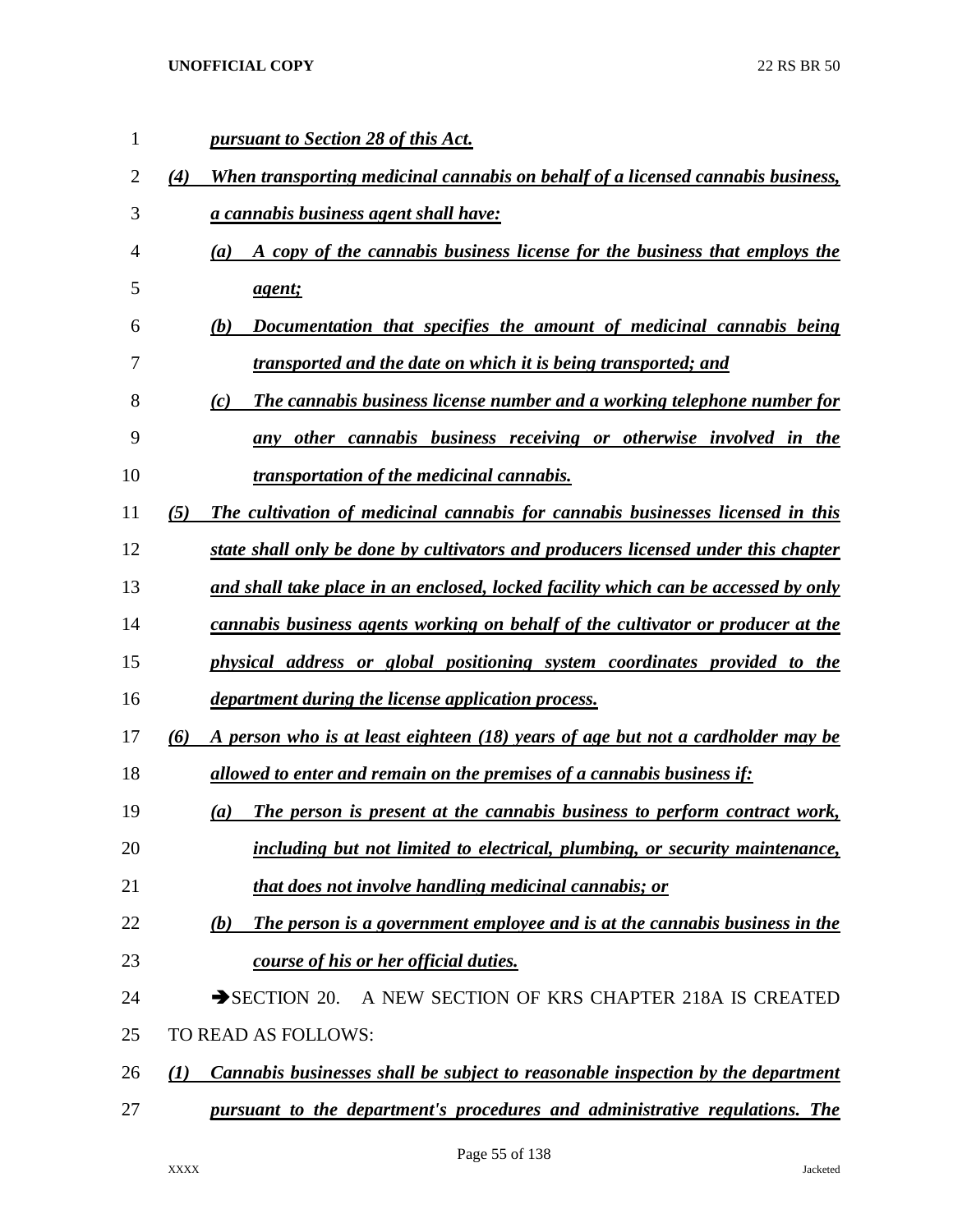| $\mathbf{1}$ |     |     | department may inspect any licensed cannabis business premises without having         |
|--------------|-----|-----|---------------------------------------------------------------------------------------|
| 2            |     |     | to first obtain a search warrant.                                                     |
| 3            | (2) | (a) | <b>Except as provided in Section 22 of this Act, the department may issue a</b>       |
| 4            |     |     | civil fine of up to three thousand dollars (\$3,000) to a cannabis business for       |
| 5            |     |     | a violation of Sections 1 to 30 of this Act or any administrative regulation          |
| 6            |     |     | promulgated thereunder. All fines collected pursuant to this subsection               |
| 7            |     |     | shall be forwarded to the medicinal cannabis trust fund established in                |
| 8            |     |     | <b>Section 31 of this Act.</b>                                                        |
| 9            |     | (b) | The department may, on its own motion or on complaint and after                       |
| 10           |     |     | investigation, suspend or revoke a cannabis business license for multiple             |
| 11           |     |     | violations or a serious violation of Sections 1 to 30 of this Act or any              |
| 12           |     |     | administrative regulations promulgated thereunder by the licensee or any of           |
| 13           |     |     | its agents. A suspension shall not be for a period of time longer than six $(6)$      |
| 14           |     |     | months.                                                                               |
| 15           |     | (c) | The department shall, via certified mail, provide a written notice of license         |
| 16           |     |     | suspension, revocation, fine to the cannabis business at the address on the           |
| 17           |     |     | <u>license.</u>                                                                       |
| 18           | (3) |     | Subsection (2) of this section notwithstanding, the department shall not suspend      |
| 19           |     |     | or revoke a cannabis business's license or impose a civil fine without first          |
| 20           |     |     | providing the cannabis business with the opportunity for an administrative            |
| 21           |     |     | hearing at which the cannabis business is afforded an opportunity to appear and       |
| 22           |     |     | be heard pursuant to KRS Chapter 13B. A cannabis business may, within thirty          |
| 23           |     |     | (30) days after the mailing of a written notice required by subsection (2)(c) of this |
| 24           |     |     | section, file a written request for an administrative hearing regarding the           |
| 25           |     |     | suspension, revocation, or fine. If a cannabis business requests an administrative    |
| 26           |     |     | hearing, prior to the disposition of the administrative hearing, the cannabis         |
| 27           |     |     | business shall be allowed to operate as normally permitted by Sections 1 to 30 of     |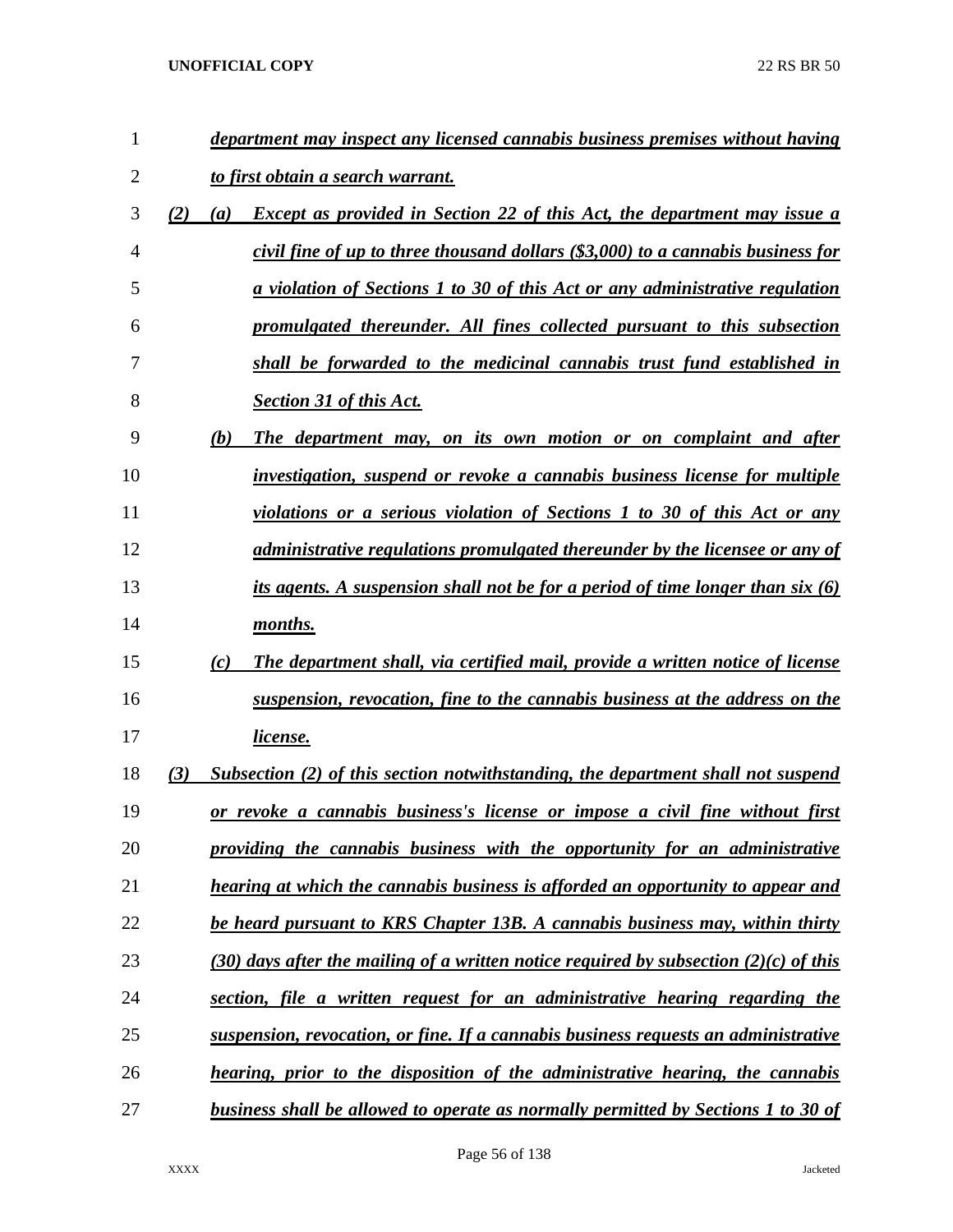| 1  |     | this Act.                                                                          |
|----|-----|------------------------------------------------------------------------------------|
| 2  | (4) | Final orders of the department after administrative hearings shall be subject to   |
| 3  |     | judicial review. Jurisdiction and venue for judicial review are vested in the      |
| 4  |     | Circuit Court of the county in which the cannabis business is physically located.  |
| 5  | (5) | Under a suspended license:                                                         |
| 6  |     | A cultivator may continue to cultivate and possess cannabis plants, but it<br>(a)  |
| 7  |     | shall not transfer or sell medicinal cannabis during a suspension;                 |
| 8  |     | A dispensary may continue to possess its existing medicinal cannabis<br>(b)        |
| 9  |     | inventory, but it shall not acquire additional medicinal cannabis, or              |
| 10 |     | dispense, transfer, or sell medicinal cannabis to any cardholder or any            |
| 11 |     | other cannabis business;                                                           |
| 12 |     | A processor may continue to process and possess its existing medicinal<br>(c)      |
| 13 |     | cannabis inventory, but it shall not acquire additional medicinal cannabis,        |
| 14 |     | or dispense, transfer, or sell medicinal cannabis products to any other            |
| 15 |     | cannabis business;                                                                 |
| 16 |     | (d)<br>A producer may continue to cultivate, process, and possess cannabis plants  |
| 17 |     | and its existing medicinal cannabis inventory, but it shall not acquire            |
| 18 |     | additional medicinal cannabis, or dispense, transfer, or sell medicinal            |
| 19 |     | cannabis to any other cannabis business; and                                       |
| 20 |     | A safety compliance facility may continue to possess medicinal cannabis,<br>(e)    |
| 21 |     | but it shall not receive any new medicinal cannabis, test or otherwise             |
| 22 |     | analyze medicinal cannabis, or transfer or transport medicinal cannabis.           |
| 23 |     | A NEW SECTION OF KRS CHAPTER 218A IS CREATED<br>$\rightarrow$ SECTION 21.          |
| 24 |     | TO READ AS FOLLOWS:                                                                |
| 25 | (I) | A cultivator or cultivator agent acting on behalf of a cultivator shall not be     |
| 26 |     | subject to prosecution under state or local law, to search or inspection except by |
| 27 |     | the department pursuant to Section 20 of this Act, to seizure or penalty in any    |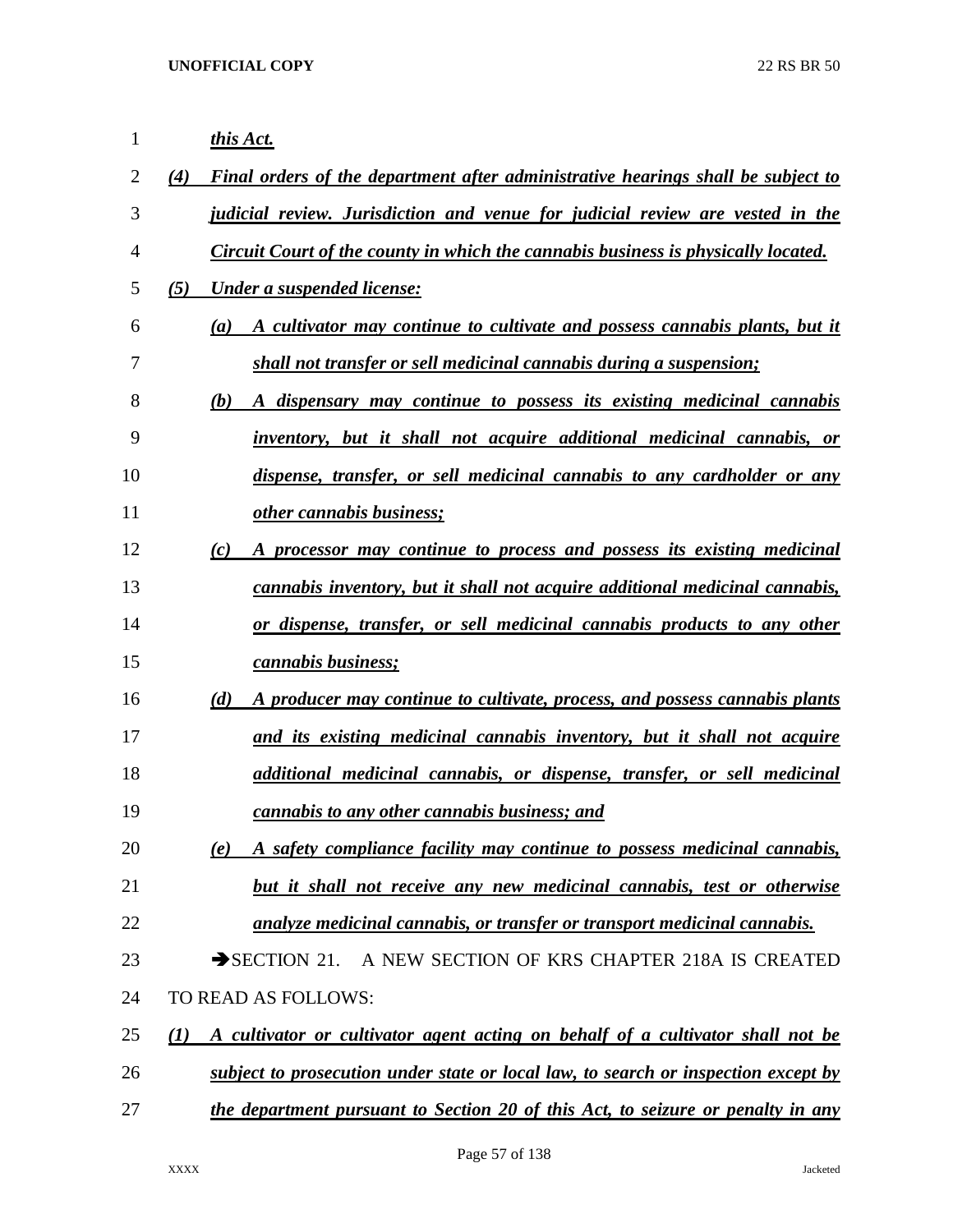| $\mathbf{1}$   |     | manner, or be denied any right or privilege, including but not limited to civil            |
|----------------|-----|--------------------------------------------------------------------------------------------|
| $\overline{2}$ |     | penalty or disciplinary action by a court or business licensing board, for acting          |
| 3              |     | pursuant to Sections 1 to 30 of this Act and the department's administrative               |
| 4              |     | regulations promulgated thereunder for:                                                    |
| 5              |     | <i>Acquiring, possessing, planting, cultivating, raising, harvesting, trimming,</i><br>(a) |
| 6              |     | or storing cannabis seeds, seedlings, plants, or raw plant material;                       |
| 7              |     | Delivering, transporting, transferring, supplying, or selling raw plant<br>(b)             |
| 8              |     | material or related supplies to other licensed cannabis businesses in this                 |
| 9              |     | state; or                                                                                  |
| 10             |     | Selling cannabis seeds or seedlings to similar entities that are licensed to<br>(c)        |
| 11             |     | cultivate cannabis in this state or in any other jurisdiction.                             |
| 12             | (2) | Cultivators and cultivator agents acting on behalf of a cultivator shall:                  |
| 13             |     | (a)<br>Only deliver raw plant material to a licensed processor, licensed producer,         |
| 14             |     | licensed safety compliance facility, or licensed dispensary for fair market                |
| 15             |     | <i>value</i> ;                                                                             |
| 16             |     | (b)<br><u>Only deliver raw plant material to a licensed dispensary, processor, or</u>      |
| 17             |     | producer after it has been checked by a safety compliance facility agent for               |
| 18             |     | cannabinoid contents and contaminants in accordance with administrative                    |
| 19             |     | regulations promulgated by the department;                                                 |
| 20             |     | Not supply a dispensary with more than the amount of raw plant material<br>(c)             |
| 21             |     | <u>reasonably required by a dispensary; and</u>                                            |
| 22             |     | transfer, or sell raw plant material with a delta-9<br>(d)<br>Not deliver,                 |
| 23             |     | tetrahydrocannabinol content of more than thirty-five percent (35%) to a                   |
| 24             |     | <i>licensed dispensary, processor, or producer.</i>                                        |
| 25             | (3) | A Tier I cultivator shall not exceed an indoor growth area of two thousand<br>(a)          |
| 26             |     | <u>five hundred (2,500) square feet.</u>                                                   |
| 27             |     | A Tier II cultivator shall not exceed an indoor growth area of ten thousand<br>(b)         |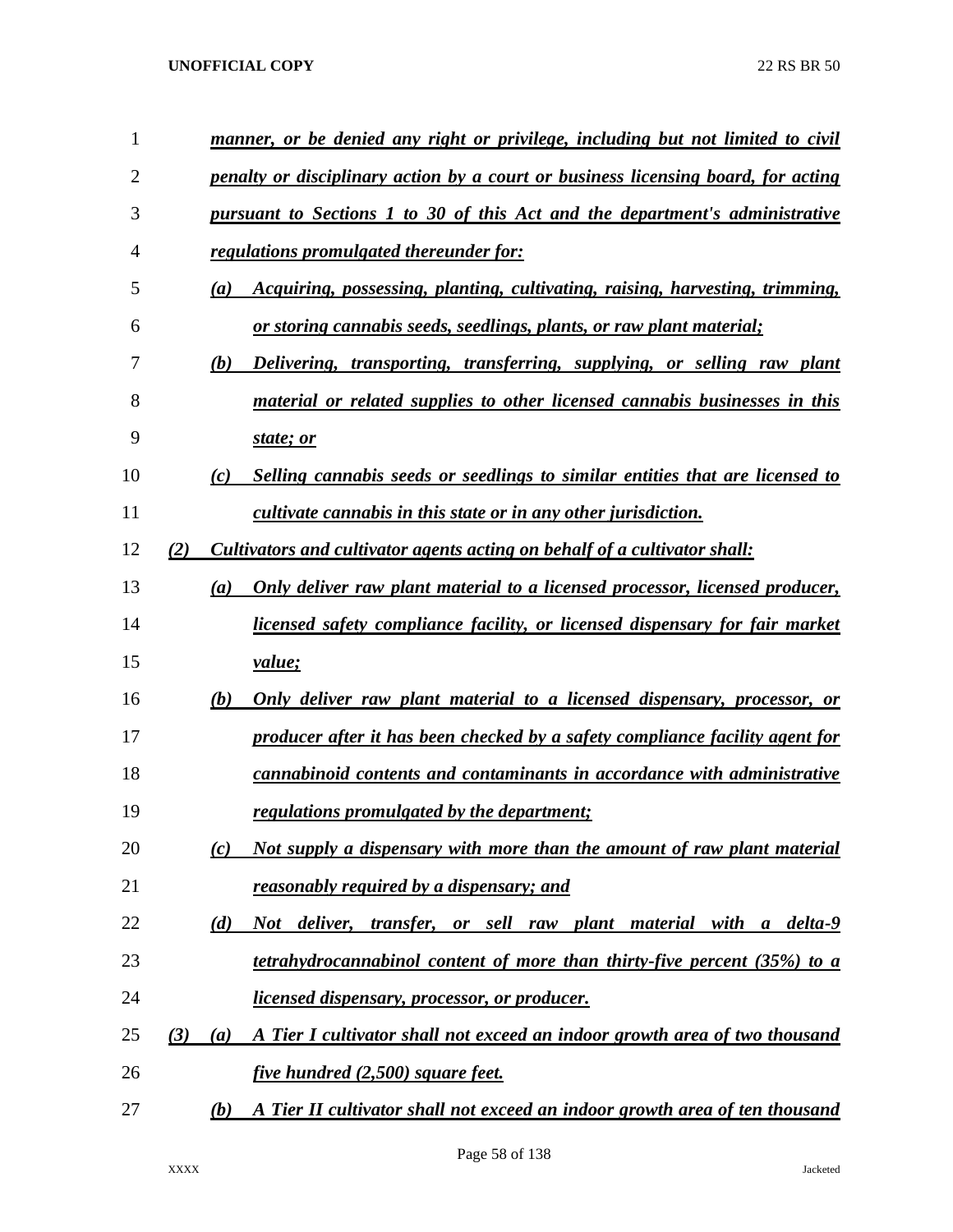| 1  | <u>(10,000) square feet.</u>                                                                       |
|----|----------------------------------------------------------------------------------------------------|
| 2  | A Tier III cultivator shall not exceed an indoor growth area of twenty-five<br>(c)                 |
| 3  | <i>thousand (25,000) square feet.</i>                                                              |
| 4  | (d)<br>A Tier IV cultivator shall not exceed an indoor growth area of fifty                        |
| 5  | <i>thousand (50,000) square feet.</i>                                                              |
| 6  | SECTION 22. A NEW SECTION OF KRS CHAPTER 218A IS CREATED                                           |
| 7  | TO READ AS FOLLOWS:                                                                                |
| 8  | $\mathcal{L}(I)$<br>A dispensary or dispensary agent acting on behalf of a dispensary shall not be |
| 9  | subject to prosecution under state or local law, to search or inspection except by                 |
| 10 | the department pursuant to Section 20 of this Act, to seizure or penalty in any                    |
| 11 | manner, or be denied any right or privilege, including but not limited to a civil                  |
| 12 | penalty or disciplinary action by a court or business licensing board, for acting                  |
| 13 | pursuant to Sections 1 to 30 of this Act and the department's administrative                       |
| 14 | regulations promulgated thereunder for:                                                            |
| 15 | Acquiring or possessing medicinal cannabis from a cultivator, processor, or<br>(a)                 |
| 16 | <i><u><b>producer in this state;</b></u></i>                                                       |
| 17 | (b)<br>Acquiring or possessing medicinal cannabis accessories or educational                       |
| 18 | material;                                                                                          |
| 19 | Supplying, selling, dispensing, distributing, or delivering medicinal<br>(c)                       |
| 20 | cannabis, medicinal cannabis accessories, and educational material to                              |
| 21 | cardholders or other licensed dispensaries;                                                        |
| 22 | Selling cannabis seeds to an entity that are licensed to cultivate cannabis in<br>(d)              |
| 23 | <i>this state or in any other jurisdiction; or</i>                                                 |
| 24 | Acquiring, accepting, or receiving medicinal cannabis products from a<br>(e)                       |
| 25 | cardholder, except that a dispensary may not offer anything of monetary                            |
| 26 | value in return for medicinal cannabis received from a cardholder. Any                             |
| 27 | <u>medicinal cannabis received by a dispensary under this paragraph or</u>                         |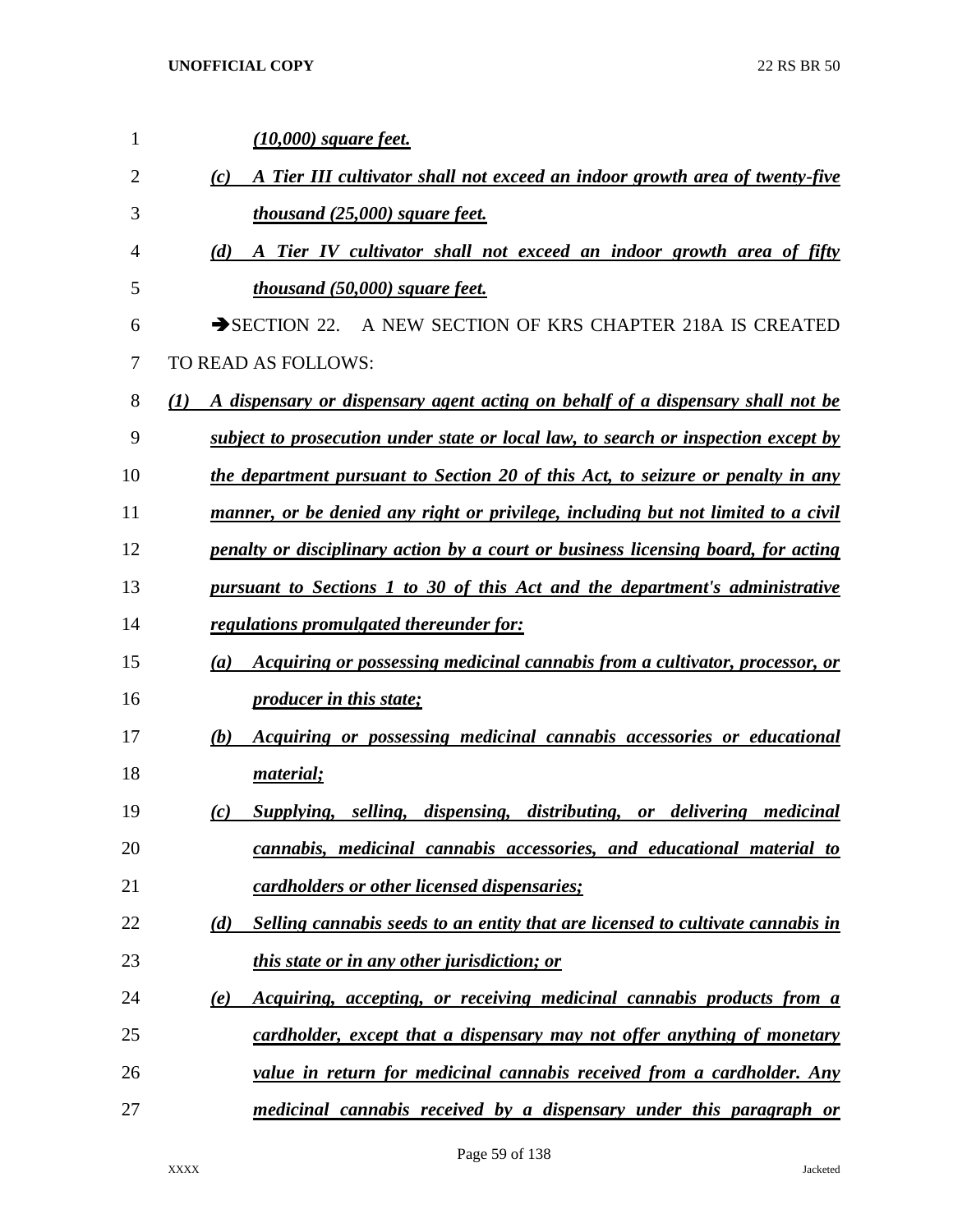| 1  | pursuant to Section 14 of this Act shall be destroyed by the dispensary or its      |
|----|-------------------------------------------------------------------------------------|
| 2  | agents and shall not be sold, dispensed, or distributed to another                  |
| 3  | cardholder.                                                                         |
| 4  | A dispensary or dispensary agent acting on behalf of a dispensary shall:<br>(2)     |
| 5  | Maintain records that include specific notations of the type and quantity of<br>(a) |
| 6  | medicinal cannabis products being dispensed to a cardholder and whether it          |
| 7  | was dispensed directly to a registered qualified patient, a visiting qualified      |
| 8  | patient, or a registered qualified patient's designated caregiver. Each entry       |
| 9  | shall include sufficient information to identify the product or products            |
| 10 | dispensed, the quantity dispensed, and the date and time of the dispensing.         |
| 11 | The data required to be recorded by this paragraph shall be entered into the        |
| 12 | electronic monitoring system established pursuant to Section 41 of this Act         |
| 13 | in accordance with administrative regulations promulgated by the                    |
| 14 | department for the recording of medicinal cannabis dispensing;                      |
| 15 | Only dispense or sell medicinal cannabis after it has been checked by a<br>(b)      |
| 16 | safety compliance facility agent for cannabinoid contents and contaminants          |
| 17 | in accordance with administrative regulations promulgated by the                    |
| 18 | department;                                                                         |
| 19 | Only dispense or sell medicinal cannabis to a cardholder after making a<br>(c)      |
| 20 | good faith, reasonable effort to verify:                                            |
| 21 | That the registry identification card or, for visiting qualified patients,<br>1.    |
| 22 | the out-of-state registry identification card presented to the dispensary           |
| 23 | is valid, including by checking the verification system, if it is                   |
| 24 | operational, or other department-designated databases;                              |
| 25 | That the person presenting the registry identification card or, for<br>2.           |
| 26 | visiting qualified patients, the out-of-state registry identification card          |
| 27 | is at least eighteen (18) years of age and is the person identified on the          |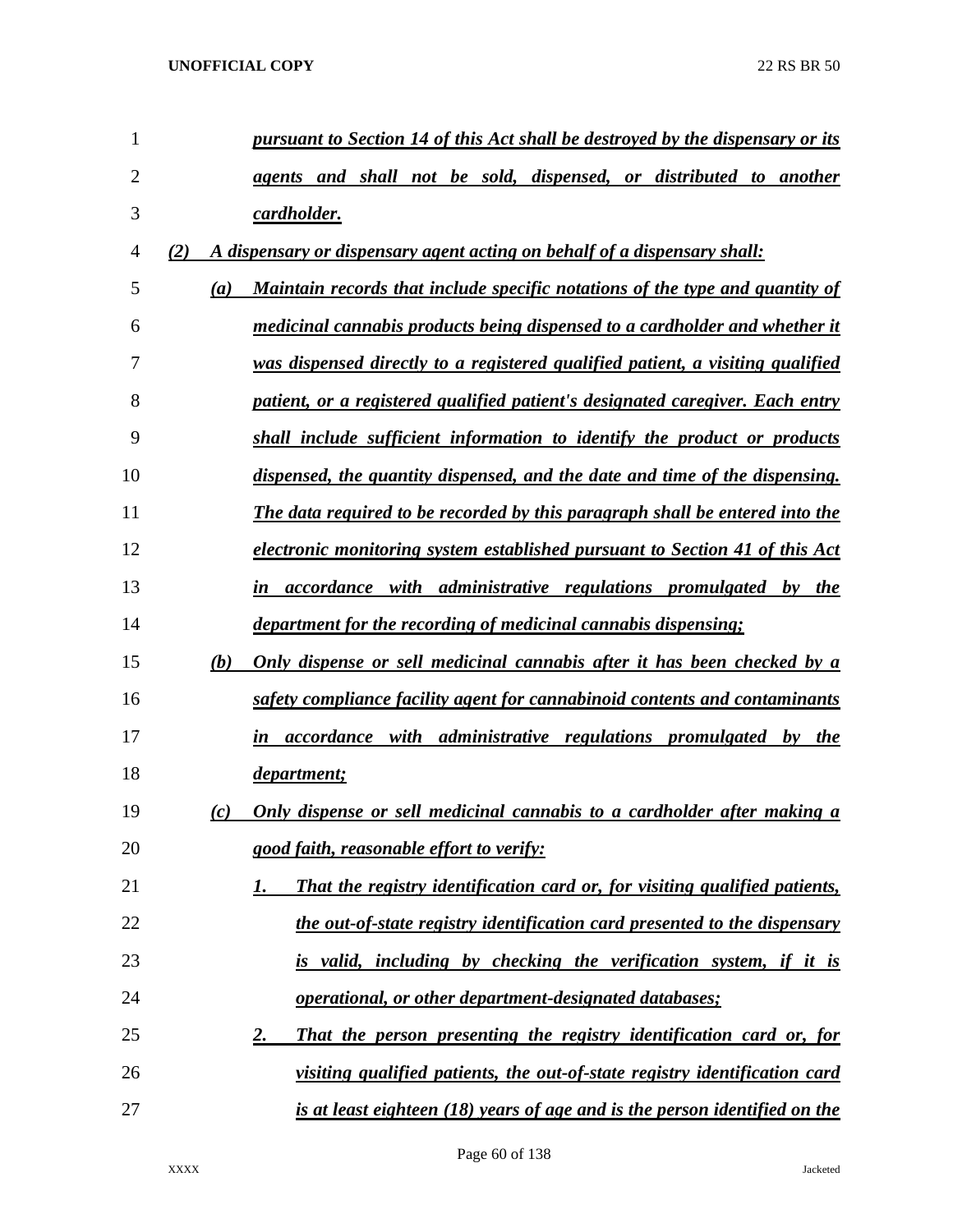| 1              | card by examining at least one $(1)$ other form of government-issued                        |
|----------------|---------------------------------------------------------------------------------------------|
| $\overline{2}$ | <i>photo identification;</i>                                                                |
| 3              | 3.<br>That the person presenting the registry identification card has                       |
| 4              | consulted with a pharmacist as required by Section 10 of this Act;                          |
| 5              | The amount of medicinal cannabis the person is legally permitted to<br>4.                   |
| 6              | purchase pursuant to subsection (4) of Section 4 of this Act at the time                    |
| 7              | verification by checking the electronic monitoring system                                   |
| 8              | established pursuant to Section 41 of this Act; and                                         |
| 9              | 5.<br>For a visiting qualified patient who presents an out-of-state registry                |
| 10             | <i>identification card, that the visiting qualified patient has not</i>                     |
| 11             | purchased medicinal cannabis in this state during the current                               |
| 12             | calendar year by checking the electronic monitoring system                                  |
| 13             | established pursuant to Section 41 of this Act;                                             |
| 14             | (d)<br>Require a visiting qualified patient who presents a valid out-of-state registry      |
| 15             | <i>identification card to sign a statement attesting to the fact that the visiting</i>      |
| 16             | qualified patient has been diagnosed with a disease or medical condition                    |
| 17             | included on the list of qualifying medical conditions established by the                    |
| 18             | department;                                                                                 |
| 19             | <u>Not acquire, possess, dispense, sell, offer for sale, transfer, or transport:</u><br>(e) |
| 20             | Raw plant material with a delta-9 tetrahydrocannabinol content of<br>1.                     |
| 21             | more than thirty-five percent $(35\%);$                                                     |
| 22             | Medicinal cannabis products intended for oral consumption as an<br>2.                       |
| 23             | edible, oil, or tincture with more than ten (10) milligrams of delta-9                      |
| 24             | tetrahydrocannabinol per serving;                                                           |
| 25             | Any medicinal cannabis product not described in subparagraph 1. or<br><u>3.</u>             |
| 26             | 2. of this paragraph with a delta-9 tetrahydrocannabinol content of                         |
| 27             | more than seventy percent (70%); or                                                         |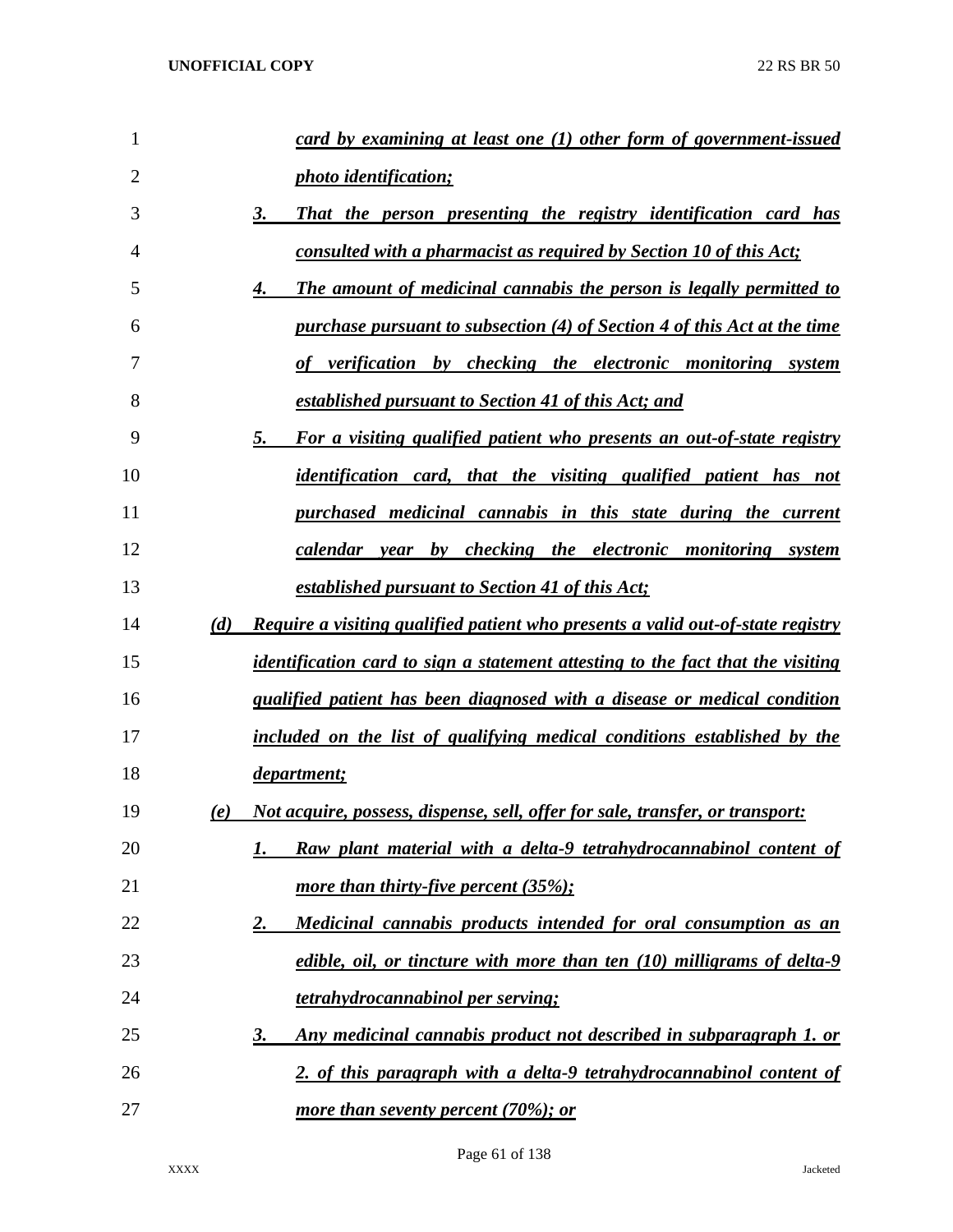| 1  | Any medicinal cannabis product that contains vitamin E acetate;<br>4.                                    |
|----|----------------------------------------------------------------------------------------------------------|
| 2  | Not acquire medicinal cannabis from any person other than a cannabis<br>(f)                              |
| 3  | business licensed under Sections 16, 17, and 18 of this Act or an agent                                  |
| 4  | thereof, or a registered qualified patient or a designated caregiver as                                  |
| 5  | <i><u><b>provided for in Section 14 of this Act;</b></u></i>                                             |
| 6  | Not sell or dispense medicinal cannabis products intended for consumption<br>$\left( \mathbf{g} \right)$ |
| 7  | by vaporizing to a cardholder who is less than twenty-one (21) years of age;                             |
| 8  | <u>Not dispense or sell medicinal cannabis to a minor;</u><br>(h)                                        |
| 9  | Not dispense or sell more medicinal cannabis to a cardholder than he or she<br>(i)                       |
| 10 | is legally permitted to purchase at the time of the transaction; and                                     |
| 11 | Not rent office space to a medicinal cannabis practitioner.<br>(i)                                       |
| 12 | A dispensary shall be required to establish and maintain a collaborative<br>(3)                          |
| 13 | agreement, as described in Section 10 of this Act and any administrative                                 |
| 14 | regulation promulgated thereunder, with a pharmacist authorized by the                                   |
| 15 | <u>Kentucky Board of Pharmacy to engage in a collaborative agreement with a</u>                          |
| 16 | dispensary.                                                                                              |
| 17 | A dispensary may operate a delivery service for cardholders and may deliver<br>(4)<br>(a)                |
| 18 | medicinal cannabis, medicinal cannabis accessories, and educational                                      |
| 19 | material to cardholders at the address identified on the cardholder's registry                           |
| 20 | <i>identification.</i>                                                                                   |
| 21 | All delivery services operated or offered by a dispensary shall comply with<br>(b)                       |
| 22 | administrative regulations promulgated by the department pursuant to this                                |
| 23 | section and Section 28 of this Act.                                                                      |
| 24 | If a dispensary fails to comply with subsection $(2)(c)$ of this section, the<br>(5)                     |
| 25 | department may issue the dispensary a civil fine of up to fifty thousand dollars                         |
| 26 | $($ \$50,000), except that the fine shall be one hundred thousand dollars $($ \$100,000)                 |
| 27 | if the person purchasing or attempting to purchase medicinal cannabis is a                               |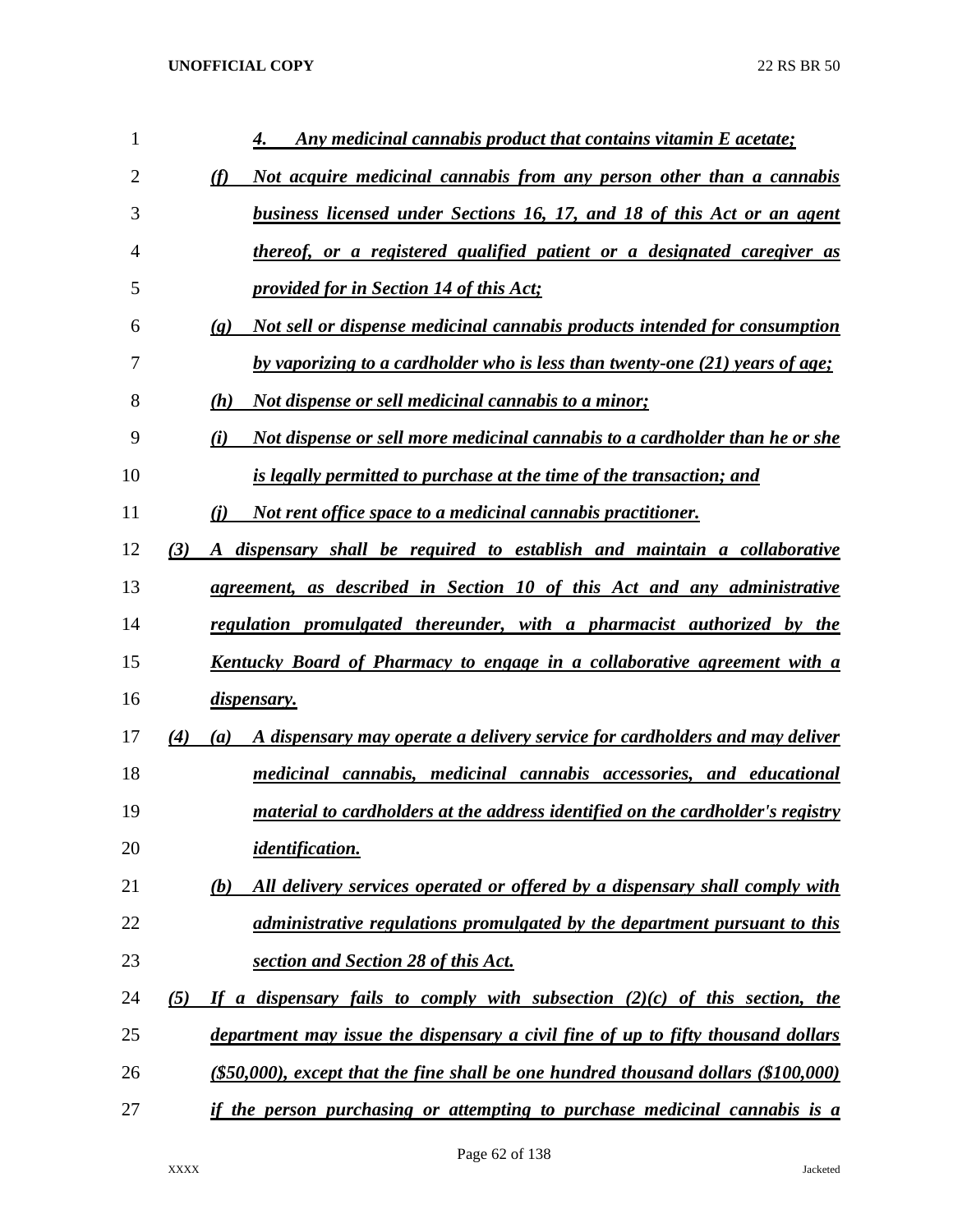| $\mathbf{1}$ | minor. All fines collected pursuant to this subsection shall be forwarded to the                      |
|--------------|-------------------------------------------------------------------------------------------------------|
| 2            | medicinal cannabis trust fund established in Section 31 of this Act.                                  |
| 3            | If a dispensary or dispensary agent fails to comply with subsection $(2)(c)$ , $(d)$ , $(e)$ ,<br>(6) |
| 4            | (f), or $(g)$ of this section, the dispensary and dispensary agent are liable in a civil              |
| 5            | action for compensatory and punitive damages and reasonable attorney's fees to                        |
| 6            | any person or the representative of the estate of any person who sustains injury,                     |
| 7            | <u>death, or loss to person or property as a result of the failure to comply. In any</u>              |
| 8            | action under this subsection, the court may also award any injunctive or                              |
| 9            | <i>equitable relief that the court considers appropriate.</i>                                         |
| 10           | A NEW SECTION OF KRS CHAPTER 218A IS CREATED<br>$\rightarrow$ SECTION 23.                             |
| 11           | TO READ AS FOLLOWS:                                                                                   |
| 12           | A processor or processor agent acting on behalf of a processor shall not be<br>(1)                    |
| 13           | subject to prosecution under state or local law, to search or inspection except by                    |
| 14           | the department pursuant to Section 20 of this Act, to seizure or penalty in any                       |
| 15           | manner, or be denied any right or privilege, including but not limited to civil                       |
| 16           | penalty or disciplinary action by a court or business licensing board, for acting                     |
| 17           | pursuant to Sections 1 to 30 of this Act and the department's administrative                          |
| 18           | <u>regulations promulgated thereunder for:</u>                                                        |
| 19           | Acquiring or purchasing raw plant material from a cultivator, processor, or<br>$\left(a\right)$       |
| 20           | <i><u><b>producer in this state;</b></u></i>                                                          |
| 21           | Possessing, processing, preparing, manufacturing, manipulating, blending,<br>(b)                      |
| 22           | <i><u><b>preparing, or packaging medicinal cannabis;</b></u></i>                                      |
| 23           | Transferring, transporting, supplying, or selling medicinal cannabis and<br>(c)                       |
| 24           | related supplies to other cannabis businesses in this state; or                                       |
| 25           | Selling cannabis seeds or seedlings to similar entities that are licensed to<br>(d)                   |
| 26           | <i>cultivate cannabis in this state or in any other jurisdiction.</i>                                 |
| 27           | A processor licensed under this section shall not possess, process, produce, or<br>(2)                |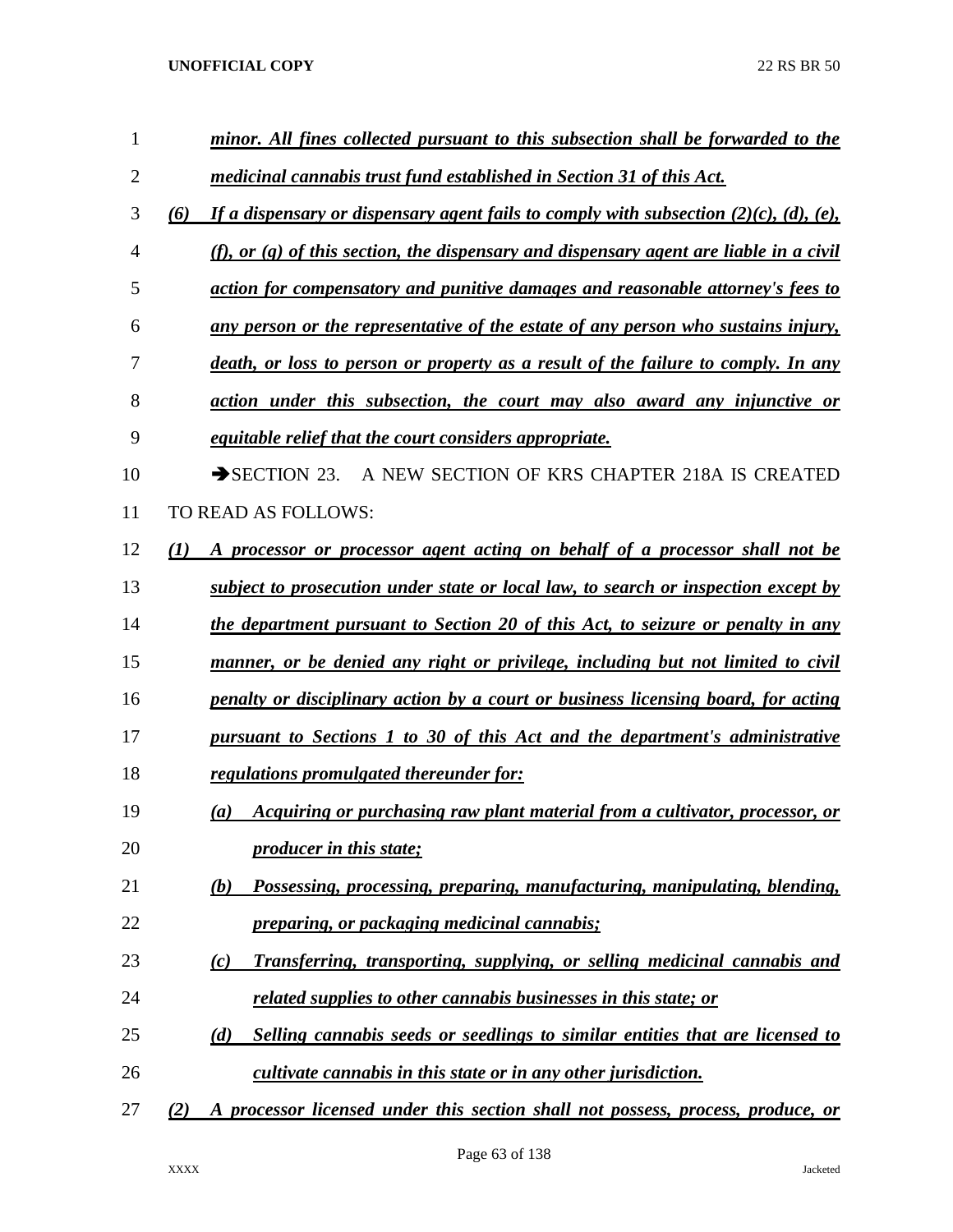| $\mathbf{1}$ | manufacture:                                                                            |
|--------------|-----------------------------------------------------------------------------------------|
| 2            | Raw plant material with a delta-9 tetrahydrocannabinol content of more<br>(a)           |
| 3            | <u>than thirty-five percent <math>(35\%)</math>;</u>                                    |
| 4            | Medicinal cannabis products intended for oral consumption as an edible,<br>(b)          |
| 5            | ten (10) milligrams of delta-9<br>or tincture with more than<br>oil,                    |
| 6            | <i>tetrahydrocannabinol per serving;</i>                                                |
| 7            | Any medicinal cannabis product not described in paragraph (a) or (b) of<br>(c)          |
| 8            | this subsection with a delta-9 tetrahydrocannabinol content of more than                |
| 9            | seventy percent (70%) or                                                                |
| 10           | (d)<br>Any medicinal cannabis product that contains vitamin E acetate.                  |
| 11           | $\rightarrow$ SECTION 24.<br>A NEW SECTION OF KRS CHAPTER 218A IS CREATED               |
| 12           | TO READ AS FOLLOWS:                                                                     |
| 13           | A producer or producer agent acting on behalf of a producer shall not be subject<br>(I) |
| 14           | to prosecution under state or local law, to search or inspection except by the          |
| 15           | department pursuant to Section 20 of this Act, to seizure or penalty in any             |
| 16           | manner, or be denied any right or privilege, including but not limited to civil         |
| 17           | penalty or disciplinary action by a court or business licensing board, for acting       |
| 18           | pursuant to Sections 1 to 30 of this Act and the department's administrative            |
| 19           | regulations promulgated thereunder for:                                                 |
| 20           | Acquiring, possessing, planting, cultivating, raising, harvesting, trimming,<br>(a)     |
| 21           | or storing cannabis seeds, seedlings, plants, or raw plant material;                    |
| 22           | Delivering, transporting, transferring, supplying, or selling raw plant<br>(b)          |
| 23           | material, medicinal cannabis products, or related supplies to other licensed            |
| 24           | <i>cannabis businesses in this state;</i>                                               |
| 25           | Selling cannabis seeds or seedlings to similar entities that are licensed to<br>(c)     |
| 26           | <i>cultivate cannabis in this state or in any other jurisdiction;</i>                   |
| 27           | (d)<br>Acquiring or purchasing raw plant material from a cultivator in this state;      |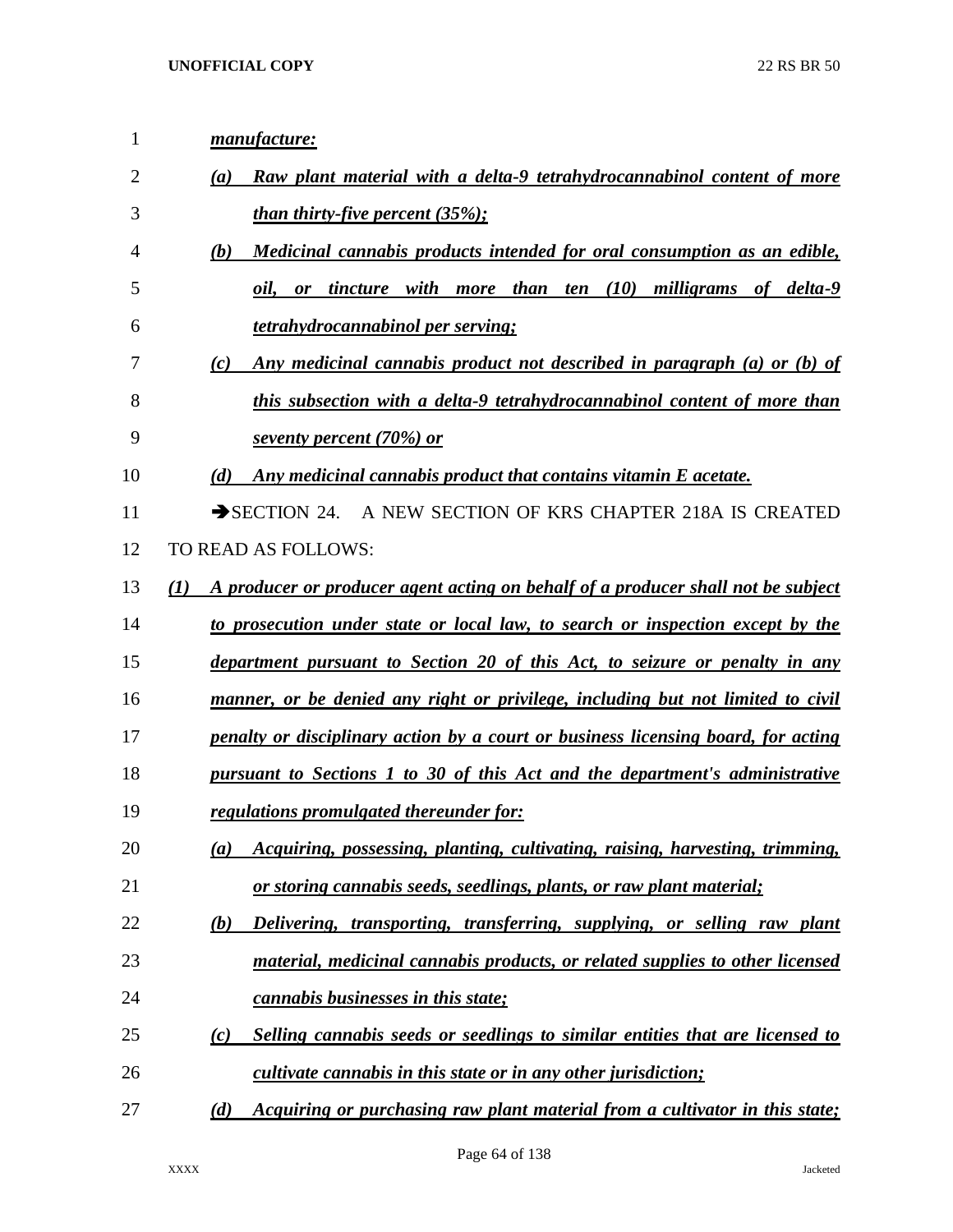| $\mathbf{1}$ |     |     | $\mathbf{\underline{\mathit{or}}}$                                             |
|--------------|-----|-----|--------------------------------------------------------------------------------|
| 2            |     | (e) | Possessing, processing, preparing, manufacturing, manipulating, blending,      |
| 3            |     |     | <i><u><b>preparing, or packaging medicinal cannabis;</b></u></i>               |
| 4            | (2) |     | <b>Producers and producer agents acting on behalf of a producer shall:</b>     |
| 5            |     | (a) | Only deliver raw plant material to a licensed processor, licensed producer,    |
| 6            |     |     | licensed safety compliance facility, or licensed dispensary for fair market    |
| 7            |     |     | <i>value</i> ;                                                                 |
| 8            |     | (b) | Only deliver raw plant material to a licensed dispensary, processor, or        |
| 9            |     |     | producer after it has been checked by a safety compliance facility agent for   |
| 10           |     |     | cannabinoid contents and contaminants in accordance with administrative        |
| 11           |     |     | regulations promulgated by the department;                                     |
| 12           |     | (c) | Not supply a dispensary with more than the amount of raw plant material        |
| 13           |     |     | reasonably required by a dispensary; and                                       |
| 14           |     | (d) | Be limited to an indoor cannabis growth area of fifty thousand (50,000)        |
| 15           |     |     | square feet.                                                                   |
| 16           | (3) |     | A producer licensed under this section shall not possess, process, produce, or |
| 17           |     |     | manufacture:                                                                   |
| 18           |     | (a) | Raw plant material with a delta-9 tetrahydrocannabinol content of more         |
| 19           |     |     | <u>than thirty-five percent <math>(35\%)</math>;</u>                           |
| 20           |     | (b) | Medicinal cannabis products intended for oral consumption as an edible,        |
| 21           |     |     | tincture with more than ten (10)<br>milligrams of delta-9<br>oil,<br>or        |
| 22           |     |     | <u>tetrahydrocannabinol per serving;</u>                                       |
| 23           |     | (c) | Any medicinal cannabis product not described in paragraph (a) or (b) of        |
| 24           |     |     | this subsection with a delta-9 tetrahydrocannabinol content of more than       |
| 25           |     |     | seventy percent (70%;) or                                                      |
| 26           |     | (d) | Any medicinal cannabis product that contains vitamin E acetate.                |
| 27           |     |     | $\rightarrow$ SECTION 25.<br>A NEW SECTION OF KRS CHAPTER 218A IS CREATED      |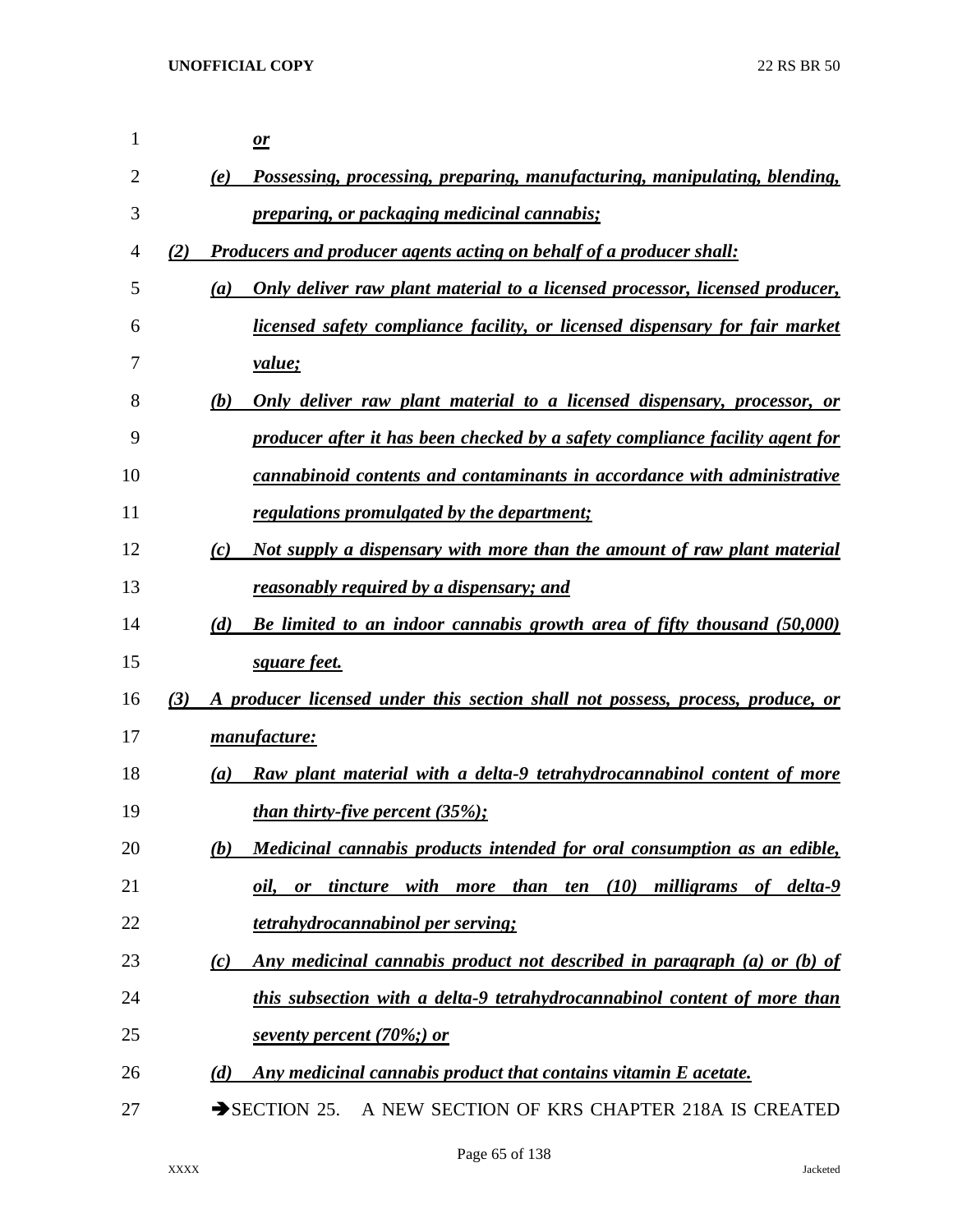| <u>A safety compliance facility or safety compliance facility agent acting on behalf of a</u><br>safety compliance facility shall not be subject to prosecution, search except by the<br><u>department pursuant to Section 20 of this Act, seizure, or penalty in any manner, or be</u> |
|-----------------------------------------------------------------------------------------------------------------------------------------------------------------------------------------------------------------------------------------------------------------------------------------|
|                                                                                                                                                                                                                                                                                         |
|                                                                                                                                                                                                                                                                                         |
|                                                                                                                                                                                                                                                                                         |
|                                                                                                                                                                                                                                                                                         |
| denied any right or privilege, including but not limited to civil penalty or disciplinary                                                                                                                                                                                               |
| action by a court or business licensing board, for acting in accordance with Sections 1                                                                                                                                                                                                 |
| to 30 of this Act and the department's administrative regulations promulgated                                                                                                                                                                                                           |
|                                                                                                                                                                                                                                                                                         |
| Acquiring or possessing medicinal cannabis obtained from cardholders or                                                                                                                                                                                                                 |
|                                                                                                                                                                                                                                                                                         |
| Returning the medicinal cannabis to cardholders or cannabis businesses in this                                                                                                                                                                                                          |
|                                                                                                                                                                                                                                                                                         |
| Transporting medicinal cannabis that was produced by cannabis businesses in                                                                                                                                                                                                             |
|                                                                                                                                                                                                                                                                                         |
| The production or sale of approved educational materials related to the use of                                                                                                                                                                                                          |
|                                                                                                                                                                                                                                                                                         |
| The production, sale, or transportation of equipment or materials other than                                                                                                                                                                                                            |
| medicinal cannabis, including but not limited to lab equipment and packaging                                                                                                                                                                                                            |
| materials that are used by cannabis businesses and cardholders, to cardholders or                                                                                                                                                                                                       |
|                                                                                                                                                                                                                                                                                         |
| Testing of medicinal cannabis produced in this state, including testing for                                                                                                                                                                                                             |
| cannabinoid content, pesticides, mold, contamination, vitamin E acetate, and                                                                                                                                                                                                            |
|                                                                                                                                                                                                                                                                                         |
| Training cardholders and cannabis business agents. Training may include but                                                                                                                                                                                                             |
|                                                                                                                                                                                                                                                                                         |
|                                                                                                                                                                                                                                                                                         |
| The safe and efficient cultivation, harvesting, packaging, labeling, and                                                                                                                                                                                                                |
|                                                                                                                                                                                                                                                                                         |

Page 66 of 138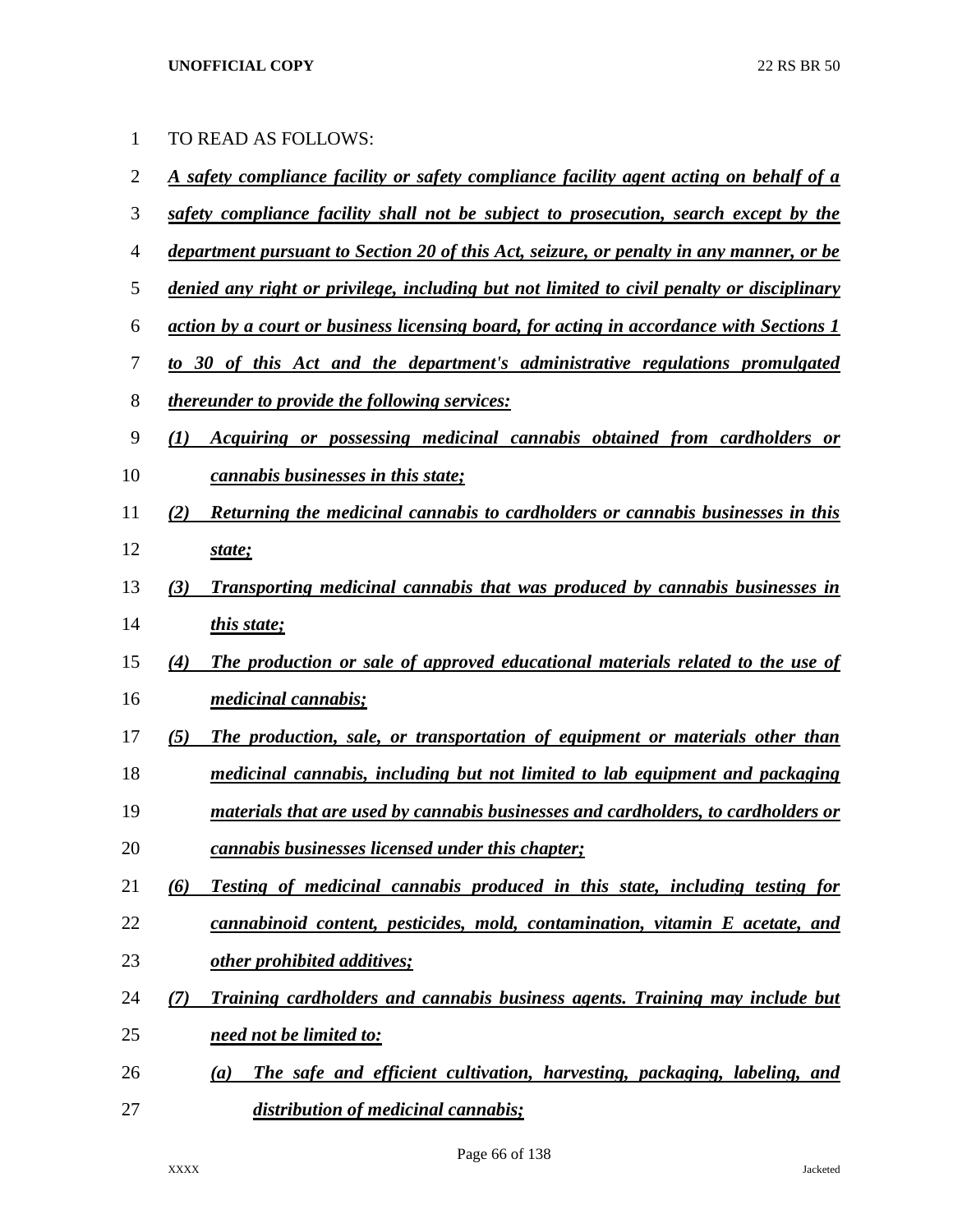| 1  | (b)<br>Security and inventory accountability procedures; and                                  |
|----|-----------------------------------------------------------------------------------------------|
| 2  | Up-to-date scientific and medical research findings related to use of<br>(c)                  |
| 3  | <i>medicinal cannabis;</i>                                                                    |
| 4  | <b>Receiving compensation for actions allowed under this section; and</b><br>(8)              |
| 5  | <b>Engaging in any non-cannabis-related business activities that are not otherwise</b><br>(9) |
| 6  | prohibited or restricted by state law.                                                        |
| 7  | A NEW SECTION OF KRS CHAPTER 218A IS CREATED<br>$\rightarrow$ SECTION 26.                     |
| 8  | TO READ AS FOLLOWS:                                                                           |
| 9  | For the purposes of this section, "local government" means a city, county,<br>(I)             |
| 10 | urban-county government, consolidated local government, charter county                        |
| 11 | government, or unified local government.                                                      |
| 12 | (2)<br>A local government may:                                                                |
| 13 | <b>Enact ordinances, not in conflict with Sections 1 to 30 of this Act or</b><br>(a)<br>1.    |
| 14 | with the department's administrative regulations, regulating the time,                        |
| 15 | place, and manner of cannabis business operations, except that a local                        |
| 16 | government shall not enact ordinances that impose an undue burden                             |
| 17 | or make cannabis business operations unreasonable or impractical;                             |
| 18 | and                                                                                           |
| 19 | <b>Enact an ordinance to assess a local fee on cannabis businesses</b><br>2.                  |
| 20 | operating within the jurisdiction of the local government to                                  |
| 21 | compensate the local government for any additional public safety                              |
| 22 | impact caused by the operation of cannabis businesses within the                              |
| 23 | jurisdiction of the local government. Any fee established pursuant to                         |
| 24 | this paragraph shall not exceed the additional public safety impact                           |
| 25 | caused by the operation of cannabis businesses within the jurisdiction                        |
| 26 | of the local government;                                                                      |
| 27 | <b>Prohibit all cannabis business operations within its territory through the</b><br>(b)      |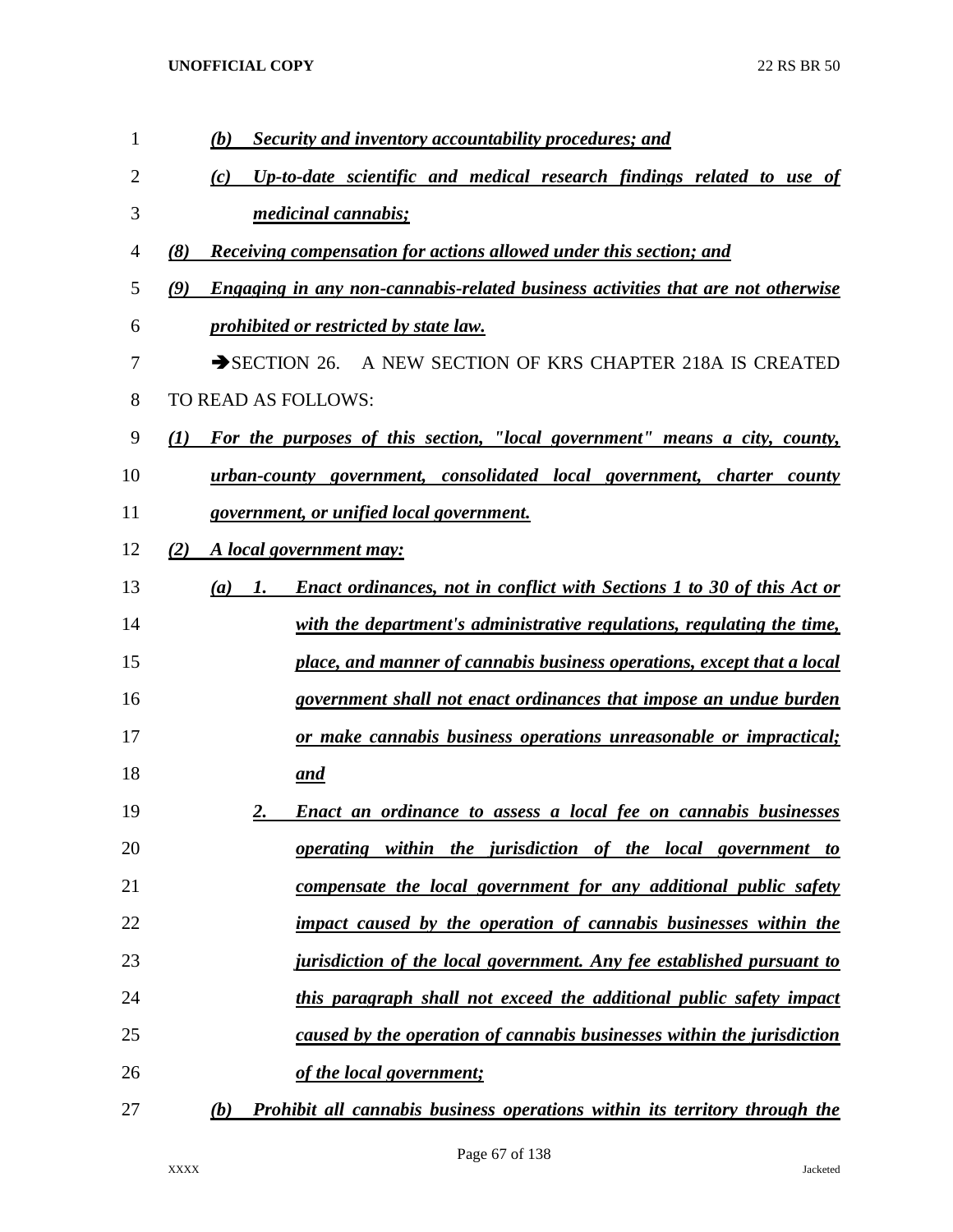| 1              |     | passage of an ordinance; or                                                                    |
|----------------|-----|------------------------------------------------------------------------------------------------|
| $\overline{2}$ |     | Enact resolutions directing that the question of prohibiting cannabis<br>(c)                   |
| 3              |     | businesses from operating within its territory be submitted to the voters of                   |
| 4              |     | its territory at the next regular election pursuant to subsection (4) of this                  |
| 5              |     | section.                                                                                       |
| 6              | (3) | If a county, consolidated local government, charter county government, or                      |
| 7              |     | unified local government prohibits all cannabis business operations, the                       |
| 8              |     | legislative body of a city located within the county, consolidated local                       |
| 9              |     | government, charter county government, or unified local government may:                        |
| 10             |     | Approve cannabis business operations within the limits of the city through<br>$\left(a\right)$ |
| 11             |     | the passage of an ordinance; or                                                                |
| 12             |     | <b>Enact resolutions directing that the question of allowing cannabis</b><br>(b)               |
| 13             |     | businesses to operate within the limits of the city be submitted to the voters                 |
| 14             |     | who are eligible to vote in that city's elections at the next regular election                 |
| 15             |     | pursuant to subsection (4) of this section.                                                    |
| 16             | (4) | If, not later than the second Tuesday in August preceding the day established for              |
| 17             |     | a regular election, the county clerk has received a local government resolution                |
| 18             |     | pursuant to subsection (2) or (3) of this section, the county clerk shall have                 |
| 19             |     | prepared to place before the voters of the affected territory at the next regular              |
| 20             |     | election the question, which shall be "Are you in favor of the sale of medicinal               |
| 21             |     | cannabis at a licensed dispensary and the operation of other cannabis businesses               |
| 22             |     | in (affected territory)? YesNo". The county clerk shall cause to be published                  |
| 23             |     | in accordance with KRS Chapter 424, at the same time as the remaining voter                    |
| 24             |     | information, the full text of the proposal. The county clerk shall cause to be                 |
| 25             |     | posted in each polling place one (1) copy of the full text of the proposal.                    |
| 26             | (5) | If the question submitted to the voters fails to pass, three (3) years shall<br>(a)            |
| 27             |     | elapse before the question of medicinal cannabis sales and cannabis                            |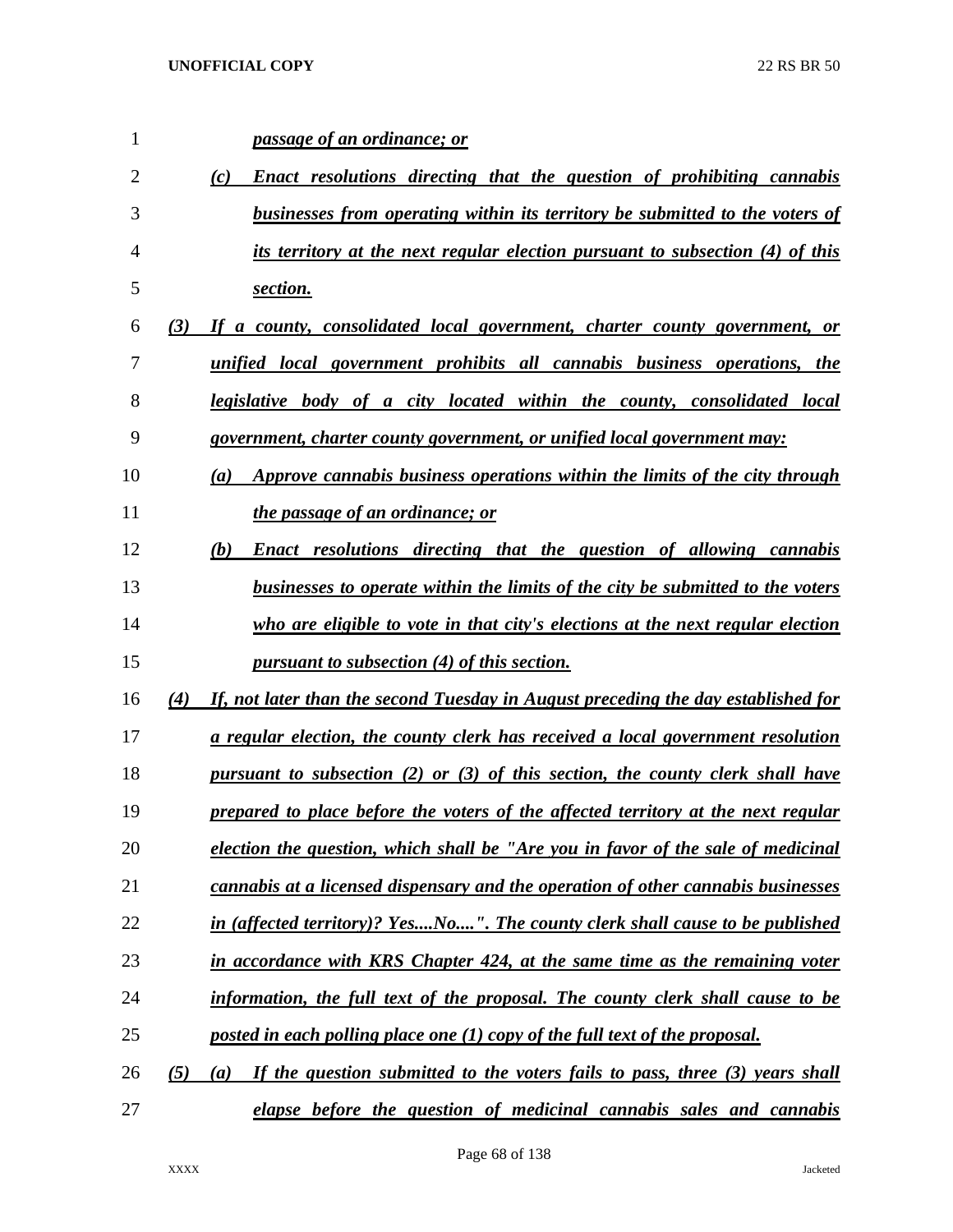| 1              |     | business operations may be included on a regular election ballot for the                  |
|----------------|-----|-------------------------------------------------------------------------------------------|
| $\overline{2}$ |     | <u>affected territory.</u>                                                                |
| 3              |     | If the question submitted to the voters passes, medicinal cannabis sales and<br>(b)       |
| 4              |     | cannabis business operations may be conducted in the affected territory,                  |
| 5              |     | notwithstanding any local government ordinances which prohibit all                        |
| 6              |     | <i>cannabis business operations within its territory.</i>                                 |
| 7              | (6) | In circumstances where a county, consolidated local government, charter county            |
| 8              |     | government, or unified local government prohibits cannabis business operations            |
| 9              |     | but a city within that county, consolidated local government, charter county              |
| 10             |     | government, or unified local government approves cannabis business operations             |
| 11             |     | either through the adoption of an ordinance or following the affirmative vote of a        |
| 12             |     | <i>public question allowing cannabis business operations, then:</i>                       |
| 13             |     | <b>The cannabis business operations may proceed within the limits of the city;</b><br>(a) |
| 14             |     | and                                                                                       |
| 15             |     | (b)<br>The county, consolidated local government, charter county government, or           |
| 16             |     | unified local government may assess an additional reasonable fee to                       |
| 17             |     | compensate for any additional public safety impact caused by the approval                 |
| 18             |     | of cannabis business operations. Any additional fees collected pursuant to                |
| 19             |     | this subsection shall not exceed the additional public safety impact caused               |
| 20             |     | by the approval of cannabis business operations.                                          |
| 21             | (7) | In circumstances where both a city and the county, consolidated local                     |
| 22             |     | government, charter county government, or unified local government in which               |
| 23             |     | the city is located have assessed a local fee on cannabis businesses pursuant to          |
| 24             |     | subsection (2) of this section, a cannabis business shall be allowed to credit any        |
| 25             |     | fee paid to the city against fees owed to the county, consolidated local                  |
| 26             |     | government, charter county government, or unified local government.                       |
| 27             | (8) | The provisions of general election law shall apply to public questions submitted to       |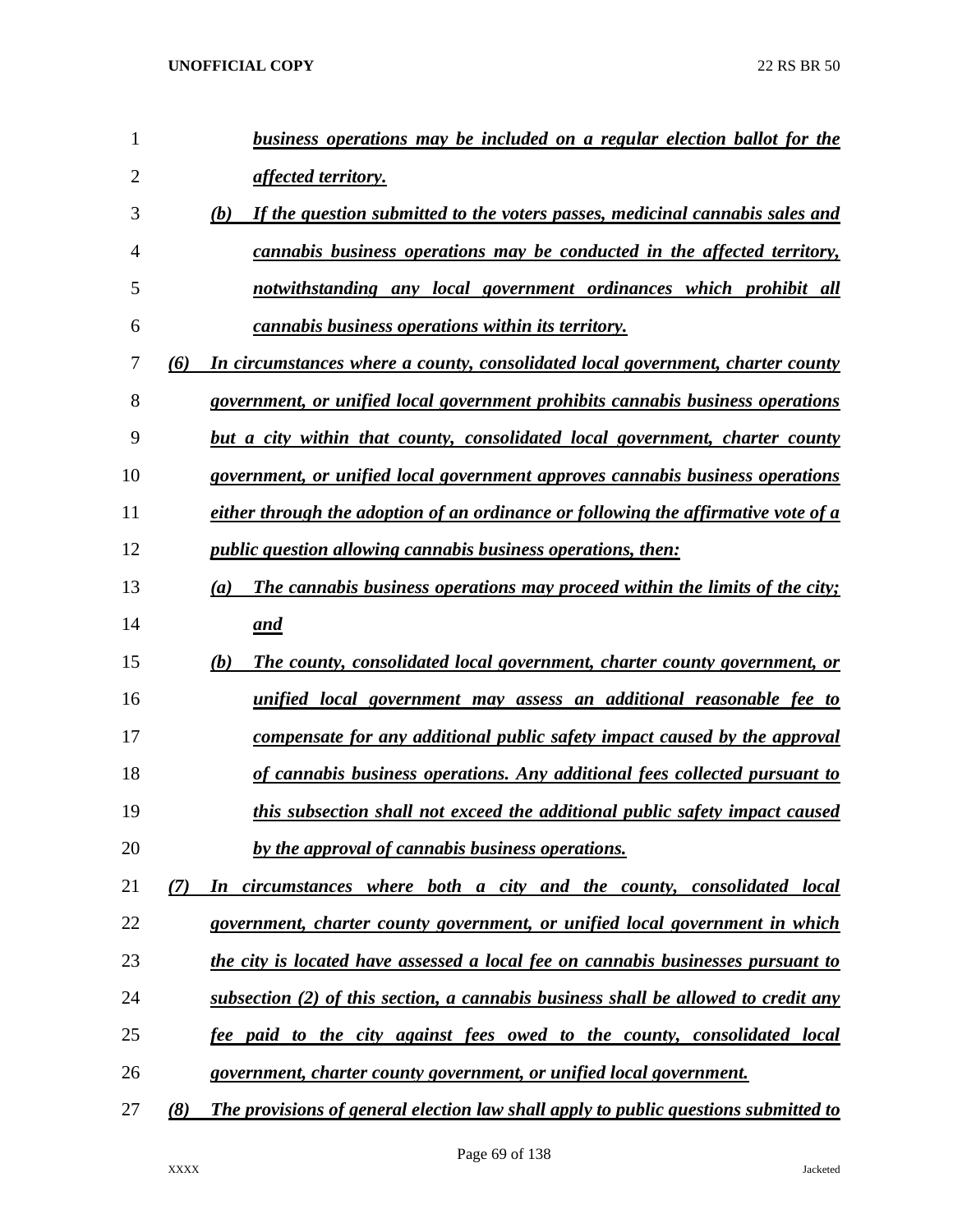| $\mathbf{1}$   |     | voters under this section.                                                                    |
|----------------|-----|-----------------------------------------------------------------------------------------------|
| $\overline{2}$ |     | $\rightarrow$ SECTION 27.<br>A NEW SECTION OF KRS CHAPTER 218A IS CREATED                     |
| 3              |     | TO READ AS FOLLOWS:                                                                           |
| $\overline{4}$ | (I) | The department shall maintain a confidential list of the persons to whom the                  |
| 5              |     | department has issued registry identification cards and their addresses, telephone            |
| 6              |     | numbers, and registry identification numbers.                                                 |
| 7              | (2) | The department shall, only at a cardholder's request, confirm his or her status as            |
| 8              |     | <u>a registered qualified patient, visiting qualified patient, or designated caregiver to</u> |
| 9              |     | a third party, such as a landlord, employer, school, medical professional, or                 |
| 10             |     | court.                                                                                        |
| 11             | (3) | The following information received and records kept pursuant Sections 1 to 30 of              |
| 12             |     | this Act and any administrative regulations promulgated thereunder shall be                   |
| 13             |     | <u>confidential and exempt from the Open Records Act, KRS 61.870 to 61.884, and</u>           |
| 14             |     | shall not be subject to disclosure to any individual or public or private entity,             |
| 15             |     | except as necessary for authorized employees of the department to perform                     |
| 16             |     | official duties pursuant to Sections 1 to 30 of this Act:                                     |
| 17             |     | Applications and renewals, their contents, and supporting information<br>(a)                  |
| 18             |     | submitted by qualified patients, visiting qualified patients, and designated                  |
| 19             |     | caregivers in compliance with Section 11 of this Act, including information                   |
| 20             |     | regarding their designated caregivers and medicinal cannabis practitioners;                   |
| 21             |     | The individual names and other information identifying persons to whom<br>(b)                 |
| 22             |     | the department has issued registry identification cards;                                      |
| 23             |     | Any dispensing information required to be kept under Section 22 of this Act<br>(c)            |
| 24             |     | or the department's administrative regulations which shall only identify                      |
| 25             |     | cardholders by their registry identification numbers and shall not contain                    |
| 26             |     | names or other personal identifying information; and                                          |
| 27             |     | Any department hard drives or other data-recording media that are no<br>(d)                   |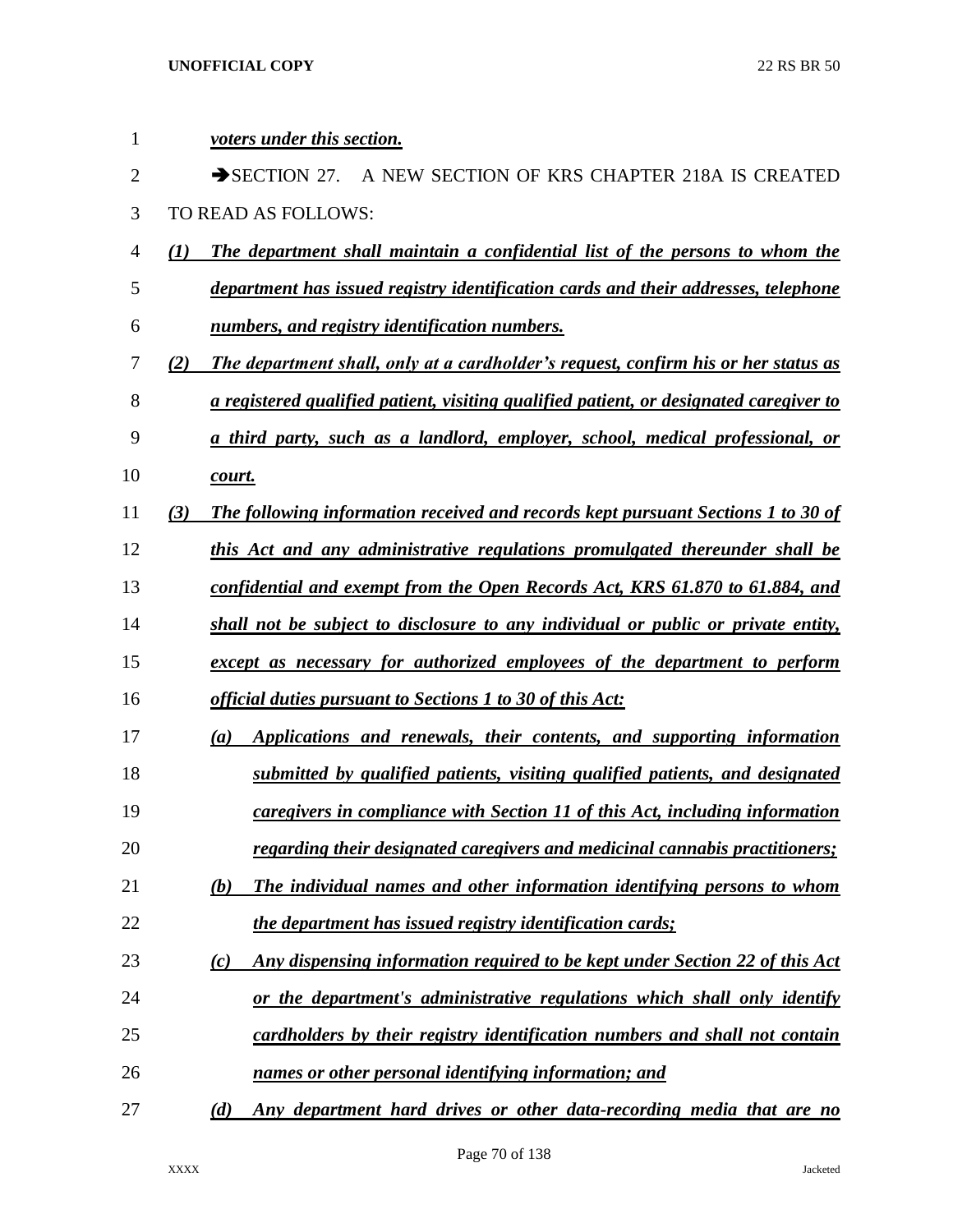| 1  |     | longer in use and that contain cardholder information. These hard drives            |
|----|-----|-------------------------------------------------------------------------------------|
| 2  |     | and other media shall be destroyed after a reasonable time or after the data        |
| 3  |     | is otherwise stored.                                                                |
| 4  |     | Data subject to this section shall not be combined or linked in any manner with     |
| 5  |     | any other list or database maintained by the department or the Cabinet for Health   |
| 6  |     | and Family Services and shall not be used for any purpose not provided for in       |
| 7  |     | <b>Sections 1 to 30 of this Act.</b>                                                |
| 8  | (4) | <i>Nothing in this section shall preclude:</i>                                      |
| 9  | (a) | Notification by the department's employees to state or local law enforcement        |
| 10 |     | about suspected falsified or fraudulent information submitted to the                |
| 11 |     | department or of other apparently criminal violations of Sections 1 to 30 of        |
| 12 |     | this Act;                                                                           |
| 13 | (b) | <u>Notification by the department's employees to a state licensing board if the</u> |
| 14 |     | department has reasonable suspicion to believe a medicinal cannabis                 |
| 15 |     | practitioner did not have a bona fide practitioner-patient relationship with a      |
| 16 |     | patient for whom he or she signed a written certification, that the medicinal       |
| 17 |     | cannabis practitioner violated the standard of care, or that the medicinal          |
| 18 |     | cannabis practitioner has violated any provision of Sections 1 to 30 of this        |
| 19 |     | <u>Act;</u>                                                                         |
| 20 | (c) | Notification by dispensary agents to the department of a suspected violation        |
| 21 |     | or attempted violation of Sections 1 to 30 of this Act or the administrative        |
| 22 |     | regulations promulgated thereunder;                                                 |
| 23 | (d) | Verification by the department of registry identification cards issued              |
| 24 |     | pursuant to Sections 11, 12, and 13 of this Act; and                                |
| 25 | (e) | The submission of the report required by Section 3 of this Act to the               |
| 26 |     | <b>General Assembly.</b>                                                            |
| 27 | (5) | It shall be a Class B misdemeanor for any person, including an employee or          |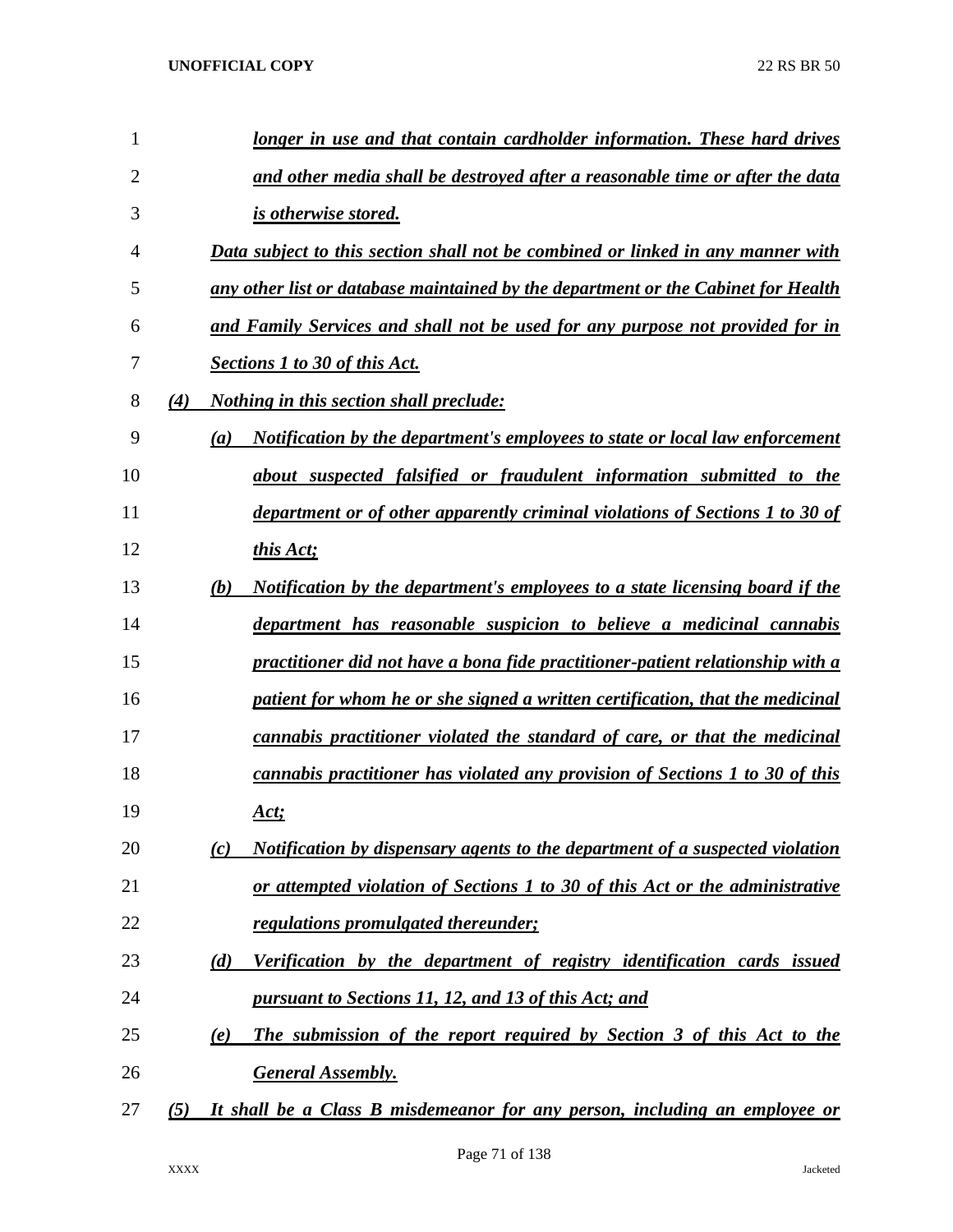| 1              | <u>official of the department or another state agency or local government, to</u>  |
|----------------|------------------------------------------------------------------------------------|
| $\overline{2}$ | knowingly breach the confidentiality of information obtained pursuant to           |
| 3              | Sections 1 to 30 of this Act.                                                      |
| 4              | SECTION 28. A NEW SECTION OF KRS CHAPTER 218A IS CREATED                           |
| 5              | TO READ AS FOLLOWS:                                                                |
| 6              | <u>No later than January 1, 2023, the department shall:</u><br>(I)                 |
| 7              | <b>Ensure that the electronic monitoring system established pursuant to</b><br>(a) |
| 8              | <b>Section 41 of this Act is designed to enable:</b>                               |
| 9              | Medicinal cannabis practitioners to record the issuance of written<br>1.           |
| 10             | certifications to qualified patients, as required by Section 9 of this Act;        |
| 11             | <b>Pharmacists to perform and record the completion of consultations</b><br>2.     |
| 12             | with cardholders as required under Section 10 of this Act;                         |
| 13             | <b>The department and state licensing boards to monitor the issuance of</b><br>3.  |
| 14             | <i><u><b>written certifications by medicinal cannabis practitioners;</b></u></i>   |
| 15             | Department personnel, law enforcement personnel, and dispensary<br>4.              |
| 16             | agents to verify the validity of registry identification cards issued by           |
| 17             | the department by entering a registry identification number to                     |
| 18             | determine whether or not the identification number corresponds with                |
| 19             | <u>a current, valid registry identification card. The system shall only</u>        |
| 20             | disclose whether the identification card is valid and whether the                  |
| 21             | cardholder is a registered qualified patient, visiting qualified patient,          |
| 22             | or designated caregiver;                                                           |
| 23             | <b>Law enforcement personnel and dispensary agents to access medicinal</b><br>5.   |
| 24             | cannabis sales data record by dispensary agents pursuant to Section                |
| 25             | 22 of this Act;                                                                    |
| 26             | Dispensary agents to record the amount of medicinal cannabis that is<br>6.         |
| 27             | dispensed to a cardholder during each transaction as required by                   |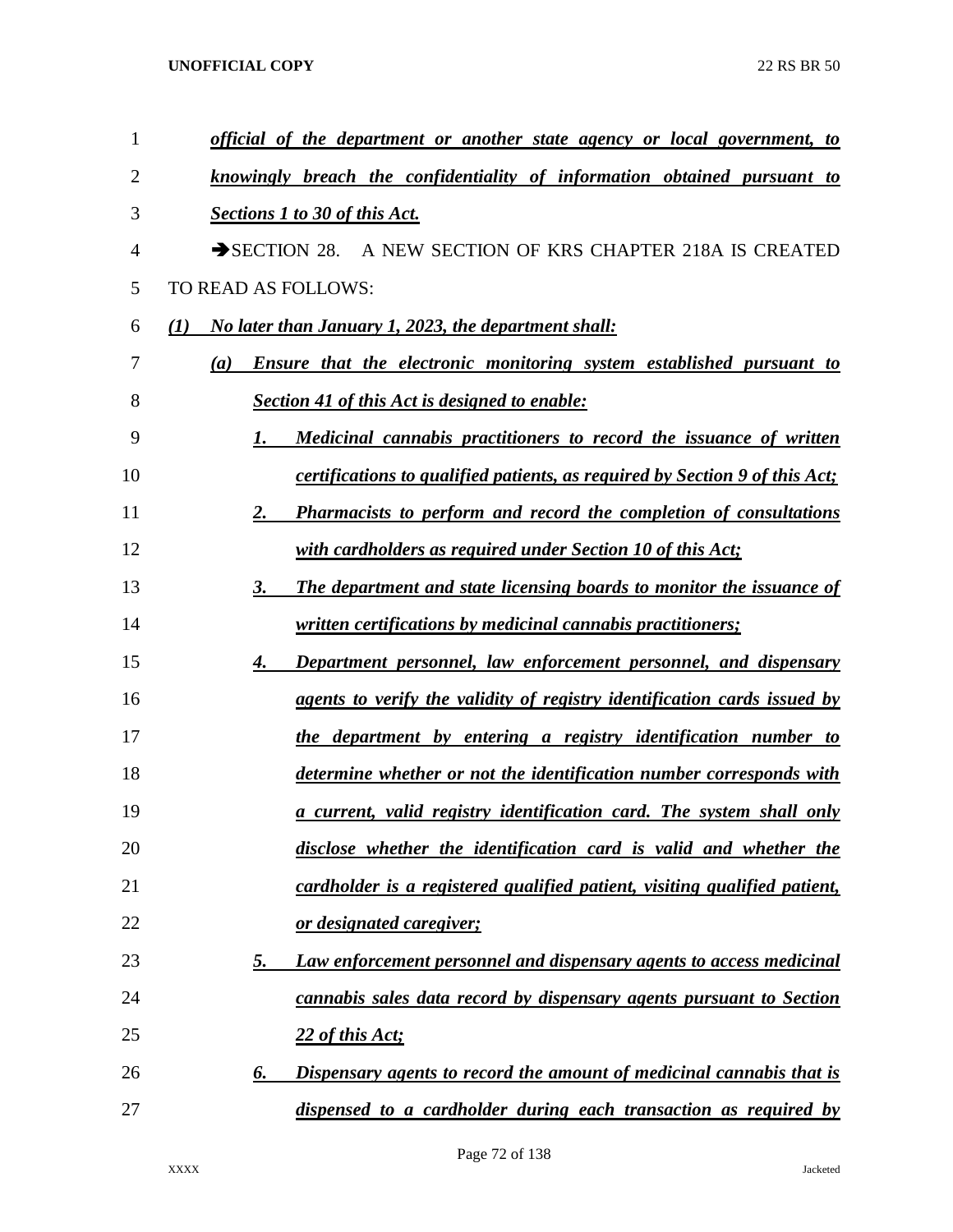| 1  | <b>Section 22 of this Act; and</b>                                                 |
|----|------------------------------------------------------------------------------------|
| 2  | The sharing of dispensing data recorded by dispensary agents<br>7.                 |
| 3  | pursuant to Section 22 of this Act with all dispensaries in real time;             |
| 4  | <b>Ensure that the electronic monitoring system established pursuant to</b><br>(b) |
| 5  | Section 41 of this Act is designed to facilitate the tracking of medicinal         |
| 6  | <i>cannabis from the point of cultivation to the point of sale to cardholders;</i> |
| 7  | Promulgate administrative regulations, in accordance with KRS Chapter<br>(c)       |
| 8  | <u>13A, to establish:</u>                                                          |
| 9  | A list of qualifying medical conditions for which medicinal cannabis               |
| 10 | practitioners may provide a patient with a written certification for the           |
| 11 | <u>use of medicinal cannabis. The list shall, at a minimum, include the</u>        |
| 12 | following:                                                                         |
| 13 | <u>Any type or form of cancer regardless of stage;</u><br>а.                       |
| 14 | <i>Chronic, severe, intractable, or debilitating pain;</i><br>b.                   |
| 15 | <b>Epilepsy or any other intractable seizure disorder;</b><br>$\boldsymbol{c}$ .   |
| 16 | <b>Multiple sclerosis, muscle spasms, or spasticity; and</b><br>$\boldsymbol{d}$ . |
| 17 | <b>Nausea or vomiting;</b><br>e.                                                   |
| 18 | <b>Procedures for the issuance, renewal, suspension, and revocation of</b><br>2.   |
| 19 | registry identification cards, including the creation of a uniform                 |
| 20 | <i>written certification form and a uniform application form;</i>                  |
| 21 | Procedures for the issuance, renewal, suspension, and revocation of<br><u>3.</u>   |
| 22 | cannabis business licenses, including the creation of a uniform                    |
| 23 | <i><u><b>licensure application form;</b></u></i>                                   |
| 24 | A convenience fee to be assessed and collected by dispensaries for<br>4.           |
| 25 | <u>visiting qualified patients who do not possess a valid registry</u>             |
| 26 | <i>identification card issued by the department and who purchase</i>               |
| 27 | medicinal cannabis with a valid out-of-state registry identification               |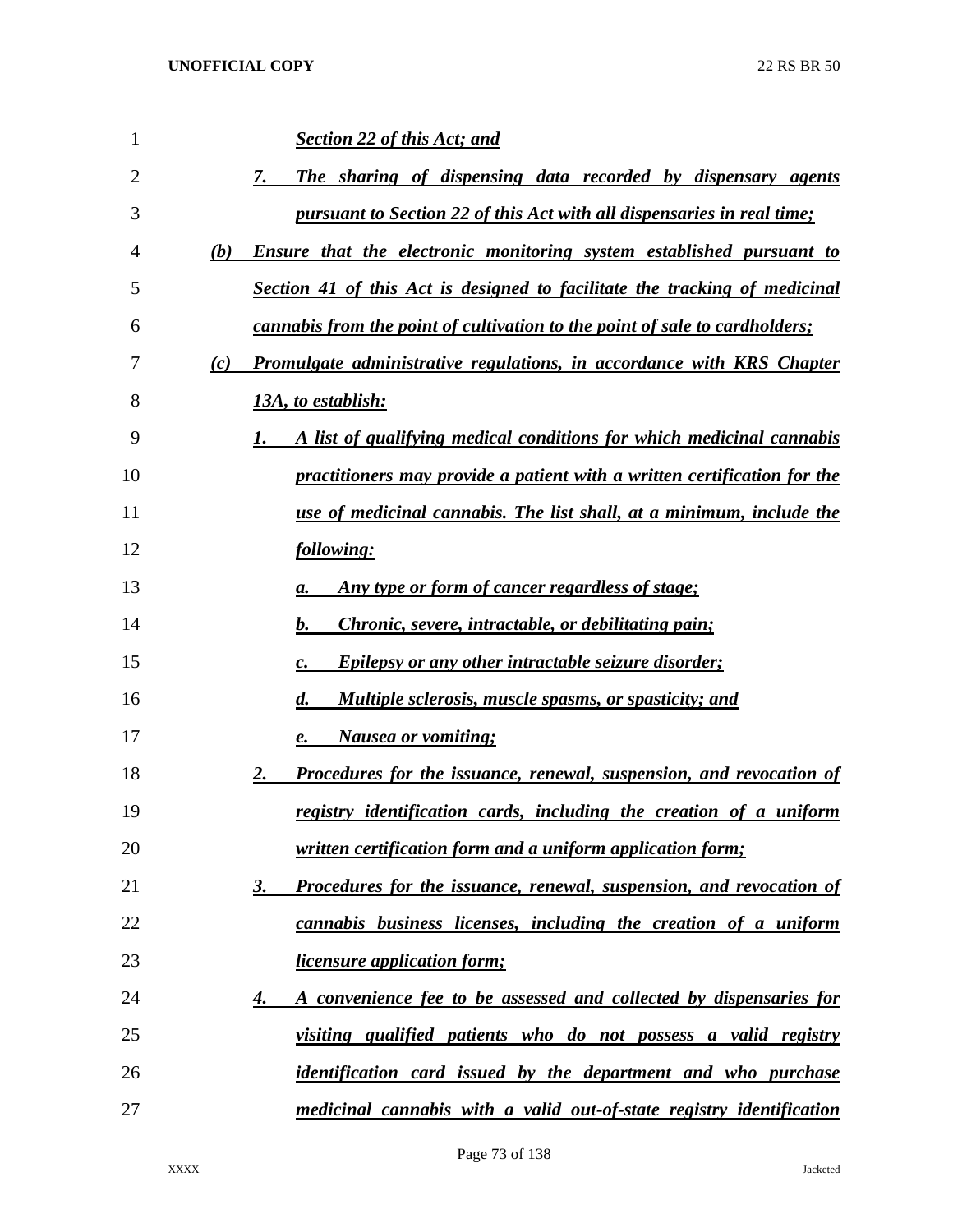| 1  | card. The convenience fee established pursuant to this subparagraph                       |
|----|-------------------------------------------------------------------------------------------|
| 2  | shall not exceed fifteen dollars (\$15) per transaction;                                  |
| 3  | 5.<br><b>In collaboration with the Board of Physicians and Advisors, as</b>               |
| 4  | <u>required by Section 3 of this Act:</u>                                                 |
| 5  | A definition of the amount of medicinal cannabis or delta-9<br>а.                         |
| 6  | tetrahydrocannabinol that constitutes a ten (10) day maximum                              |
| 7  | <u>allowance and a thirty (30) day maximum allowance of</u>                               |
| 8  | <u>medicinal cannabis for registered qualified patients who are over</u>                  |
| 9  | <u>eighteen (18) years of age;</u>                                                        |
| 10 | b.<br>A definition of the amount of medicinal cannabis or delta-9                         |
| 11 | tetrahydrocannabinol that constitutes a ten (10) day maximum                              |
| 12 | allowance and a thirty (30) day maximum allowance of                                      |
| 13 | <u>medicinal cannabis for registered qualified patients who are</u>                       |
| 14 | <u>under eighteen (18) years of age; and</u>                                              |
| 15 | The amount of raw plant material that medicinal cannabis<br>c.                            |
| 16 | <u>products are considered to be equivalent to;</u>                                       |
| 17 | <b>Provisions governing the following matters related to cannabis</b><br>6.               |
| 18 | <u>businesses with the goal of protecting against diversion and theft,</u>                |
| 19 | without imposing any undue burden that would make cannabis                                |
| 20 | business operations unreasonable or impractical or compromising the                       |
| 21 | confidentiality of cardholders:                                                           |
| 22 | <b>Recordkeeping and inventory control requirements that facilitate</b><br>$\mathbf{a}$ . |
| 23 | the tracking of medicinal cannabis from the point of cultivation                          |
| 24 | to the point of sale to cardholders, including the use of the                             |
| 25 | electronic monitoring system established pursuant to Section 41                           |
| 26 | of this Act;                                                                              |
| 27 | <b>Procedures for the verification and validation of registry</b><br><u>b.</u>            |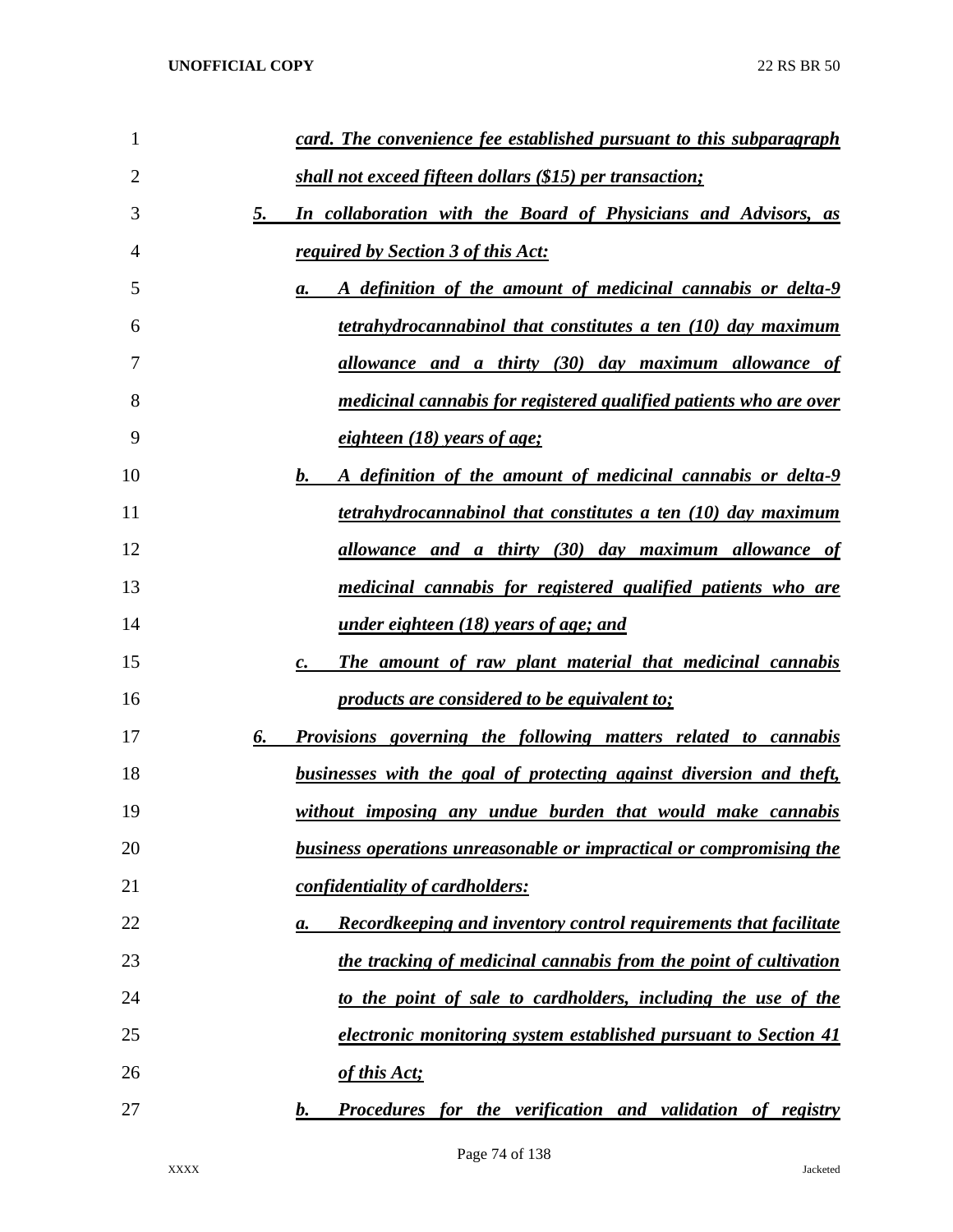| 1              | <i>identification cards issued by the department and out-of-state</i>                     |
|----------------|-------------------------------------------------------------------------------------------|
| $\overline{2}$ | <u>registry identification cards;</u>                                                     |
| 3              | Security requirements for safety compliance facilities,<br>$\mathbf{c}$ .                 |
| 4              | processors, producers, dispensaries, and cultivators, which shall                         |
| 5              | include at a minimum lighting, video security, alarm                                      |
| 6              | <u>requirements, on-site parking, and measures to prevent loitering;</u>                  |
| 7              | $\boldsymbol{d}$ .<br><u>Procedures for the secure transportation, including delivery</u> |
| 8              | services provided by dispensaries, and storage of medicinal                               |
| 9              | cannabis by cannabis business licensees and their employees or                            |
| 10             | <i>agents;</i>                                                                            |
| 11             | <b>Employment and training requirements for licensees and their</b><br>e.                 |
| 12             | <i>agents, including requiring each licensee to create</i><br>an                          |
| 13             | <i>identification badge for each of the licensee's agents or</i>                          |
| 14             | employees; and                                                                            |
| 15             | <b>Restrictions on visits to licensed cultivation and processing</b>                      |
| 16             | <u>facilities, including requiring the use of visitor logs;</u>                           |
| 17             | 7.<br>Procedures to establish, publish, and annually update a list of varieties           |
| 18             | cannabis that consist of less than five percent (5%)<br>$\boldsymbol{\varrho}$ f          |
| 19             | tetrahydrocannabinol;                                                                     |
| 20             | 8.<br>A rating system that tracks the terpene content of at least the twelve              |
| 21             | (12) major terpenoids within each strain of cannabis available for                        |
| 22             | medicinal use within the Commonwealth;                                                    |
| 23             | <b>Requirements for random sample testing of medicinal cannabis to</b><br><u>9.</u>       |
| 24             | ensure quality control, including testing for cannabinoids, terpenoids,                   |
| 25             | residual solvents, pesticides, poisons, toxins, mold, mildew, insects,                    |
| 26             | <b>bacteria, and any other dangerous adulterant;</b>                                      |
| 27             | Requirements for licensed cultivators, producers, and processors to<br>10.                |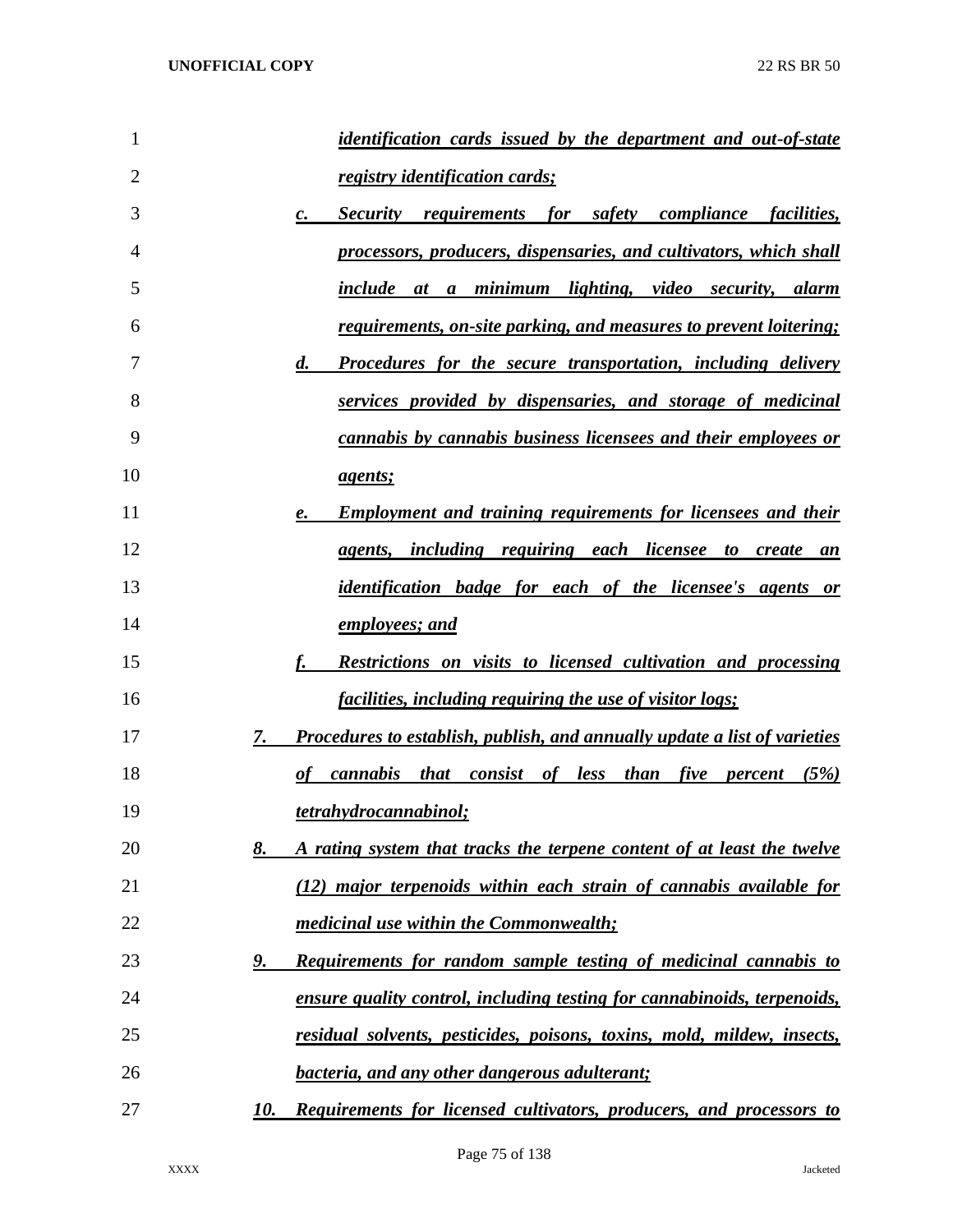| 1  |     | <u>contract with an independent safety compliance facility to test the</u>                 |
|----|-----|--------------------------------------------------------------------------------------------|
| 2  |     | medicinal cannabis before it is sold at a dispensary. The department                       |
| 3  |     | <u>may approve the safety compliance facility chosen by a cultivator,</u>                  |
| 4  |     | producer, or processor and require that the safety compliance facility                     |
| 5  |     | report test results for a designated quantity of medicinal cannabis to                     |
| 6  |     | the cultivator, producer, or processor and department;                                     |
| 7  | 11. | <b>Standards for the operation of safety compliance facilities which may</b>               |
| 8  |     | <i>include:</i>                                                                            |
| 9  |     | <b>Requirements for equipment;</b><br>а.                                                   |
| 10 |     | <b>Personnel qualifications; and</b><br>b.                                                 |
| 11 |     | <b>Requiring facilities to be accredited by a relevant certifying</b><br>$\boldsymbol{c}.$ |
| 12 |     | entity;                                                                                    |
| 13 | 12. | <u>Standards for the packaging and labeling of medicinal cannabis sold</u>                 |
| 14 |     | or distributed by cannabis businesses which shall comply with 15                           |
| 15 |     | U.S.C. secs. 1471 to 1476 and shall include:                                               |
| 16 |     | <b>Packaging that requires at least a two (2) step process of initial</b><br>а.            |
| 17 |     | <u>opening;</u>                                                                            |
| 18 |     | A warning label which may include the length of time it typically<br>b.                    |
| 19 |     | takes for the product to take effect, how long the effects of the                          |
| 20 |     | product typically last, and any other information deemed                                   |
| 21 |     | <i>appropriate or necessary by the department;</i>                                         |
| 22 |     | The amount of medicinal cannabis the product is considered the<br>$\boldsymbol{c}$ .       |
| 23 |     | <i>equivalent to;</i>                                                                      |
| 24 |     | Disclosing ingredients, possible allergens, and certain bioactive<br>$\boldsymbol{d}$ .    |
| 25 |     | including cannabinoids and<br><i>terpenoids,</i><br>components,<br>as                      |
| 26 |     | determined by the department;                                                              |
| 27 |     | A nutritional fact panel;<br>e.                                                            |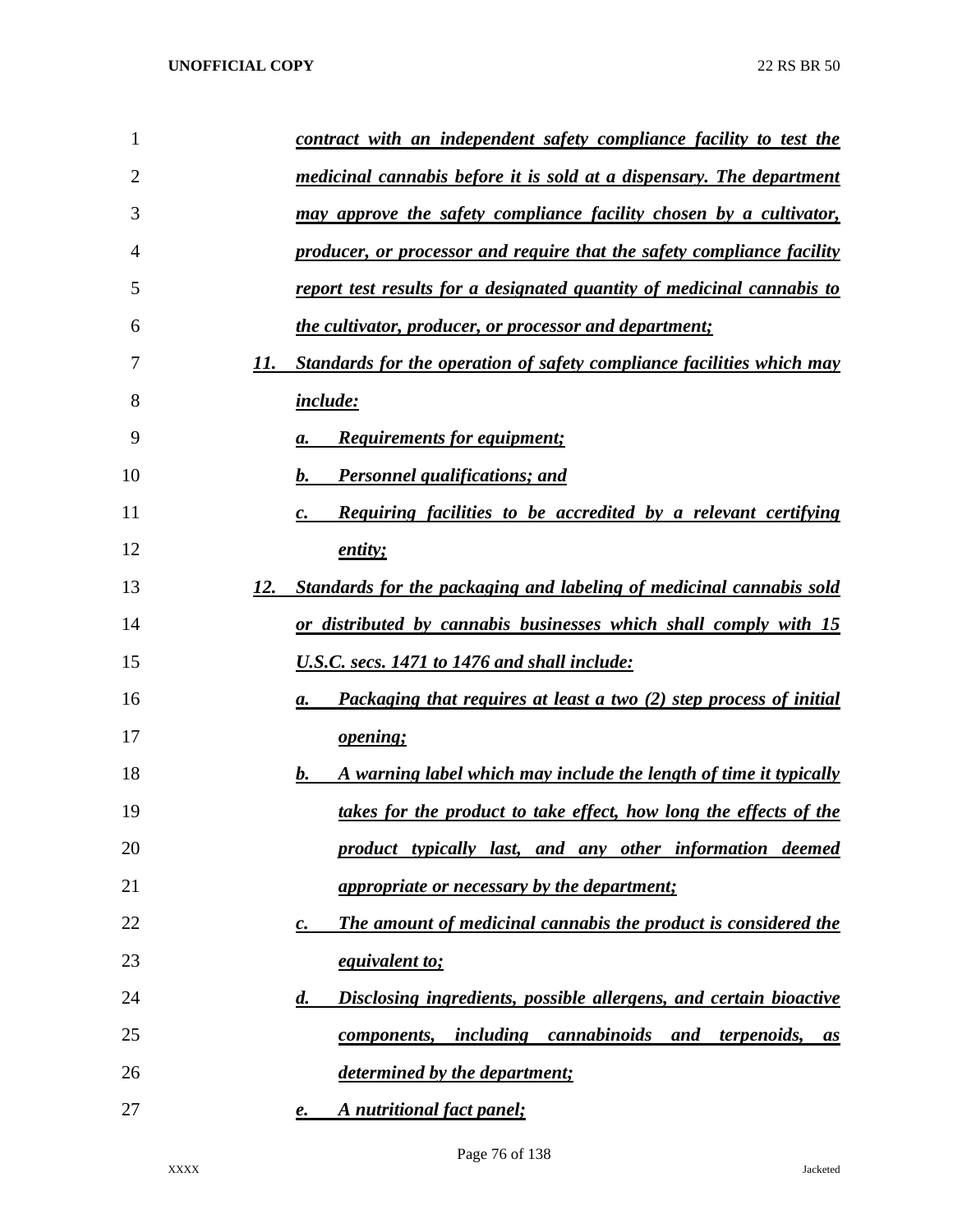| 1  | Opaque, child-resistant packaging;                                          |
|----|-----------------------------------------------------------------------------|
| 2  | A requirement that all raw plant material packaged or sold in<br>g.         |
| 3  | this state be marked or labeled as "NOT INTENDED FOR                        |
| 4  | <b>CONSUMPTION BY SMOKING":</b>                                             |
| 5  | A requirement that medicinal cannabis products be clearly<br>h.             |
| 6  | marked with an identifiable and standardized symbol indicating              |
| 7  | <i>that the product contains cannabis;</i>                                  |
| 8  | A requirement that all medicinal cannabis product packaging                 |
| 9  | <i>include an expiration date; and</i>                                      |
| 10 | A requirement that medicinal cannabis products and their                    |
| 11 | packaging not be visually reminiscent of major brands of edible             |
| 12 | noncannabis products or otherwise present an attractive                     |
| 13 | nuisance to minors;                                                         |
| 14 | 13. Health and safety requirements for the processing of medicinal          |
| 15 | cannabis and the indoor cultivation of medicinal cannabis by                |
| 16 | <u>licensees;</u>                                                           |
| 17 | <b>Restrictions on:</b><br>14.                                              |
| 18 | Additives to medicinal cannabis that are toxic, including vitamin<br>а.     |
| 19 | <b>E</b> acetate, or increase the likelihood of addiction; and              |
| 20 | Pesticides, fertilizers, and herbicides used during medicinal<br>$\bm{b}$ . |
| 21 | cannabis cultivation which pose a threat to human health and                |
| 22 | safety;                                                                     |
| 23 | Standards for the safe processing of medicinal cannabis products<br>15.     |
| 24 | created by extracting or concentrating compounds from raw plant             |
| 25 | material;                                                                   |
| 26 | Standards for determining the amount of unprocessed raw plant<br>16.        |
| 27 | material that medicinal cannabis products are considered the                |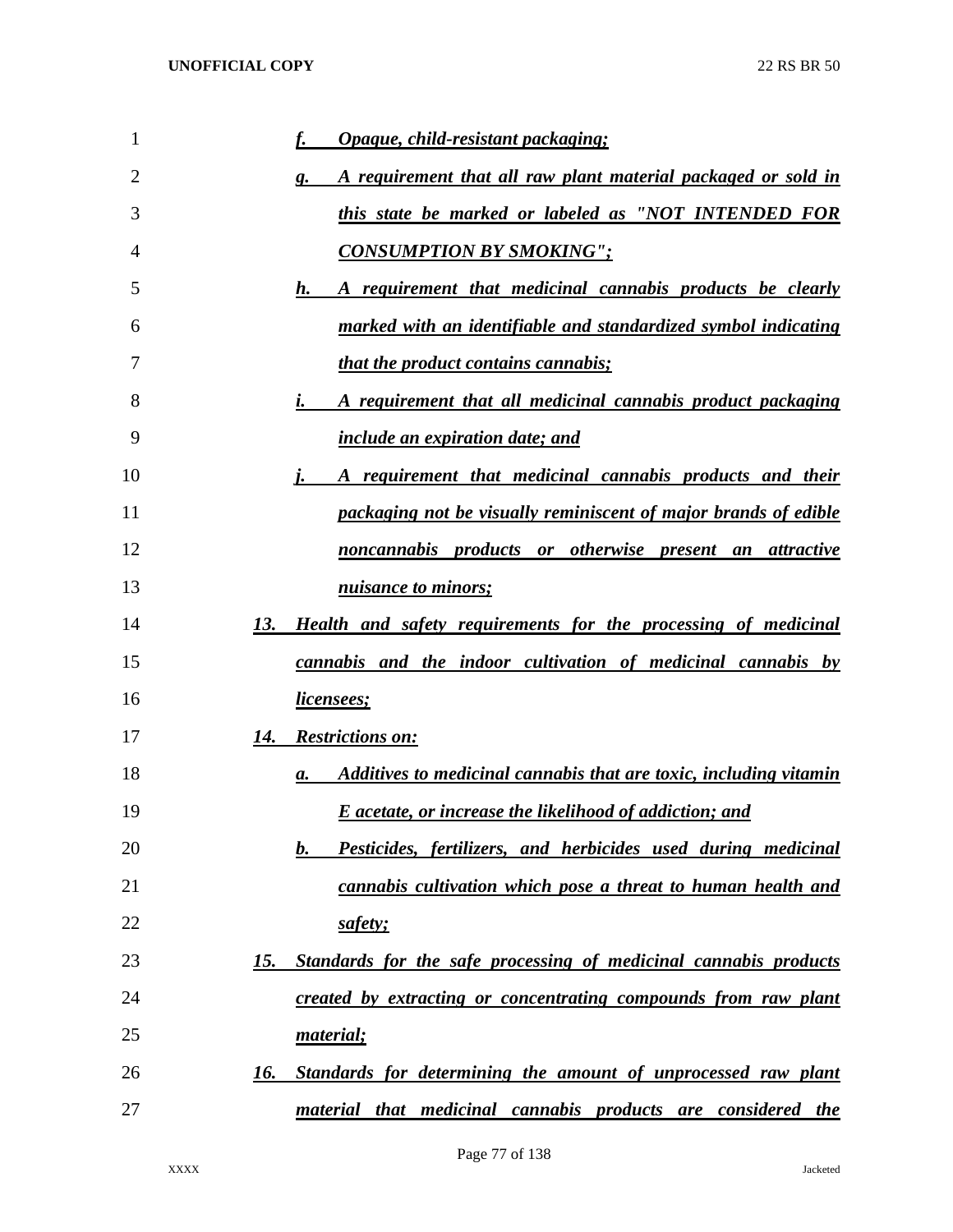| 1              | <i>equivalent to;</i>                                                                              |
|----------------|----------------------------------------------------------------------------------------------------|
| $\overline{2}$ | 17.<br>Restrictions on advertising, marketing, and signage in regard to                            |
| 3              | <i>operations or establishments owned by licensees necessary to prevent</i>                        |
| 4              | <i>the targeting of minors;</i>                                                                    |
| 5              | 18.<br>The requirement that evidence-based educational materials regarding                         |
| 6              | dosage and impairment be disseminated to cardholders who purchase                                  |
| 7              | <i><u>medicinal cannabis products;</u></i>                                                         |
| 8              | 19.<br><i>Policies</i><br>governing insurance requirements<br>cultivators,<br>for                  |
| 9              | dispensaries, processors, producers, and safety compliance facilities;                             |
| 10             | The process by which the Board of Physicians and Advisors will<br>20.                              |
| 11             | recommend to the department the inclusion of additional diseases and                               |
| 12             | medical conditions on the approved list of qualifying medical                                      |
| 13             | <u>conditions for which a medicinal cannabis practitioner may provide a</u>                        |
| 14             | patient with a written certification for the use of medicinal cannabis,                            |
| 15             | including the process by which an individual may petition the board to                             |
| 16             | <u>recommend the inclusion of a disease or medical condition; and</u>                              |
| 17             | 21.<br><u>A form to be signed by visiting qualified patients who use a valid out-</u>              |
| 18             | of-state registry identification card to purchase medicinal cannabis in                            |
| 19             | this state that indicates that the visiting qualified patient has been                             |
| 20             | diagnosed with a disease or medical condition that is included on the                              |
| 21             | list of qualifying medical conditions established by the department;                               |
| 22             | <u>and</u>                                                                                         |
| 23             | <u>22.</u><br>Standards, procedures, or restrictions that the department deems                     |
| 24             | necessary to ensure the efficient, transparent, and safe operation of                              |
| 25             | the medicinal cannabis program, including procedures for the                                       |
| 26             | submission<br><i>complaints</i><br>from<br><u>individual</u><br>citizens<br>of<br>of<br><i>the</i> |
| 27             | <b>Commonwealth regarding potential or suspected violations of Sections</b>                        |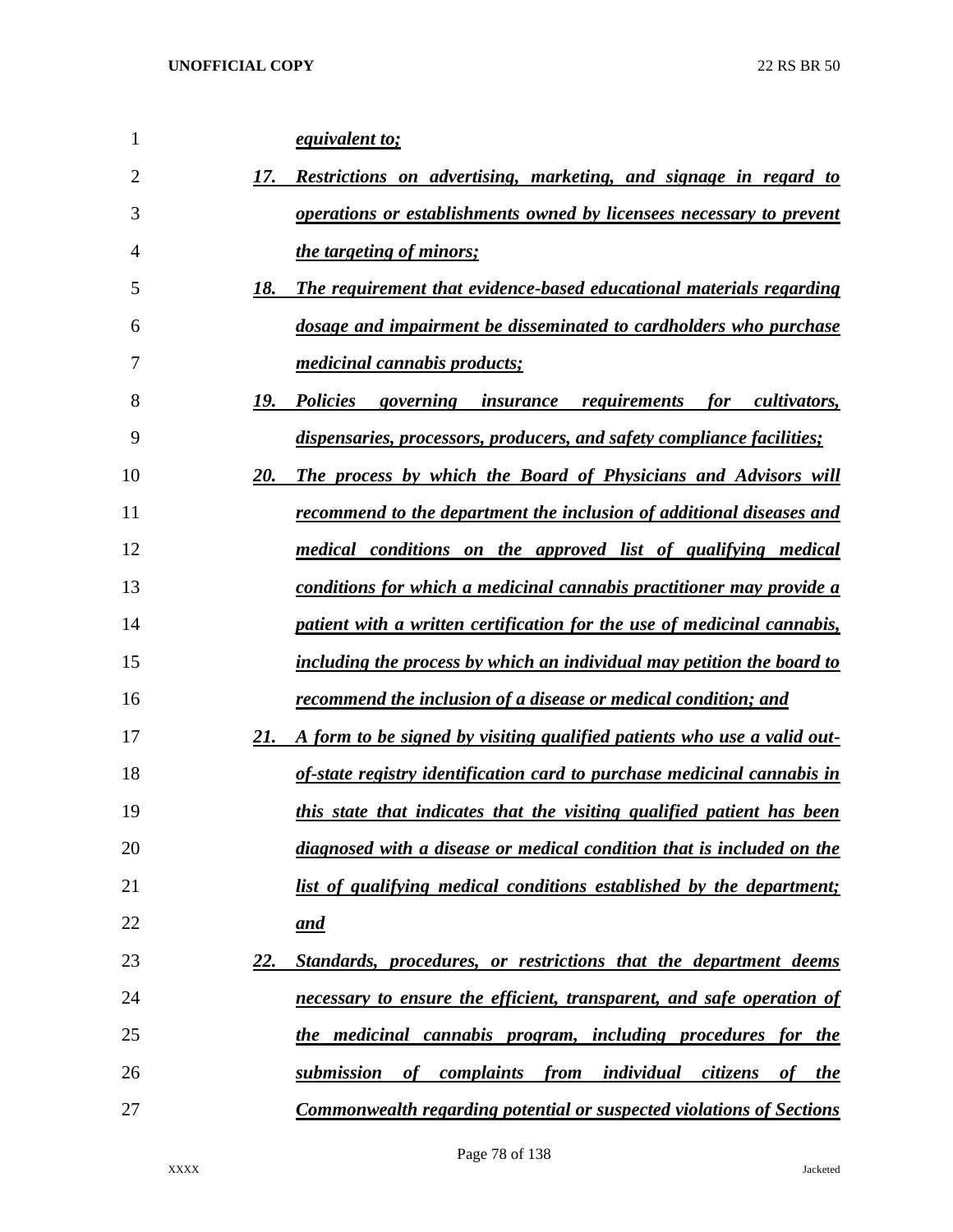| 1              |            | 1 to 30 of this Act or any administrative regulation promulgated                  |
|----------------|------------|-----------------------------------------------------------------------------------|
| $\overline{2}$ |            | <i>thereunder by a licensed cannabis business.</i>                                |
| 3              | (2)        | When promulgating administrative regulations under Sections 1 to 30 of this Act,  |
| 4              |            | the department:                                                                   |
| 5              | (a)        | Shall consider standards, procedures, and restrictions that have been found       |
| 6              |            | to be best practices relative to the use and regulation of medicinal cannabis;    |
| 7              |            | and                                                                               |
| 8              | (b)        | Shall not promulgate any administrative regulation that would impose an           |
| 9              |            | undue burden or make cannabis business operations unreasonable or                 |
| 10             |            | <i>impractical.</i>                                                               |
| 11             | (3)        | No later than July 1, 2023, the department shall:                                 |
| 12             | (a)        | In collaboration with the Board of Physicians and Advisors established in         |
| 13             |            | Section 3 of this Act, develop medicinal cannabis dosing guidelines to be         |
| 14             |            | used by medicinal cannabis practitioners when providing patients with             |
| 15             |            | medicinal cannabis dosing recommendations. Guidelines<br>developed                |
| 16             |            | pursuant to this paragraph shall be:                                              |
| 17             |            | <b>Regularly updated as additional scientific information on the use of</b><br>1. |
| 18             |            | <i>medicinal cannabis become available;</i>                                       |
| 19             |            | Made publicly available on the department's Web site; and<br>2.                   |
| 20             |            | 3.<br>Distributed to all medicinal cannabis practitioners who are authorized      |
| 21             |            | to provide written certifications for the use of medicinal cannabis.              |
| 22             | <u>(b)</u> | Develop and implement a biennial accreditation process, including minimal         |
| 23             |            | performance standards, based on evolving continuous quality improvement           |
| 24             |            | metrics to ensure best-practice standards. Pursuant to Section 16 of this         |
| 25             |            | Act, the renewal of cannabis business licenses shall be contingent upon           |
| 26             |            | successfully achievement of minimal performance standards established by          |
| 27             |            | the department.                                                                   |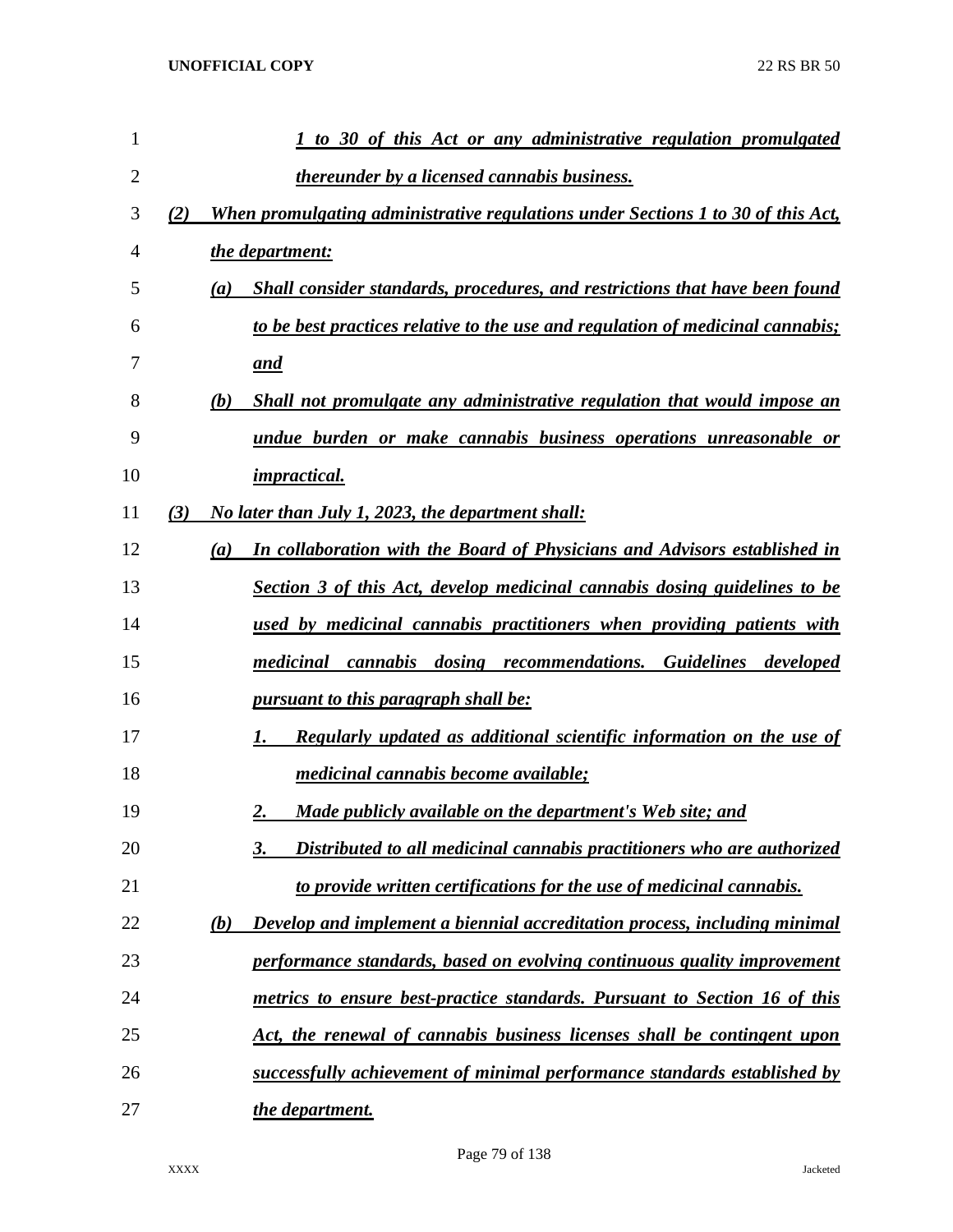| 1              | If a need for additional cannabis cultivation in this state is demonstrated by<br>(4)       |
|----------------|---------------------------------------------------------------------------------------------|
| $\overline{2}$ | cannabis businesses or the department's own analysis, the department may,                   |
| 3              | through the promulgation of administrative regulations, increase the cultivation            |
| $\overline{4}$ | area square footage limits for either cultivators or producers, or both by up to            |
| 5              | three (3) times the limits established in Sections 21 and 24 of this Act. Any               |
| 6              | increase in the cultivation square footage limits adopted by the department                 |
| 7              | pursuant to this section shall not result in an increase in the licensure application       |
| 8              | <u>or renewal fees established in Section 16 of this Act.</u>                               |
| 9              | (5)<br>The department shall not restrict or limit methods of delivery, use, or              |
| 10             | consumption of medicinal cannabis or the types of products that may be                      |
| 11             | acquired, produced, processed, possessed, sold, or distributed by a cannabis                |
| 12             | business except as provided in:                                                             |
| 13             | Subsection $(1)(g)$ of Section 6 of this Act;<br>(a)                                        |
| 14             | (b)<br>Subsection $(2)(b)$ of Section 19 of this Act;                                       |
| 15             | Subsection $(2)(e)$ of Section 22 of this Act;<br>(c)                                       |
| 16             | <b>Subsection (2) of Section 23 of this Act;</b><br>(d)                                     |
| 17             | <b>Subsection (3) of Section 24 of this Act; and</b><br>(e)                                 |
| 18             | Subsection $(1)(c)9$ , 12, 14, and 15, of this Section.<br>(f)                              |
| 19             | $\rightarrow$ SECTION 29.<br>A NEW SECTION OF KRS CHAPTER 218A IS CREATED                   |
| 20             | TO READ AS FOLLOWS:                                                                         |
| 21             | Nothing in Sections 1 to 30 of this Act shall require a government medical assistance       |
| 22             | program, private health insurer or workers' compensation carrier, or self-funded            |
| 23             | employer providing workers' compensation benefits to reimburse a person for costs           |
| 24             | associated with the use of medicinal cannabis.                                              |
| 25             | SECTION 30. A NEW SECTION OF KRS CHAPTER 218A IS CREATED                                    |
| 26             | TO READ AS FOLLOWS:                                                                         |
| 27             | <b>The provisions of KRS 138.870 to 138.889 shall not apply to any individual or entity</b> |
|                |                                                                                             |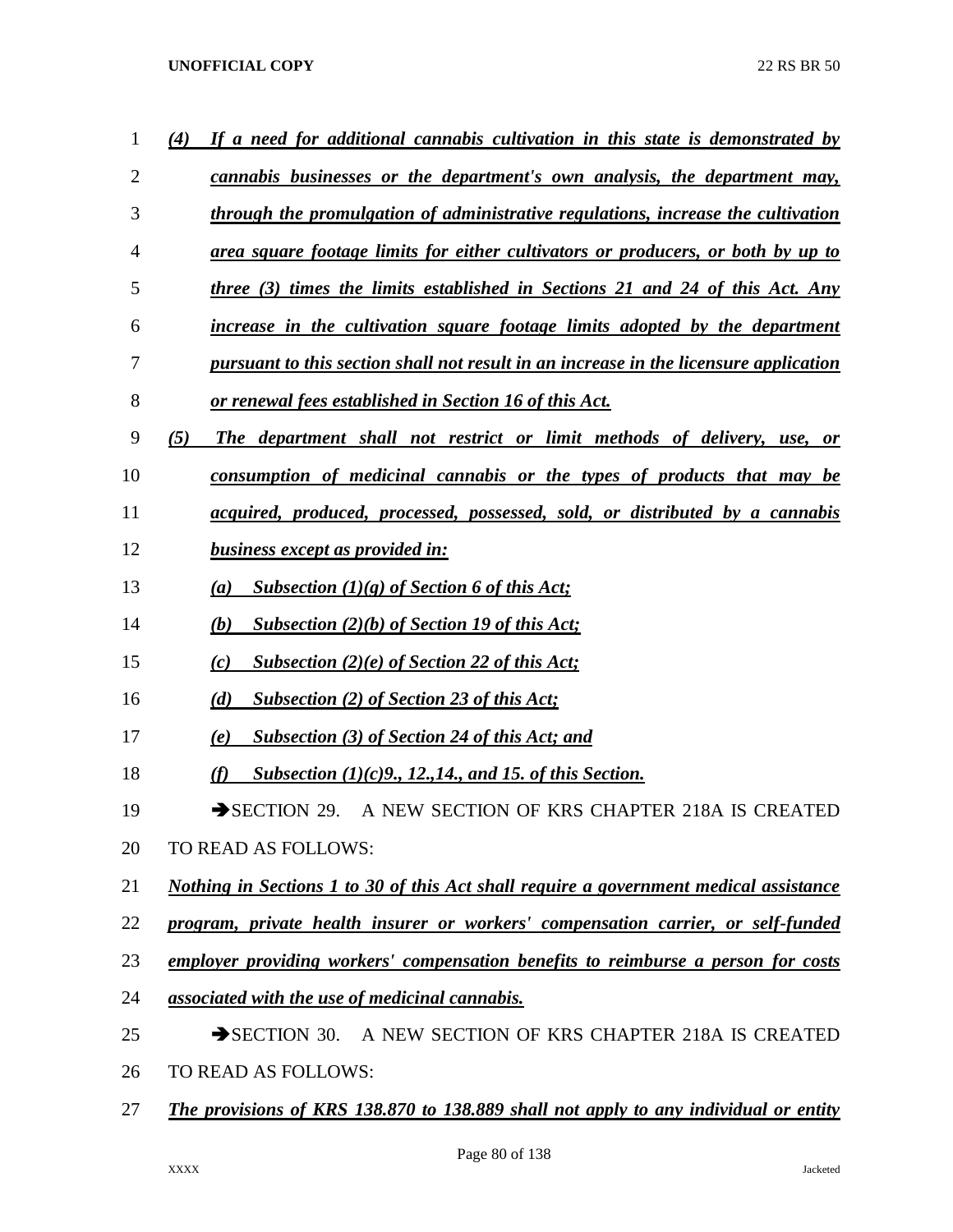| 1              | <u>for:</u>                                                                              |
|----------------|------------------------------------------------------------------------------------------|
| $\overline{2}$ | Any amount of medicinal cannabis that is necessary or reasonably necessary for<br>(I)    |
| 3              | use of a license or registry identification card issued pursuant to Sections 1 to 30     |
| 4              | of this Act; or                                                                          |
| 5              | Any use of medicinal cannabis that complies with Sections 1 to 30 of this Act and<br>(2) |
| 6              | any administrative regulations promulgated thereunder.                                   |
| 7              | $\rightarrow$ SECTION 31.<br>A NEW SECTION OF KRS CHAPTER 218A IS CREATED                |
| 8              | TO READ AS FOLLOWS:                                                                      |
| 9              | (1)<br>The medicinal cannabis trust fund is hereby created within the State Treasury.    |
| 10             | The fund shall consist of funds collected from registration fees, licensing fees,        |
| 11             | fines, and penalties established pursuant to Sections 1 to 30 of this Act, excluding     |
| 12             | Section 27 of this Act, and any administrative regulations promulgated                   |
| 13             | thereunder, a portion of the excise taxes imposed under Section 33 of this Act,          |
| 14             | and any proceeds from grants, contributions, appropriations, or other moneys             |
| 15             | made available for purposes of this fund.                                                |
| 16             | The medicinal cannabis trust fund shall be administered by the Finance and<br>(2)        |
| 17             | <b>Administration Cabinet.</b>                                                           |
| 18             | (3)<br>The Finance and Administration Cabinet shall, no later than the fifteenth         |
| 19             | calendar day of each calendar quarter, distribute the funds deposited into the           |
| 20             | medicinal cannabis trust fund during the immediately preceding calendar                  |
| 21             | quarter. Trust fund moneys shall be distributed as follows:                              |
| 22             | Sixty percent (60%) shall be transferred to the Department for Public<br>(a)             |
| 23             | <b>Health to offset the department's actual cost and expenses for operating the</b>      |
| 24             | medicinal cannabis program and enforcement activities established in                     |
| 25             | <b>Sections 1 to 30 of this Act;</b>                                                     |
| 26             | Two and one-half percent (2.5%) shall be transferred to the Department<br>(b)            |
| 27             | For Public Health for the purpose of developing, implementing, and                       |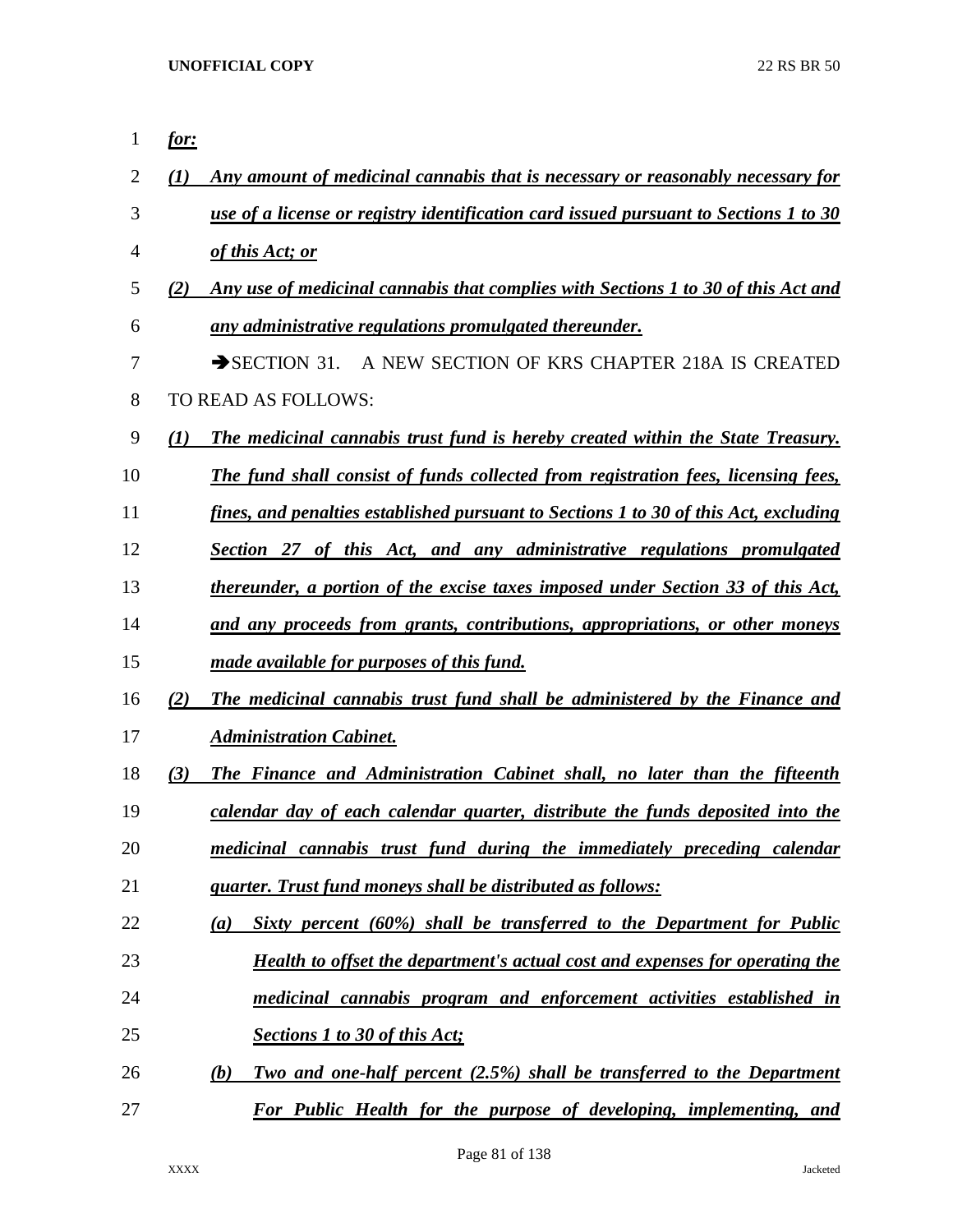| 1              |     | administering a grant program to further education and scientific and                 |
|----------------|-----|---------------------------------------------------------------------------------------|
| $\overline{2}$ |     | <i>clinical research on the use of medicinal cannabis;</i>                            |
| 3              | (c) | Thirteen and three-quarters percent (13.75%) shall be transferred to the              |
| 4              |     | <b>Office of Drug Control Policy, as established in KRS 15A.020, for the</b>          |
| 5              |     | purpose of developing, implementing, and administering a grant program                |
| 6              |     | for city and county law enforcement agencies to enforce medicinal cannabis            |
| 7              |     | laws, hire and train additional drug recognition experts (DRE), and provide           |
| 8              |     | advanced roadside impaired driving enforcement (ARIDE) training;                      |
| 9              | (d) | <b>Thirteen and three-quarters percent (13.75%) shall be returned equally to</b>      |
| 10             |     | dispensaries for the use of indigent persons who are registered qualified             |
| 11             |     | patients enrolled in Medicaid, receiving Supplemental Security Income or              |
| 12             |     | Social Security disability insurance, or veterans of the United States Armed          |
| 13             |     | <b>Forces</b> ; and                                                                   |
| 14             | (e) | The remaining ten percent (10%) shall be retained by the Finance and                  |
| 15             |     | <u>Administration Cabinet in the fund to cover any additional administrative</u>      |
| 16             |     | costs that the Department for Public Health may incur related to its                  |
| 17             |     | <u>operational and enforcement responsibilities as established in Sections 1 to</u>   |
| 18             |     | 30 of this Act. If the department is able to demonstrate to the Finance and           |
| 19             |     | Administration Cabinet a need for any portion of the retained funds, the              |
| 20             |     | <b>Finance and Administration Cabinet shall distribute the additional funds</b>       |
| 21             |     | for which the department has demonstrated need no later than the fifteenth            |
| 22             |     | calendar day of the next calendar quarter. If the department cannot                   |
| 23             |     | demonstrate a need for the additional funding described in this paragraph,            |
| 24             |     | the retained funds shall be equally divided between the grant programs and            |
| 25             |     | <i>the indigent patient program described in paragraphs (b), (c), and (d) of this</i> |
| 26             |     | subsection at the close of each fiscal year.                                          |
| 27             | (4) | Notwithstanding KRS 45.229, moneys in the fund not expended at the close of the       |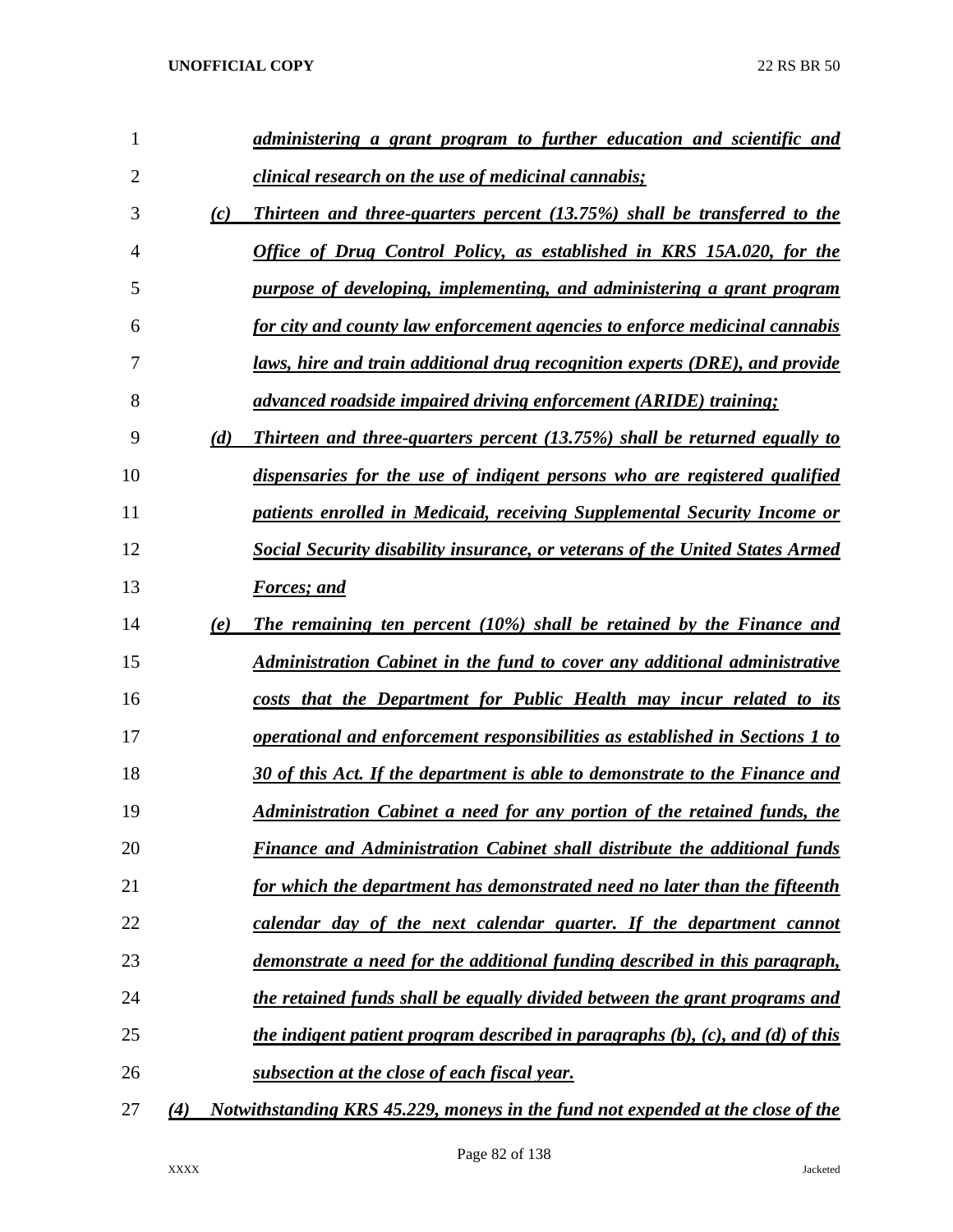| 1  |     | fiscal year shall not lapse but shall be equally divided between the grant              |
|----|-----|-----------------------------------------------------------------------------------------|
| 2  |     | programs and the indigent patient program described in subsection $(3)(b)$ , $(c)$ ,    |
| 3  |     | and (d) of this section.                                                                |
| 4  | (5) | Any interest earnings of the trust fund shall become part of the fund and shall         |
| 5  |     | not lapse.                                                                              |
| 6  | (6) | Moneys transferred to the fund are hereby appropriated for the purposes set forth       |
| 7  |     | in this section.                                                                        |
| 8  |     | $\rightarrow$ SECTION 32.<br>A NEW SECTION OF KRS CHAPTER 218A IS CREATED               |
| 9  |     | TO READ AS FOLLOWS:                                                                     |
| 10 | (I) | The local medicinal cannabis trust fund is hereby created within the State              |
| 11 |     | <b>Treasury. The fund shall consist of funds collected from a portion of the excise</b> |
| 12 |     | taxes imposed under Section 33 of this Act.                                             |
| 13 | (2) | The local medicinal cannabis trust fund shall be administered by the Finance            |
| 14 |     | and Administration Cabinet.                                                             |
| 15 | (3) | The Finance and Administration Cabinet shall, no later than the fifteenth               |
| 16 |     | calendar day of each calendar quarter, distribute the funds deposited into the          |
| 17 |     | local medicinal cannabis trust fund during the calendar quarter immediately             |
| 18 |     | preceding the most recent calendar quarter. Funds shall be distributed among            |
| 19 |     | those cities and counties in which at least one (1) cannabis business licensed as a     |
| 20 |     | cultivator, dispensary, processor, or producer operated during the calendar             |
| 21 |     | quarter immediately preceding the most recent calendar quarter as follows:              |
| 22 |     | The funds deposited into the local medicinal cannabis trust fund during the<br>(a)      |
| 23 |     | calendar quarter immediately preceding the most recent calendar quarter                 |
| 24 |     | shall be divided into two (2) equal parts;                                              |
| 25 |     | One-half $(1/2)$ of the funds deposited into the local medicinal cannabis trust<br>(b)  |
| 26 |     | fund during the calendar quarter immediately preceding the most recent                  |
| 27 |     | calendar quarter shall be distributed to cities and counties in which at least          |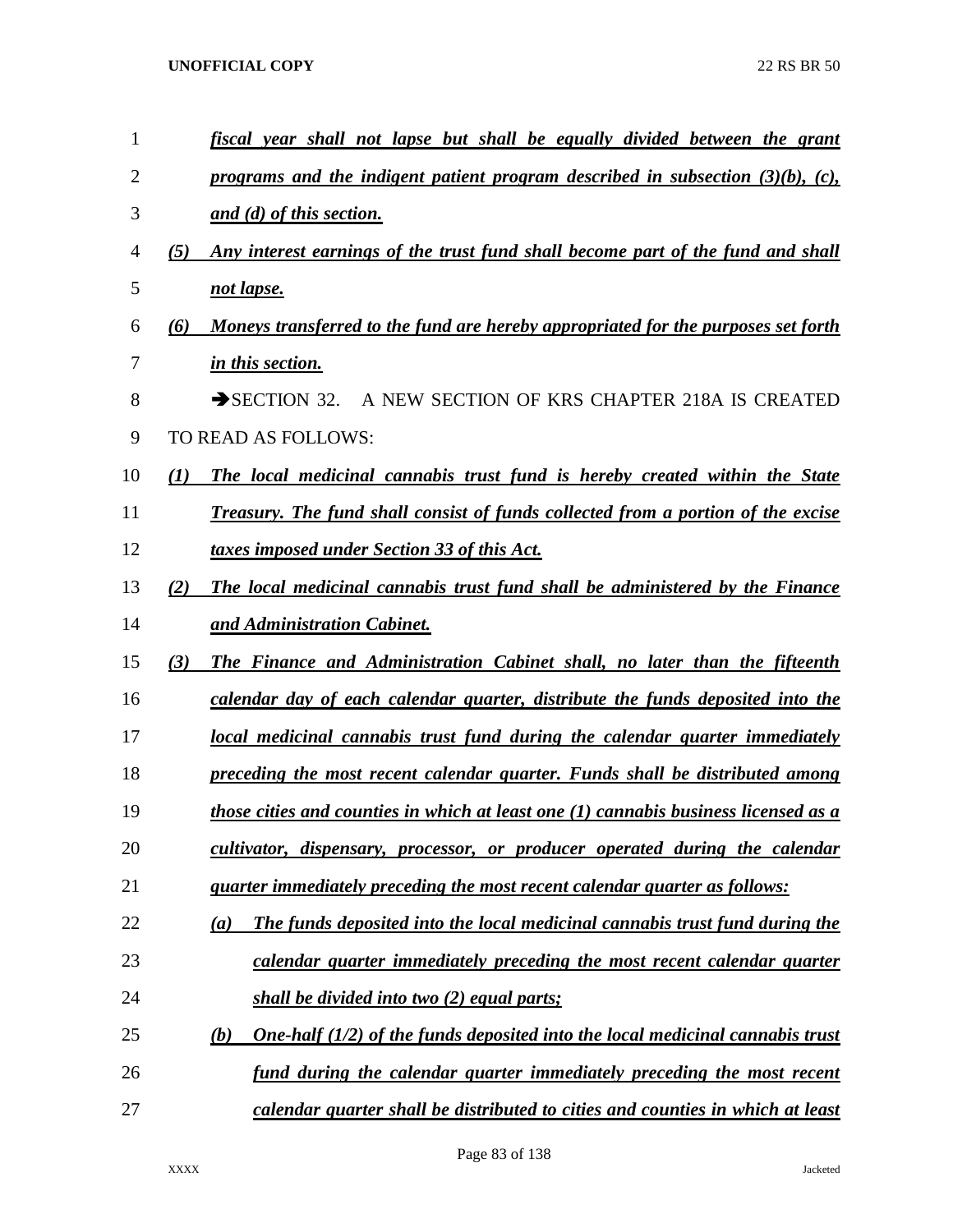| 1  | <u>one (1) cannabis business licensed as a cultivator, processor, or producer</u> |
|----|-----------------------------------------------------------------------------------|
| 2  | operated during the calendar quarter immediately preceding the most recent        |
| 3  | <u>calendar quarter as follows:</u>                                               |
| 4  | A city in which at least one (1) cannabis business licensed as a<br>a.            |
| 5  | cultivator, processor, or producer operated during the calendar                   |
| 6  | <u>quarter immediately preceding the most recent calendar quarter</u>             |
| 7  | <u>shall receive an amount equal to seven and one-half percent</u>                |
| 8  | (7.5%) of the total excise tax revenue collected from all cannabis                |
| 9  | businesses licensed to operate inside the territory of the city                   |
| 10 | <u>during the calendar quarter immediately preceding the most</u>                 |
| 11 | recent calendar quarter; or                                                       |
| 12 | If the county in which the city is located has prohibited the<br>b.               |
| 13 | <i>operation of cannabis businesses, then the city shall receive an</i>           |
| 14 | <u>amount equal to ten percent (10%) of the total excise tax revenue</u>          |
| 15 | collected from all cannabis businesses licensed to operate inside                 |
| 16 | <u>the territory of the city during the calendar quarter immediately</u>          |
| 17 | preceding the most recent calendar quarter; and                                   |
| 18 | 2.<br>A county that has not prohibited the operation of cannabis businesses,      |
| 19 | <u>pursuant to Section 26 of this Act, and in which at least one (1)</u>          |
| 20 | cannabis business licensed as a cultivator, processor, or producer                |
| 21 | operated during the calendar quarter immediately preceding the most               |
| 22 | recent calendar quarter shall receive an amount equal to:                         |
| 23 | Ten percent (10%) of the total excise tax revenue collected from<br>а.            |
| 24 | all cannabis businesses licensed to operate within the territory of               |
| 25 | the county, but outside the territory of any city in that county,                 |
| 26 | during the calendar quarter immediately preceding the most                        |
| 27 | recent calendar quarter; and                                                      |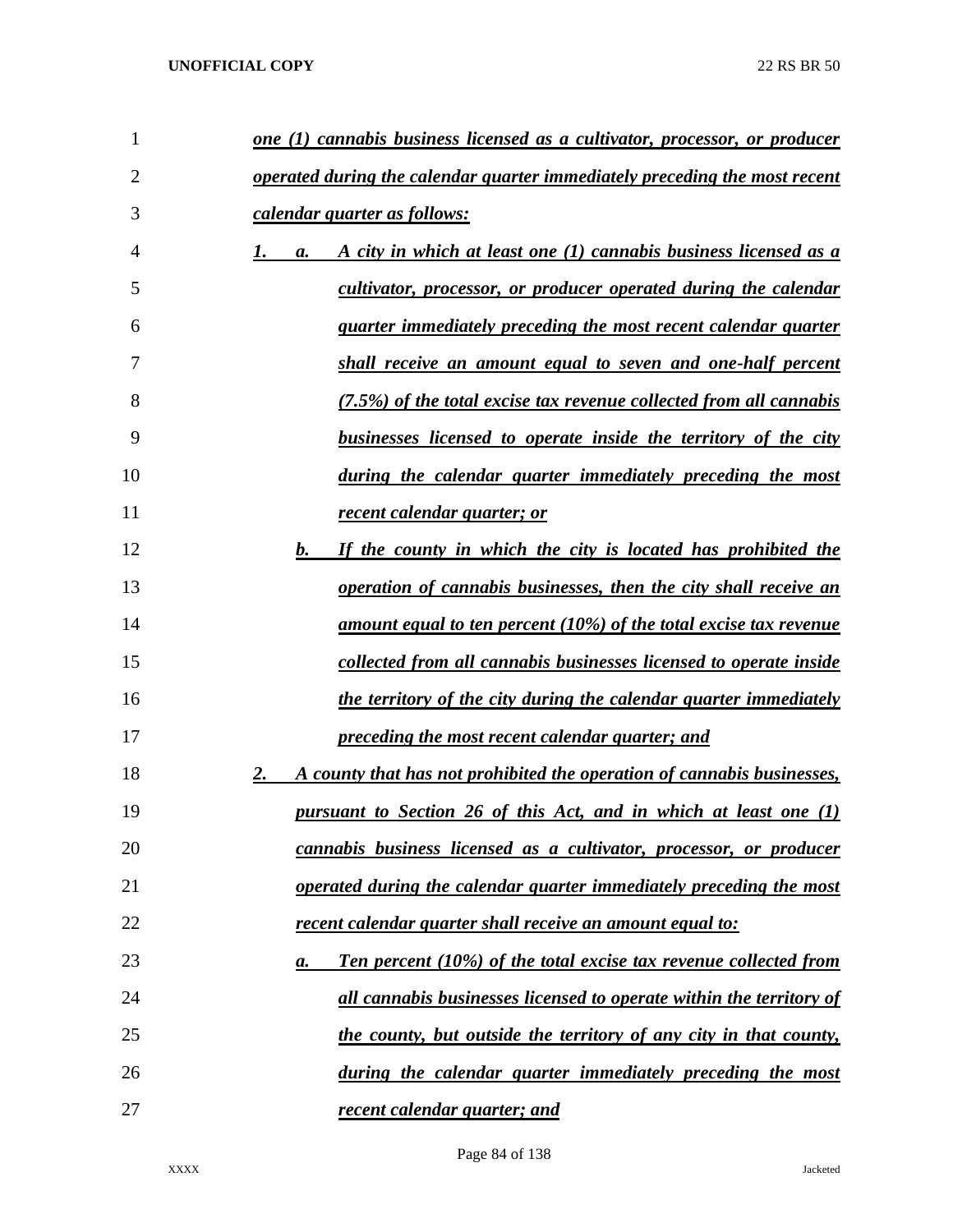| 1              | <b>Two and one-half percent (2.5%) of the total excise tax revenue</b><br>b.           |
|----------------|----------------------------------------------------------------------------------------|
| $\overline{2}$ | collected from all cannabis businesses licensed to operate inside                      |
| 3              | the territory of an incorporated municipality inside the territory                     |
| 4              | of the county during the calendar quarter immediately preceding                        |
| 5              | <u>the most recent calendar quarter; and</u>                                           |
| 6              | One-half $(1/2)$ of the funds deposited into the local medicinal cannabis trust<br>(c) |
| 7              | fund during the calendar quarter immediately preceding the most recent                 |
| 8              | calendar quarter shall be distributed to cities and counties in which at least         |
| 9              | one (1) cannabis business licensed as a dispensary was operated during the             |
| 10             | calendar quarter immediately preceding the most recent calendar quarter as             |
| 11             | follows:                                                                               |
| 12             | <u>A city in which at least one (1) cannabis business licensed as a</u><br>а.          |
| 13             | dispensary operated during the calendar quarter immediately                            |
| 14             | preceding the most recent calendar quarter shall receive a                             |
| 15             | percentage of the funds described in this subparagraph equal to                        |
| 16             | <u>seventy-five percent (75%) of the city's proportionate share of</u>                 |
| 17             | gross receipts derived from the retail sales of medicinal cannabis                     |
| 18             | products by licensed dispensaries in the territory of that city                        |
| 19             | divided by the total statewide retail sales of medicinal cannabis                      |
| 20             | products by all licensed dispensaries in the state during the                          |
| 21             | calendar quarter immediately preceding the most recent                                 |
| 22             | calendar quarter; or                                                                   |
| 23             | If the county in which the city is located has prohibited the<br><u>b.</u>             |
| 24             | operation of cannabis businesses, then the city shall receive a                        |
| 25             | percentage of the funds described in this subparagraph equal to                        |
| 26             | <u>one hundred percent (100%) of the city's proportionate share of</u>                 |
| 27             | gross receipts derived from the retail sales of medicinal cannabis                     |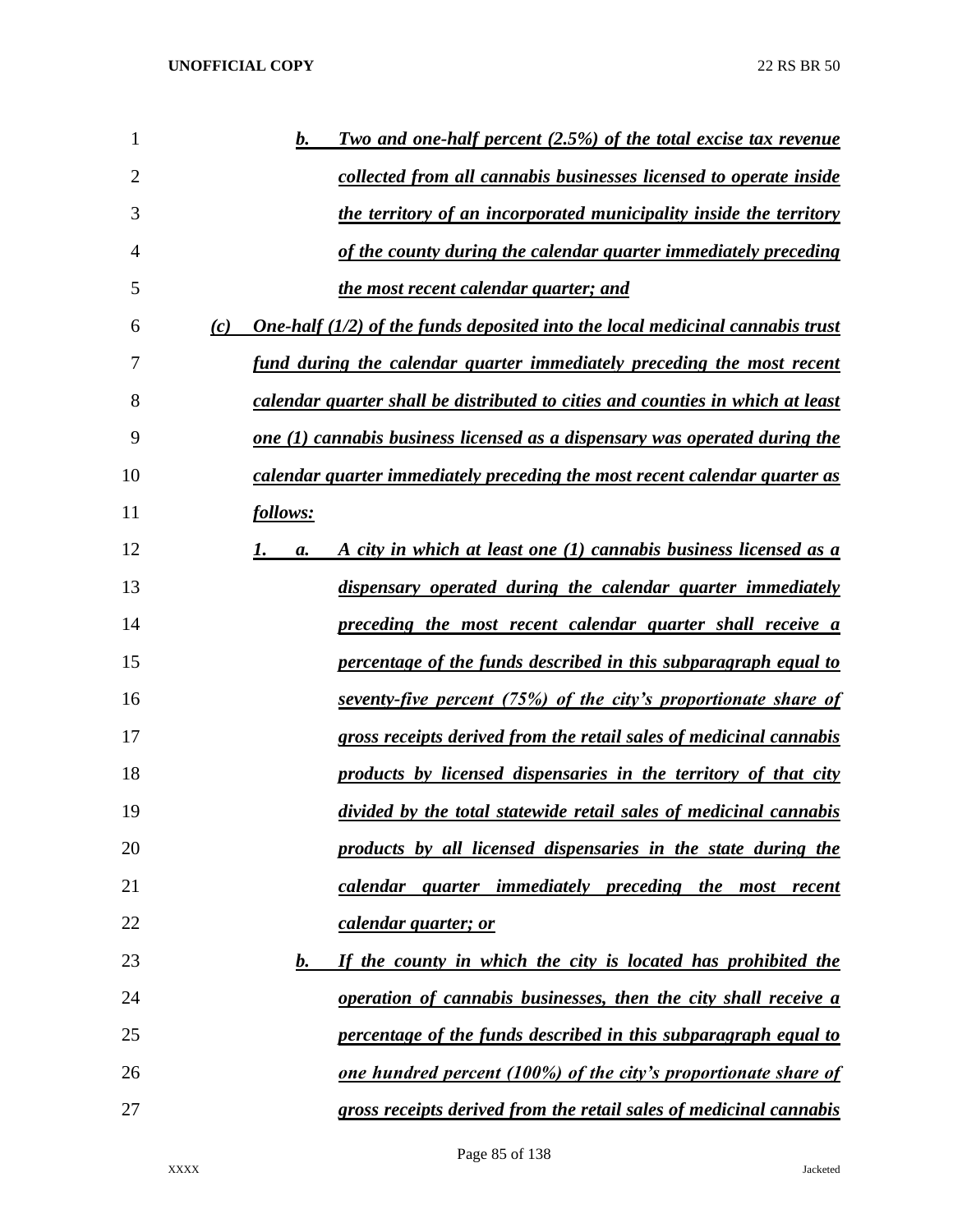| 1              | products by licensed dispensaries in the territory of that city              |
|----------------|------------------------------------------------------------------------------|
| $\overline{2}$ | divided by the total statewide retail sales of medicinal cannabis            |
| 3              | products by all licensed dispensaries in the state during the                |
| 4              | calendar quarter immediately preceding the most recent                       |
| 5              | calendar quarter; and                                                        |
| 6              | A county that has not prohibited the operation of cannabis businesses,<br>2. |
| 7              | <u>pursuant to Section 26 of this Act, and in which at least one (1)</u>     |
| 8              | cannabis business licensed as a dispensary operated during the               |
| 9              | calendar quarter immediately preceding the most recent calendar              |
| 10             | <i>quarter shall receive a percentage of the funds described in this</i>     |
| 11             | <u>subparagraph equal to:</u>                                                |
| 12             | <b>One hundred percent (100%) of the county's proportionate share</b><br>а.  |
| 13             | of gross receipts derived from the retail sales of medicinal                 |
| 14             | <u>cannabis products by licensed dispensaries within the territory of</u>    |
| 15             | that county, but outside the territory of any city in that county,           |
| 16             | divided by the total statewide retail sales of medicinal cannabis            |
| 17             | products by all licensed dispensaries in the state during the                |
| 18             | calendar quarter immediately preceding the most recent                       |
| 19             | calendar quarter; and                                                        |
| 20             | A percentage of the funds described in this subparagraph equal<br>$\bm{b}$ . |
| 21             | to twenty-five percent (25%) of the proportionate share of gross             |
| 22             | receipts derived from the retail sales of medicinal cannabis                 |
| 23             | products by licensed dispensaries within the territory of all cities         |
| 24             | in the county divided by the total statewide retail sales of                 |
| 25             | medicinal cannabis products by all licensed dispensaries in the              |
| 26             | state during the calendar quarter immediately preceding the                  |
| 27             | most recent calendar quarter.                                                |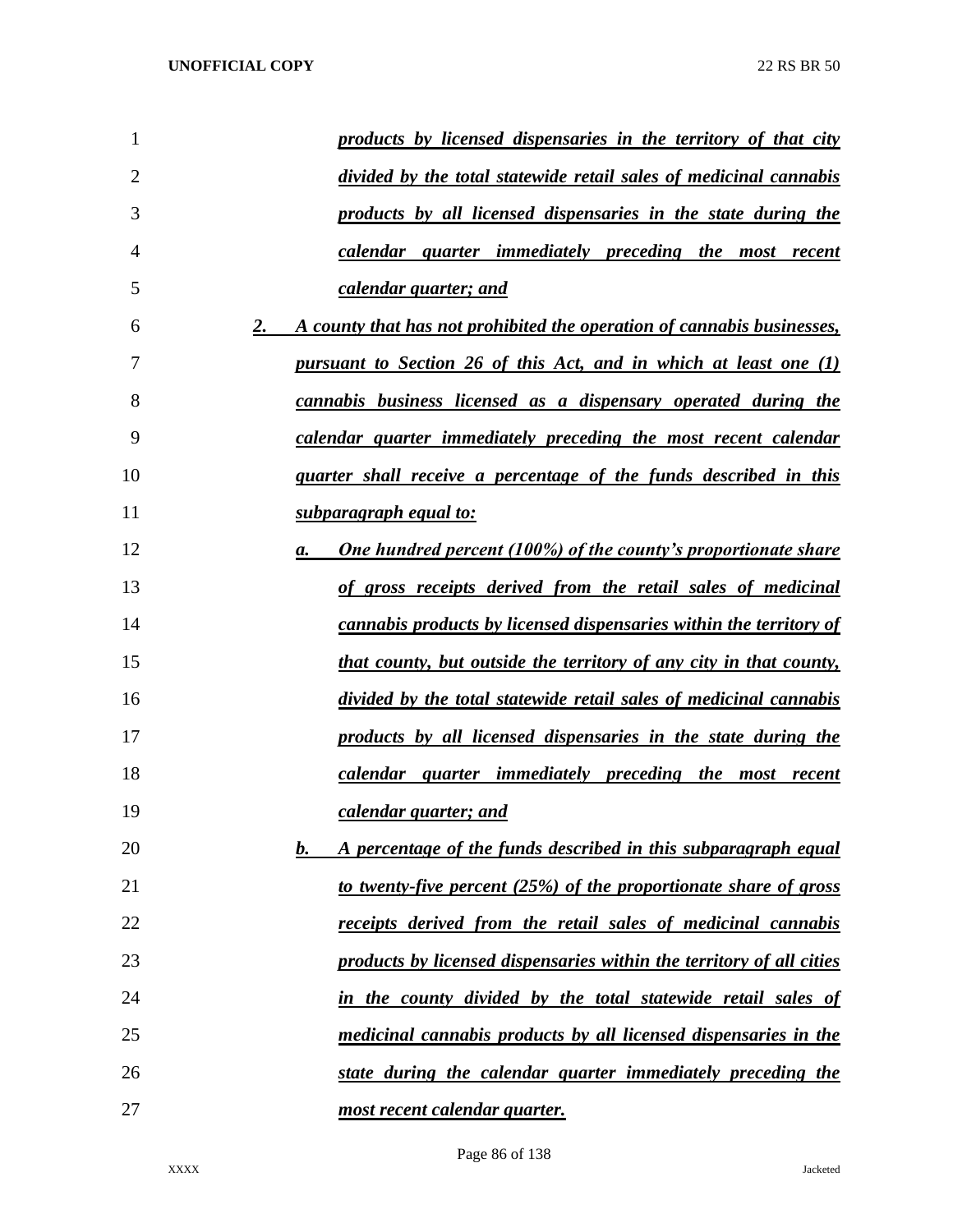| 1  | (4) | Trust fund moneys may be used for the purposes of local enforcement of            |
|----|-----|-----------------------------------------------------------------------------------|
| 2  |     | medicinal cannabis laws by local law enforcement agencies, local medicinal        |
| 3  |     | cannabis licensing, the hiring or training of additional drug recognition experts |
| 4  |     | (DRE), advanced roadside impaired driving enforcement (ARIDE) training, local     |
| 5  |     | evidence-based drug addiction rehabilitation projects, or educational activities  |
| 6  |     | within local jails.                                                               |
| 7  | (5) | Notwithstanding KRS 45.229, moneys in the fund not expended at the close of the   |
| 8  |     | fiscal year shall not lapse but shall be carried forward to the next fiscal year. |
| 9  | (6) | Any interest earnings of the trust fund shall become part of the fund and shall   |
| 10 |     | not lapse.                                                                        |
| 11 | (7) | Moneys transferred to the fund are hereby appropriated for the purposes set forth |
| 12 |     | in this section.                                                                  |
| 13 | (8) | As used in this section, "county" has the same meaning as in KRS 65A.010.         |
| 14 |     | A NEW SECTION OF KRS CHAPTER 138 IS CREATED TO<br>$\rightarrow$ SECTION 33.       |
| 15 |     | <b>READ AS FOLLOWS:</b>                                                           |
| 16 | (I) | As used in this section:                                                          |
| 17 |     | "Cultivator" has the same meaning as in Section 1 of this Act;<br>(a)             |
| 18 |     | "Department" means the Department of Revenue;<br>(b)                              |
| 19 |     | "Dispensary" has the same meaning as in Section 1 of this Act;<br>(c)             |
| 20 |     | "Medicinal cannabis" has the same meaning as in Section 1 of this Act;<br>(d)     |
| 21 |     | "Processor" has the same meaning as in Section 1 of this Act; and<br>(e)          |
| 22 |     | "Producer" has the same meaning as in Section 1 of this Act.<br>(f)               |
| 23 | (2) | <b>Effective January 1, 2023:</b>                                                 |
| 24 |     | An excise tax is hereby imposed on the gross receipts of a cultivator,<br>(a)     |
| 25 |     | processor, or producer received from the sale of medicinal cannabis by a          |
| 26 |     | cultivator, processor, or producer to a dispensary, to be paid by the             |
| 27 |     | cultivator, processor, or producer at a rate of twelve percent $(12\%)$ of the    |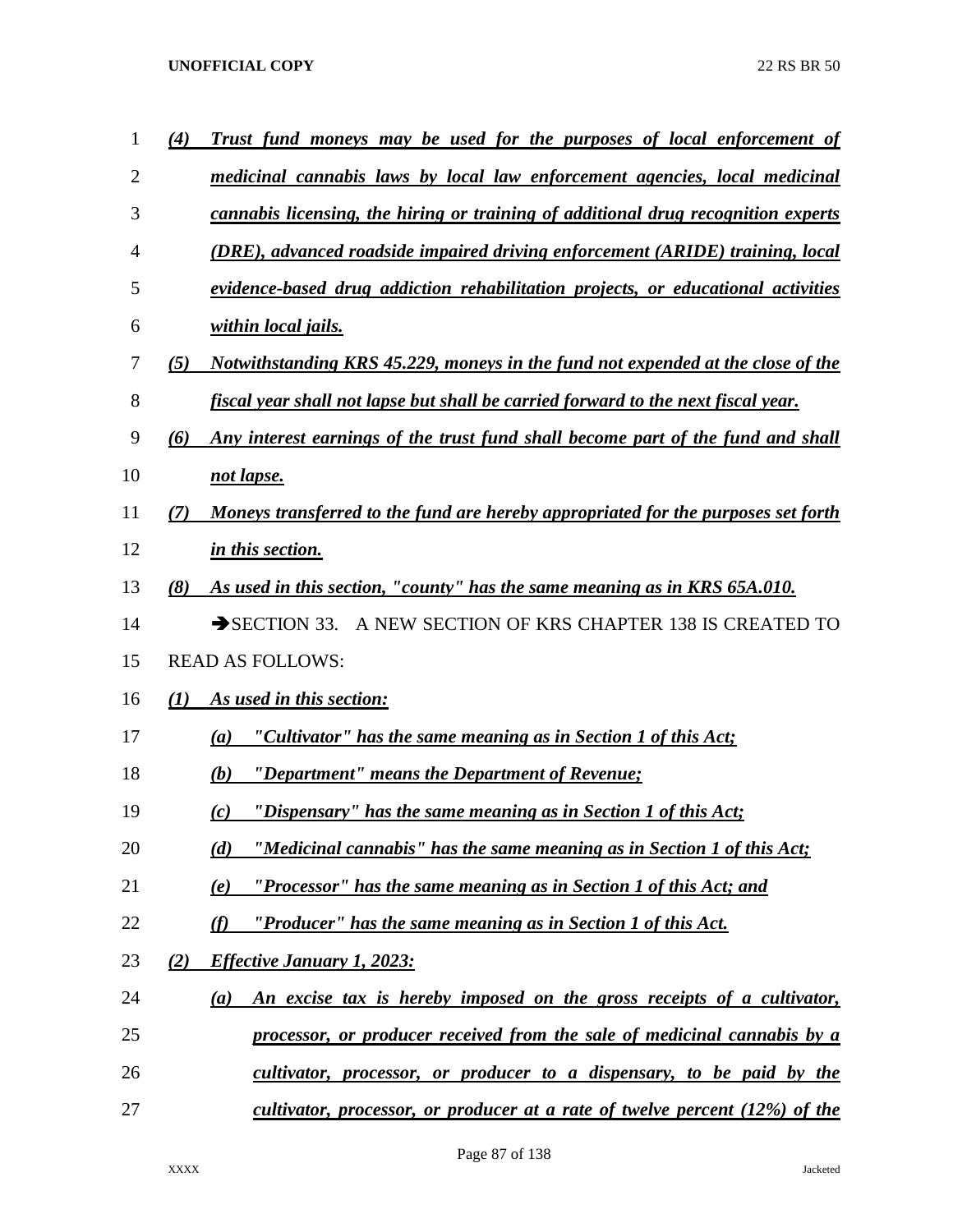| 1              |     |     | actual price for which a cultivator, processor, or producer sells medicinal        |
|----------------|-----|-----|------------------------------------------------------------------------------------|
| $\overline{2}$ |     |     | <i>cannabis to a dispensary in this state; and</i>                                 |
| 3              |     | (b) | The tax shall be charged against and be paid by the cultivator, processor, or      |
| 4              |     |     | producer and shall not be added as a separate charge or line item on any           |
| 5              |     |     | sales slip, invoice, receipt, or other statement or memorandum of the price        |
| 6              |     |     | <i>paid by the dispensary.</i>                                                     |
| 7              | (3) | (a) | Eighty percent (80%) of the revenue from the excise tax established in this        |
| 8              |     |     | section shall be deposited in the medicinal cannabis trust fund established        |
| 9              |     |     | in Section 31 of this Act for the purpose of administration of the medicinal       |
| 10             |     |     | cannabis program and for the purposes established in that section.                 |
| 11             |     | (b) | Twenty percent (20%) of the revenue from the excise tax established in this        |
| 12             |     |     | section shall be deposited in the local medicinal cannabis trust fund              |
| 13             |     |     | established in Section 32 of this Act for the purposes of distributing tax         |
| 14             |     |     | proceeds among participating local governments and for the purposes                |
| 15             |     |     | established in that section.                                                       |
| 16             | (4) |     | Cultivators, processors, and producers licensed under KRS Chapter 218A shall:      |
| 17             |     | (a) | <b>Register with the department;</b>                                               |
| 18             |     | (b) | <b>Report and pay the tax levied under this section on or before the twentieth</b> |
| 19             |     |     | day of the calendar month immediately following the month in which the             |
| 20             |     |     | medicinal cannabis was sold. A tax return shall be filed for each reporting        |
| 21             |     |     | <i>period whether or not tax is due; and</i>                                       |
| 22             |     | (c) | Identify the county and city, if any, in which the medicinal cannabis              |
| 23             |     |     | <b>business is located.</b>                                                        |
| 24             | (5) |     | Any person who violates any provision of this section shall be subject to the      |
| 25             |     |     | uniform civil penalties imposed pursuant to KRS 131.180 and interest at the tax    |
| 26             |     |     | interest rate as defined in KRS 131.010 from the date due until the date of        |
| 27             |     |     | <i>payment.</i>                                                                    |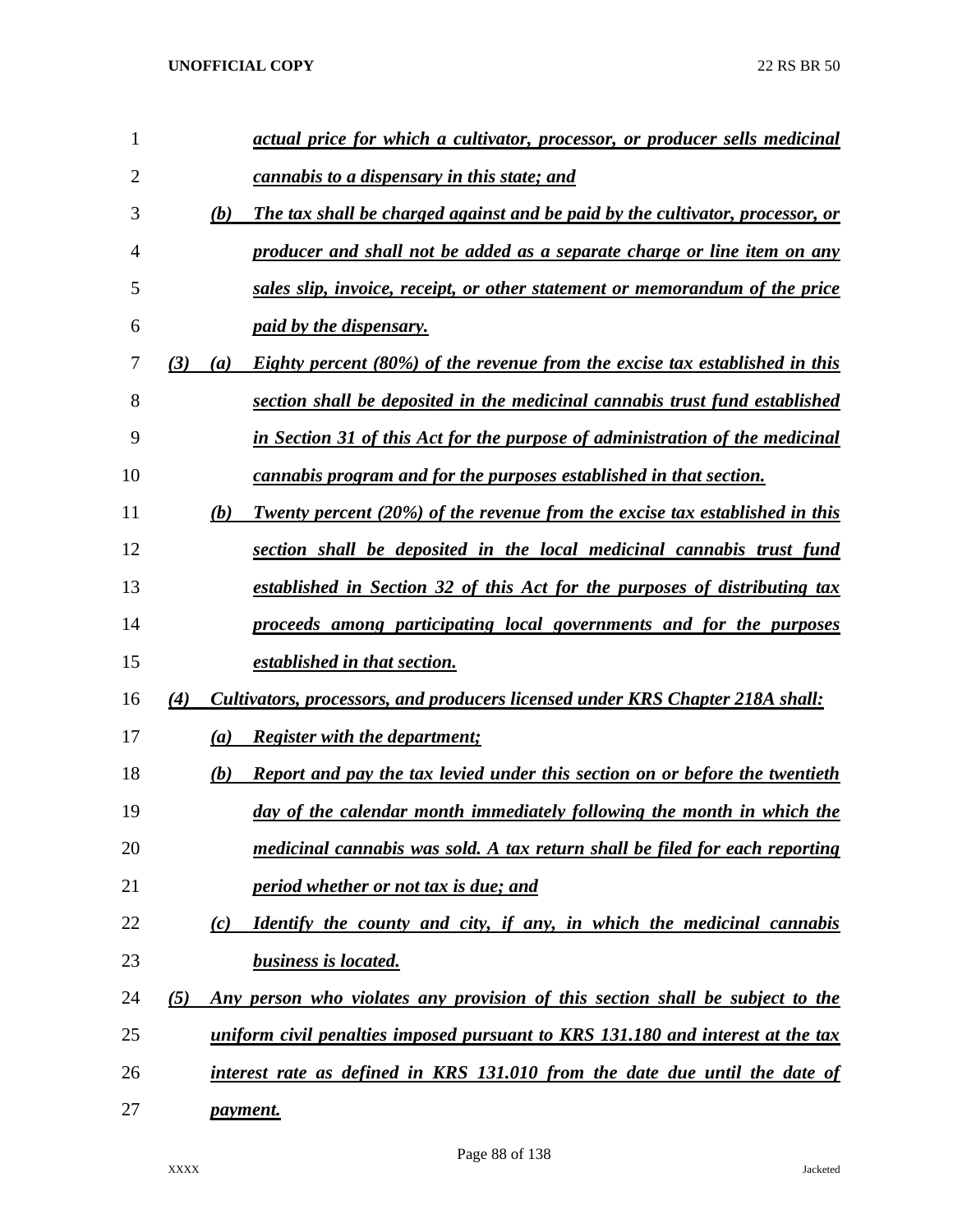| 1  | (6)<br>$\left(a\right)$ | Notwithstanding any other provision of this section, the president, vice           |
|----|-------------------------|------------------------------------------------------------------------------------|
| 2  |                         | <u>president, secretary, treasurer, or any other person holding any equivalent</u> |
| 3  |                         | corporate office of any corporation subject to this section shall be               |
| 4  |                         | personally and individually liable, both jointly and severally, for the taxes      |
| 5  |                         | <i>imposed under this section.</i>                                                 |
| 6  | (b)                     | Corporate dissolution, withdrawal of the corporation from the state, or the        |
| 7  |                         | cessation of holding any corporate office shall not discharge the liability of     |
| 8  |                         | any person. The personal and individual liability shall apply to every person      |
| 9  |                         | <u>holding a corporate office at the time the tax becomes or became due.</u>       |
| 10 | (c)                     | Notwithstanding any other provision of this chapter, KRS 275.150, 362.1-           |
| 11 |                         | $306(3)$ or predecessor law, or $362.2$ -404(3) to the contrary, the managers of   |
| 12 |                         | a limited liability company, the partners of a limited liability partnership,      |
| 13 |                         | and the general partners of a limited liability limited partnership, or any        |
| 14 |                         | other person holding any equivalent office of a limited liability company,         |
| 15 |                         | limited liability partnership, or limited liability limited partnership subject to |
| 16 |                         | the provisions of this section shall be personally and individually liable,        |
| 17 |                         | both jointly and severally, for the tax imposed under this section.                |
| 18 | (d)                     | Dissolution, withdrawal of the limited liability company, limited liability        |
| 19 |                         | partnership, or limited liability limited partnership from the state, or the       |
| 20 |                         | cessation of holding any office shall not discharge the liability of any           |
| 21 |                         | person. The personal and individual liability shall apply to every manager         |
| 22 |                         | of a limited liability company, partner of a limited liability partnership, or     |
| 23 |                         | general partner of a limited liability limited partnership at the time the tax     |
| 24 |                         | <b>becomes or became due.</b>                                                      |
| 25 | (e)                     | No person shall be personally and individually liable under this section who       |
| 26 |                         | had no authority to truthfully account for, or pay over, any tax imposed by        |
| 27 |                         | this section at the time the tax imposed becomes or became due.                    |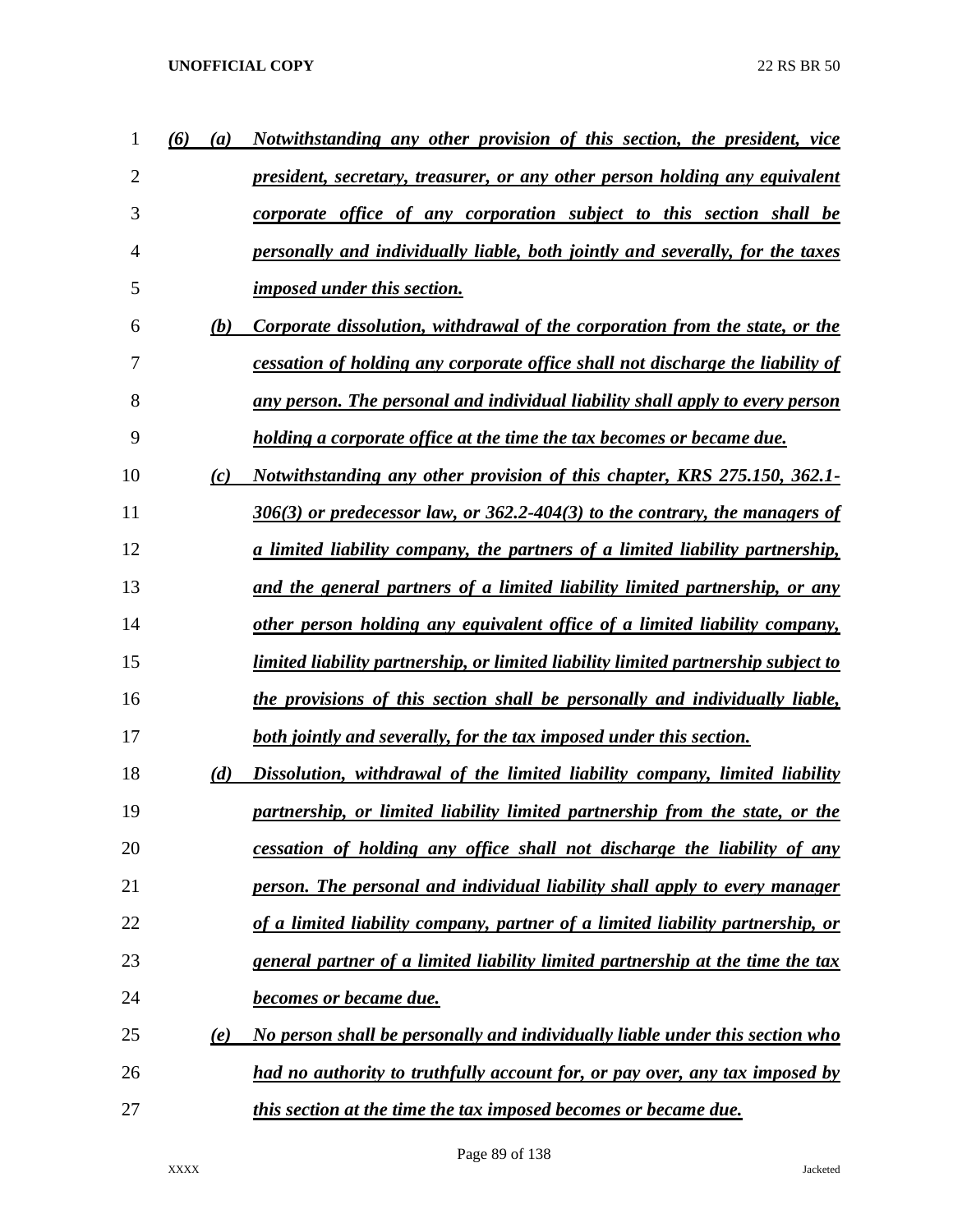| 1  |     | "Taxes" as used in this section includes interest accrued at the rate<br>(f)             |
|----|-----|------------------------------------------------------------------------------------------|
| 2  |     | provided by KRS 131.183, all applicable penalties imposed under the                      |
| 3  |     | provisions of this chapter, and all applicable penalties imposed under KRS               |
| 4  |     | <u>131.180, 131.410 to 131.445, and 131.990.</u>                                         |
| 5  | (7) | The department shall administer the provisions of this section and shall have all        |
| 6  |     | of the powers, rights, duties, and authority with respect to the assessment,             |
| 7  |     | collection, refunding, and administration of the taxes levied by this section,           |
| 8  |     | <u>conferred generally upon the department by the Kentucky Revised Statutes,</u>         |
| 9  |     | including KRS Chapters 131, 134, and 135.                                                |
| 10 | (8) | <b>Every cultivator, processor, and producer shall keep records, receipts, invoices,</b> |
| 11 |     | and other pertinent papers in such form as the department may require for not            |
| 12 |     | <u>less than four (4) years from the making of such records, receipts, invoices, and</u> |
| 13 |     | other pertinent papers.                                                                  |
| 14 |     | Section 34. KRS 139.470 is amended to read as follows:                                   |
| 15 |     | There are excluded from the computation of the amount of taxes imposed by this chapter:  |
| 16 | (1) | Gross receipts from the sale of, and the storage, use, or other consumption in this      |
| 17 |     | state of, tangible personal property or digital property which this state is prohibited  |
| 18 |     | from taxing under the Constitution or laws of the United States, or under the            |
| 19 |     | Constitution of this state;                                                              |
| 20 | (2) | Gross receipts from sales of, and the storage, use, or other consumption in this state   |
| 21 |     | of:                                                                                      |
| 22 |     | Nonreturnable and returnable containers when sold without the contents to<br>(a)         |
| 23 |     | persons who place the contents in the container and sell the contents together           |
| 24 |     | with the container; and                                                                  |
| 25 |     | Returnable containers when sold with the contents in connection with a retail<br>(b)     |
| 26 |     | sale of the contents or when resold for refilling;                                       |
| 27 |     | As used in this section the term "returnable containers" means containers of a kind      |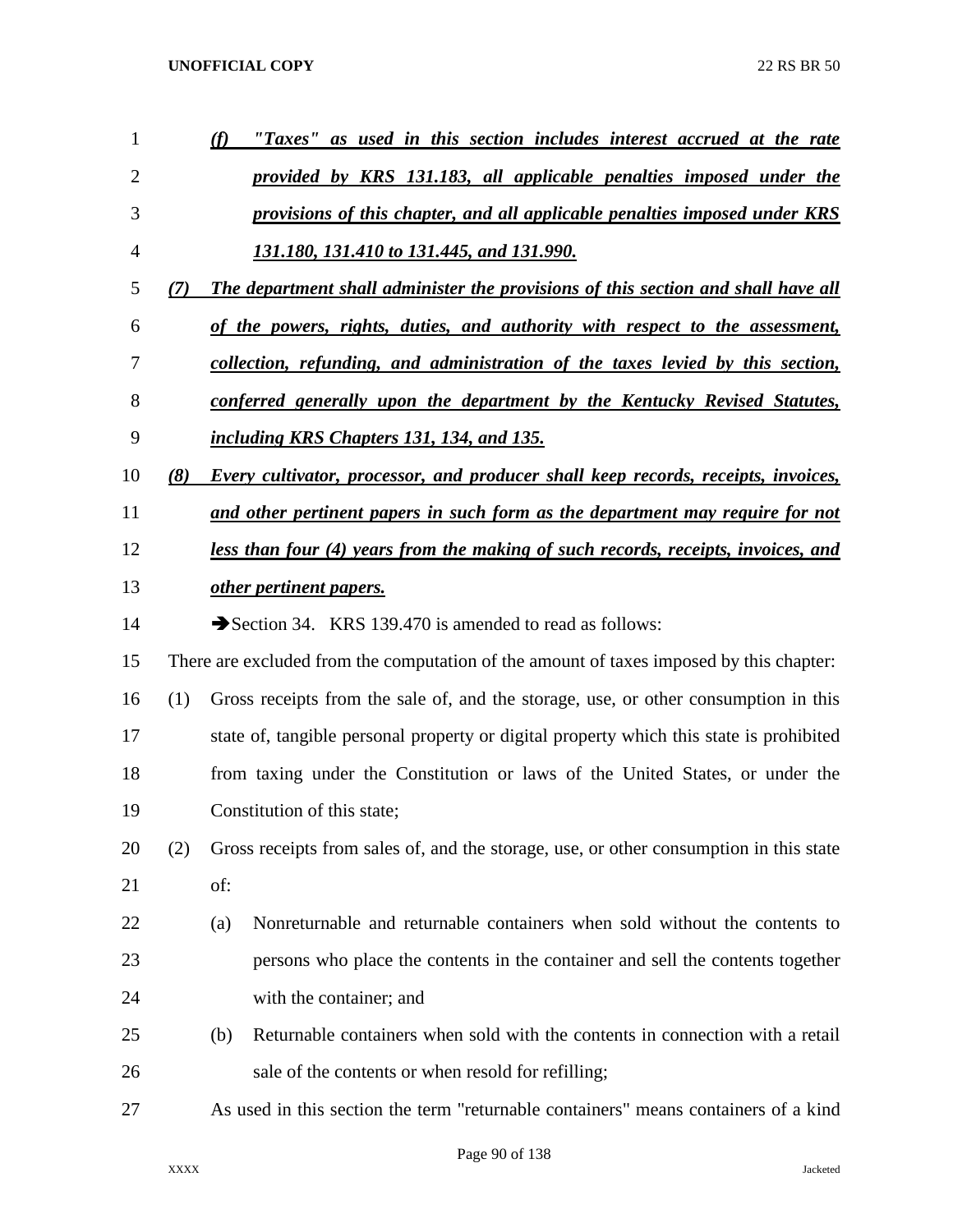customarily returned by the buyer of the contents for reuse. All other containers are "nonreturnable containers";

 (3) Gross receipts from occasional sales of tangible personal property or digital property and the storage, use, or other consumption in this state of tangible personal property or digital property, the transfer of which to the purchaser is an occasional sale;

 (4) Gross receipts from sales of tangible personal property to a common carrier, shipped by the retailer via the purchasing carrier under a bill of lading, whether the freight is paid in advance or the shipment is made freight charges collect, to a point outside this state and the property is actually transported to the out-of-state destination for use by the carrier in the conduct of its business as a common carrier;

 (5) Gross receipts from sales of tangible personal property sold through coin-operated bulk vending machines, if the sale amounts to fifty cents (\$0.50) or less, if the retailer is primarily engaged in making the sales and maintains records satisfactory to the department. As used in this subsection, "bulk vending machine" means a vending machine containing unsorted merchandise which, upon insertion of a coin, dispenses the same in approximately equal portions, at random and without selection by the customer;

 (6) Gross receipts from sales to any cabinet, department, bureau, commission, board, or other statutory or constitutional agency of the state and gross receipts from sales to counties, cities, or special districts as defined in KRS 65.005. This exemption shall apply only to purchases of tangible personal property, digital property, or services for use solely in the government function. A purchaser not qualifying as a governmental agency or unit shall not be entitled to the exemption even though the purchaser may be the recipient of public funds or grants;

 (7) (a) Gross receipts from the sale of sewer services, water, and fuel to Kentucky residents for use in heating, water heating, cooking, lighting, and other

Page 91 of 138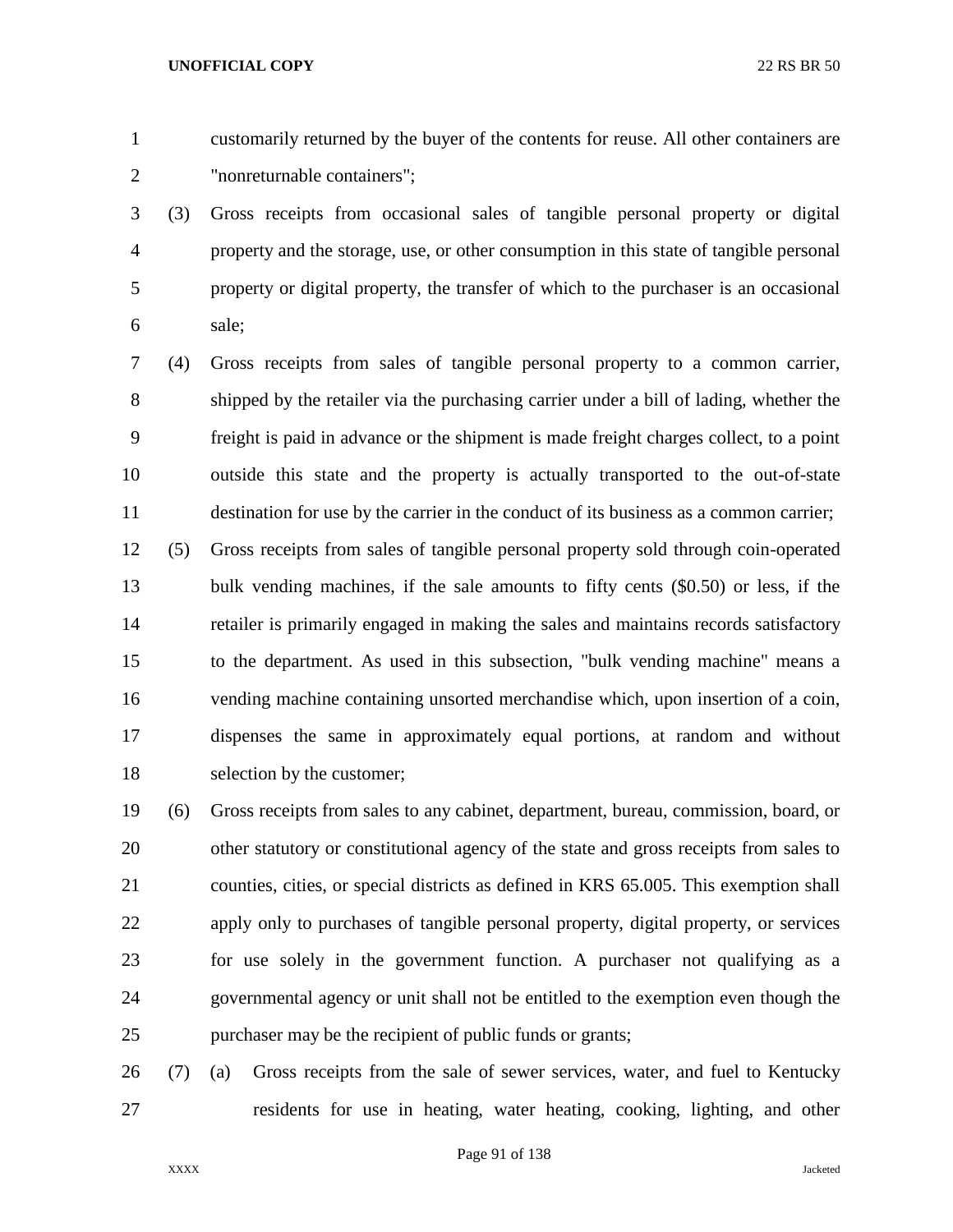residential uses. As used in this subsection, "fuel" shall include but not be limited to natural gas, electricity, fuel oil, bottled gas, coal, coke, and wood. Determinations of eligibility for the exemption shall be made by the department; (b) In making the determinations of eligibility, the department shall exempt from taxation all gross receipts derived from sales: 1. Classified as "residential" by a utility company as defined by applicable tariffs filed with and accepted by the Public Service Commission; 2. Classified as "residential" by a municipally owned electric distributor which purchases its power at wholesale from the Tennessee Valley Authority; 3. Classified as "residential" by the governing body of a municipally owned electric distributor which does not purchase its power from the Tennessee Valley Authority, if the "residential" classification is reasonably consistent with the definitions of "residential" contained in 16 tariff filings accepted and approved by the Public Service Commission with respect to utilities which are subject to Public Service Commission regulation. If the service is classified as residential, use other than for "residential" purposes by the customer shall not negate the exemption; (c) The exemption shall not apply if charges for sewer service, water, and fuel are billed to an owner or operator of a multi-unit residential rental facility or mobile home and recreational vehicle park other than residential classification; and (d) The exemption shall apply also to residential property which may be held by legal or equitable title, by the entireties, jointly, in common, as a condominium, or indirectly by the stock ownership or membership

Page 92 of 138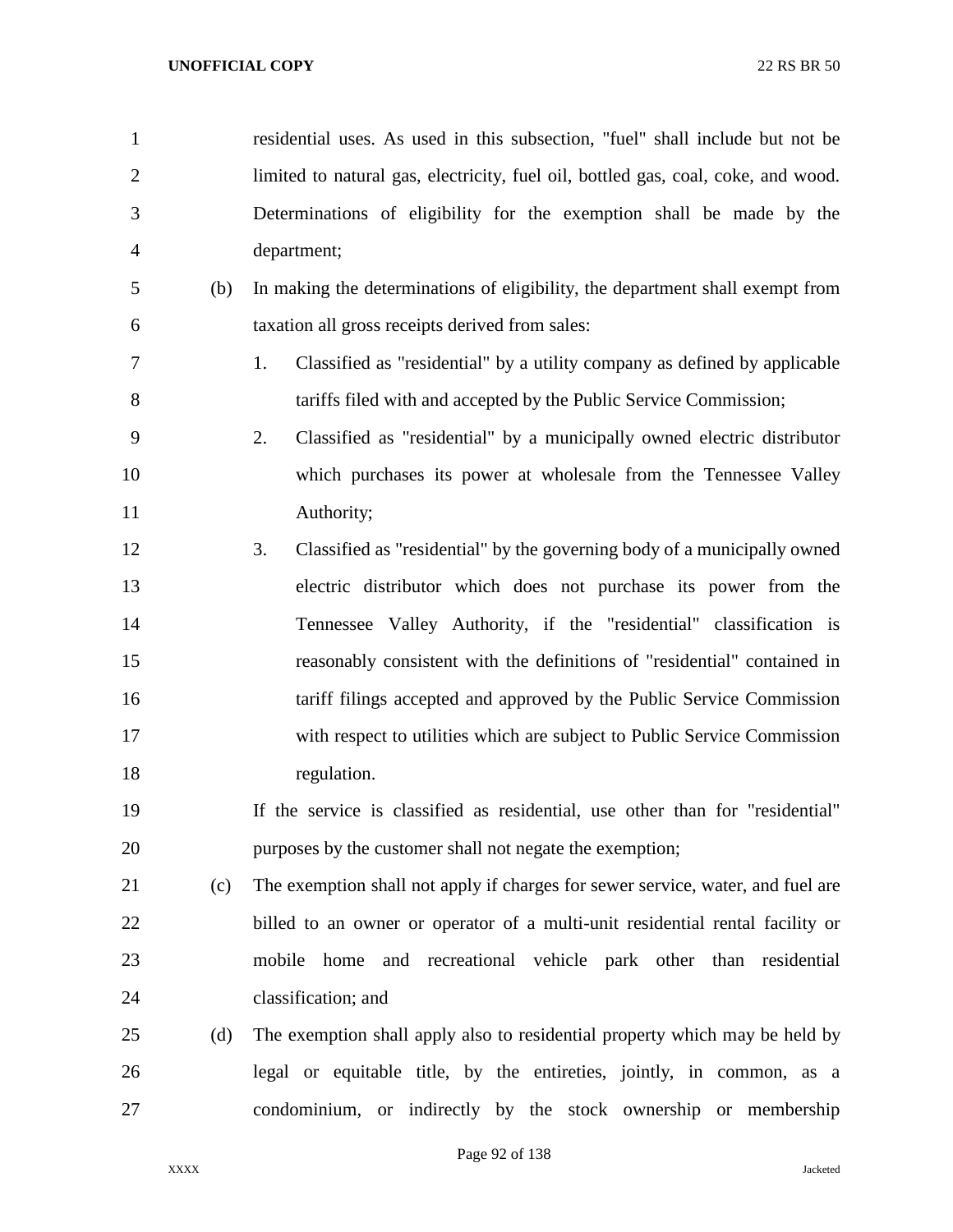| $\mathbf{1}$   |     |     |    | representing the owner's or member's proprietary interest in a corporation                |
|----------------|-----|-----|----|-------------------------------------------------------------------------------------------|
| $\overline{2}$ |     |     |    | owning a fee or a leasehold initially in excess of ninety-eight (98) years;               |
| 3              | (8) |     |    | Gross receipts from sales to an out-of-state agency, organization, or institution         |
| $\overline{4}$ |     |     |    | exempt from sales and use tax in its state of residence when that agency,                 |
| 5              |     |     |    | organization, or institution gives proof of its tax-exempt status to the retailer and the |
| 6              |     |     |    | retailer maintains a file of the proof;                                                   |
| 7              | (9) | (a) |    | Gross receipts derived from the sale of tangible personal property, as provided           |
| 8              |     |     |    | in paragraph (b) of this subsection, to a manufacturer or industrial processor if         |
| 9              |     |     |    | the property is to be directly used in the manufacturing or industrial                    |
| 10             |     |     |    | processing process of:                                                                    |
| 11             |     |     | 1. | Tangible personal property at a plant facility;                                           |
| 12             |     |     | 2. | Distilled spirits or wine at a plant facility or on the premises of a                     |
| 13             |     |     |    | distiller, rectifier, winery, or small farm winery licensed under KRS                     |
| 14             |     |     |    | 243.030 that includes a retail establishment on the premises; or                          |
| 15             |     |     | 3. | Malt beverages at a plant facility or on the premises of a brewer or                      |
| 16             |     |     |    | microbrewery licensed under KRS 243.040 that includes a retail                            |
| 17             |     |     |    | establishment;                                                                            |
| 18             |     |     |    | and which will be for sale.                                                               |
| 19             |     | (b) |    | The following tangible personal property shall qualify for exemption under                |
| 20             |     |     |    | this subsection:                                                                          |
| 21             |     |     | 1. | Materials which enter into and become an ingredient or component part                     |
| 22             |     |     |    | of the manufactured product;                                                              |
| 23             |     |     | 2. | Other tangible personal property which is directly used in the                            |
| 24             |     |     |    | manufacturing or industrial processing process, if the property has a                     |
| 25             |     |     |    | useful life of less than one (1) year. Specifically these items are                       |
| 26             |     |     |    | categorized as follows:                                                                   |
| 27             |     |     |    | Materials. This refers to the raw materials which become an<br>a.                         |

Page 93 of 138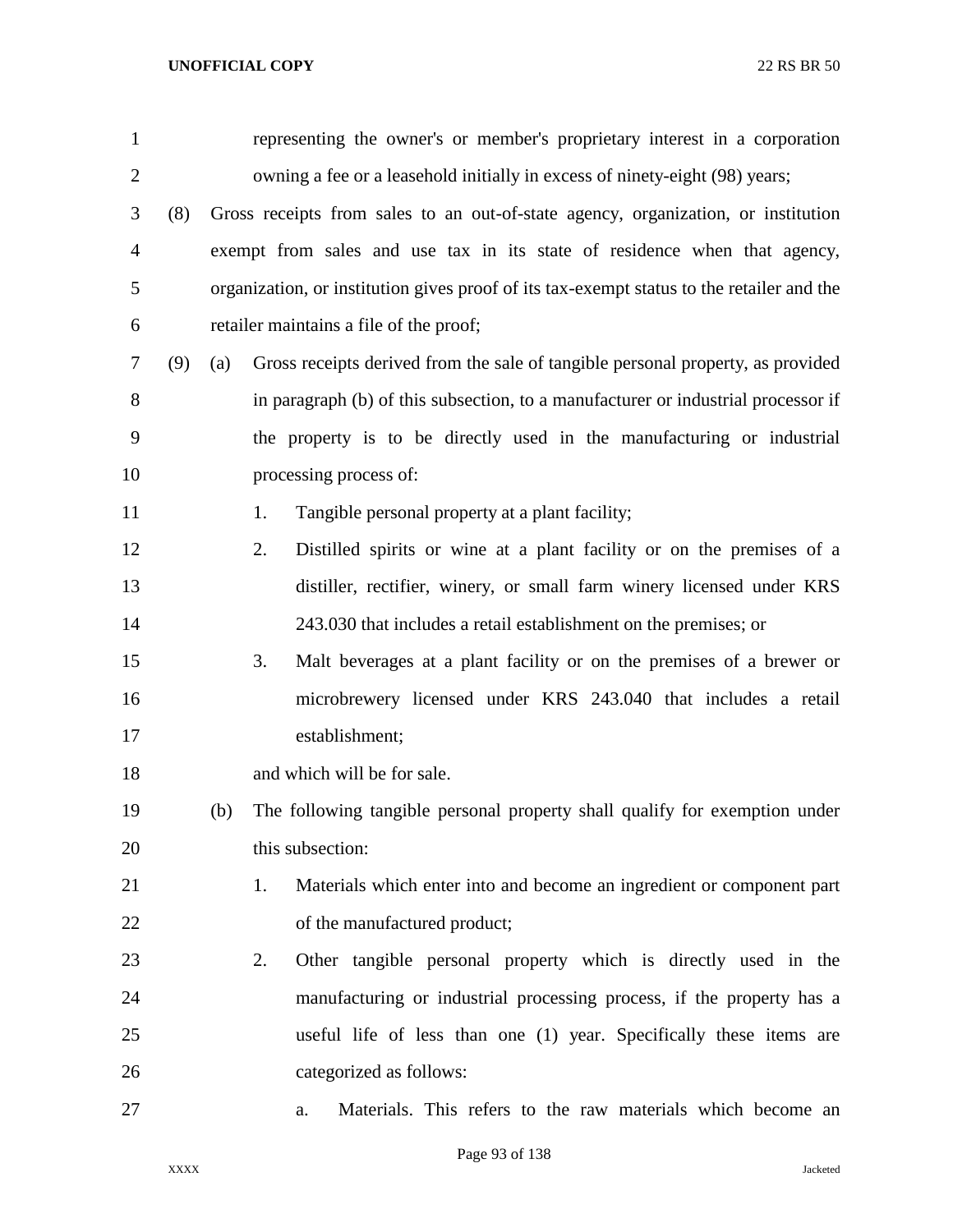| $\mathbf{1}$   | ingredient or component part of supplies or industrial tools exempt                   |
|----------------|---------------------------------------------------------------------------------------|
| $\overline{2}$ | under subdivisions b. and c. below;                                                   |
| 3              | b.<br>Supplies. This category includes supplies such as lubricating and               |
| $\overline{4}$ | compounding oils, grease, machine waste, abrasives, chemicals,                        |
| 5              | solvents, fluxes, anodes, filtering materials, fire brick, catalysts,                 |
| 6              | dyes, refrigerants, and explosives. The supplies indicated above                      |
| 7              | need not come in direct contact with a manufactured product to be                     |
| 8              | exempt. "Supplies" does not include repair, replacement, or spare                     |
| 9              | parts of any kind; and                                                                |
| 10             | Industrial tools. This group is limited to hand tools such as jigs,<br>$\mathbf{c}$ . |
| 11             | dies, drills, cutters, rolls, reamers, chucks, saws, and spray guns                   |
| 12             | and to tools attached to a machine such as molds, grinding balls,                     |
| 13             | grinding wheels, dies, bits, and cutting blades. Normally, for                        |
| 14             | industrial tools to be considered directly used in the manufacturing                  |
| 15             | or industrial processing process, they shall come into direct contact                 |
| 16             | with the product being manufactured or processed; and                                 |
| 17             | 3.<br>Materials and supplies that are not reusable in the same manufacturing          |
| 18             | industrial processing process at the completion of a single<br><b>or</b>              |
| 19             | manufacturing or processing cycle. A single manufacturing cycle shall                 |
| 20             | be considered to be the period elapsing from the time the raw materials               |
| 21             | enter into the manufacturing process until the finished product emerges               |
| 22             | at the end of the manufacturing process.                                              |
| 23<br>(c)      | The property described in paragraph (b) of this subsection shall be regarded as       |
| 24             | having been purchased for resale.                                                     |
| 25<br>(d)      | For purposes of this subsection, a manufacturer or industrial processor               |
| 26             | includes an individual or business entity that performs only part of the              |
| 27             | manufacturing or industrial processing activity, and the person or business           |

Page 94 of 138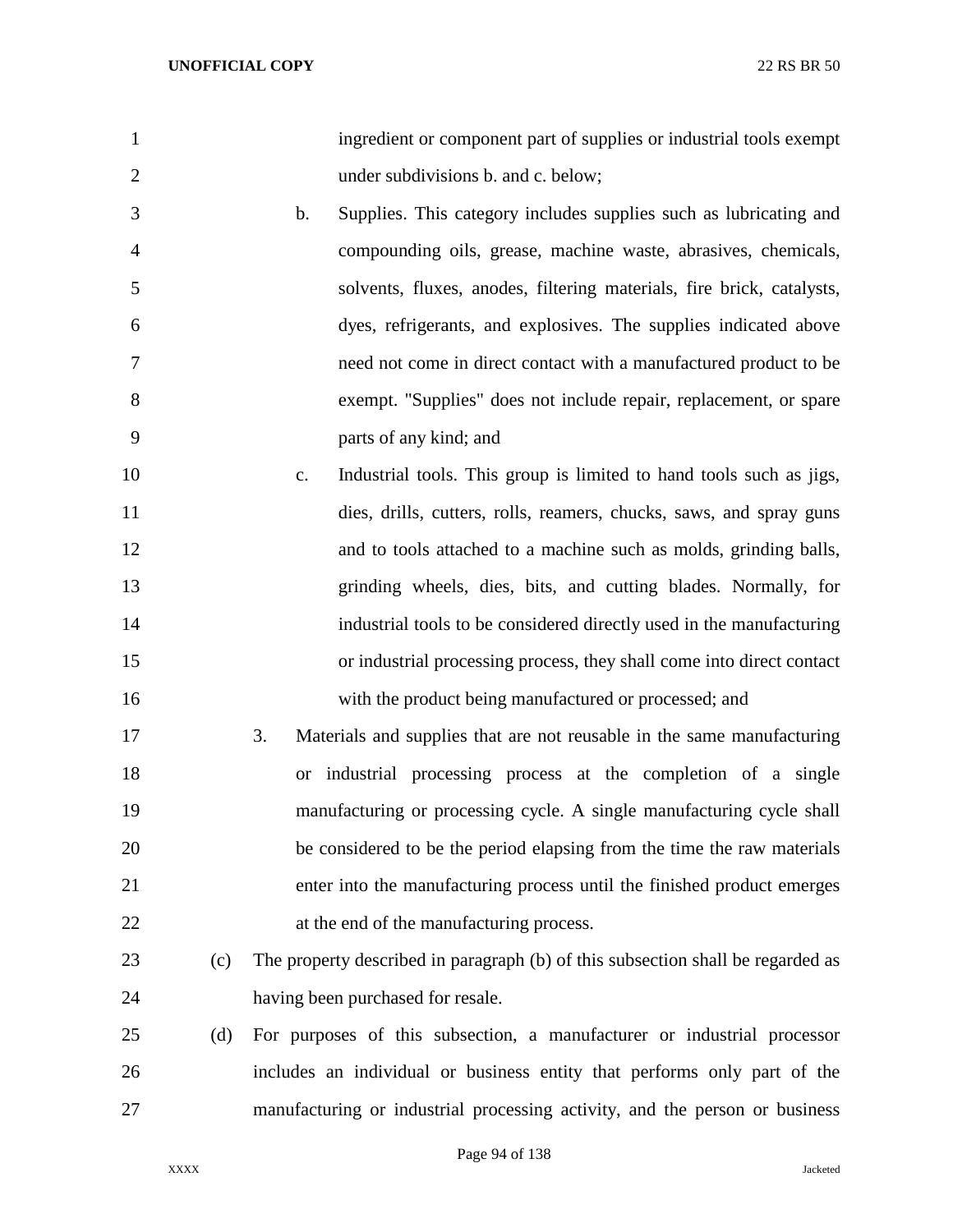entity need not take title to tangible personal property that is incorporated into, or becomes the product of, the activity. (e) The exemption provided in this subsection does not include repair, replacement, or spare parts; (10) Any water use fee paid or passed through to the Kentucky River Authority by facilities using water from the Kentucky River basin to the Kentucky River Authority in accordance with KRS 151.700 to 151.730 and administrative regulations promulgated by the authority; (11) Gross receipts from the sale of newspaper inserts or catalogs purchased for storage, use, or other consumption outside this state and delivered by the retailer's own vehicle to a location outside this state, or delivered to the United States Postal Service, a common carrier, or a contract carrier for delivery outside this state, regardless of whether the carrier is selected by the purchaser or retailer or an agent or representative of the purchaser or retailer, or whether the F.O.B. is retailer's shipping point or purchaser's destination. (a) As used in this subsection: 1. "Catalogs" means tangible personal property that is printed to the special order of the purchaser and composed substantially of information regarding goods and services offered for sale; and 2. "Newspaper inserts" means printed materials that are placed in or distributed with a newspaper of general circulation. (b) The retailer shall be responsible for establishing that delivery was made to a non-Kentucky location through shipping documents or other credible evidence as determined by the department; (12) Gross receipts from the sale of water used in the raising of equine as a business; (13) Gross receipts from the sale of metal retail fixtures manufactured in this state and purchased for storage, use, or other consumption outside this state and delivered by

Page 95 of 138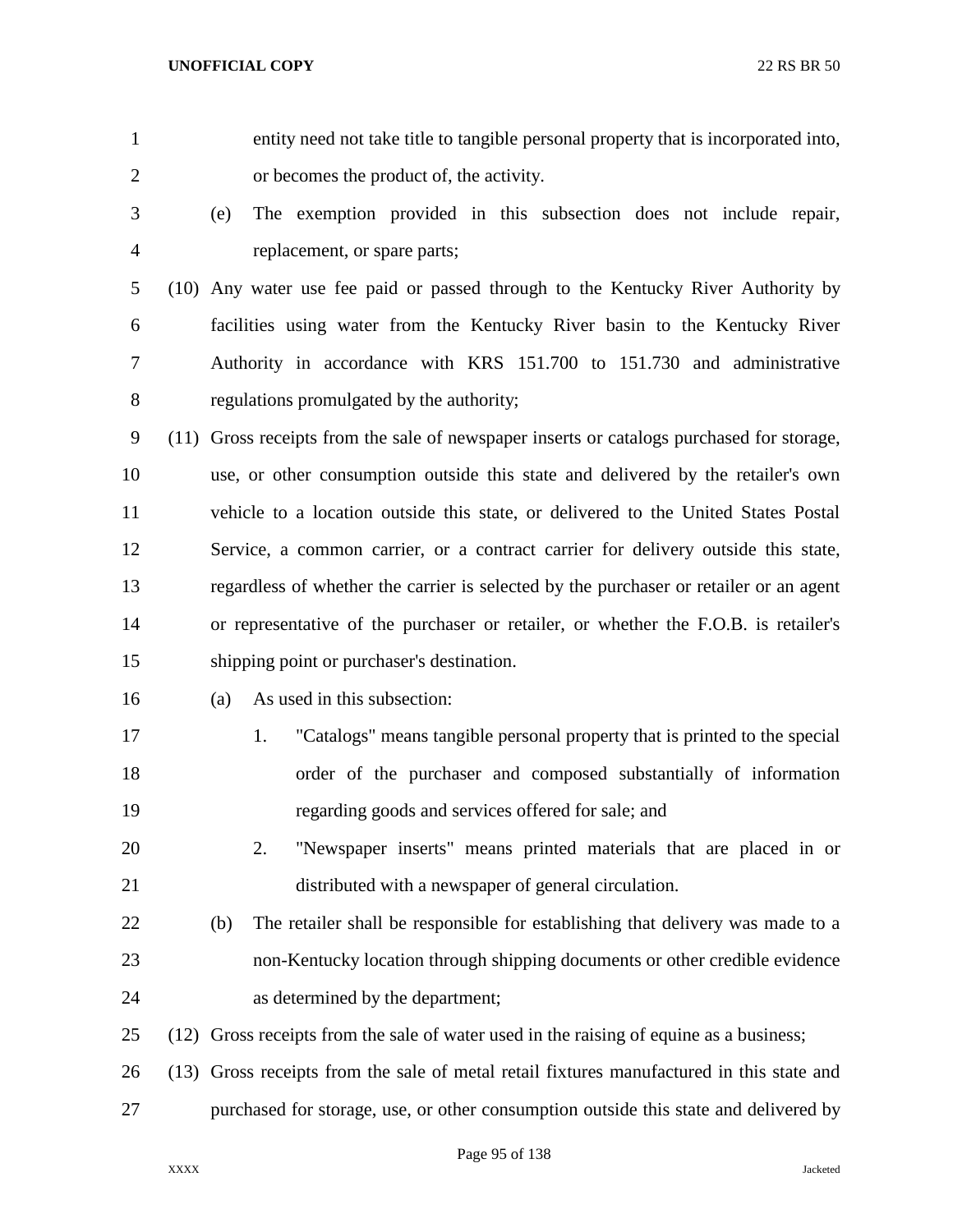the retailer's own vehicle to a location outside this state, or delivered to the United States Postal Service, a common carrier, or a contract carrier for delivery outside this state, regardless of whether the carrier is selected by the purchaser or retailer or an agent or representative of the purchaser or retailer, or whether the F.O.B. is the retailer's shipping point or the purchaser's destination.

- (a) As used in this subsection, "metal retail fixtures" means check stands and belted and nonbelted checkout counters, whether made in bulk or pursuant to specific purchaser specifications, that are to be used directly by the purchaser or to be distributed by the purchaser.
- (b) The retailer shall be responsible for establishing that delivery was made to a non-Kentucky location through shipping documents or other credible evidence as determined by the department;
- (14) Gross receipts from the sale of unenriched or enriched uranium purchased for ultimate storage, use, or other consumption outside this state and delivered to a common carrier in this state for delivery outside this state, regardless of whether the carrier is selected by the purchaser or retailer, or is an agent or representative of the purchaser or retailer, or whether the F.O.B. is the retailer's shipping point or purchaser's destination;
- (15) Amounts received from a tobacco buydown. As used in this subsection, "buydown" means an agreement whereby an amount, whether paid in money, credit, or otherwise, is received by a retailer from a manufacturer or wholesaler based upon 22 the quantity and unit price of tobacco products sold at retail that requires the retailer to reduce the selling price of the product to the purchaser without the use of a manufacturer's or wholesaler's coupon or redemption certificate;
- (16) Gross receipts from the sale of tangible personal property or digital property returned by a purchaser when the full sales price is refunded either in cash or credit. This exclusion shall not apply if the purchaser, in order to obtain the refund, is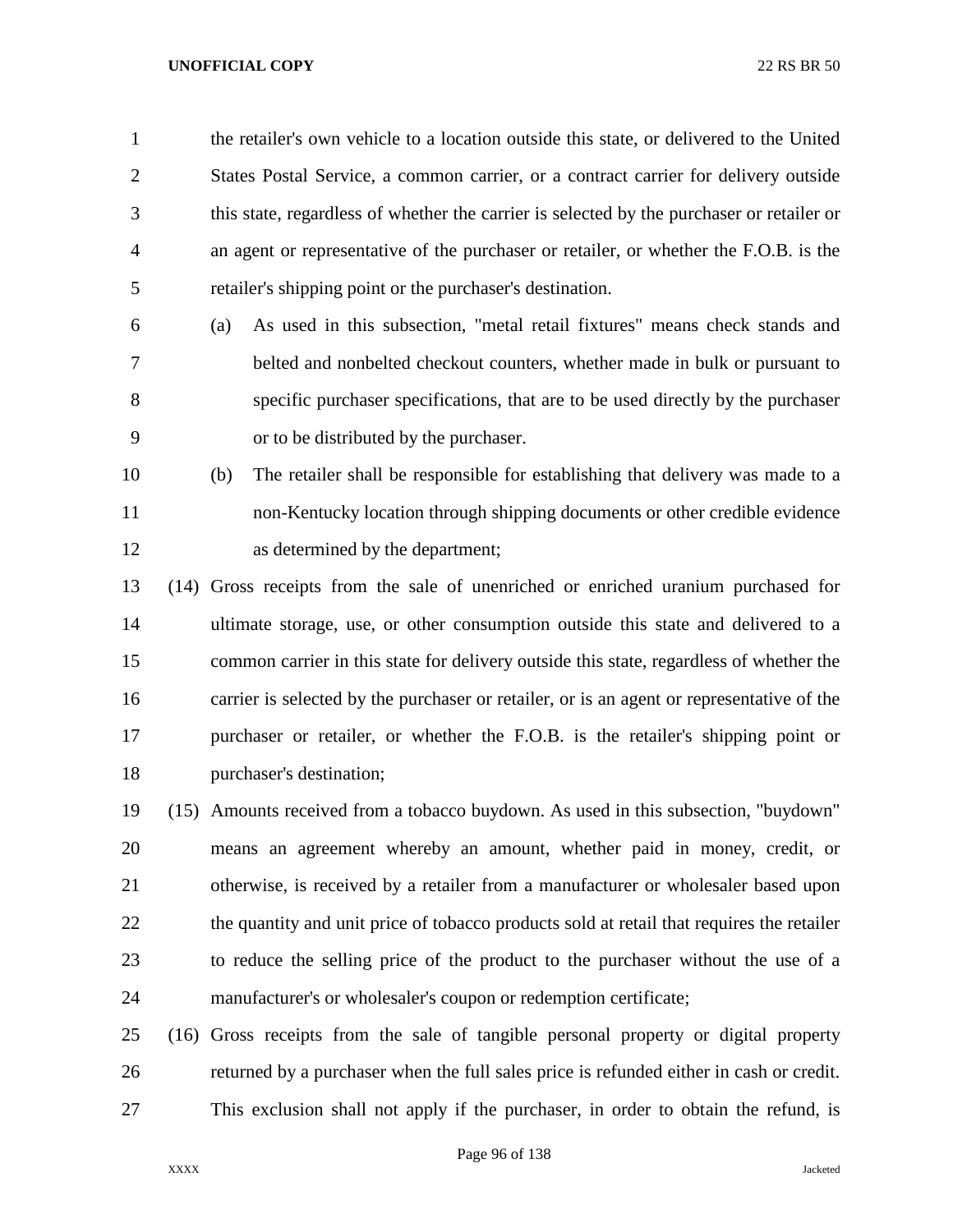| $\mathbf{1}$   |      |     | required to purchase other tangible personal property or digital property at a price       |
|----------------|------|-----|--------------------------------------------------------------------------------------------|
| $\overline{2}$ |      |     | greater than the amount charged for the property that is returned;                         |
| 3              |      |     | (17) Gross receipts from the sales of gasoline and special fuels subject to tax under KRS  |
| $\overline{4}$ |      |     | Chapter 138;                                                                               |
| 5              |      |     | (18) The amount of any tax imposed by the United States upon or with respect to retail     |
| 6              |      |     | sales, whether imposed on the retailer or the consumer, not including any                  |
| 7              |      |     | manufacturer's excise or import duty;                                                      |
| 8              |      |     | (19) Gross receipts from the sale of any motor vehicle as defined in KRS 138.450 which     |
| 9              |      | is: |                                                                                            |
| 10             |      | (a) | Sold to a Kentucky resident, registered for use on the public highways, and                |
| 11             |      |     | upon which any applicable tax levied by KRS 138.460 has been paid; or                      |
| 12             |      | (b) | Sold to a nonresident of Kentucky if the nonresident registers the motor                   |
| 13             |      |     | vehicle in a state that:                                                                   |
| 14             |      |     | Allows residents of Kentucky to purchase motor vehicles without<br>1.                      |
| 15             |      |     | payment of that state's sales tax at the time of sale; or                                  |
| 16             |      |     | 2.<br>Allows residents of Kentucky to remove the vehicle from that state                   |
| 17             |      |     | within a specific period for subsequent registration and use in Kentucky                   |
| 18             |      |     | without payment of that state's sales tax;                                                 |
| 19             |      |     | $(20)$ Gross receipts from the sale of a semi-trailer as defined in KRS 189.010 $(12)$ and |
| 20             |      |     | trailer as defined in KRS $189.010(17)$ ;                                                  |
| 21             |      |     | (21) Gross receipts from the collection of:                                                |
| 22             |      | (a) | Any fee or charge levied by a local government pursuant to KRS 65.760;                     |
| 23             |      | (b) | The charge imposed by KRS $65.7629(3)$ ;                                                   |
| 24             |      | (c) | The fee imposed by KRS 65.7634; and                                                        |
| 25             |      | (d) | The service charge imposed by KRS 65.7636;                                                 |
| 26             | (22) |     | Gross receipts derived from charges for labor or services to apply, install, repair, or    |
| 27             |      |     | maintain tangible personal property directly used in manufacturing or industrial           |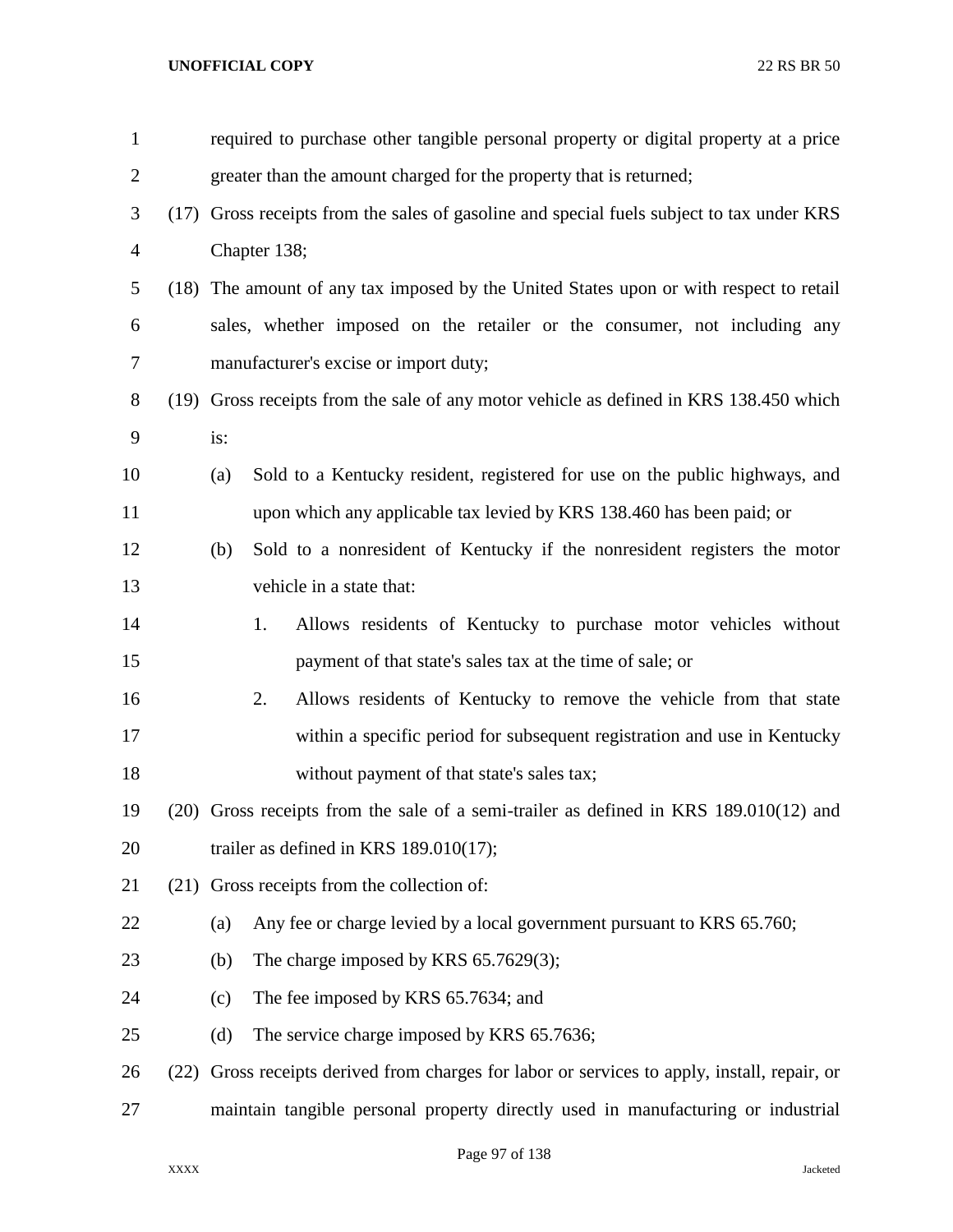| $\mathbf{1}$   |            |     | processing process of:                                                                     |
|----------------|------------|-----|--------------------------------------------------------------------------------------------|
| $\overline{2}$ |            | (a) | Tangible personal property at a plant facility;                                            |
| 3              |            | (b) | Distilled spirits or wine at a plant facility or on the premises of a distiller,           |
| 4              |            |     | rectifier, winery, or small farm winery licensed under KRS 243.030; or                     |
| 5              |            | (c) | Malt beverages at a plant facility or on the premises of a brewer or                       |
| 6              |            |     | microbrewery licensed under KRS 243.040                                                    |
| 7              |            |     | that is not otherwise exempt under subsection (9) of this section or KRS                   |
| 8              |            |     | $139.480(10)$ , if the charges for labor or services are separately stated on the invoice, |
| 9              |            |     | bill of sale, or similar document given to purchaser;                                      |
| 10             | $(23)$ (a) |     | For persons selling services included in KRS $139.200(2)(g)$ to (q) prior to               |
| 11             |            |     | January 1, 2019, gross receipts derived from the sale of those services if the             |
| 12             |            |     | gross receipts were less than six thousand dollars (\$6,000) during calendar               |
| 13             |            |     | year 2018. When gross receipts from these services exceed six thousand                     |
| 14             |            |     | dollars (\$6,000) in a calendar year:                                                      |
| 15             |            |     | All gross receipts over six thousand dollars (\$6,000) are taxable in that<br>1.           |
| 16             |            |     | calendar year; and                                                                         |
| 17             |            |     | All gross receipts are subject to tax in subsequent calendar years.<br>2.                  |
| 18             |            | (b) | The exemption provided in this subsection shall not apply to a person also                 |
| 19             |            |     | engaged in the business of selling tangible personal property, digital property,           |
| 20             |            |     | or services included in KRS 139.200(2)(a) to (f); $\frac{1}{2}$ and $\frac{1}{2}$          |
| 21             | $(24)$ (a) |     | For persons that first begin making sales of services included in KRS                      |
| 22             |            |     | $139.200(2)(g)$ to (q) on or after January 1, 2019, gross receipts derived from            |
| 23             |            |     | the sale of those services if the gross receipts are less than six thousand dollars        |
| 24             |            |     | $(\$6,000)$ within the first calendar year of operation. When gross receipts from          |
| 25             |            |     | these services exceed six thousand dollars (\$6,000) in a calendar year:                   |
| 26             |            |     | All gross receipts over six thousand dollars (\$6,000) are taxable in that<br>1.           |
| 27             |            |     | calendar year; and                                                                         |

Page 98 of 138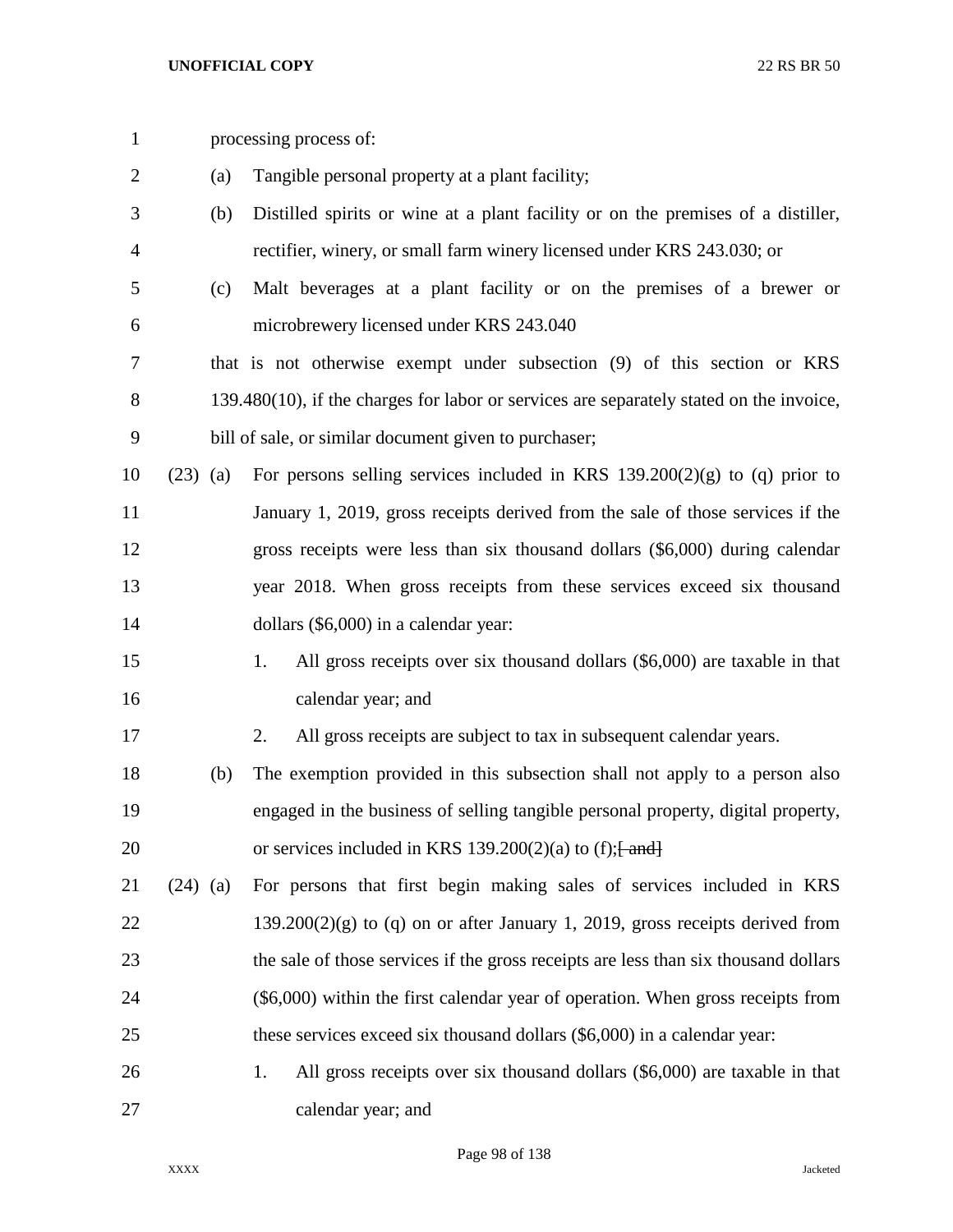| $\mathbf{1}$   |     | All gross receipts are subject to tax in subsequent calendar years.<br>2.                |
|----------------|-----|------------------------------------------------------------------------------------------|
| $\mathbf{2}$   |     | The exemption provided in this subsection shall not apply to a person that is<br>(b)     |
| 3              |     | also engaged in the business of selling tangible personal property, digital              |
| $\overline{4}$ |     | property, or services included in KRS 139.200(2)(a) to (f): and                          |
| 5              |     | (25) Gross receipts from the sale of medicinal cannabis as defined in Section 1 of this  |
| 6              |     | Act and subject to tax under Section 33 of this Act.                                     |
| 7              |     | Section 35. KRS 138.870 is amended to read as follows:                                   |
| $8\,$          |     | As used in KRS 138.870 to 138.889, unless the context requires otherwise:                |
| 9              | (1) | "Marijuana" means marijuana, whether real or counterfeit, as defined in KRS              |
| 10             |     | 218A.010 and does not include medicinal cannabis as defined in Section 1 of this         |
| 11             |     | <u>Act.</u>                                                                              |
| 12             | (2) | "Controlled substance" means any controlled substance, whether real or counterfeit,      |
| 13             |     | as defined in KRS 218A.010 or any regulation promulgated thereunder, except that         |
| 14             |     | it shall not include marijuana.                                                          |
| 15             | (3) | "Offender" means a person who engages in this state in a taxable activity as defined     |
| 16             |     | in subsection $(4)$ of this section.                                                     |
| 17             | (4) | "Taxable activity" means producing, cultivating, manufacturing, importing,               |
| 18             |     | transporting, distributing, acquiring, purchasing, storing, selling, using, or otherwise |
| 19             |     | possessing, in violation of KRS Chapter 218A, more than five (5) marijuana plants        |
| 20             |     | with foliation, 42.5 grams of marijuana which has been detached from the plant on        |
| 21             |     | which it grew, seven $(7)$ grams of any controlled substance, or fifty $(50)$ or more    |
| 22             |     | dosage units of any controlled substance which is not sold by weight. The weight or      |
| 23             |     | dosage units in this subsection shall include the weight of marijuana or the weight      |
| 24             |     | or dosage units of the controlled substance, whether pure, impure, or diluted. A         |
| 25             |     | quantity of a controlled substance is diluted if it consists of a detectable quantity of |
| 26             |     | a pure controlled substance and any excipients or fillers.                               |
| 27             | (5) | "Dosage unit" means a tablet, capsule, vial, or ampule of a controlled substance or,     |

Page 99 of 138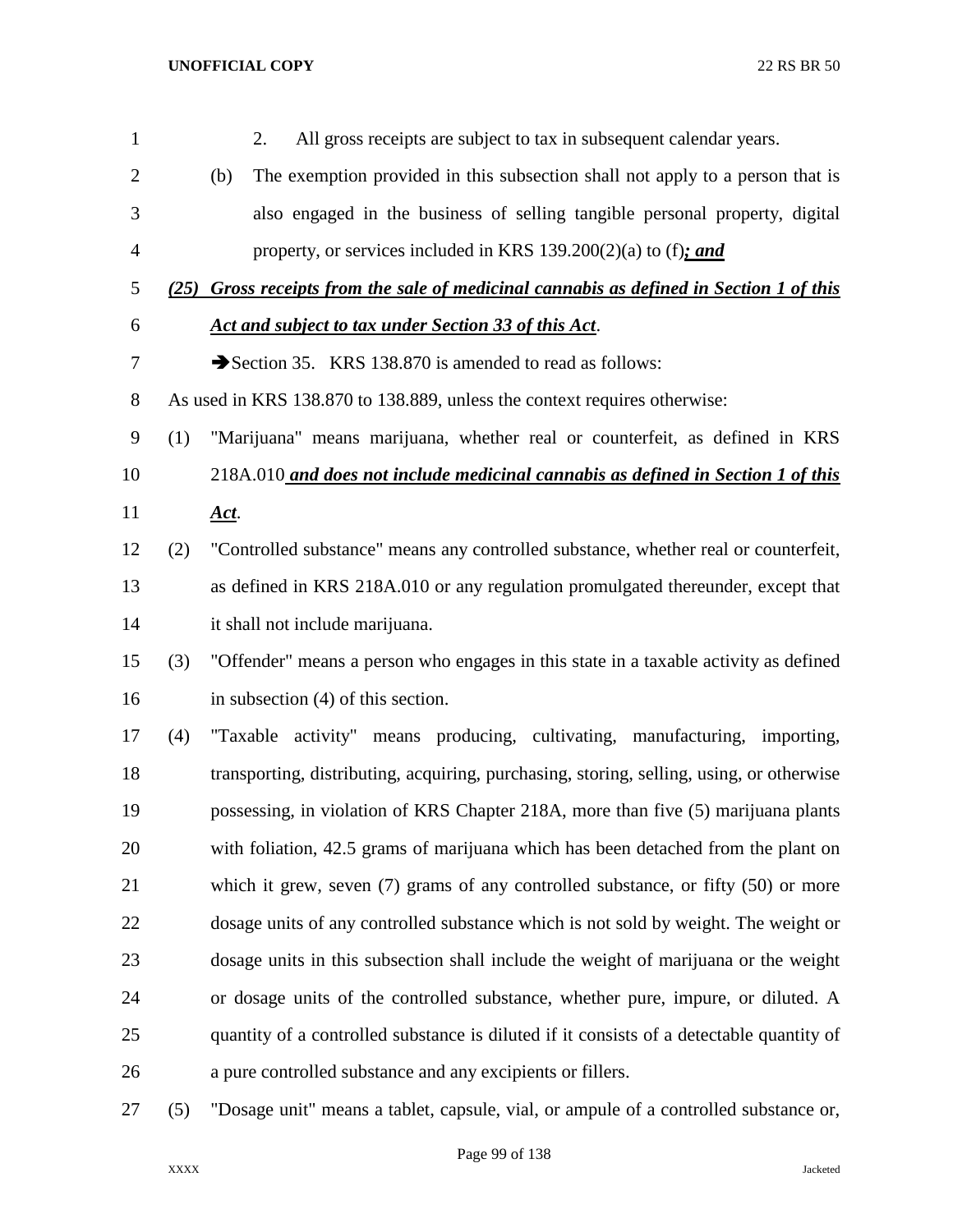| $\mathbf{1}$   |                                | in cases of mass volume or diluted quantities, the proper dose or quantity of a                    |
|----------------|--------------------------------|----------------------------------------------------------------------------------------------------|
| $\overline{2}$ |                                | controlled substance to be taken all at one (1) time or in fractional amounts within a             |
| 3              |                                | given period, as defined and adopted by the United States Pharmacopeia.                            |
| 4              | (6)                            | "Possessing" includes either actual possession or constructive possession, or a                    |
| 5              |                                | combination of both actual and constructive possession. Mere possession or                         |
| 6              |                                | ownership of real estate or an interest therein does not establish constructive                    |
| 7              |                                | possession.                                                                                        |
| 8              |                                | Section 36. KRS 216B.402 is amended to read as follows:                                            |
| 9              | $\left( \underline{I} \right)$ | When a person is admitted to a hospital emergency department or hospital                           |
| 10             |                                | emergency room for treatment of a drug overdose:                                                   |
| 11             |                                | The person shall be informed of available substance use disorder<br>$(a)$ $\{(\pm)\}$              |
| 12             |                                | treatment services known to the hospital that are provided by that hospital,                       |
| 13             |                                | other local hospitals, the local community mental health center, and any other                     |
| 14             |                                | local treatment programs licensed pursuant to KRS 222.231;                                         |
| 15             |                                | The hospital may obtain permission from the person when stabilized, or<br>$(b)$ $\{2\}$            |
| 16             |                                | the person's legal representative, to contact any available substance use                          |
| 17             |                                | disorder treatment programs offered by that hospital, other local hospitals, the                   |
| 18             |                                | local community mental health center, or any other local treatment programs                        |
| 19             |                                | licensed pursuant to KRS 222.231, on behalf of the person to connect him or                        |
| 20             |                                | her to treatment; and                                                                              |
| 21             |                                | The local community mental health center may provide an on-call<br>$(c)$ $(\cdot$ <sup>3</sup> $)$ |
| 22             |                                | service in the hospital emergency department or hospital emergency room for                        |
| 23             |                                | the person who was treated for a drug overdose to provide information about                        |
| 24             |                                | services and connect the person to substance use disorder treatment, as funds                      |
| 25             |                                | are available. These services, when provided on the grounds of a hospital,                         |
| 26             |                                | shall be coordinated with appropriate hospital staff.                                              |
| 27             | (2)                            | When a person who is a registered qualified patient or a visiting qualified patient                |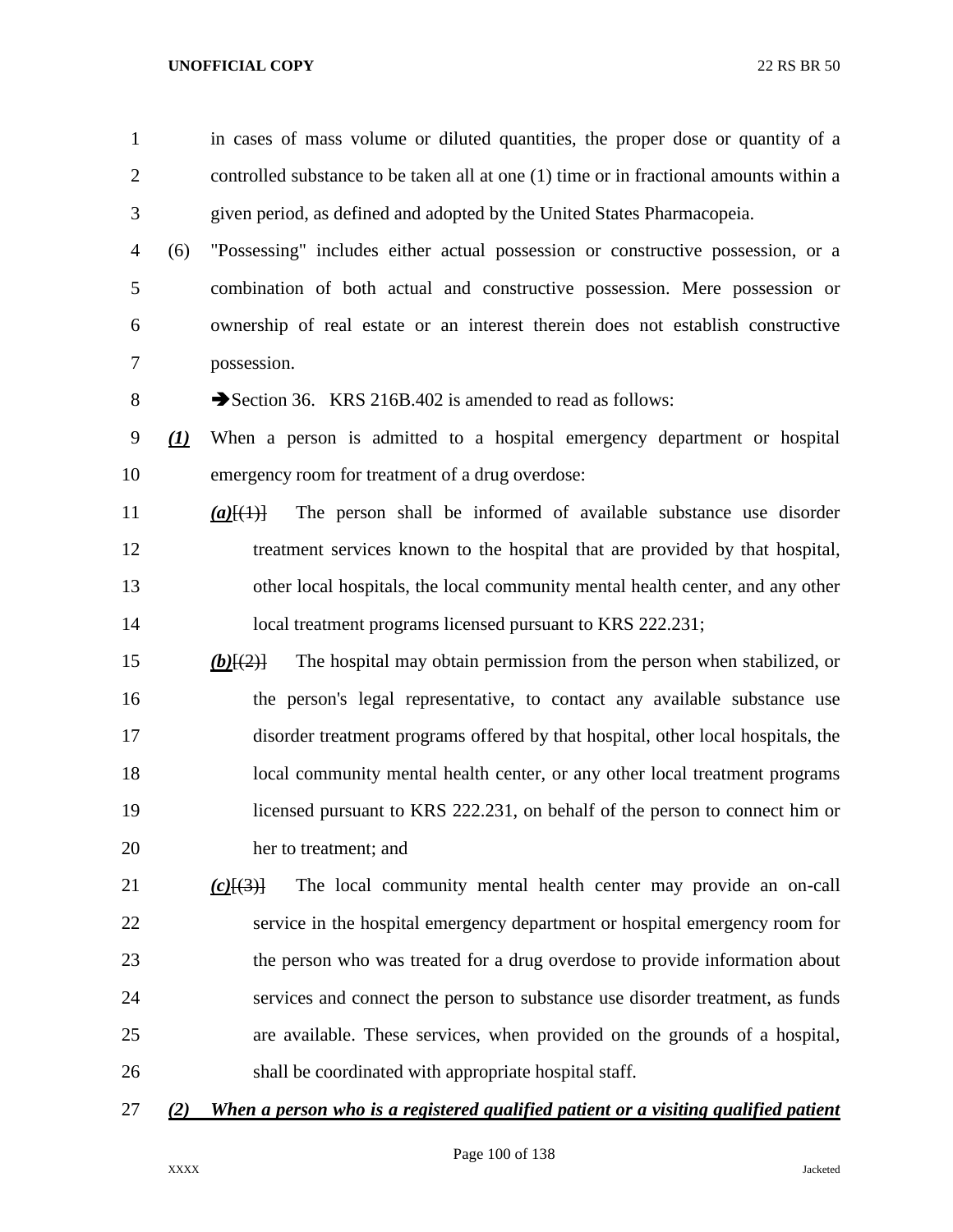| $\mathbf{1}$ |                          | as defined in Section 1 of this Act is admitted to a hospital emergency department    |  |  |  |  |  |  |  |
|--------------|--------------------------|---------------------------------------------------------------------------------------|--|--|--|--|--|--|--|
| 2            |                          | or a hospital emergency room for treatment of cannabinoid hyperemesis                 |  |  |  |  |  |  |  |
| 3            |                          | syndrome, the hospital shall notify the Department for Public Health within           |  |  |  |  |  |  |  |
| 4            |                          | forty-eight (48) hours. Notification shall include the registered qualified patient's |  |  |  |  |  |  |  |
| 5            |                          | or a visiting qualified patient's name and registry identification card number, if    |  |  |  |  |  |  |  |
| 6            |                          | available. The department shall record all cases of cannabinoid hyperemesis           |  |  |  |  |  |  |  |
| 7            |                          | syndrome in the electronic monitoring system established pursuant to Section 41       |  |  |  |  |  |  |  |
| 8            |                          | of this Act.                                                                          |  |  |  |  |  |  |  |
| 9            |                          | Section 37. KRS 218A.010 is amended to read as follows:                               |  |  |  |  |  |  |  |
| 10           | As used in this chapter: |                                                                                       |  |  |  |  |  |  |  |
| 11           | (1)                      | "Administer" means the direct application of a controlled substance, whether by       |  |  |  |  |  |  |  |
| 12           |                          | injection, inhalation, ingestion, or any other means, to the body of a patient or     |  |  |  |  |  |  |  |
| 13           |                          | research subject by:                                                                  |  |  |  |  |  |  |  |
| 14           |                          | A practitioner or by his or her authorized agent under his or her immediate<br>(a)    |  |  |  |  |  |  |  |
| 15           |                          | supervision and pursuant to his or her order; or                                      |  |  |  |  |  |  |  |
| 16           |                          | The patient or research subject at the direction and in the presence of the<br>(b)    |  |  |  |  |  |  |  |
| 17           |                          | practitioner;                                                                         |  |  |  |  |  |  |  |
| 18           | (2)                      | "Anabolic steroid" means any drug or hormonal substance chemically and                |  |  |  |  |  |  |  |
| 19           |                          | pharmacologically related to testosterone that promotes muscle growth and includes    |  |  |  |  |  |  |  |
| 20           |                          | those substances classified as Schedule III controlled substances pursuant to KRS     |  |  |  |  |  |  |  |
| 21           |                          | 218A.020 but does not include estrogens, progestins, and anticosteroids;              |  |  |  |  |  |  |  |
| 22           | (3)                      | "Cabinet" means the Cabinet for Health and Family Services;                           |  |  |  |  |  |  |  |
| 23           | (4)                      | "Carfentanil" means any substance containing any quantity of carfentanil, or any of   |  |  |  |  |  |  |  |
| 24           |                          | its salts, isomers, or salts of isomers;                                              |  |  |  |  |  |  |  |
| 25           | (5)                      | "Certified community based palliative care program" means a palliative care           |  |  |  |  |  |  |  |
| 26           |                          | program which has received certification from the Joint Commission;                   |  |  |  |  |  |  |  |
| 27           | (6)                      | "Child" means any person under the age of majority as specified in KRS 2.015;         |  |  |  |  |  |  |  |

Page 101 of 138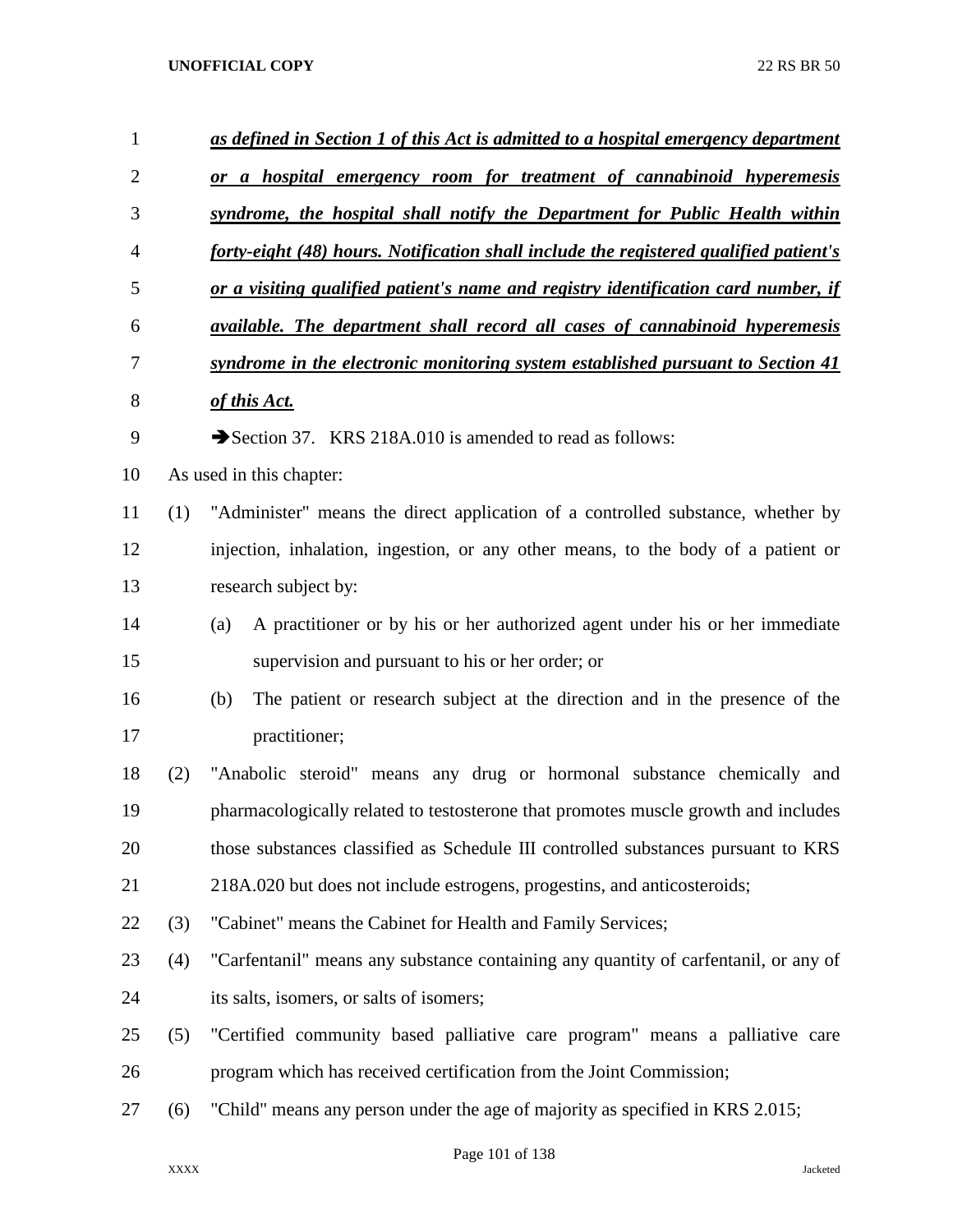(7) "Cocaine" means a substance containing any quantity of cocaine, its salts, optical and geometric isomers, and salts of isomers; (8) "Controlled substance" means methamphetamine, or a drug, substance, or immediate precursor in Schedules I through V and includes a controlled substance analogue; (9) (a) "Controlled substance analogue," except as provided in paragraph (b) of this subsection, means a substance: 1. The chemical structure of which is substantially similar to the structure of a controlled substance in Schedule I or II; and 2. Which has a stimulant, depressant, or hallucinogenic effect on the central nervous system that is substantially similar to or greater than the stimulant, depressant, or hallucinogenic effect on the central nervous system of a controlled substance in Schedule I or II; or 3. With respect to a particular person, which such person represents or intends to have a stimulant, depressant, or hallucinogenic effect on the central nervous system that is substantially similar to or greater than the stimulant, depressant, or hallucinogenic effect on the central nervous system of a controlled substance in Schedule I or II. (b) Such term does not include: 1. Any substance for which there is an approved new drug application; 2. With respect to a particular person, any substance if an exemption is in effect for investigational use for that person pursuant to federal law to the extent conduct with respect to such substance is pursuant to such exemption; or 3. Any substance to the extent not intended for human consumption before the exemption described in subparagraph 2. of this paragraph takes effect with respect to that substance;

Page 102 of 138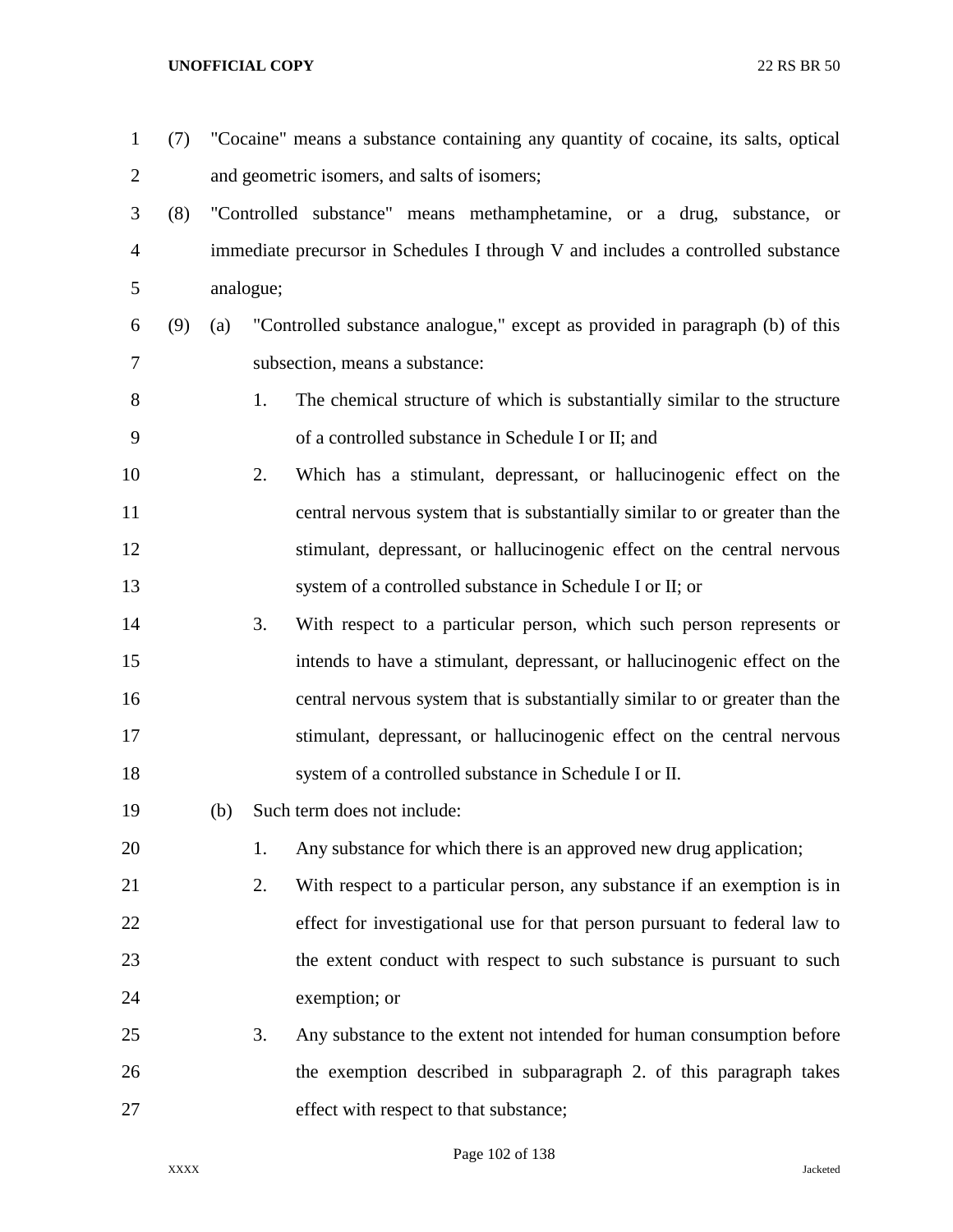| $\mathbf{1}$   | (10) "Counterfeit substance" means a controlled substance which, or the container or        |  |  |  |  |  |
|----------------|---------------------------------------------------------------------------------------------|--|--|--|--|--|
| $\overline{2}$ | labeling of which, without authorization, bears the trademark, trade name, or other         |  |  |  |  |  |
| 3              | identifying mark, imprint, number, or device, or any likeness thereof, of a                 |  |  |  |  |  |
| $\overline{4}$ | manufacturer, distributor, or dispenser other than the person who in fact                   |  |  |  |  |  |
| 5              | manufactured, distributed, or dispensed the substance;                                      |  |  |  |  |  |
| 6              | (11) "Dispense" means to deliver a controlled substance to an ultimate user or research     |  |  |  |  |  |
| 7              | subject by or pursuant to the lawful order of a practitioner, including the packaging,      |  |  |  |  |  |
| 8              | labeling, or compounding necessary to prepare the substance for that delivery;              |  |  |  |  |  |
| 9              | (12) "Dispenser" means a person who lawfully dispenses a Schedule II, III, IV, or V         |  |  |  |  |  |
| 10             | controlled substance to or for the use of an ultimate user;                                 |  |  |  |  |  |
| 11             | (13) "Distribute" means to deliver other than by administering or dispensing a controlled   |  |  |  |  |  |
| 12             | substance;                                                                                  |  |  |  |  |  |
| 13             | (14) "Dosage unit" means a single pill, capsule, ampule, liquid, or other form of           |  |  |  |  |  |
| 14             | administration available as a single unit;                                                  |  |  |  |  |  |
| 15             | $(15)$ "Drug" means:                                                                        |  |  |  |  |  |
| 16             | Substances recognized as drugs in the official United States Pharmacopoeia,<br>(a)          |  |  |  |  |  |
| 17             | official Homeopathic Pharmacopoeia of the United States, or official National               |  |  |  |  |  |
| 18             | Formulary, or any supplement to any of them;                                                |  |  |  |  |  |
| 19             | (b)<br>Substances intended for use in the diagnosis, care, mitigation, treatment, or        |  |  |  |  |  |
| 20             | prevention of disease in man or animals;                                                    |  |  |  |  |  |
| 21             | Substances (other than food) intended to affect the structure or any function of<br>(c)     |  |  |  |  |  |
| 22             | the body of man or animals; and                                                             |  |  |  |  |  |
| 23             | Substances intended for use as a component of any article specified in this<br>(d)          |  |  |  |  |  |
| 24             | subsection.                                                                                 |  |  |  |  |  |
| 25             | It does not include devices or their components, parts, or accessories;                     |  |  |  |  |  |
| 26             | (16) "Fentanyl" means a substance containing any quantity of fentanyl, or any of its salts, |  |  |  |  |  |
| 27             | isomers, or salts of isomers;                                                               |  |  |  |  |  |

Page 103 of 138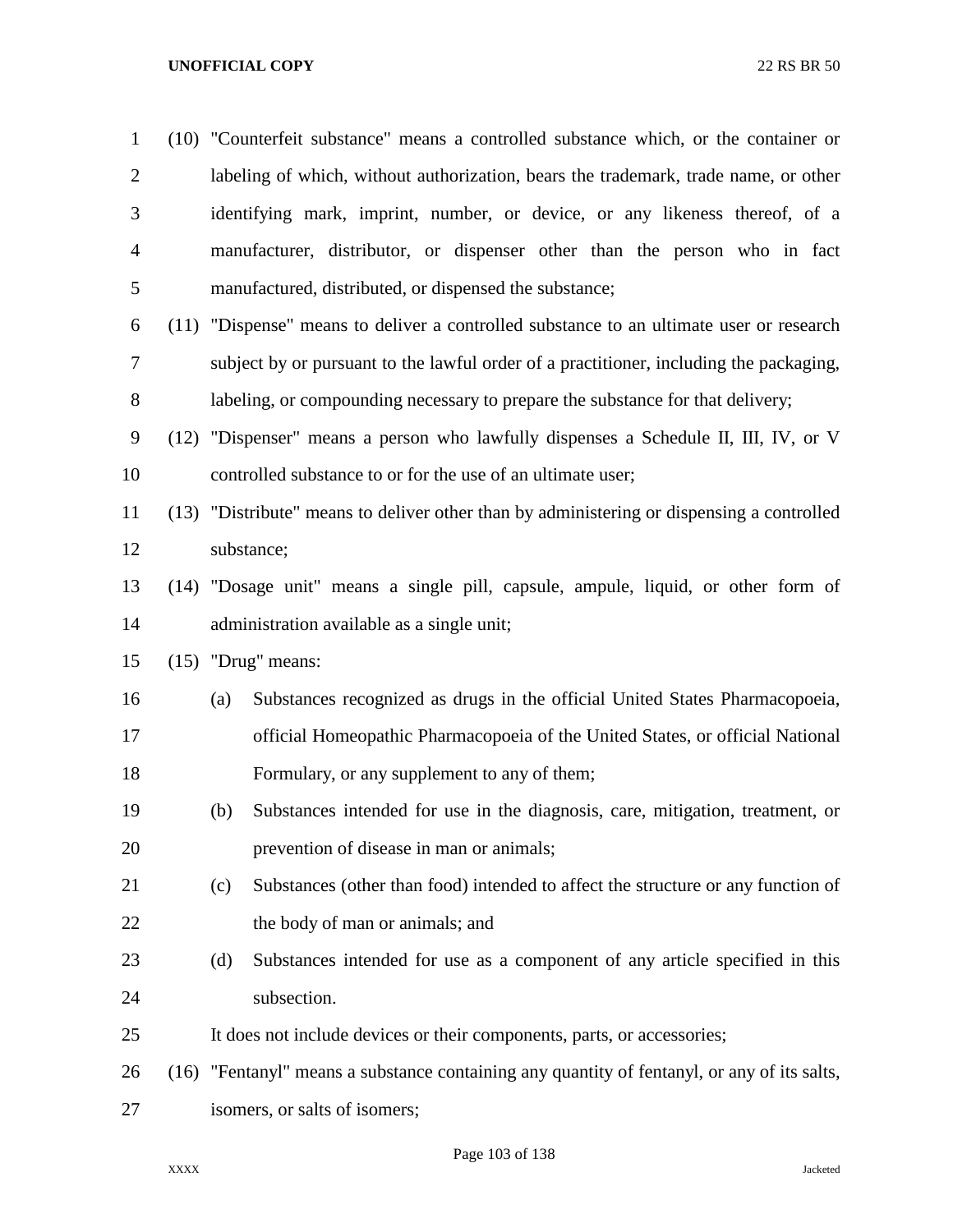| $\mathbf{1}$   | (17) "Fentanyl derivative" means a substance containing any quantity of any chemical |                                                                                         |                                                                                      |  |  |  |  |  |
|----------------|--------------------------------------------------------------------------------------|-----------------------------------------------------------------------------------------|--------------------------------------------------------------------------------------|--|--|--|--|--|
| $\overline{2}$ |                                                                                      | compound, except compounds specifically scheduled as controlled substances by           |                                                                                      |  |  |  |  |  |
| 3              |                                                                                      | statute or by administrative regulation pursuant to this chapter, which is structurally |                                                                                      |  |  |  |  |  |
| $\overline{4}$ |                                                                                      | derived from 1-ethyl-4-(N-phenylamido) piperadine:                                      |                                                                                      |  |  |  |  |  |
| 5              | (a)                                                                                  |                                                                                         | By substitution:                                                                     |  |  |  |  |  |
| 6              |                                                                                      | 1.                                                                                      | At the 2-position of the 1-ethyl group with a phenyl, furan, thiophene, or           |  |  |  |  |  |
| 7              |                                                                                      |                                                                                         | ethyloxotetrazole ring system; and                                                   |  |  |  |  |  |
| 8              |                                                                                      | 2.                                                                                      | Of the terminal amido hydrogen atom with an alkyl, alkoxy, cycloalkyl,               |  |  |  |  |  |
| 9              |                                                                                      |                                                                                         | or furanyl group; and                                                                |  |  |  |  |  |
| 10             | (b)                                                                                  |                                                                                         | Which may be further modified in one $(1)$ or more of the following ways:            |  |  |  |  |  |
| 11             |                                                                                      | 1.                                                                                      | By substitution on the N-phenyl ring to any extent with alkyl, alkoxy,               |  |  |  |  |  |
| 12             |                                                                                      |                                                                                         | haloalkyl, hydroxyl, or halide substituents;                                         |  |  |  |  |  |
| 13             |                                                                                      | 2.                                                                                      | By substitution on the piperadine ring to any extent with alkyl, allyl,              |  |  |  |  |  |
| 14             |                                                                                      |                                                                                         | alkoxy, hydroxy, or halide substituents at the 2-, 3-, 5-, and/or 6-                 |  |  |  |  |  |
| 15             |                                                                                      |                                                                                         | positions;                                                                           |  |  |  |  |  |
| 16             |                                                                                      | 3.                                                                                      | By substitution on the piperadine ring to any extent with a phenyl,                  |  |  |  |  |  |
| 17             |                                                                                      |                                                                                         | alkoxy, or carboxylate ester substituent at the 4- position; or                      |  |  |  |  |  |
| 18             |                                                                                      | 4.                                                                                      | By substitution on the 1-ethyl group to any extent with alkyl, alkoxy, or            |  |  |  |  |  |
| 19             |                                                                                      |                                                                                         | hydroxy substituents;                                                                |  |  |  |  |  |
| 20             |                                                                                      |                                                                                         | (18) "Good faith prior examination," as used in KRS Chapter 218A and for criminal    |  |  |  |  |  |
| 21             |                                                                                      |                                                                                         | prosecution only, means an in-person medical examination of the patient conducted    |  |  |  |  |  |
| 22             |                                                                                      |                                                                                         | by the prescribing practitioner or other health-care professional routinely relied   |  |  |  |  |  |
| 23             |                                                                                      |                                                                                         | upon in the ordinary course of his or her practice, at which time the patient is     |  |  |  |  |  |
| 24             |                                                                                      |                                                                                         | physically examined and a medical history of the patient is obtained. "In-person"    |  |  |  |  |  |
| 25             |                                                                                      |                                                                                         | includes telehealth examinations. This subsection shall not be applicable to hospice |  |  |  |  |  |
| 26             |                                                                                      |                                                                                         | providers licensed pursuant to KRS Chapter 216B;                                     |  |  |  |  |  |
| 27             |                                                                                      |                                                                                         | (19) "Hazardous chemical substance" includes any chemical substance used or intended |  |  |  |  |  |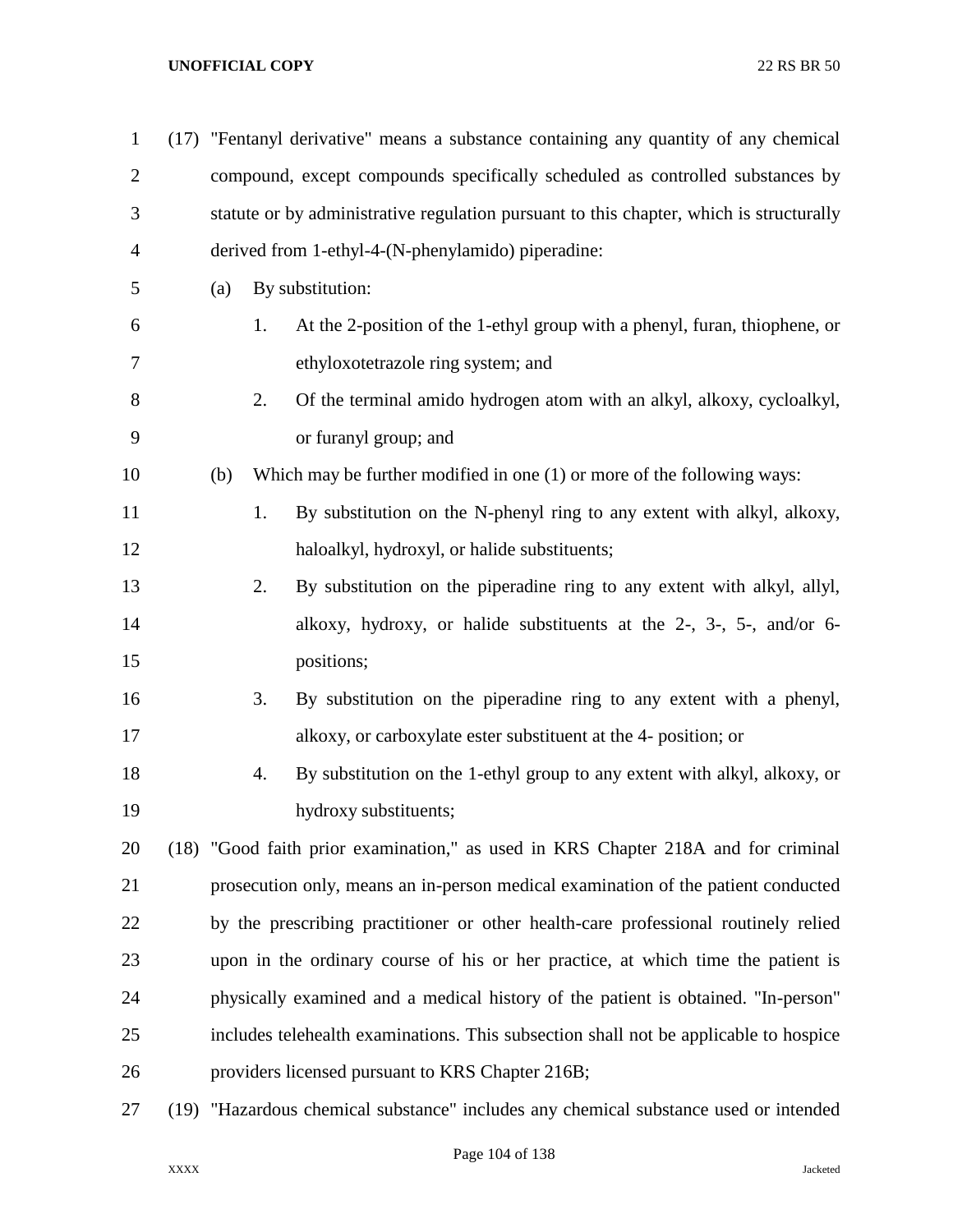for use in the illegal manufacture of a controlled substance as defined in this section or the illegal manufacture of methamphetamine as defined in KRS 218A.1431, which: (a) Poses an explosion hazard; (b) Poses a fire hazard; or (c) Is poisonous or injurious if handled, swallowed, or inhaled; (20) "Heroin" means a substance containing any quantity of heroin, or any of its salts, isomers, or salts of isomers; (21) "Hydrocodone combination product" means a drug with: (a) Not more than three hundred (300) milligrams of dihydrocodeinone, or any of 11 its salts, per one hundred (100) milliliters or not more than fifteen (15) milligrams per dosage unit, with a fourfold or greater quantity of an isoquinoline alkaloid of opium; or (b) Not more than three hundred (300) milligrams of dihydrocodeinone, or any of its salts, per one hundred (100) milliliters or not more than fifteen (15) milligrams per dosage unit, with one (1) or more active, nonnarcotic ingredients in recognized therapeutic amounts; (22) "Immediate precursor" means a substance which is the principal compound commonly used or produced primarily for use, and which is an immediate chemical intermediary used or likely to be used in the manufacture of a controlled substance or methamphetamine, the control of which is necessary to prevent, curtail, or limit manufacture; (23) "Industrial hemp" has the same meaning as in KRS 260.850; (24) "Industrial hemp products" has the same meaning as in KRS 260.850; (25) "Intent to manufacture" means any evidence which demonstrates a person's conscious objective to manufacture a controlled substance or methamphetamine. Such evidence includes but is not limited to statements and a chemical substance's

Page 105 of 138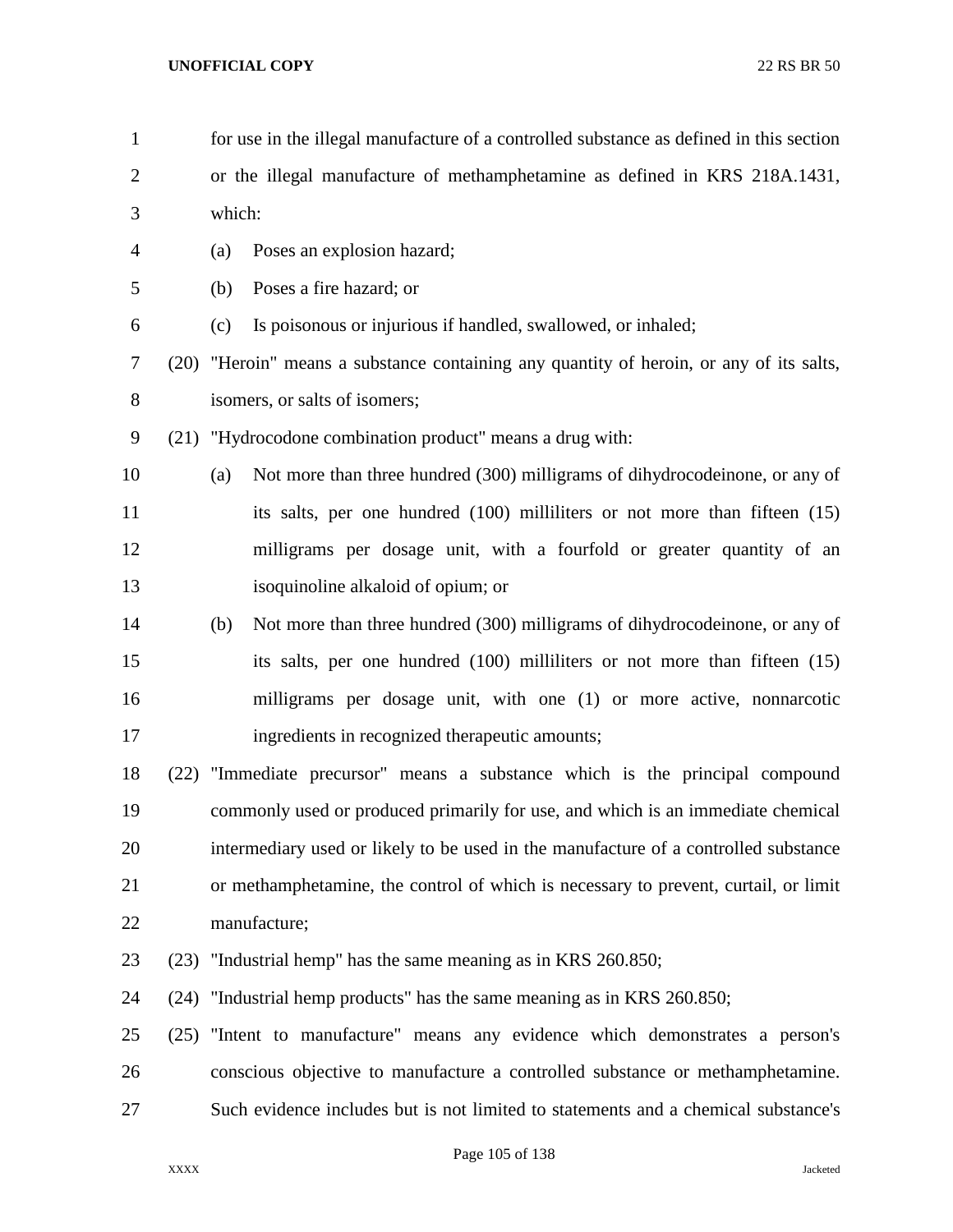usage, quantity, manner of storage, or proximity to other chemical substances or equipment used to manufacture a controlled substance or methamphetamine;

 (26) "Isomer" means the optical isomer, except the Cabinet for Health and Family Services may include the optical, positional, or geometric isomer to classify any substance pursuant to KRS 218A.020;

 (27) "Manufacture," except as provided in KRS 218A.1431, means the production, preparation, propagation, compounding, conversion, or processing of a controlled substance, either directly or indirectly by extraction from substances of natural origin or independently by means of chemical synthesis, or by a combination of extraction and chemical synthesis, and includes any packaging or repackaging of the substance or labeling or relabeling of its container except that this term does not include activities:

- (a) By a practitioner as an incident to his or her administering or dispensing of a controlled substance in the course of his or her professional practice;
- (b) By a practitioner, or by his or her authorized agent under his supervision, for the purpose of, or as an incident to, research, teaching, or chemical analysis and not for sale; or
- (c) By a pharmacist as an incident to his or her dispensing of a controlled substance in the course of his or her professional practice;

 (28) "Marijuana" means all parts of the plant Cannabis sp., whether growing or not; the seeds thereof; the resin extracted from any part of the plant; and every compound, manufacture, salt, derivative, mixture, or preparation of the plant, its seeds or resin or any compound, mixture, or preparation which contains any quantity of these substances. The term "marijuana" does not include:

 (a) Industrial hemp that is in the possession, custody, or control of a person who holds a license issued by the Department of Agriculture permitting that person to cultivate, handle, or process industrial hemp;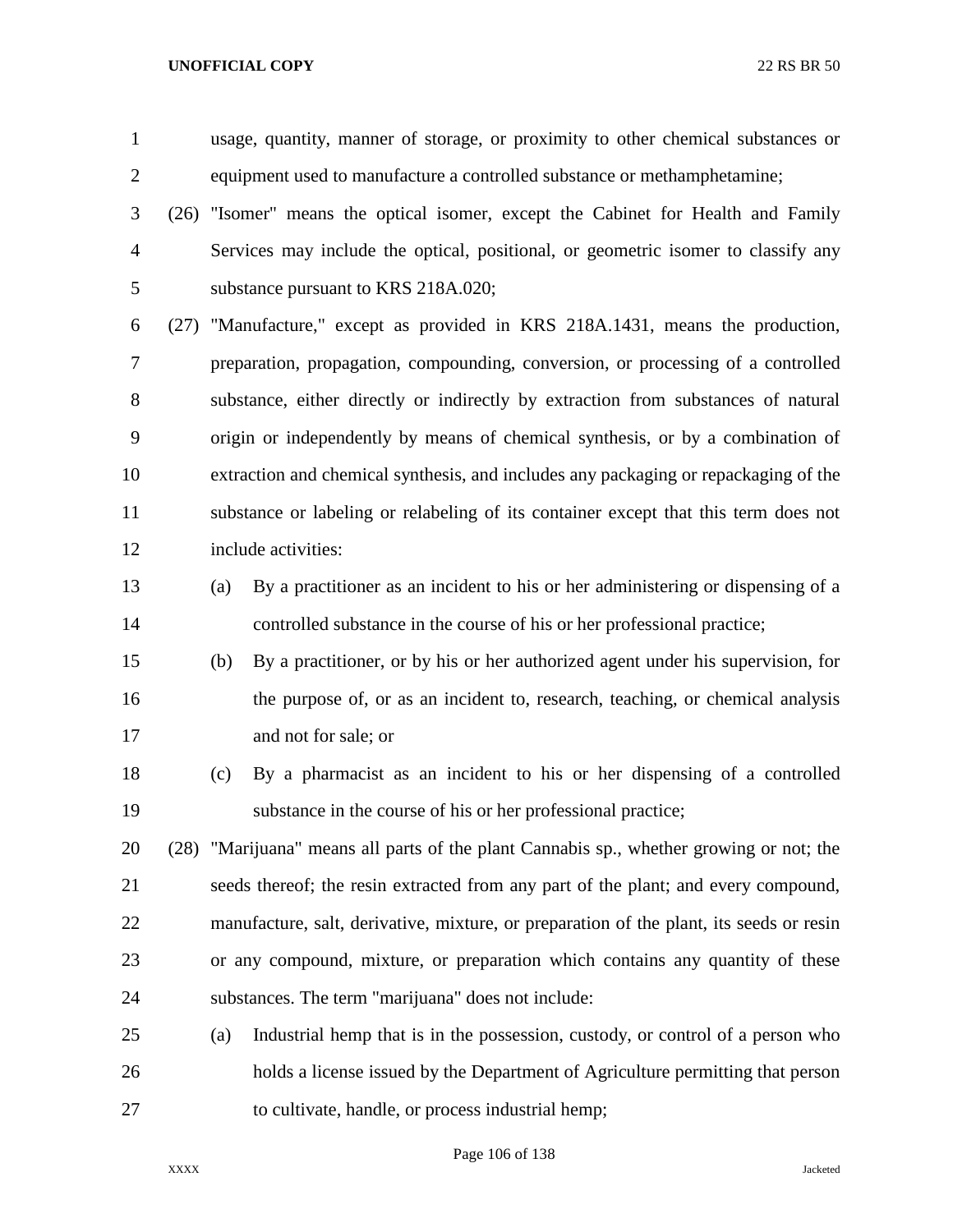- (b) Industrial hemp products that do not include any living plants, viable seeds, leaf materials, or floral materials; (c) The substance cannabidiol, when transferred, dispensed, or administered
- pursuant to the written order of a physician practicing at a hospital or associated clinic affiliated with a Kentucky public university having a college or school of medicine;
- (d) For persons participating in a clinical trial or in an expanded access program, a drug or substance approved for the use of those participants by the United States Food and Drug Administration;
- (e) A cannabidiol product derived from industrial hemp, as defined in KRS 260.850;
- (f) For the purpose of conducting scientific research, a cannabinoid product 13 derived from industrial hemp, as defined in KRS 260.850; [-or]
- (g) A cannabinoid product approved as a prescription medication by the United States Food and Drug Administration; *or*

## *(h) Medicinal cannabis as defined in Section 1 of this Act;*

 (29) "Medical history," as used in KRS Chapter 218A and for criminal prosecution only, means an accounting of a patient's medical background, including but not limited to prior medical conditions, prescriptions, and family background;

- (30) "Medical order," as used in KRS Chapter 218A and for criminal prosecution only, means a lawful order of a specifically identified practitioner for a specifically identified patient for the patient's health-care needs. "Medical order" may or may not include a prescription drug order;
- (31) "Medical record," as used in KRS Chapter 218A and for criminal prosecution only, means a record, other than for financial or billing purposes, relating to a patient, kept by a practitioner as a result of the practitioner-patient relationship;
- (32) "Methamphetamine" means any substance that contains any quantity of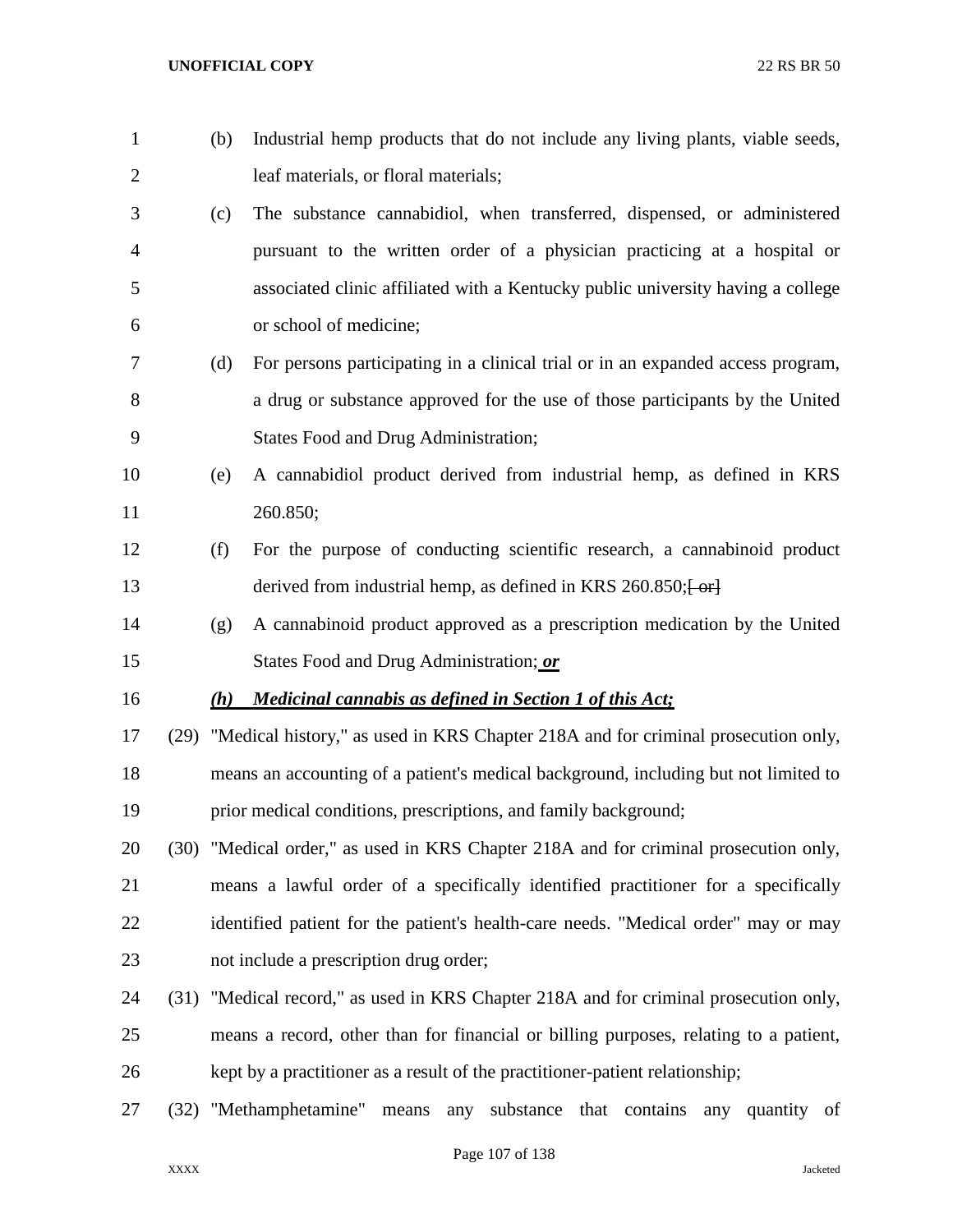| $\mathbf{1}$   | methamphetamine, or any of its salts, isomers, or salts of isomers; |                                                                                          |  |  |  |  |  |
|----------------|---------------------------------------------------------------------|------------------------------------------------------------------------------------------|--|--|--|--|--|
| $\overline{c}$ |                                                                     | (33) "Narcotic drug" means any of the following, whether produced directly or indirectly |  |  |  |  |  |
| 3              |                                                                     | by extraction from substances of vegetable origin, or independently by means of          |  |  |  |  |  |
| 4              |                                                                     | chemical synthesis, or by a combination of extraction and chemical synthesis:            |  |  |  |  |  |
| 5              | (a)                                                                 | Opium and opiate, and any salt, compound, derivative, or preparation of                  |  |  |  |  |  |
| 6              |                                                                     | opium or opiate;                                                                         |  |  |  |  |  |
| 7              | (b)                                                                 | Any salt, compound, isomer, derivative, or preparation thereof which is                  |  |  |  |  |  |
| 8              |                                                                     | chemically equivalent or identical with any of the substances referred to in             |  |  |  |  |  |
| 9              |                                                                     | paragraph (a) of this subsection, but not including the isoquinoline alkaloids           |  |  |  |  |  |
| 10             |                                                                     | of opium;                                                                                |  |  |  |  |  |
| 11             | (c)                                                                 | Opium poppy and poppy straw;                                                             |  |  |  |  |  |
| 12             | (d)                                                                 | Coca leaves, except coca leaves and extracts of coca leaves from which                   |  |  |  |  |  |
| 13             |                                                                     | cocaine, ecgonine, and derivatives of ecgonine or their salts have been                  |  |  |  |  |  |
| 14             |                                                                     | removed;                                                                                 |  |  |  |  |  |
| 15             | (e)                                                                 | Cocaine, its salts, optical and geometric isomers, and salts of isomers;                 |  |  |  |  |  |
| 16             | (f)                                                                 | Ecgonine, its derivatives, their salts, isomers, and salts of isomers; and               |  |  |  |  |  |
| 17             | (g)                                                                 | Any compound, mixture, or preparation which contains any quantity of any of              |  |  |  |  |  |
| 18             |                                                                     | the substances referred to in paragraphs (a) to (f) of this subsection;                  |  |  |  |  |  |
| 19             |                                                                     | (34) "Opiate" means any substance having an addiction-forming or addiction-sustaining    |  |  |  |  |  |
| 20             |                                                                     | liability similar to morphine or being capable of conversion into a drug having          |  |  |  |  |  |
| 21             |                                                                     | addiction-forming or addiction-sustaining liability. It does not include, unless         |  |  |  |  |  |
| 22             |                                                                     | specifically designated as controlled under KRS 218A.020, the dextrorotatory             |  |  |  |  |  |
| 23             |                                                                     | isomer of 3-methoxy-n-methylmorphinan and its salts (dextromethorphan). It does          |  |  |  |  |  |
| 24             |                                                                     | include its racemic and levorotatory forms;                                              |  |  |  |  |  |
| 25             |                                                                     | (35) "Opium poppy" means the plant of the species papaver somniferum L., except its      |  |  |  |  |  |
| 26             | seeds;                                                              |                                                                                          |  |  |  |  |  |
| 27             |                                                                     | (36) "Person" means individual, corporation, government or governmental subdivision      |  |  |  |  |  |

Page 108 of 138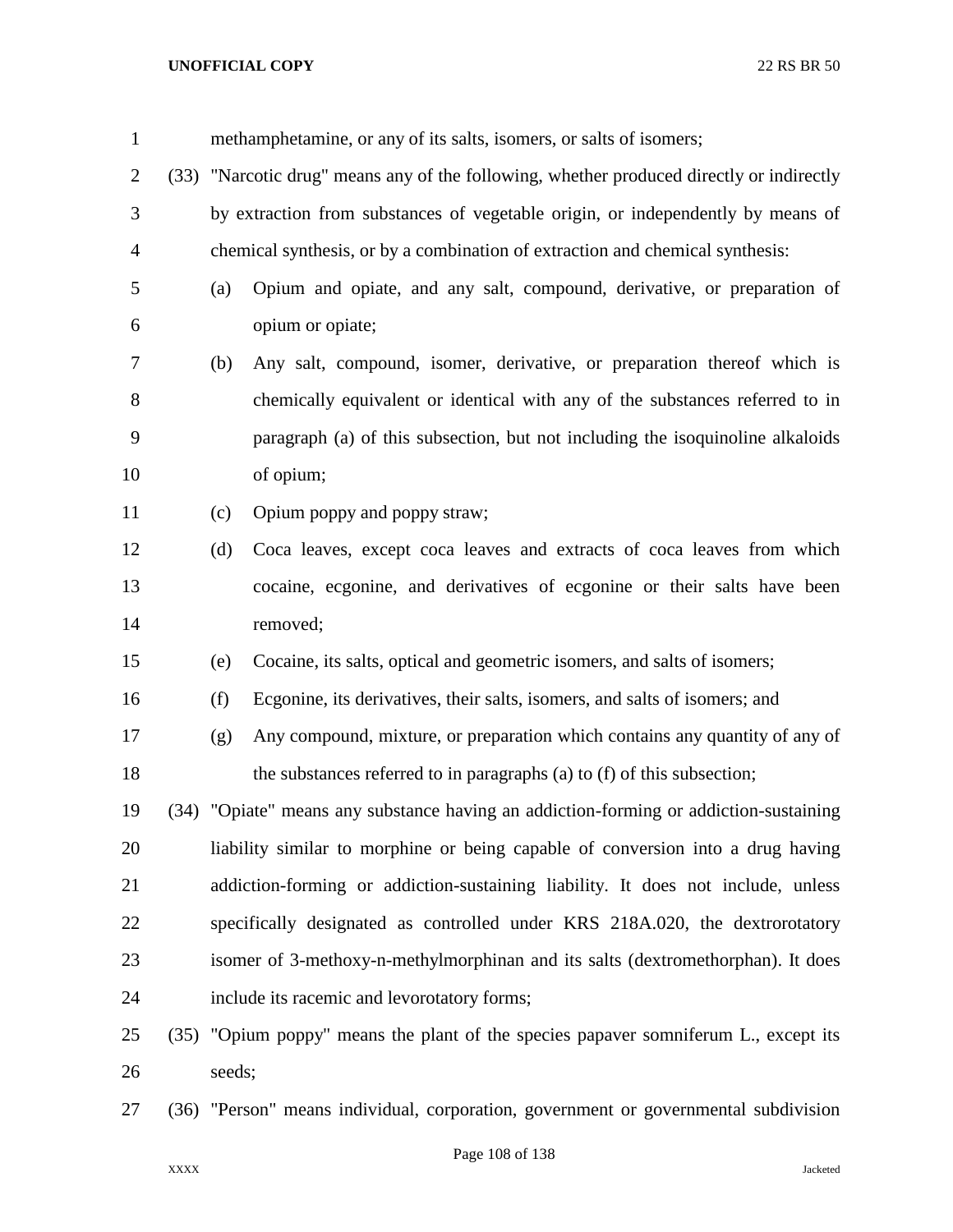- or agency, business trust, estate, trust, partnership or association, or any other legal entity;
- (37) "Physical injury" has the same meaning it has in KRS 500.080;
- (38) "Poppy straw" means all parts, except the seeds, of the opium poppy, after mowing;
- 

 (39) "Pharmacist" means a natural person licensed by this state to engage in the practice of the profession of pharmacy;

 (40) "Practitioner" means a physician, dentist, podiatrist, veterinarian, scientific investigator, optometrist as authorized in KRS 320.240, advanced practice registered nurse as authorized under KRS 314.011, physician assistant as authorized under KRS 311.858, or other person licensed, registered, or otherwise permitted by state or federal law to acquire, distribute, dispense, conduct research with respect to, or to administer a controlled substance in the course of professional practice or research in this state. "Practitioner" also includes a physician, dentist, podiatrist, veterinarian, or advanced practice registered nurse authorized under KRS 314.011 who is a resident of and actively practicing in a state other than Kentucky and who is licensed and has prescriptive authority for controlled substances under the professional licensing laws of another state, unless the person's Kentucky license has been revoked, suspended, restricted, or probated, in which case the terms of the Kentucky license shall prevail;

 (41) "Practitioner-patient relationship," as used in KRS Chapter 218A and for criminal prosecution only, means a medical relationship that exists between a patient and a practitioner or the practitioner's designee, after the practitioner or his or her designee has conducted at least one (1) good faith prior examination;

 (42) "Prescription" means a written, electronic, or oral order for a drug or medicine, or combination or mixture of drugs or medicines, or proprietary preparation, signed or given or authorized by a medical, dental, chiropody, veterinarian, optometric practitioner, or advanced practice registered nurse, and intended for use in the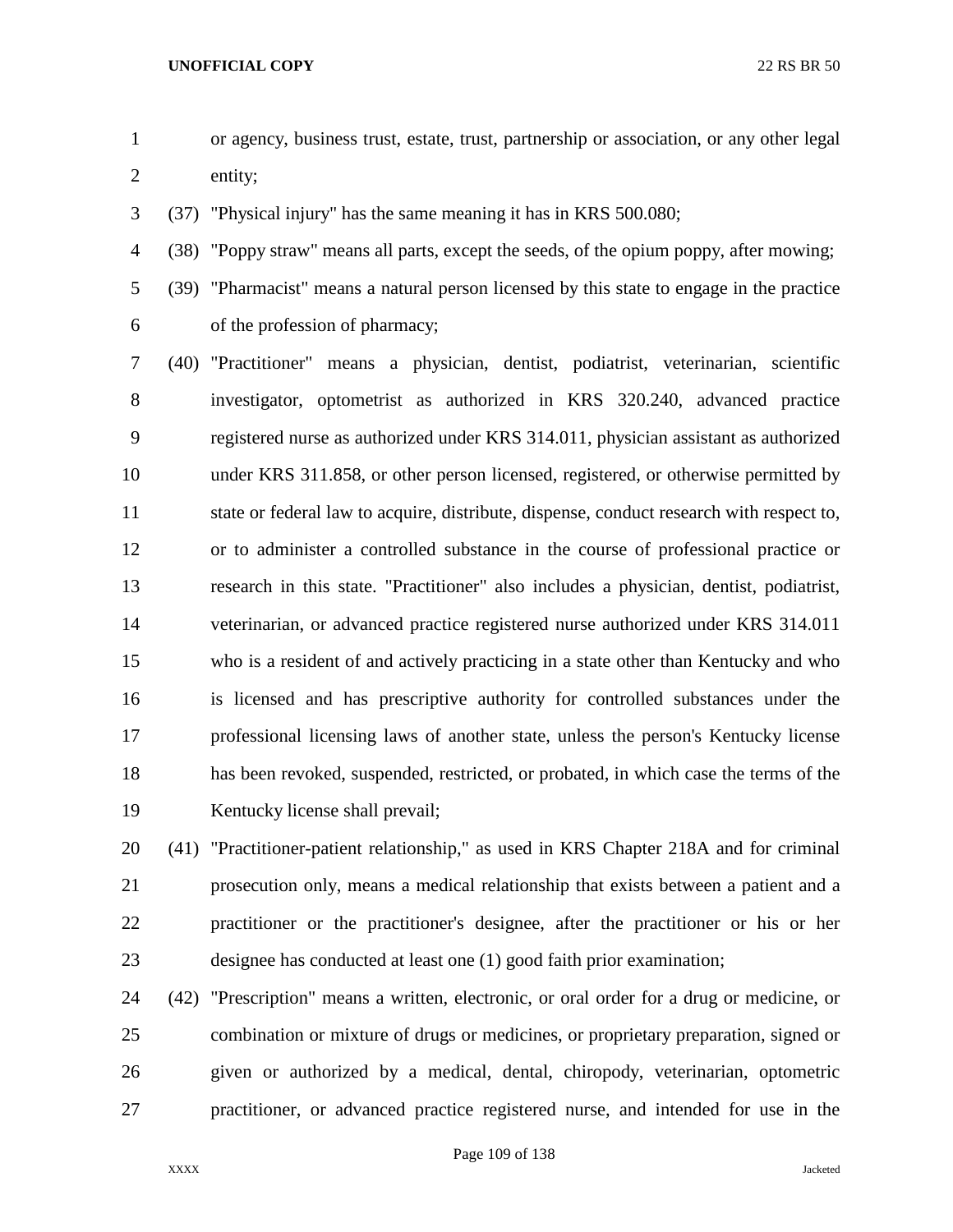- diagnosis, cure, mitigation, treatment, or prevention of disease in man or other animals;
- (43) "Prescription blank," with reference to a controlled substance, means a document that meets the requirements of KRS 218A.204 and 217.216;
- (44) "Presumptive probation" means a sentence of probation not to exceed the maximum term specified for the offense, subject to conditions otherwise authorized by law, that is presumed to be the appropriate sentence for certain offenses designated in this chapter, notwithstanding contrary provisions of KRS Chapter 533. That presumption shall only be overcome by a finding on the record by the sentencing court of substantial and compelling reasons why the defendant cannot be safely and effectively supervised in the community, is not amenable to community-based 12 treatment, or poses a significant risk to public safety;
- (45) "Production" includes the manufacture, planting, cultivation, growing, or harvesting of a controlled substance;
- (46) "Recovery program" means an evidence-based, nonclinical service that assists individuals and families working toward sustained recovery from substance use and other criminal risk factors. This can be done through an array of support programs and services that are delivered through residential and nonresidential means;
- (47) "Salvia" means Salvia divinorum or Salvinorin A and includes all parts of the plant presently classified botanically as Salvia divinorum, whether growing or not, the seeds thereof, any extract from any part of that plant, and every compound, manufacture, derivative, mixture, or preparation of that plant, its seeds, or its extracts, including salts, isomers, and salts of isomers whenever the existence of such salts, isomers, and salts of isomers is possible within the specific chemical designation of that plant, its seeds, or extracts. The term shall not include any other species in the genus salvia;
- (48) "Second or subsequent offense" means that for the purposes of this chapter an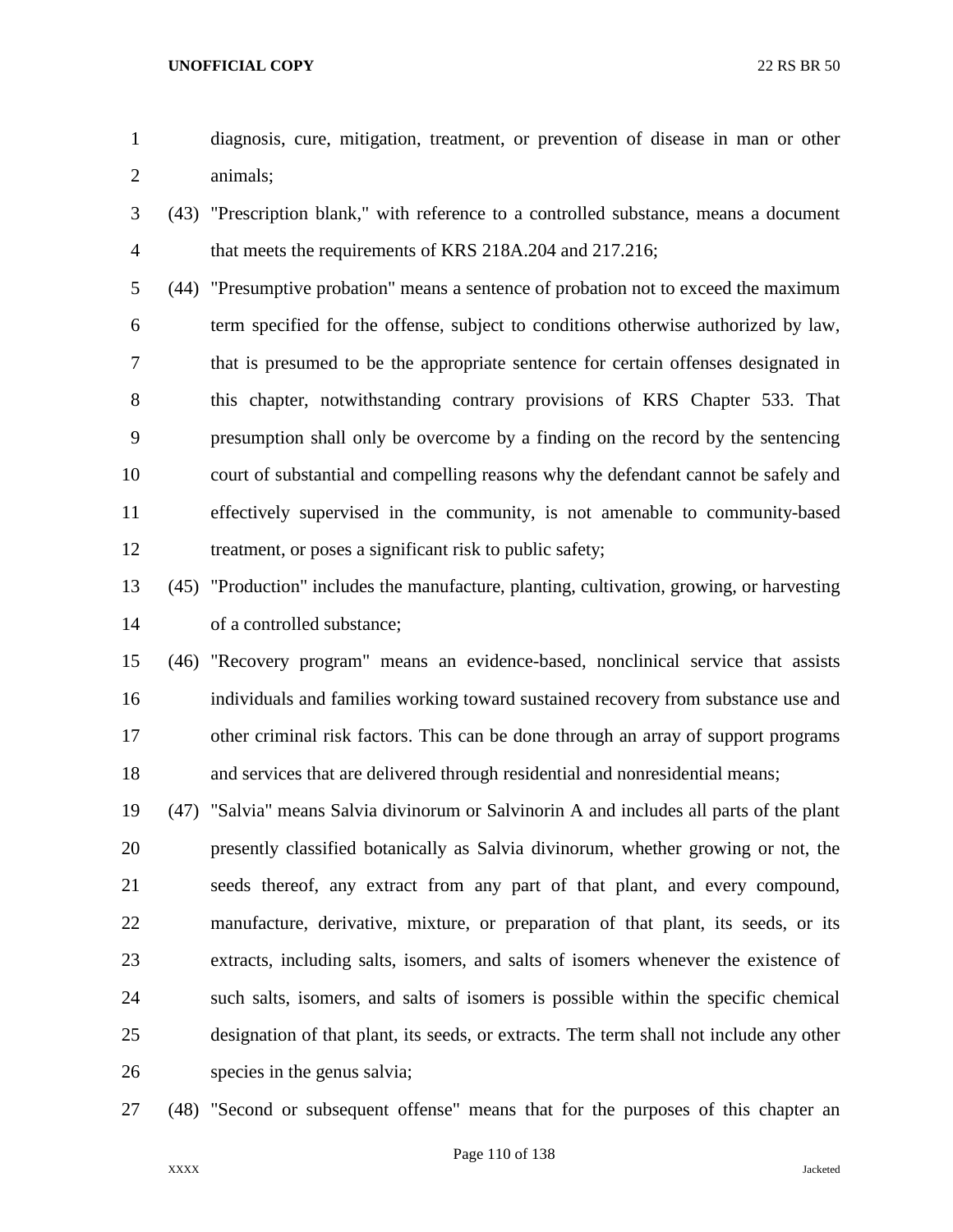offense is considered as a second or subsequent offense, if, prior to his or her conviction of the offense, the offender has at any time been convicted under this chapter, or under any statute of the United States, or of any state relating to substances classified as controlled substances or counterfeit substances, except that a prior conviction for a nontrafficking offense shall be treated as a prior offense only when the subsequent offense is a nontrafficking offense. For the purposes of this section, a conviction voided under KRS 218A.275 or 218A.276 shall not constitute a conviction under this chapter;

 (49) "Sell" means to dispose of a controlled substance to another person for consideration or in furtherance of commercial distribution;

(50) "Serious physical injury" has the same meaning it has in KRS 500.080;

 (51) "Synthetic cannabinoids or piperazines" means any chemical compound which is not approved by the United States Food and Drug Administration or, if approved, which is not dispensed or possessed in accordance with state and federal law, that contains Benzylpiperazine (BZP); Trifluoromethylphenylpiperazine (TFMPP); 1,1- Dimethylheptyl-11-hydroxytetrahydrocannabinol (HU-210); 1-Butyl-3-(1- naphthoyl)indole; 1-Pentyl-3-(1-naphthoyl)indole; dexanabinol (HU-211); or any compound in the following structural classes:

- (a) Naphthoylindoles: Any compound containing a 3-(1-naphthoyl)indole structure with substitution at the nitrogen atom of the indole ring by an alkyl, haloalkyl, alkenyl, cycloalkylmethyl, cycloalkylethyl, 1-(N-methyl-2- piperidinyl)methyl, or 2-(4-morpholinyl)ethyl group, whether or not further substituted in the indole ring to any extent and whether or not substituted in the naphthyl ring to any extent. Examples of this structural class include but are not limited to JWH-015, JWH-018, JWH-019, JWH-073, JWH-081, JWH-122, JWH-200, and AM-2201;
- 

(b) Phenylacetylindoles: Any compound containing a 3-phenylacetylindole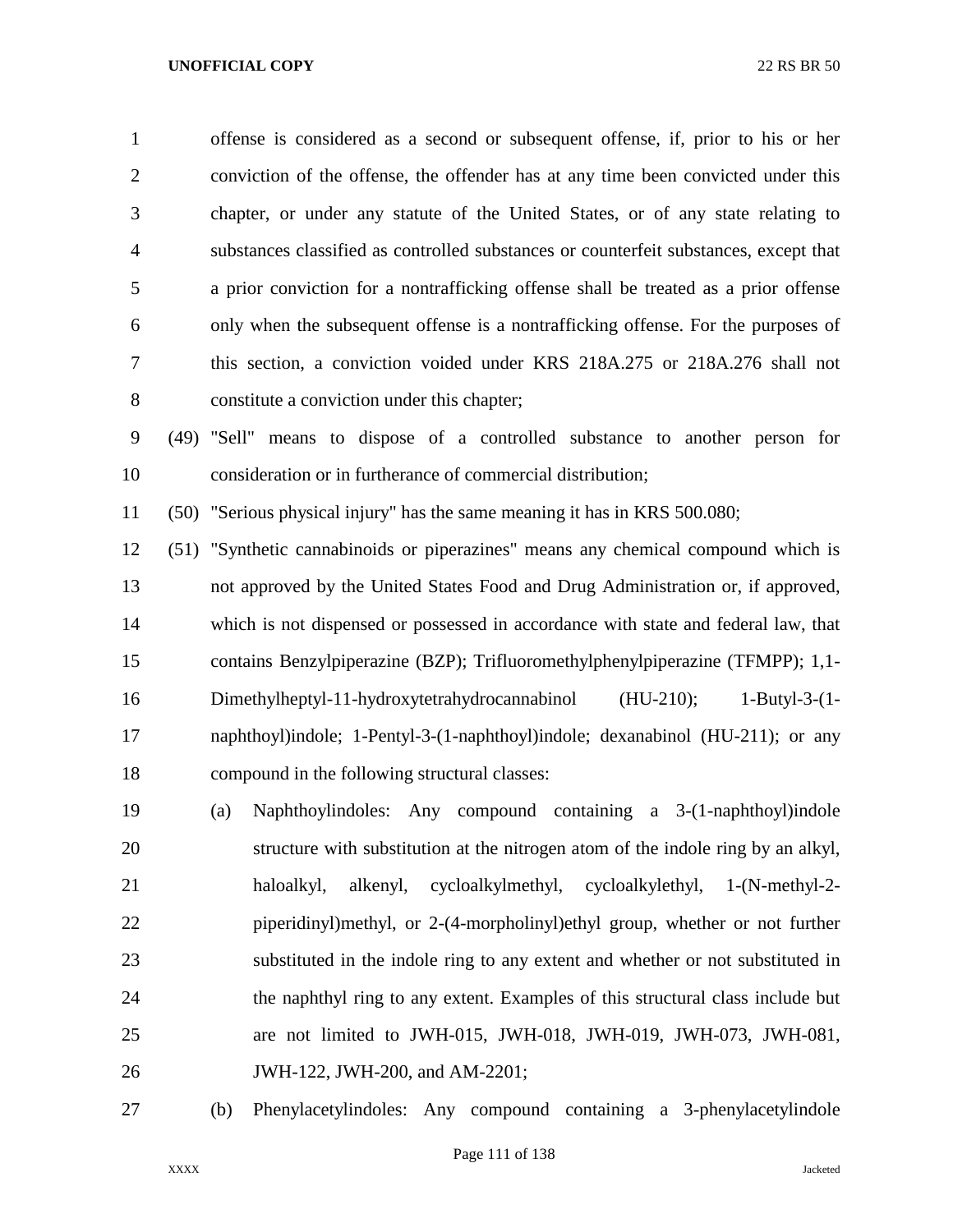structure with substitution at the nitrogen atom of the indole ring by an alkyl, haloalkyl, alkenyl, cycloalkylmethyl, cycloalkylethyl, 1-(N-methyl-2- piperidinyl)methyl, or 2-(4-morpholinyl)ethyl group whether or not further substituted in the indole ring to any extent and whether or not substituted in the phenyl ring to any extent. Examples of this structural class include but are not limited to JWH-167, JWH-250, JWH-251, and RCS-8; (c) Benzoylindoles: Any compound containing a 3-(benzoyl)indole structure with

 substitution at the nitrogen atom of the indole ring by an alkyl, haloalkyl, alkenyl, cycloalkylmethyl, cycloalkylethyl, 1-(N-methyl-2-piperidinyl)methyl, or 2-(4-morpholinyl)ethyl group whether or not further substituted in the indole ring to any extent and whether or not substituted in the phenyl ring to any extent. Examples of this structural class include but are not limited to AM-630, AM-2233, AM-694, Pravadoline (WIN 48,098), and RCS-4;

 (d) Cyclohexylphenols: Any compound containing a 2-(3- hydroxycyclohexyl)phenol structure with substitution at the 5-position of the phenolic ring by an alkyl, haloalkyl, alkenyl, cycloalkylmethyl, cycloalkylethyl, 1-(N-methyl-2-piperidinyl)methyl, or 2-(4-morpholinyl)ethyl group whether or not substituted in the cyclohexyl ring to any extent. Examples of this structural class include but are not limited to CP 47,497 and its C8 homologue (cannabicyclohexanol);

 (e) Naphthylmethylindoles: Any compound containing a 1H-indol-3-yl-(1- naphthyl)methane structure with substitution at the nitrogen atom of the indole ring by an alkyl, haloalkyl, alkenyl, cycloalkylmethyl, cycloalkylethyl, 1-(N- methyl-2-piperidinyl)methyl, or 2-(4-morpholinyl)ethyl group whether or not further substituted in the indole ring to any extent and whether or not substituted in the naphthyl ring to any extent. Examples of this structural class include but are not limited to JWH-175, JWH-184, and JWH-185;

Page 112 of 138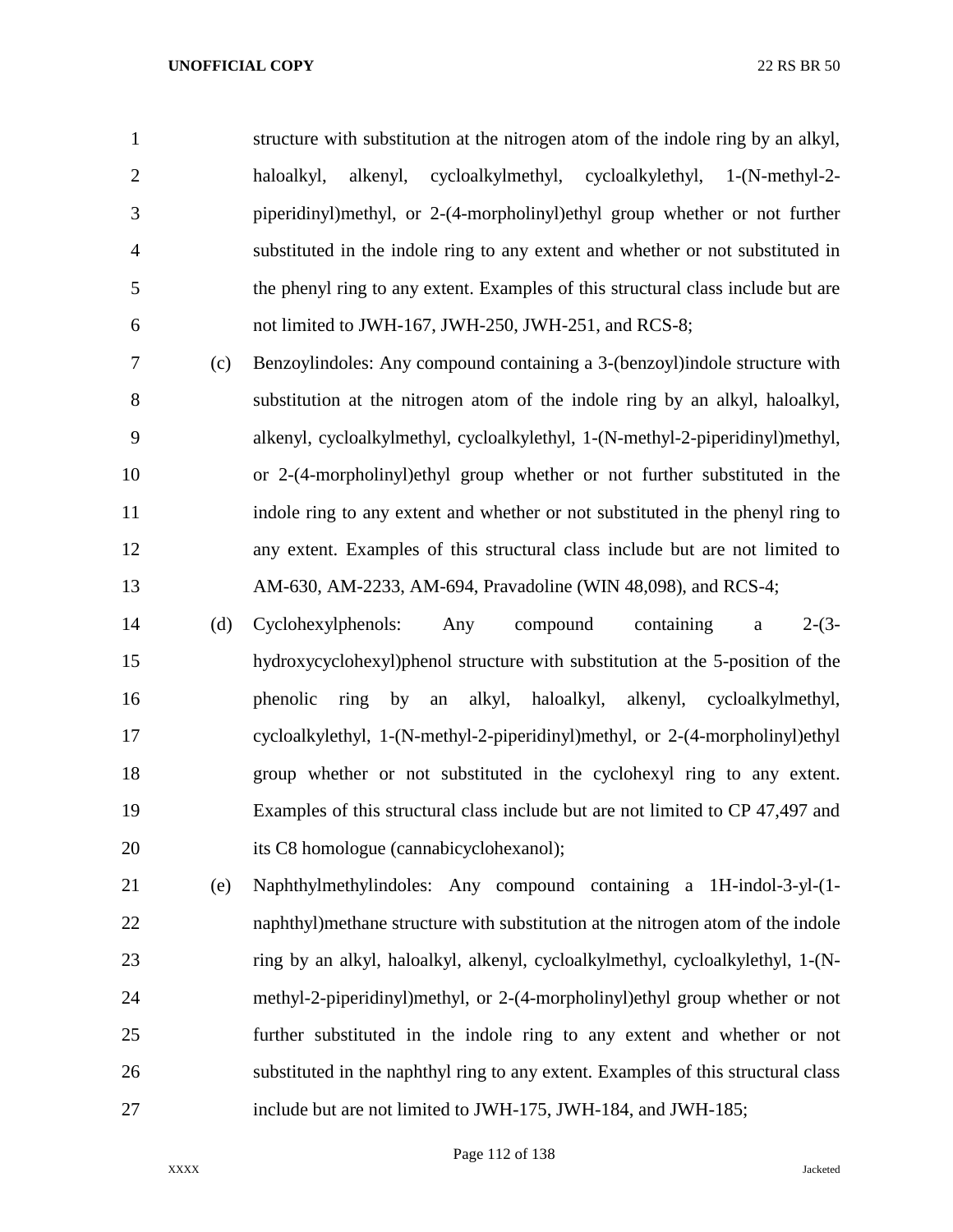(f) Naphthoylpyrroles: Any compound containing a 3-(1-naphthoyl)pyrrole structure with substitution at the nitrogen atom of the pyrrole ring by an alkyl, haloalkyl, alkenyl, cycloalkylmethyl, cycloalkylethyl, 1-(N-methyl-2- piperidinyl)methyl, or 2-(4-morpholinyl)ethyl group whether or not further substituted in the pyrrole ring to any extent and whether or not substituted in the naphthyl ring to any extent. Examples of this structural class include but are not limited to JWH-030, JWH-145, JWH-146, JWH-307, and JWH-368;

 (g) Naphthylmethylindenes: Any compound containing a 1-(1- naphthylmethyl)indene structure with substitution at the 3-position of the indene ring by an alkyl, haloalkyl, alkenyl, cycloalkylmethyl, cycloalkylethyl, 1-(N-methyl-2-piperidinyl)methyl, or 2-(4-morpholinyl)ethyl group whether or not further substituted in the indene ring to any extent and whether or not substituted in the naphthyl ring to any extent. Examples of this structural class 14 include but are not limited to JWH-176;

- (h) Tetramethylcyclopropanoylindoles: Any compound containing a 3-(1- tetramethylcyclopropoyl)indole structure with substitution at the nitrogen atom of the indole ring by an alkyl, haloalkyl, cycloalkylmethyl, cycloalkylethyl, 1-(N-methyl-2-piperidinyl)methyl, or 2-(4-morpholinyl)ethyl group, whether or not further substituted in the indole ring to any extent and whether or not further substituted in the tetramethylcyclopropyl ring to any extent. Examples of this structural class include but are not limited to UR-144 and XLR-11;
- (i) Adamantoylindoles: Any compound containing a 3-(1-adamantoyl)indole structure with substitution at the nitrogen atom of the indole ring by an alkyl, haloalkyl, alkenyl, cycloalkylmethyl, cycloalkylethyl, 1-(N-methyl-2- piperidinyl)methyl, or 2-(4-morpholinyl)ethyl group, whether or not further substituted in the indole ring to any extent and whether or not substituted in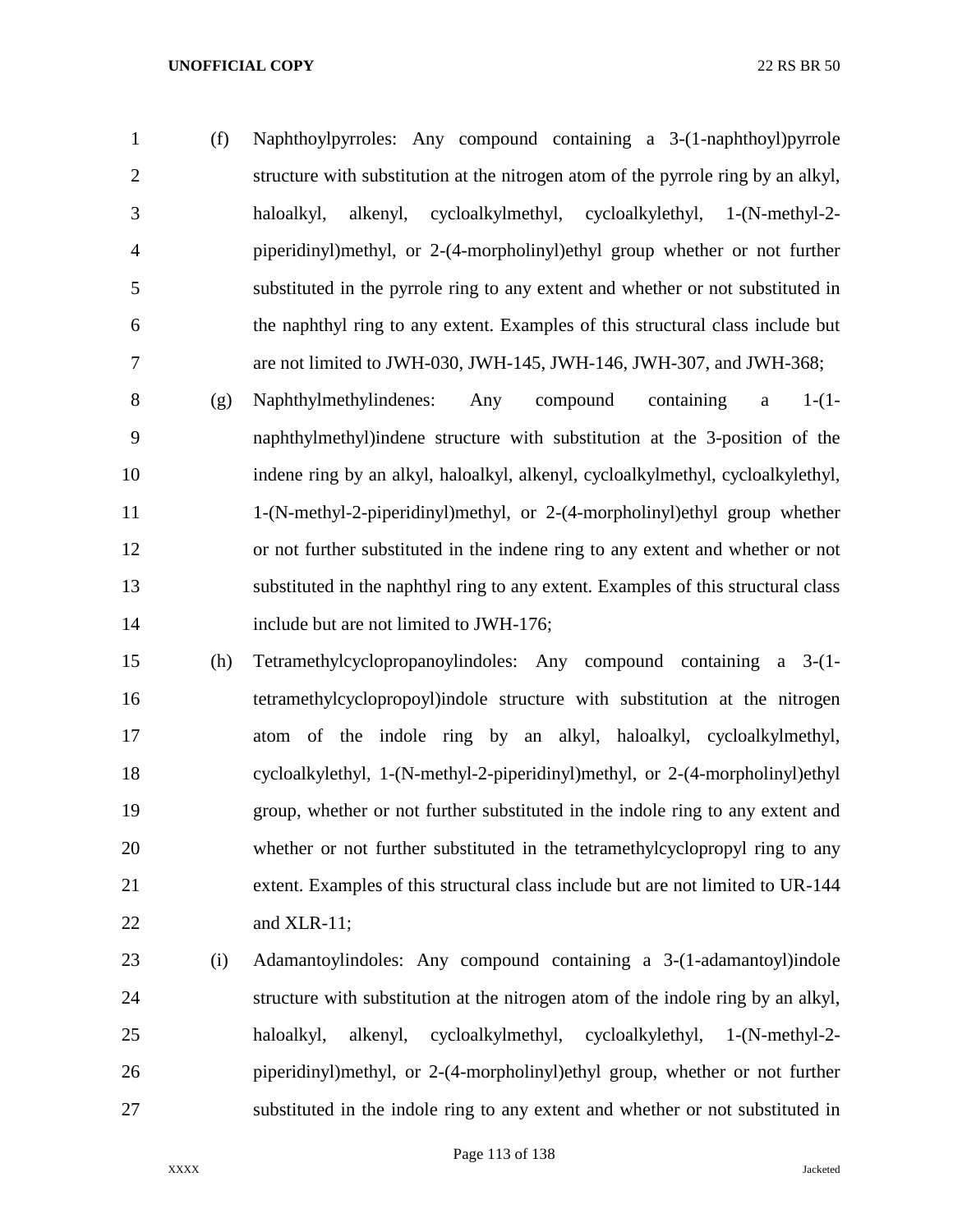- the adamantyl ring system to any extent. Examples of this structural class include but are not limited to AB-001 and AM-1248; or
- (j) Any other synthetic cannabinoid or piperazine which is not approved by the United States Food and Drug Administration or, if approved, which is not dispensed or possessed in accordance with state and federal law;

 (52) "Synthetic cathinones" means any chemical compound which is not approved by the United States Food and Drug Administration or, if approved, which is not dispensed or possessed in accordance with state and federal law (not including bupropion or compounds listed under a different schedule) structurally derived from 2- aminopropan-1-one by substitution at the 1-position with either phenyl, naphthyl, or thiophene ring systems, whether or not the compound is further modified in one (1) or more of the following ways:

- (a) By substitution in the ring system to any extent with alkyl, alkylenedioxy, alkoxy, haloalkyl, hydroxyl, or halide substituents, whether or not further substituted in the ring system by one (1) or more other univalent substituents. Examples of this class include but are not limited to 3,4- Methylenedioxycathinone (bk-MDA);
- (b) By substitution at the 3-position with an acyclic alkyl substituent. Examples of this class include but are not limited to 2-methylamino-1-phenylbutan-1-one (buphedrone);
- (c) By substitution at the 2-amino nitrogen atom with alkyl, dialkyl, benzyl, or methoxybenzyl groups, or by inclusion of the 2-amino nitrogen atom in a cyclic structure. Examples of this class include but are not limited to 24 Dimethylcathinone, Ethcathinone, and  $\alpha$ -Pyrrolidinopropiophenone ( $\alpha$ -PPP); or
- (d) Any other synthetic cathinone which is not approved by the United States Food and Drug Administration or, if approved, is not dispensed or possessed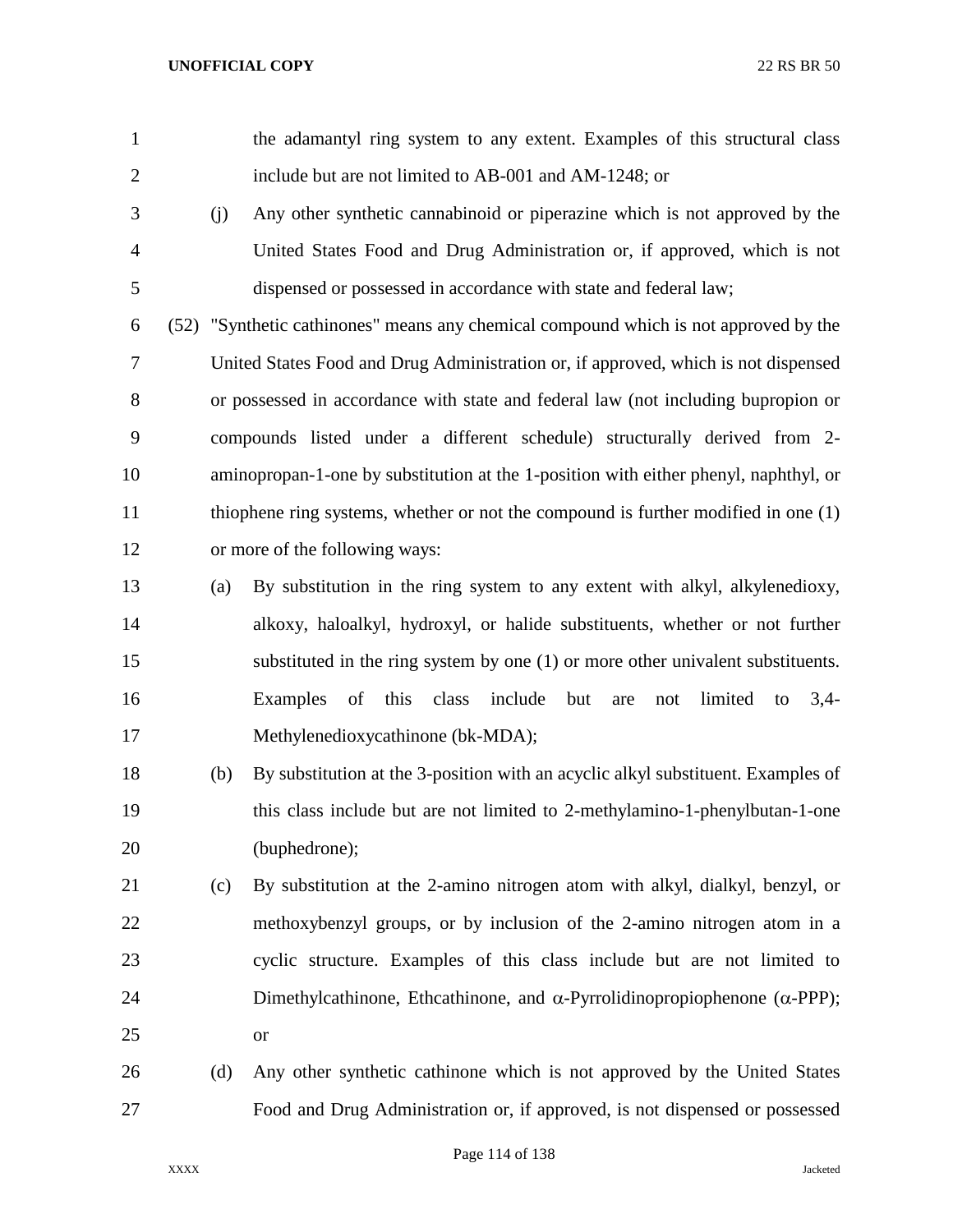|     | in accordance with state or federal law;                                                     |  |  |  |
|-----|----------------------------------------------------------------------------------------------|--|--|--|
|     | (53) "Synthetic drugs" means any synthetic cannabinoids or piperazines or any synthetic      |  |  |  |
|     | cathinones;                                                                                  |  |  |  |
|     | (54) "Telehealth" has the same meaning it has in KRS 311.550;                                |  |  |  |
|     | (55) "Tetrahydrocannabinols" means synthetic equivalents of the substances contained in      |  |  |  |
|     | the plant, or in the resinous extractives of the plant Cannabis, sp. or synthetic            |  |  |  |
|     | substances, derivatives, and their isomers with similar chemical structure and               |  |  |  |
|     | pharmacological activity such as the following:                                              |  |  |  |
|     | Delta 1 cis or trans tetrahydrocannabinol, and their optical isomers;<br>(a)                 |  |  |  |
|     | Delta 6 cis or trans tetrahydrocannabinol, and their optical isomers; and<br>(b)             |  |  |  |
|     | Delta 3, 4 cis or trans tetrahydrocannabinol, and its optical isomers;<br>(c)                |  |  |  |
|     | (56) "Traffic," except as provided in KRS 218A.1431, means to manufacture, distribute,       |  |  |  |
|     | dispense, sell, transfer, or possess with intent to manufacture, distribute, dispense,       |  |  |  |
|     | or sell a controlled substance;                                                              |  |  |  |
|     | (57) "Transfer" means to dispose of a controlled substance to another person without         |  |  |  |
|     | consideration and not in furtherance of commercial distribution; and                         |  |  |  |
|     | (58) "Ultimate user" means a person who lawfully possesses a controlled substance for        |  |  |  |
|     | his or her own use or for the use of a member of his or her household or for                 |  |  |  |
|     | administering to an animal owned by him or her or by a member of his or her                  |  |  |  |
|     | household.                                                                                   |  |  |  |
|     | Section 38. KRS 218A.1421 is amended to read as follows:                                     |  |  |  |
| (1) | A person is guilty of trafficking in marijuana when he or she knowingly and                  |  |  |  |
|     | unlawfully traffics in marijuana, and the trafficking is not in compliance with, or          |  |  |  |
|     | otherwise authorized by, Sections 1 to 30 of this Act.                                       |  |  |  |
| (2) | <b>Unless authorized by Sections 1 to 30 of this Act, trafficking in less than eight (8)</b> |  |  |  |
|     | ounces of marijuana is:                                                                      |  |  |  |
|     |                                                                                              |  |  |  |

(a) For a first offense a Class A misdemeanor.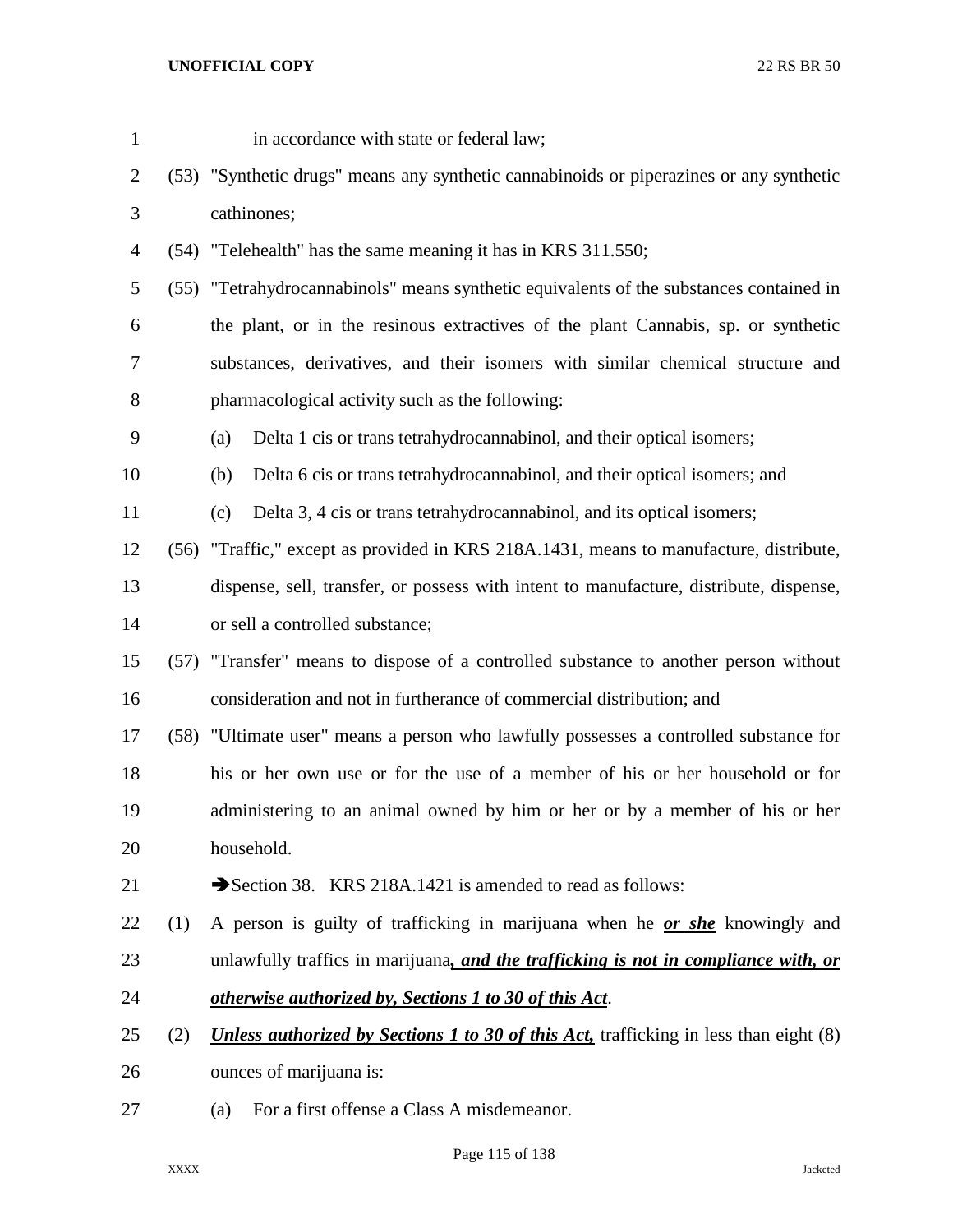(b) For a second or subsequent offense a Class D felony. (3) *Unless authorized by Sections 1 to 30 of this Act,* trafficking in eight (8) or more ounces but less than five (5) pounds of marijuana is: (a) For a first offense a Class D felony. (b) For a second or subsequent offense a Class C felony. (4) *Unless authorized by Sections 1 to 30 of this Act,* trafficking in five (5) or more pounds of marijuana is: (a) For a first offense a Class C felony. (b) For a second or subsequent offense a Class B felony. (5) *Unless authorized by Sections 1 to 30 of this Act,* the unlawful possession by any person of eight (8) or more ounces of marijuana shall be prima facie evidence that the person possessed the marijuana with the intent to sell or transfer it. *(6) This section does not apply to: (a) A cannabis business or a cannabis business agent, as defined in Section 1 of this Act, when acting in compliance with Sections 1 to 30 of this Act; or (b) A cardholder, as defined in Section 1 of this Act, whose use of medicinal cannabis is in compliance with Sections 1 to 30 of this Act.* 18 Section 39. KRS 218A.1422 is amended to read as follows: (1) A person is guilty of possession of marijuana when he or she knowingly and unlawfully possesses marijuana*, and the possession is not in compliance with, or otherwise authorized by, Sections 1 to 30 of this Act*. (2) Possession of marijuana is a Class B misdemeanor, except that, KRS Chapter 532 to the contrary notwithstanding, the maximum term of incarceration shall be no greater than forty-five (45) days. *(3) This section does not apply to: (a) A cannabis business or a cannabis business agent, as defined in Section 1 of this Act, when acting in compliance with Sections 1 to 30 of this Act; or*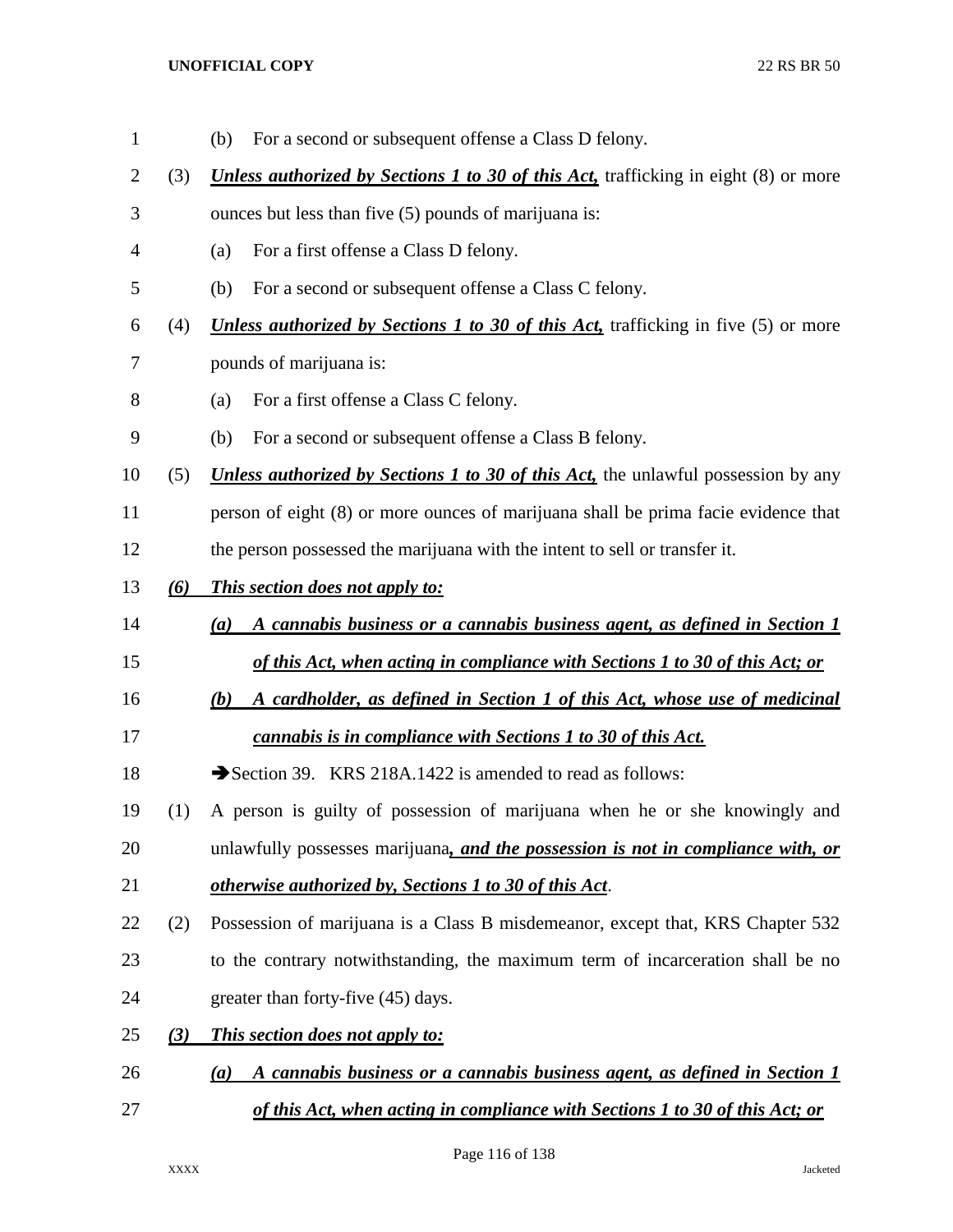| $\mathbf{1}$   |     | A cardholder, as defined in Section 1 of this Act, whose use of medicinal<br>(b)            |  |  |
|----------------|-----|---------------------------------------------------------------------------------------------|--|--|
| $\overline{2}$ |     | cannabis is in compliance with Sections 1 to 30 of this Act.                                |  |  |
| 3              |     | Section 40. KRS 218A.1423 is amended to read as follows:                                    |  |  |
| 4              | (1) | A person is guilty of marijuana cultivation when he or she knowingly and                    |  |  |
| 5              |     | unlawfully plants, cultivates, or harvests marijuana with the intent to sell or transfer    |  |  |
| 6              |     | it, and the cultivation is not in compliance with, or otherwise authorized by,              |  |  |
| 7              |     | <b>Sections 1 to 30 of this Act.</b>                                                        |  |  |
| 8              | (2) | <b>Unless authorized by Sections 1 to 30 of this Act, marijuana cultivation of five (5)</b> |  |  |
| 9              |     | or more plants of marijuana is:                                                             |  |  |
| 10             |     | For a first offense a Class D felony.<br>(a)                                                |  |  |
| 11             |     | For a second or subsequent offense a Class C felony.<br>(b)                                 |  |  |
| 12             | (3) | <b>Unless authorized by Sections 1 to 30 of this Act, marijuana cultivation of fewer</b>    |  |  |
| 13             |     | than five $(5)$ plants is:                                                                  |  |  |
| 14             |     | For a first offense a Class A misdemeanor.<br>(a)                                           |  |  |
| 15             |     | For a second or subsequent offense a Class D felony.<br>(b)                                 |  |  |
| 16             | (4) | <i>Unless authorized by Sections 1 to 30 of this Act</i> , the planting, cultivating, or    |  |  |
| 17             |     | harvesting of five (5) or more marijuana plants shall be prima facie evidence that          |  |  |
| 18             |     | the marijuana plants were planted, cultivated, or harvested for the purpose of sale or      |  |  |
| 19             |     | transfer.                                                                                   |  |  |
| 20             | (5) | This section does not apply to a cannabis business or a cannabis business agent,            |  |  |
| 21             |     | as defined in Section 1 of this Act, when acting in compliance with Sections 1 to           |  |  |
| 22             |     | 30 of this Act.                                                                             |  |  |
| 23             |     | Section 41. KRS 218A.202 is amended to read as follows:                                     |  |  |
| 24             | (1) | As used in this section:                                                                    |  |  |
| 25             |     | "Cabinet" means the cabinet for Health and Family Services;<br>$\left(a\right)$             |  |  |
| 26             |     | "Cannabis business" has the same meaning as in Section 1 of this Act;<br>(b)                |  |  |
| 27             |     | "Controlled substance" means Schedules II, III, IV, and V controlled<br>(c)                 |  |  |

Page 117 of 138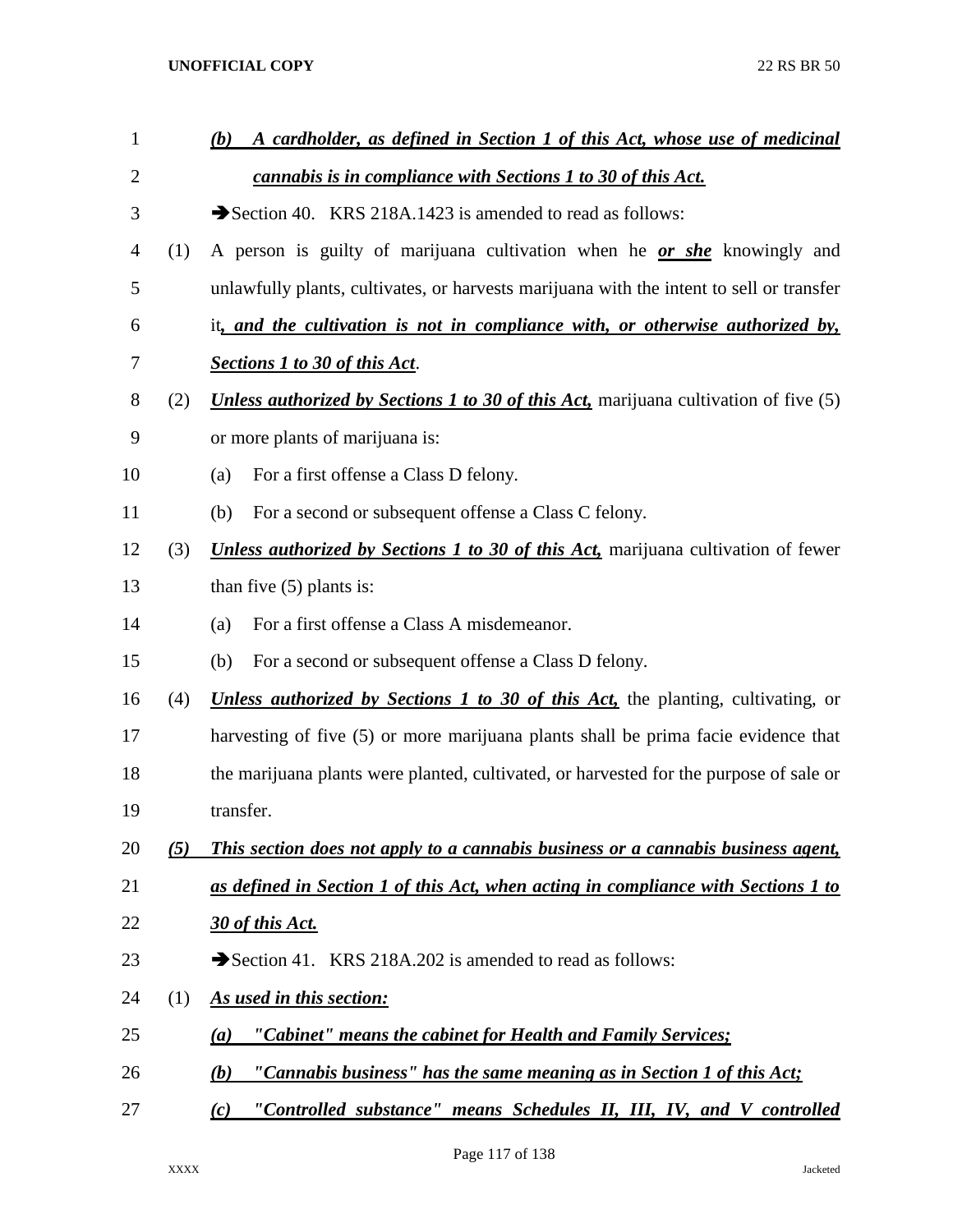| $\mathbf{1}$   |                             | substances and does not include medicinal cannabis;                                     |
|----------------|-----------------------------|-----------------------------------------------------------------------------------------|
| $\overline{2}$ | (d)                         | "Dispensary" has the same meaning as in Section 1 of this Act;                          |
| 3              | (e)                         | "Dispensary agent" has the same meaning as in Section 1 of this Act;                    |
| 4              | (f)                         | <u>"Disqualifying felony offense" has the same meaning as in Section 1 of this</u>      |
| 5              |                             | <u>Act;</u>                                                                             |
| 6              | $\left( \mathbf{g} \right)$ | "Medicinal cannabis" has the same meaning as in Section 1 of this Act;                  |
| 7              | (h)                         | "Medical cannabis practitioner" has the same meaning as in Section 1 of                 |
| 8              |                             | this Act;                                                                               |
| 9              | (i)                         | "Registry identification card" has the same meaning as in Section 1 of this             |
| 10             |                             | <u>Act;</u>                                                                             |
| 11             | (i)                         | "State licensing board" has the same meaning as in Section 1 of this Act;               |
| 12             | (k)                         | "Use of medicinal cannabis" has the same meaning as in Section 1 of this                |
| 13             |                             | Act; and                                                                                |
| 14             | (l)                         | "Written certification" has the same meaning as in Section 1 of this Act.               |
| 15             | (2)                         | The cabinet for Health and Family Services shall establish and maintain an              |
| 16             |                             | electronic system for monitoring Schedules II, III, IV, and V controlled substances     |
| 17             |                             | and medicinal cannabis as defined in Section 1 of this Act. The cabinet may             |
| 18             |                             | contract for the design, upgrade, or operation of this system if the contract preserves |
| 19             |                             | all of the rights, privileges, and protections guaranteed to Kentucky citizens under    |
| 20             |                             | this chapter and the contract requires that all other aspects of the system be operated |
| 21             |                             | in conformity with the requirements of this or any other applicable state or federal    |
| 22             | law.                        |                                                                                         |
| 23             | $(3)$ [ $(2)$ ]             | For the purpose of monitoring the prescribing and dispensing of controlled              |
| 24             |                             | substances:                                                                             |
| 25             | (a)                         | A practitioner or a pharmacist authorized to prescribe or dispense controlled           |
| 26             |                             | substances to humans shall register with the cabinet to use the system                  |
| 27             |                             | provided for in this section and shall maintain such registration continuously          |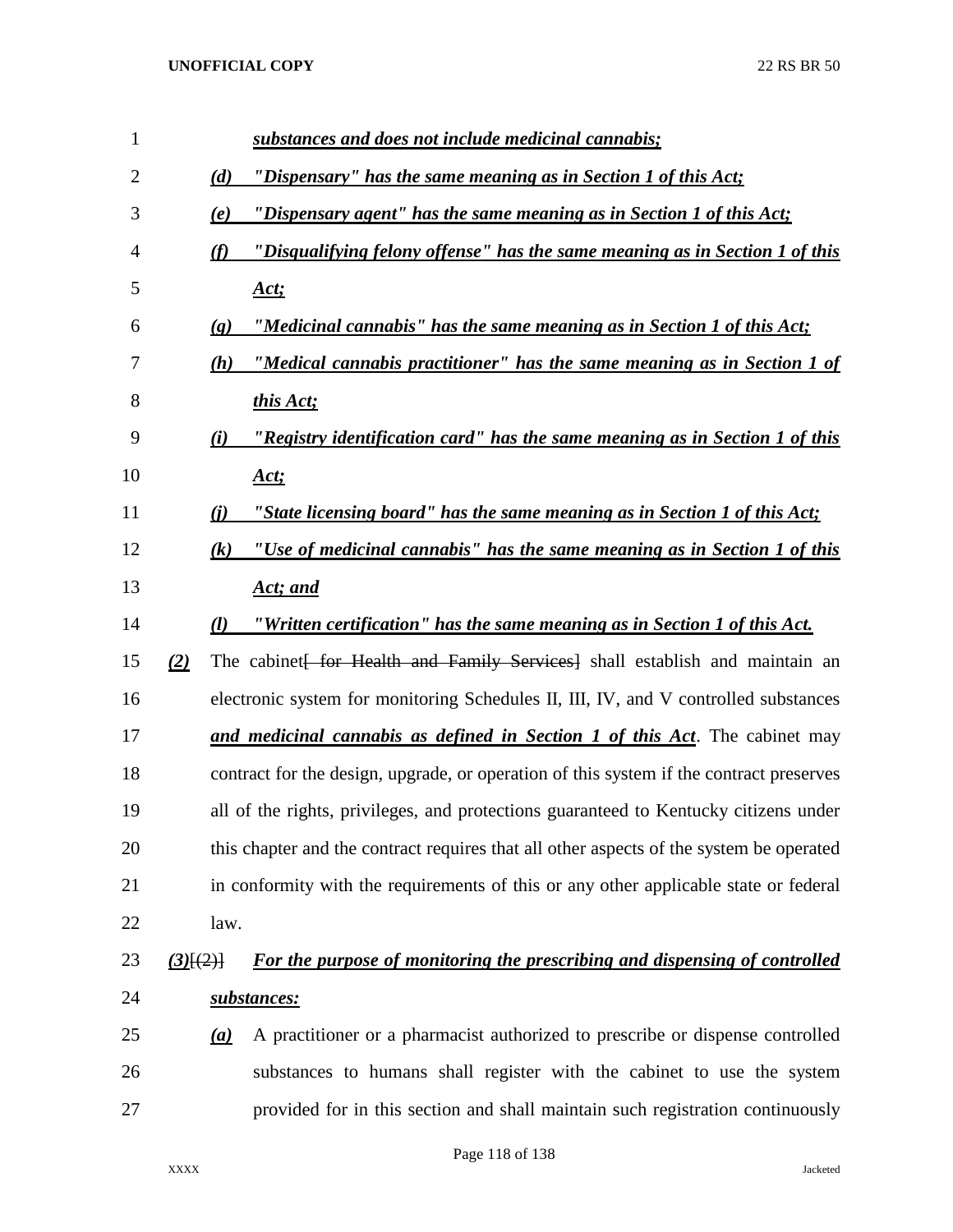| 1              | during the practitioner's or pharmacist's term of licensure and shall not have to                               |
|----------------|-----------------------------------------------------------------------------------------------------------------|
| $\overline{2}$ | pay a fee or tax specifically dedicated to the operation of the system.                                         |
| 3              | Every practitioner or pharmacy which dispenses a controlled substance<br>$(b)$ $\{3\}$                          |
| $\overline{4}$ | to a person in Kentucky, or to a person at an address in Kentucky, shall report                                 |
| 5              | to the cabinet for Health and Family Services] the data required by this                                        |
| 6              | section, which includes the reporting of any Schedule II controlled substance                                   |
| 7              | dispensed at a facility licensed by the cabinet and a Schedule II through                                       |
| 8              | Schedule V controlled substance regardless of dosage when dispensed by the                                      |
| 9              | emergency department of a hospital to an emergency department patient.                                          |
| 10             | Reporting shall not be required for:                                                                            |
| 11             | A drug administered directly to a patient in a hospital, a resident of<br>1.[(a)]                               |
| 12             | a health care facility licensed under KRS Chapter 216B, a resident of a                                         |
| 13             | child-caring facility as defined by KRS 199.011, or an individual in a                                          |
| 14             | jail, correctional facility, or juvenile detention facility;                                                    |
| 15             | A Schedule III through Schedule V controlled substance dispensed<br>2.[(b)]                                     |
| 16             | by a facility licensed by the cabinet provided that the quantity dispensed                                      |
| 17             | is limited to an amount adequate to treat the patient for a maximum of                                          |
| 18             | forty-eight (48) hours and is not dispensed by the emergency department                                         |
| 19             | of a hospital; or                                                                                               |
| 20             | A drug administered or dispensed to a research subject enrolled in<br>3.[(e)]                                   |
| 21             | a research protocol approved by an institutional review board that has an                                       |
| 22             | active federalwide assurance number from the United States Department                                           |
| 23             | of Health and Human Services, Office for Human Research Protections,                                            |
| 24             | where the research involves single, double, or triple blind drug                                                |
| 25             | administration or is additionally covered by a certificate of                                                   |
| 26             | confidentiality from the National Institutes of Health.                                                         |
| 27             | In addition to the data required by <b>paragraph</b> (d) of this subsection $\overline{(5)}$<br>$(c)$ [ $(4)$ ] |

Page 119 of 138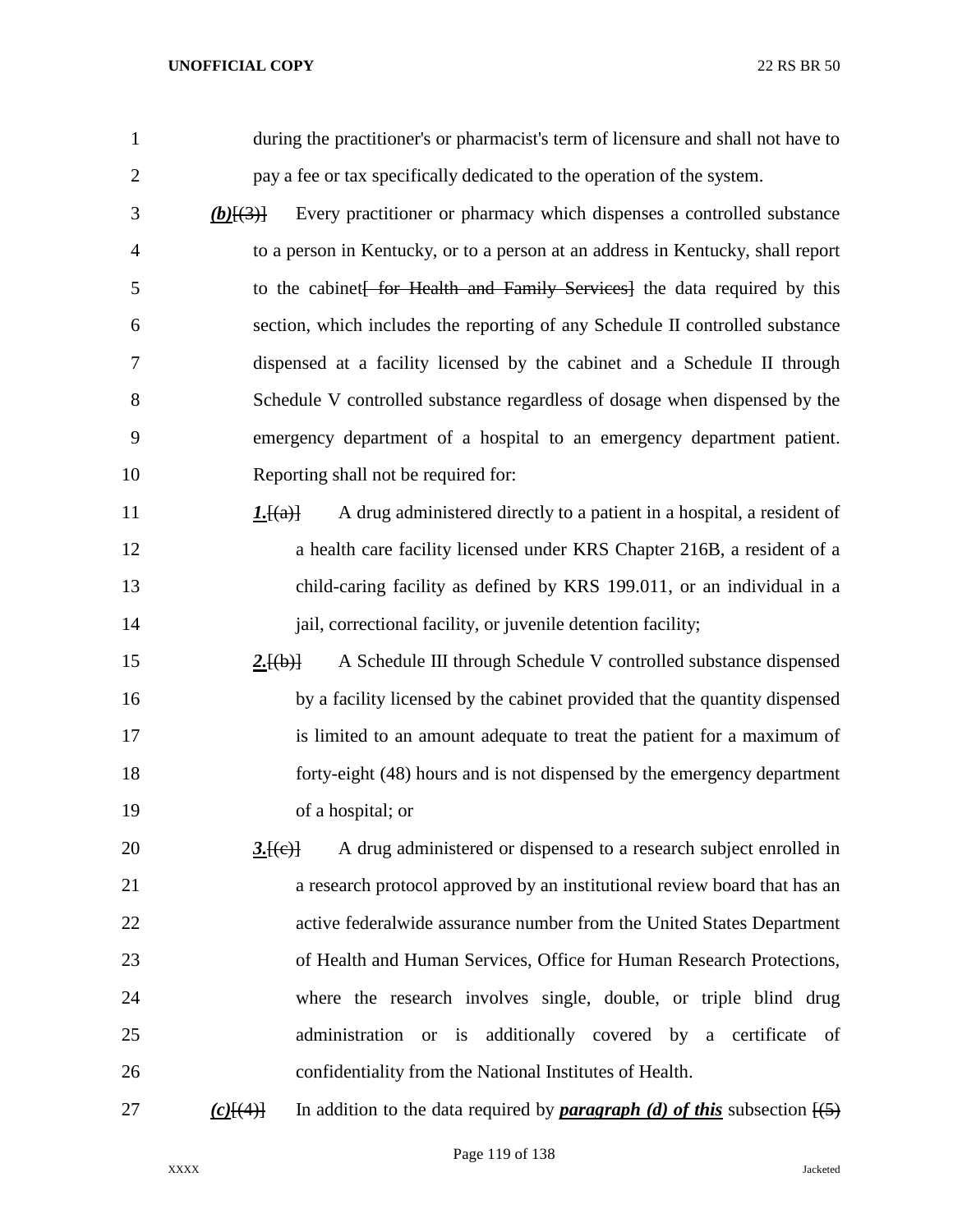| $\mathbf{1}$   | of this section, a Kentucky-licensed acute care hospital or critical access              |
|----------------|------------------------------------------------------------------------------------------|
| $\overline{2}$ | hospital shall report to the cabinet all positive toxicology screens that were           |
| 3              | performed by the hospital's emergency department to evaluate the patient's               |
| 4              | suspected drug overdose.                                                                 |
| 5              | Data for each controlled substance that is reported shall include but not<br>$(d)$ [(5)] |
| 6              | be limited to the following:                                                             |
| 7              | Patient identifier;<br>I.[(a)]                                                           |
| 8              | National drug code of the drug dispensed;<br>2.[(b)]                                     |
| 9              | Date of dispensing;<br>3.[(e)]                                                           |
| 10             | Quantity dispensed;<br>4.[(d)]                                                           |
| 11             | Prescriber; and<br>5.[(e)]                                                               |
| 12             | Dispenser.<br><u>6. <math>[(f)]</math></u>                                               |
| 13             | The data shall be provided in the electronic format specified by the<br>$(e)$ [(6)]      |
| 14             | cabinet <i>for Health and Family Services</i> unless a waiver has been granted by        |
| 15             | the cabinet to an individual dispenser. The cabinet shall establish acceptable           |
| 16             | error tolerance rates for data. Dispensers shall ensure that reports fall within         |
| 17             | these tolerances. Incomplete or inaccurate data shall be corrected upon                  |
| 18             | notification by the cabinet if the dispenser exceeds these error tolerance rates.        |
| 19             | The cabinet for Health and Family Services shall only disclose data to<br>L(H(7))        |
| 20             | authorized to receive that data<br>entities<br>under<br>this<br>and<br>persons           |
| 21             | <i>subsection</i> [section]. Disclosure to any other person or entity, including         |
| 22             | disclosure in the context of a civil action where the disclosure is sought either        |
| 23             | for the purpose of discovery or for evidence, is prohibited unless specifically          |
| 24             | authorized by this section. The cabinet for Health and Family Services shall             |
| 25             | be authorized to provide data to:                                                        |
| 26             | A designated representative of a board responsible for the<br>L[(a)]                     |

licensure, regulation, or discipline of practitioners, pharmacists, or other

Page 120 of 138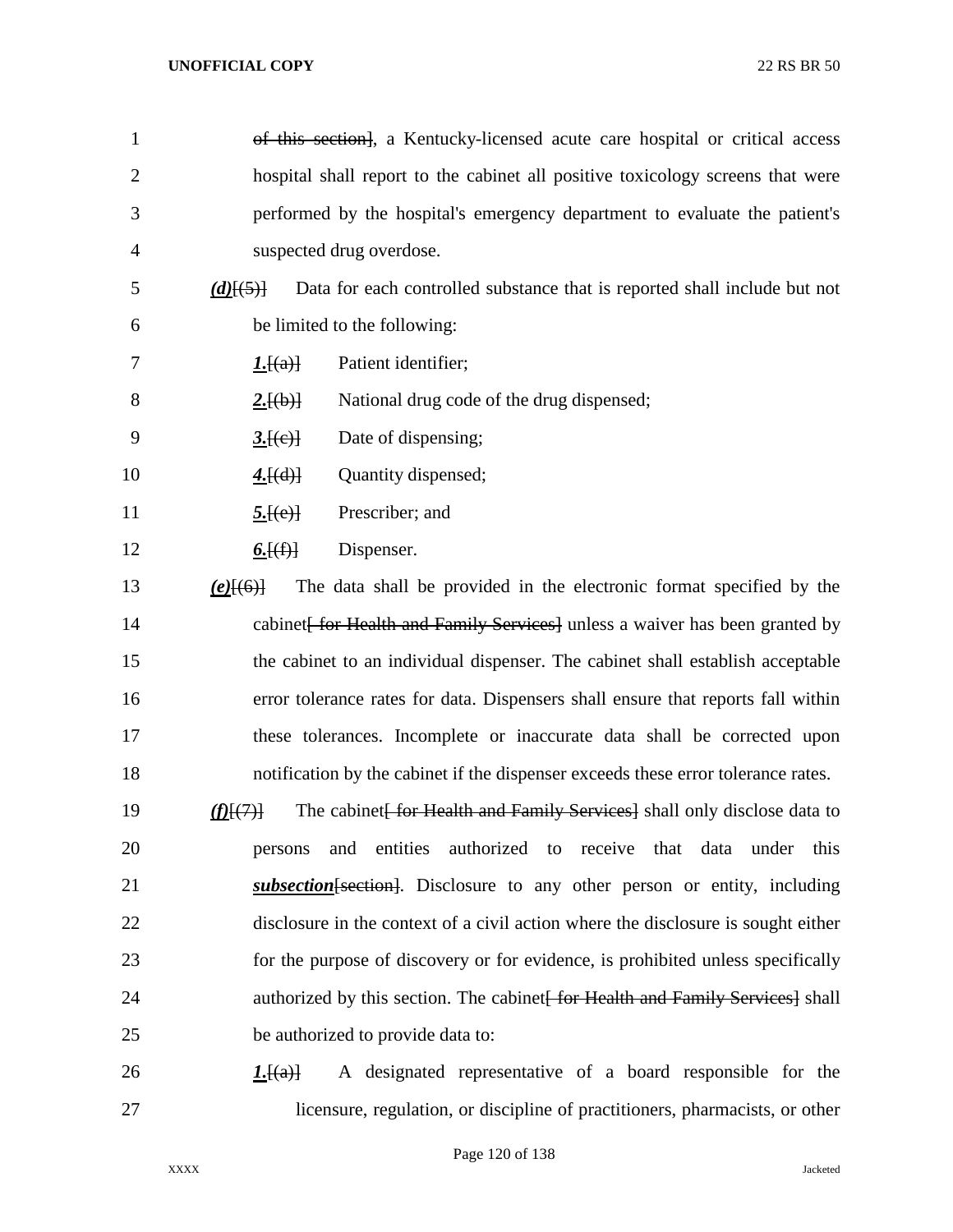- person who is authorized to prescribe, administer, or dispense controlled substances and who is involved in a bona fide specific investigation involving a designated person;
- 4 2.<del>[(b)]</del> Employees of the Office of the Inspector General of the cabinet for Health and Family Services] who have successfully completed training for the electronic system and who have been approved to use the system, federal prosecutors, Kentucky Commonwealth's attorneys and assistant Commonwealth's attorneys, county attorneys and assistant county attorneys, a peace officer certified pursuant to KRS 15.380 to 15.404, a certified or full-time peace officer of another state, or a federal agent whose duty is to enforce the laws of this Commonwealth, of another state, or of the United States relating to drugs and who is engaged in a bona fide specific investigation involving a designated person;
- 15 3.<del>[(e)]</del> A state-operated Medicaid program in conformity with subsection (8) of this section;
- **4.**[(d)] A properly convened grand jury pursuant to a subpoena properly 18 issued for the records;
- **5.**[(e)] A practitioner or pharmacist, or employee of the practitioner's or pharmacist's practice acting under the specific direction of the practitioner or pharmacist, who certifies that the requested information is for the purpose of:
- *a*[1]. Providing medical or pharmaceutical treatment to a bona fide current or prospective patient;
- *b*[2]. Reviewing data on controlled substances that have been reported for the birth mother of an infant who is currently being treated by the practitioner for neonatal abstinence syndrome, or has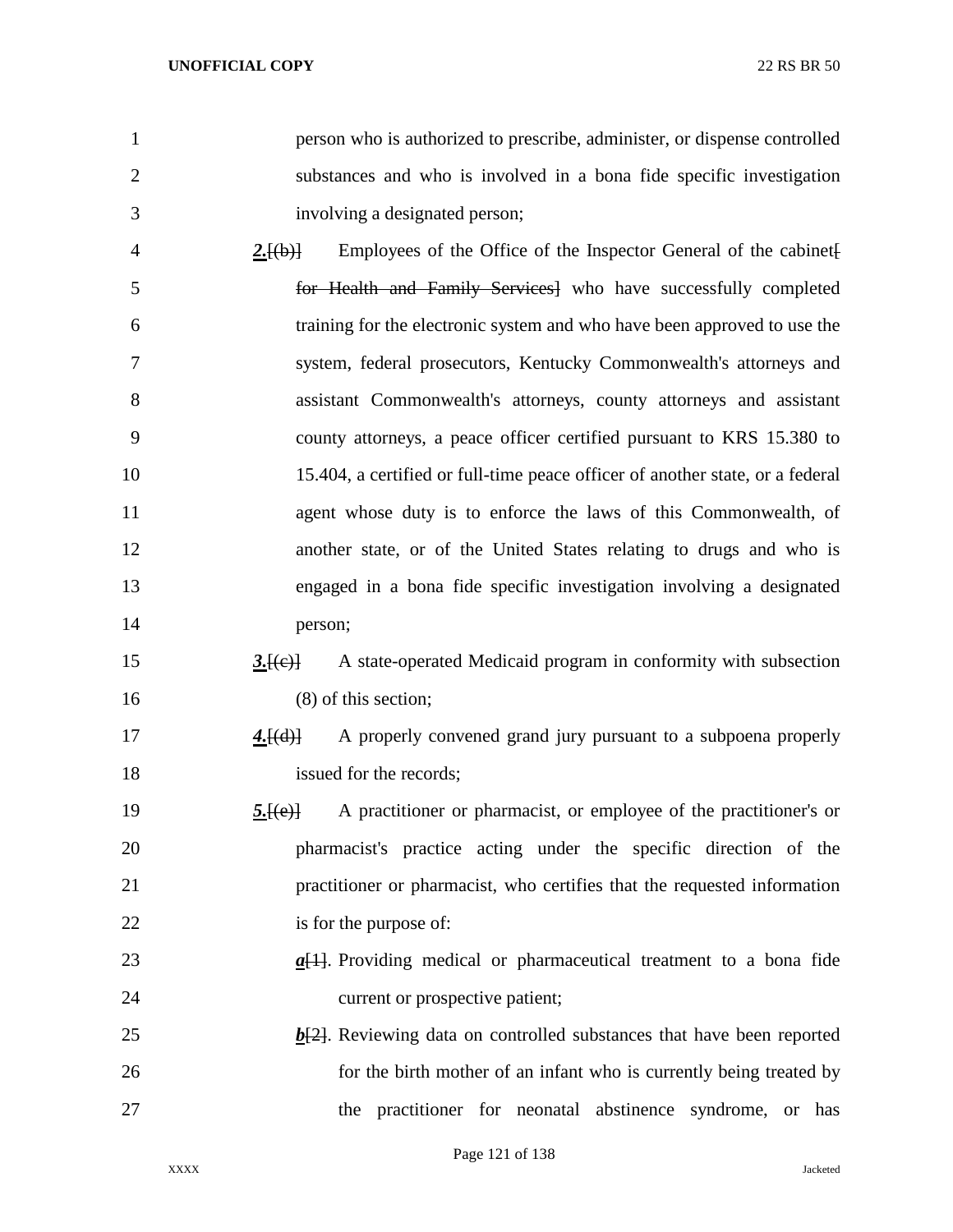| $\mathbf{1}$   | symptoms that suggest prenatal drug exposure; or                                                  |
|----------------|---------------------------------------------------------------------------------------------------|
| $\overline{2}$ | $c$ <sup>[3]</sup> . Reviewing and assessing the individual prescribing or dispensing             |
| 3              | patterns of the practitioner or pharmacist or to determine the                                    |
| 4              | accuracy and completeness of information contained in the                                         |
| 5              | monitoring system;                                                                                |
| 6              | The chief medical officer of a hospital or long-term-care facility,<br><u>6. <math>(f)</math></u> |
| 7              | an employee of the hospital or long-term-care facility as designated by                           |
| $8\,$          | the chief medical officer and who is working under his or her specific                            |
| 9              | direction, or a physician designee if the hospital or facility has no chief                       |
| 10             | medical officer, if the officer, employee, or designee certifies that the                         |
| 11             | requested information is for the purpose of providing medical or                                  |
| 12             | pharmaceutical treatment to a bona fide current or prospective patient or                         |
| 13             | resident in the hospital or facility;                                                             |
| 14             | In addition to the purposes authorized under <i>subparagraph 1. of</i><br>7.[(g)]                 |
| 15             | this paragraph (a) of this subsection, the Kentucky Board of Medical                              |
| 16             | Licensure, for any physician who is:                                                              |
| 17             | $\underline{a}$ [1]. Associated in a partnership or other business entity with a                  |
| 18             | physician who is already under investigation by the Board of                                      |
| 19             | Medical Licensure for improper prescribing or dispensing                                          |
| 20             | practices;                                                                                        |
| 21             | $\underline{b[2]}$ . In a designated geographic area for which a trend report indicates a         |
| 22             | substantial likelihood that inappropriate prescribing or dispensing                               |
| 23             | may be occurring; or                                                                              |
| 24             | $c$ [3]. In a designated geographic area for which a report on another                            |
| 25             | physician in that area indicates a substantial likelihood that                                    |
| 26             | inappropriate prescribing or dispensing may be occurring in that                                  |
| 27             | area;                                                                                             |

Page 122 of 138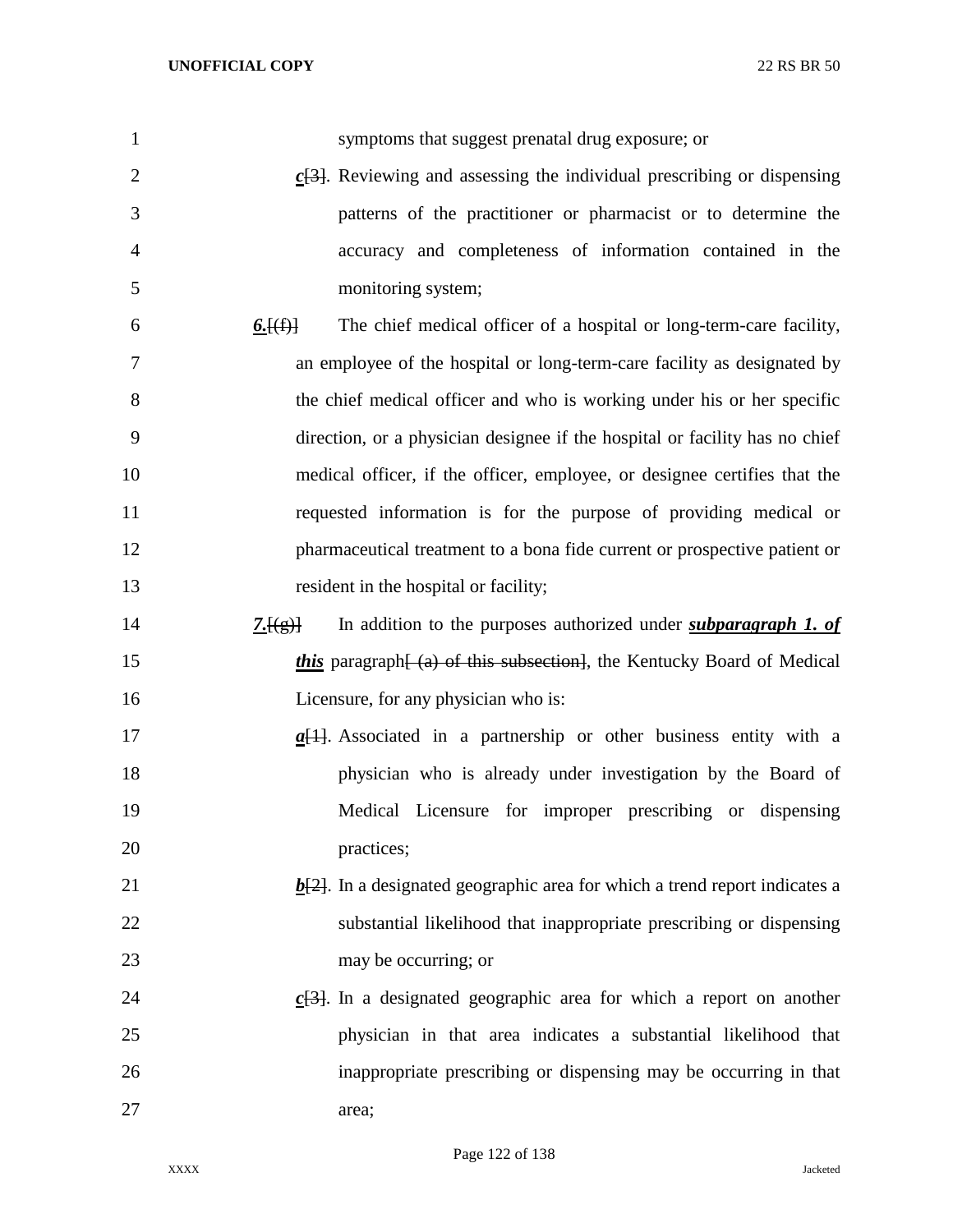| $\mathbf{1}$   | In addition to the purposes authorized under <i>subparagraph 1. of</i><br><u><math>8.[(h)]</math></u> |
|----------------|-------------------------------------------------------------------------------------------------------|
| $\overline{2}$ | <i>this</i> paragraph (a) of this subsection, the Kentucky Board of Nursing,                          |
| 3              | for any advanced practice registered nurse who is:                                                    |
| 4              | $\underline{a}[1]$ . Associated in a partnership or other business entity with a                      |
| 5              | physician who is already under investigation by the Kentucky                                          |
| 6              | Board of Medical Licensure for improper prescribing or dispensing                                     |
| 7              | practices;                                                                                            |
| 8              | $\underline{b[2]}$ . Associated in a partnership or other business entity with an                     |
| 9              | advanced practice registered nurse who is already under                                               |
| 10             | investigation by the Board of Nursing for improper prescribing                                        |
| 11             | practices;                                                                                            |
| 12             | $c$ [3]. In a designated geographic area for which a trend report indicates a                         |
| 13             | substantial likelihood that inappropriate prescribing or dispensing                                   |
| 14             | may be occurring; or                                                                                  |
| 15             | $\underline{d}[4]$ . In a designated geographic area for which a report on a physician                |
| 16             | or another advanced practice registered nurse in that area indicates                                  |
| 17             | substantial likelihood that inappropriate prescribing or<br>a                                         |
| 18             | dispensing may be occurring in that area;                                                             |
| 19             | A judge or a probation or parole officer administering a diversion<br>2.[(i)]                         |
| 20             | or probation program of a criminal defendant arising out of a violation                               |
| 21             | of this chapter or of a criminal defendant who is documented by the                                   |
| 22             | court as a substance abuser who is eligible to participate in a court-                                |
| 23             | ordered drug diversion or probation program; or                                                       |
| 24             | A medical examiner engaged in a death investigation pursuant to<br>$10.$ [(i)]                        |
| 25             | KRS 72.026.                                                                                           |
| 26             | The Department for Medicaid Services shall use any data or reports from<br>$(g)$ [(8)]                |
| 27             | the system for the purpose of identifying Medicaid providers or recipients                            |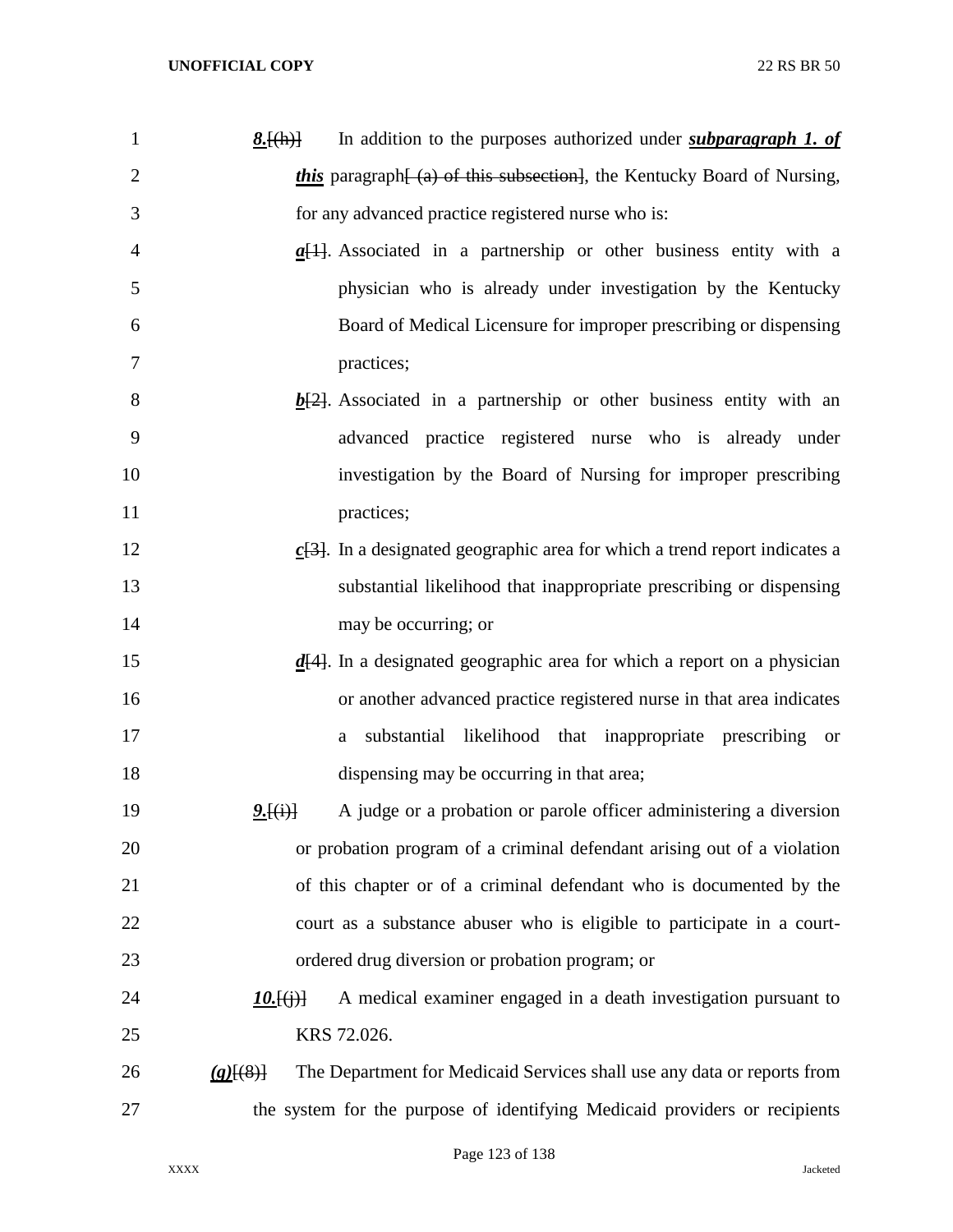whose prescribing, dispensing, or usage of controlled substances may be: *1.*[(a)] Appropriately managed by a single outpatient pharmacy or primary care physician; or *2.*[(b)] Indicative of improper, inappropriate, or illegal prescribing or dispensing practices by a practitioner or drug seeking by a Medicaid recipient. *(h)*[(9)] A person who receives data or any report of the system from the cabinet shall not provide it to any other person or entity except as provided in this *subsection*[section], in another statute, or by order of a court of competent jurisdiction and only to a person or entity authorized to receive the data or the report under this section, except that: *1.*[(a)] A person specified in *paragraph (f)2. of this* subsection  $\frac{7}{6}$ (*f*) of 13 this section who is authorized to receive data or a report may share that information with any other persons specified in *paragraph (f)2. of this* 15 subsection  $\frac{17}{10}$  of this section authorized to receive data or a report if 16 the persons specified in *paragraph (f)2. of this* subsection<del>[ (7)(b) of this</del> 17 section are working on a bona fide specific investigation involving a designated person. Both the person providing and the person receiving 19 the data or report under this *subparagraph*[paragraph] shall document in writing each person to whom the data or report has been given or received and the day, month, and year that the data or report has been given or received. This document shall be maintained in a file by each agency engaged in the investigation; **2.** 2. **2. 2. 2. (b)** A representative of the Department for Medicaid Services may share data or reports regarding overutilization by Medicaid recipients 26 with a board designated in *paragraph (f)1. of this* subsection  $\frac{7}{2}(a)$  of this section], or with a law enforcement officer designated in *paragraph*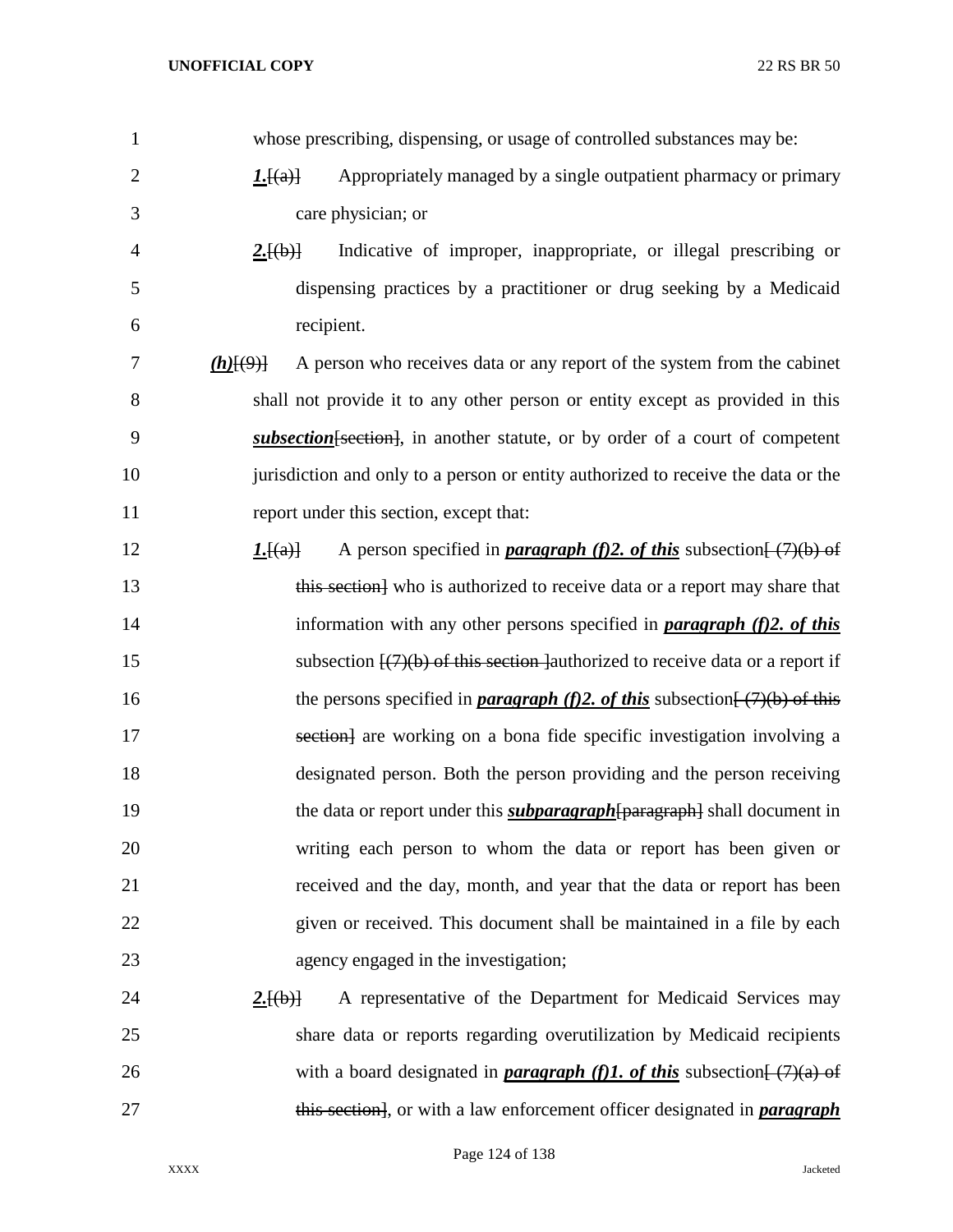| $\mathbf{1}$   | (f)2. of this subsection $\frac{7}{10}$ of this section.                                              |
|----------------|-------------------------------------------------------------------------------------------------------|
| $\overline{2}$ | The Department for Medicaid Services may submit the data as<br>3.[(e)]                                |
| 3              | evidence in an administrative hearing held in accordance with KRS                                     |
| $\overline{4}$ | Chapter 13B;                                                                                          |
| 5              | If a state licensing board as defined in KRS 218A.205 initiates<br>4.[(d)]                            |
| 6              | formal disciplinary proceedings against a licensee, and data obtained by                              |
| 7              | the board is relevant to the charges, the board may provide the data to                               |
| 8              | the licensee and his or her counsel, as part of the notice process required                           |
| 9              | by KRS 13B.050, and admit the data as evidence in an administrative                                   |
| 10             | hearing conducted pursuant to KRS Chapter 13B, with the board and                                     |
| 11             | licensee taking all necessary steps to prevent further disclosure of the                              |
| 12             | data; and                                                                                             |
| 13             | A practitioner, pharmacist, or employee who obtains data under<br>5.[(e)]                             |
| 14             | <i>paragraph (f)5. of this subsection</i> $(\frac{7}{e})$ of this section may share the               |
| 15             | report with the patient or person authorized to act on the patient's behalf.                          |
| 16             | Any practitioner, pharmacist, or employee who obtains data under                                      |
| 17             | <b><i>paragraph (f)5. of this</i></b> subsection $\frac{1}{2}$ (7)(e) of this section ] may place the |
| 18             | report in the patient's medical record, in which case the individual report                           |
| 19             | shall then be deemed a medical record subject to disclosure on the same                               |
| 20             | terms and conditions as an ordinary medical record in lieu of the                                     |
| 21             | disclosure restrictions otherwise imposed by this section.                                            |
| 22             | The cabinet for Health and Family Services, all peace officers<br>$(i)$ $(10)$                        |
| 23             | specified in <b>paragraph</b> (f)2. of this subsection $\frac{(-7)}{6}$ of this section, all          |
| 24             | officers of the court, and all regulatory agencies and officers, in using the data                    |
| 25             | for investigative or prosecution purposes, shall consider the nature of the                           |
| 26             | prescriber's and dispenser's practice and the condition for which the patient is                      |
| 27             | being treated.                                                                                        |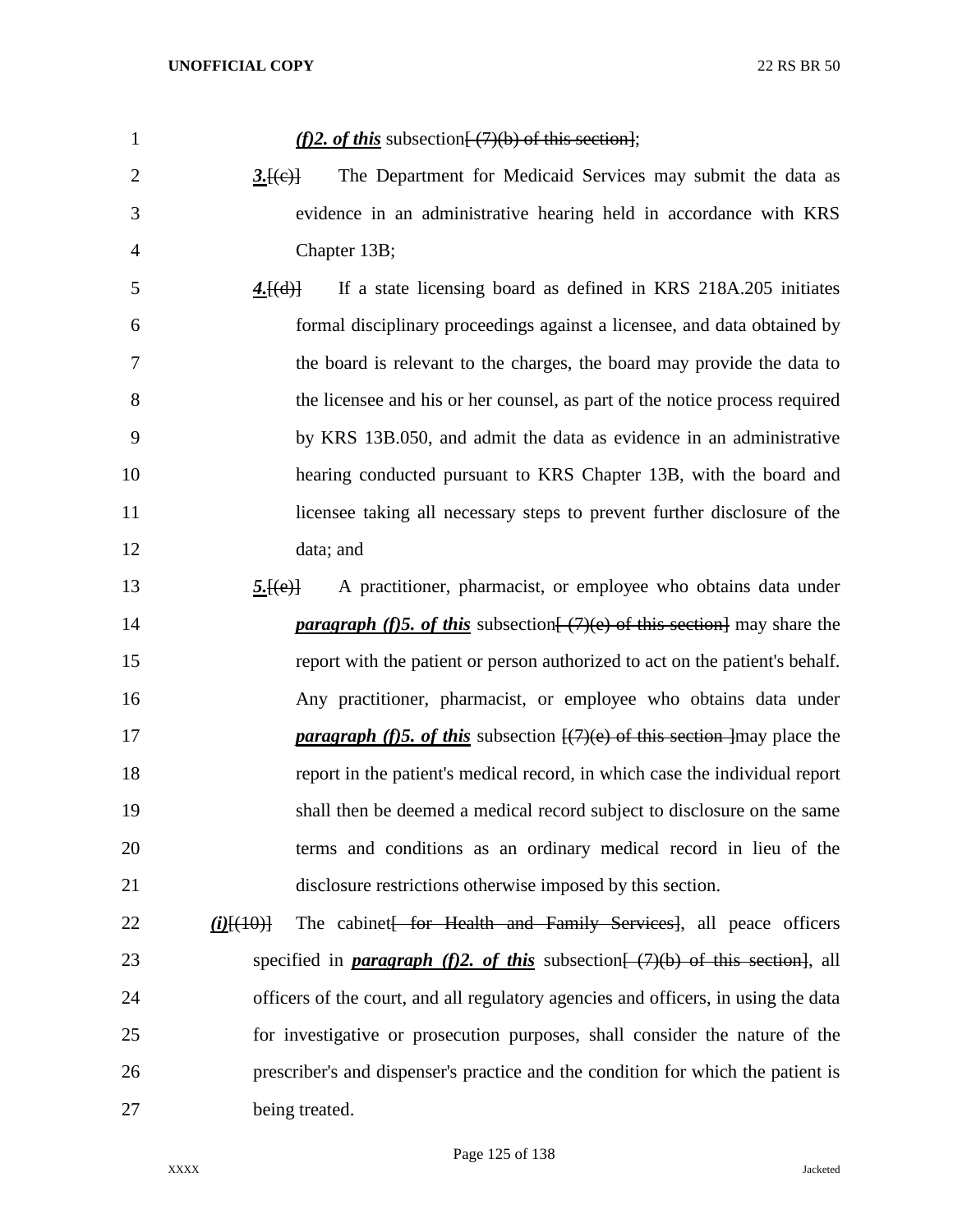| 1              | $(i)$ [ $(11)$ The data and any report obtained therefrom shall not be a public record,               |
|----------------|-------------------------------------------------------------------------------------------------------|
| $\overline{2}$ | except that the Department for Medicaid Services may submit the data as                               |
| 3              | evidence in an administrative hearing held in accordance with KRS Chapter                             |
| 4              | 13B.                                                                                                  |
| 5              | $(12)$ Intentional failure to comply with the reporting requirements of this                          |
| 6              | subsection [section] shall be a Class B misdemeanor for the first offense and a                       |
| 7              | Class A misdemeanor for each subsequent offense.                                                      |
| 8              | If the cabinet becomes aware of a prescriber's or dispenser's failure to<br>$\left( k\right)$         |
| 9              | comply with this section, the cabinet shall notify the licensing board or                             |
| 10             | agency responsible for licensing the prescriber or dispenser. The licensing                           |
| 11             | board shall treat the notification as a complaint against the licensee.                               |
| 12             | For the purpose of monitoring the cultivation, production, recommending, and<br>(4)                   |
| 13             | dispensing of medical cannabis:                                                                       |
| 14             | <b>Every medicinal cannabis practitioner who is authorized to provide written</b><br>$\left(a\right)$ |
| 15             | certifications for the use of medicinal cannabis and every licensed cannabis                          |
| 16             | <u>business shall register with the cabinet to use the system provided for in this</u>                |
| 17             | section and shall maintain such registration continuously during the                                  |
| 18             | medicinal practitioner's authorization to provide written certifications or a                         |
| 19             | cannabis business's term of licensure and shall not have to pay a fee or tax                          |
| 20             | specifically dedicated to the operation of the system.                                                |
| 21             | No later than January 1, 2023, the cabinet shall ensure that the system<br>(b)                        |
| 22             | <i><u><b>provided for in this section allows:</b></u></i>                                             |
| 23             | Medicinal cannabis practitioners to record the issuance of written<br>1.                              |
| 24             | <i>certifications to a patient as required by Section 11 of this Act;</i>                             |
| 25             | record the completion of consultations<br><b>Pharmacists</b><br>with<br><u>2.</u><br>to               |
| 26             | cardholders as required by Section 10 of this Act;                                                    |
| 27             | The cabinet, law enforcement personnel, and dispensary agents to<br>3.                                |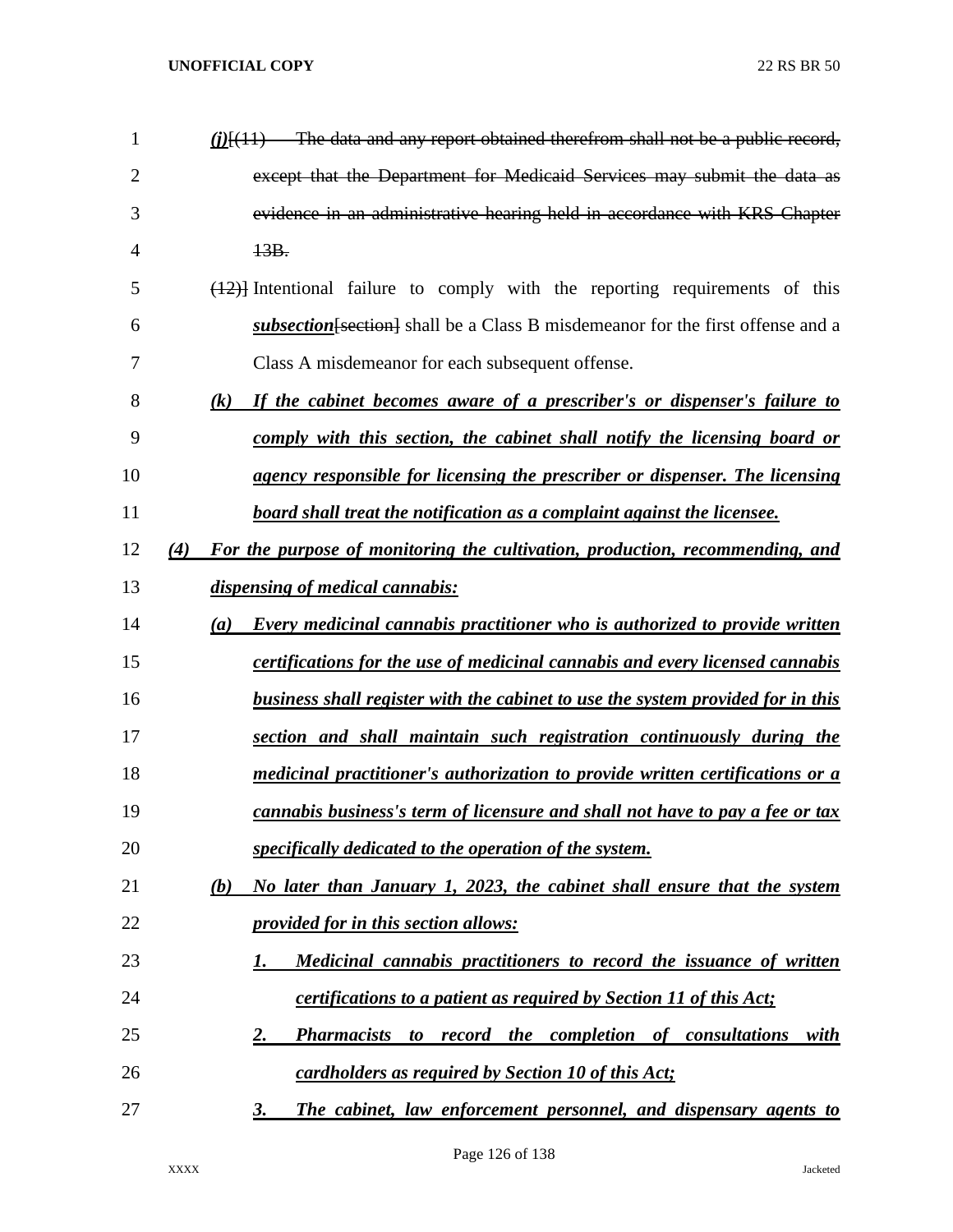| 1  |     | verify the validity of registry identification cards issued by the                   |
|----|-----|--------------------------------------------------------------------------------------|
| 2  |     | <b>Department for Public Health. When verifying the validity of an</b>               |
| 3  |     | <u>identification card, system shall only disclose whether the</u>                   |
| 4  |     | identification card is valid and whether the cardholder is a registered              |
| 5  |     | qualified patient, visiting qualified patient, or designated caregiver;              |
| 6  |     | Dispensary agents to record the amount of medicinal cannabis that is<br>4.           |
| 7  |     | dispensed to a cardholder during each transaction, as required by                    |
| 8  |     | <b>Section 22 of this Act;</b>                                                       |
| 9  |     | Law enforcement personnel and dispensary agents to access medicinal<br>5.            |
| 10 |     | cannabis sales data recorded by dispensary agents pursuant to Section                |
| 11 |     | 22 of this Act;                                                                      |
| 12 |     | The sharing of dispensing data recorded by dispensary agents,<br>6.                  |
| 13 |     | pursuant to Section 22 of this Act, with all licensed dispensaries in                |
| 14 |     | real time;                                                                           |
| 15 |     | <i>cannabis businesses</i><br>7.<br><b>Licensed</b><br>to record<br>data required by |
| 16 |     | administrative regulations promulgated pursuant to with Section 28 of                |
| 17 |     | this Act to facilitate the tracking of medicinal cannabis from the point             |
| 18 |     | of cultivation to the point of sale to cardholders; and                              |
| 19 |     | The cabinet to track all medicinal cannabis in the state from the point<br>8.        |
| 20 |     | of cultivation to the point of sale to a cardholder.                                 |
| 21 | (c) | The cabinet shall only disclose data related to the cultivation, production,         |
| 22 |     | recommending, and dispensing of medical cannabis to persons and entities             |
| 23 |     | <i>authorized to receive that data under this subsection. Disclosure to any</i>      |
| 24 |     | other person or entity, including disclosure in the context of a civil action        |
| 25 |     | where the disclosure is sought either for the purpose of discovery or for            |
| 26 |     | evidence, is prohibited unless specifically authorized by this subsection. The       |
| 27 |     | cabinet shall be authorized to provide data to:                                      |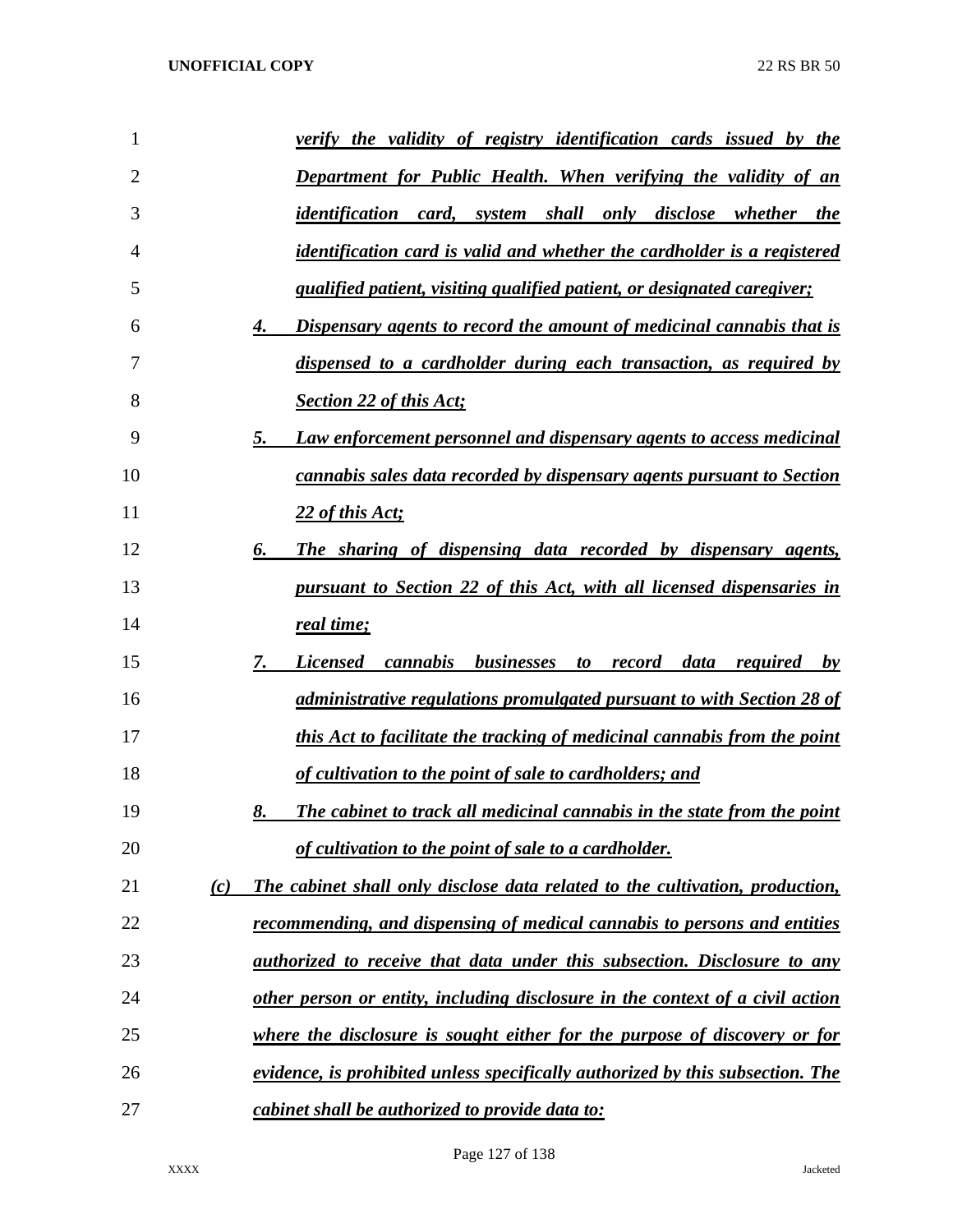| 1              | 1. | Any person or entity authorized to receive data pursuant to paragraph       |
|----------------|----|-----------------------------------------------------------------------------|
| $\overline{2}$ |    | (b) of this subsection;                                                     |
| 3              | 2. | A designated representative of a state licensing board responsible for      |
| 4              |    | the licensure, regulation, or discipline of medicinal cannabis              |
| 5              |    | practitioners and who is involved in a bona fide specific investigation     |
| 6              |    | <i>involving a designated person;</i>                                       |
| 7              | 3. | <b>Employees of the Office of the Inspector General of the cabinet who</b>  |
| 8              |    | have successfully completed training for the electronic system and          |
| 9              |    | who have been approved to use the system, Kentucky Commonwealth's           |
| 10             |    | <u>attorneys and assistant Commonwealth's attorneys, and county</u>         |
| 11             |    | attorneys and assistant county attorneys who are engaged in a bona          |
| 12             |    | fide specific investigation involving a designated person;                  |
| 13             | 4. | A properly convened grand jury pursuant to a subpoena properly              |
| 14             |    | <i>issued for the records;</i>                                              |
| 15             | 5. | A medicinal cannabis practitioner or an employee of a medicinal             |
| 16             |    | cannabis practitioner's practice acting under the specific direction of     |
| 17             |    | the medicinal cannabis practitioner, who certifies that the request for     |
| 18             |    | information is for the purpose of complying with subsection $(4)(c)$ of     |
| 19             |    | <b>Section 9 of this Act;</b>                                               |
| 20             | 6. | The chief medical officer of a hospital or long-term-care facility, an      |
| 21             |    | employee of the hospital or long-term-care facility as designated by the    |
| 22             |    | chief medical officer and who is working under his or her specific          |
| 23             |    | direction, or a physician designee if the hospital or facility has no       |
| 24             |    | chief medical officer, if the officer, employee, or designee certifies that |
| 25             |    | the requested information is for the purpose of providing medical or        |
| 26             |    | pharmaceutical treatment to a bona fide current or prospective patient      |
| 27             |    | or resident in the hospital or facility;                                    |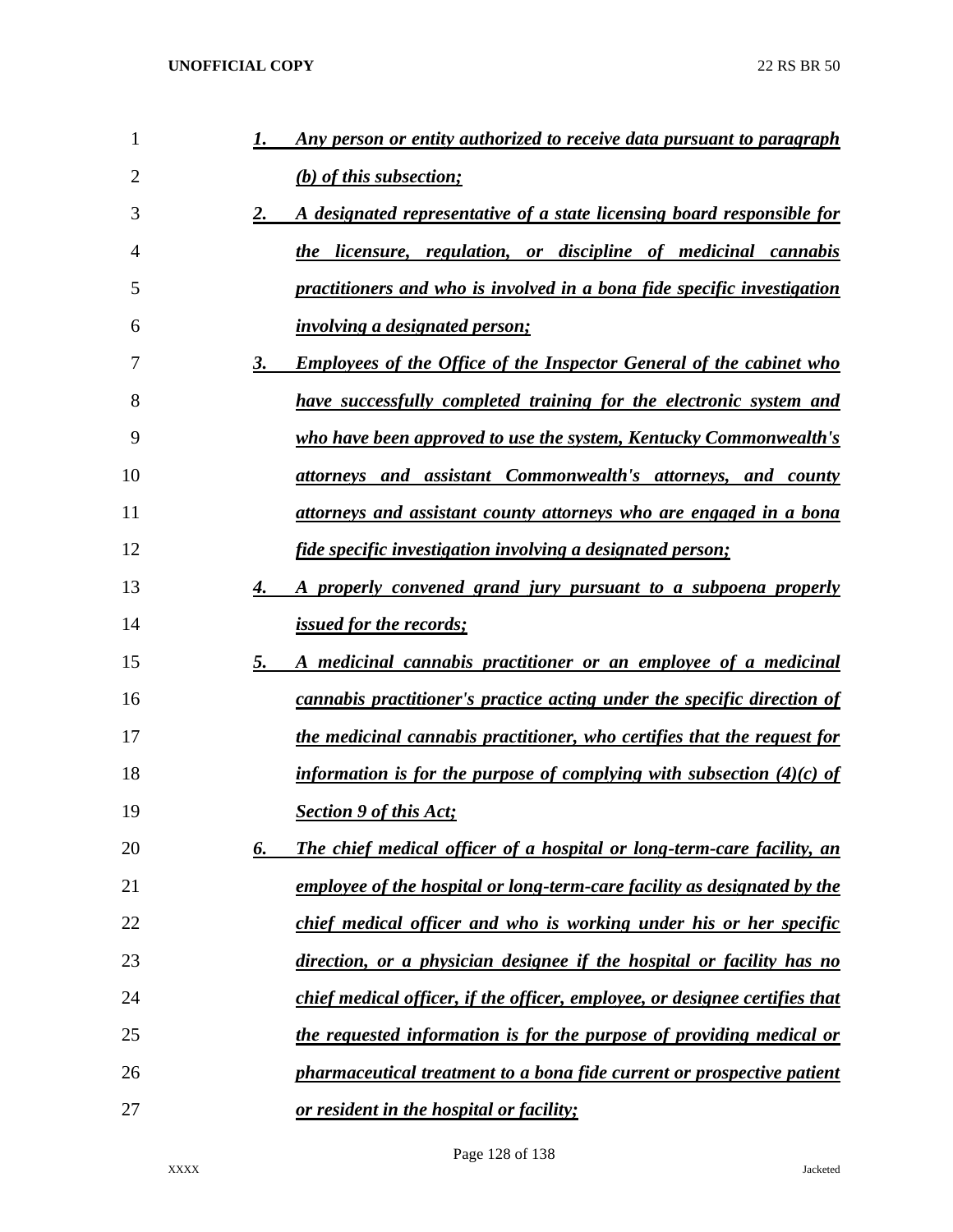| 1  | In addition to the purposes authorized under subparagraph 2. of this<br>7.          |
|----|-------------------------------------------------------------------------------------|
| 2  | <u>paragraph, the Kentucky Board of Medical Licensure, for any</u>                  |
| 3  | <i>physician who is:</i>                                                            |
| 4  | Associated in a partnership or other business entity with a<br>а.                   |
| 5  | physician who is already under investigation by the Board of                        |
| 6  | <b>Medical Licensure for improper issuance</b><br>of written                        |
| 7  | certifications;                                                                     |
| 8  | In a designated geographic area for which a trend report<br>b.                      |
| 9  | indicates a substantial likelihood that inappropriate issuance of                   |
| 10 | <u>written certifications may be occurring; or</u>                                  |
| 11 | In a designated geographic area for which a report on another<br>$\boldsymbol{c}$ . |
| 12 | physician in that area indicates a substantial likelihood that                      |
| 13 | <i>inappropriate issuance of written certifications may be occurring</i>            |
| 14 | <i>in that area;</i>                                                                |
| 15 | 8.<br>In addition to the purposes authorized under subparagraph 2. of this          |
| 16 | paragraph, the Kentucky Board of Nursing, for any advanced practice                 |
| 17 | registered nurse who is:                                                            |
| 18 | Associated in a partnership or other business entity with a<br>а.                   |
| 19 | physician who is already under investigation by the Kentucky                        |
| 20 | <b>Board of Medical Licensure for improper issuance of written</b>                  |
| 21 | certifications;                                                                     |
| 22 | Associated in a partnership or other business entity with an<br>b.                  |
| 23 | advanced practice registered nurse who is already under                             |
| 24 | investigation by the Board of Nursing for improper issuance of                      |
| 25 | written certifications;                                                             |
| 26 | In a designated geographic area for which a trend report<br>$\boldsymbol{c}$ .      |
| 27 | indicates a substantial likelihood that inappropriate issuance of                   |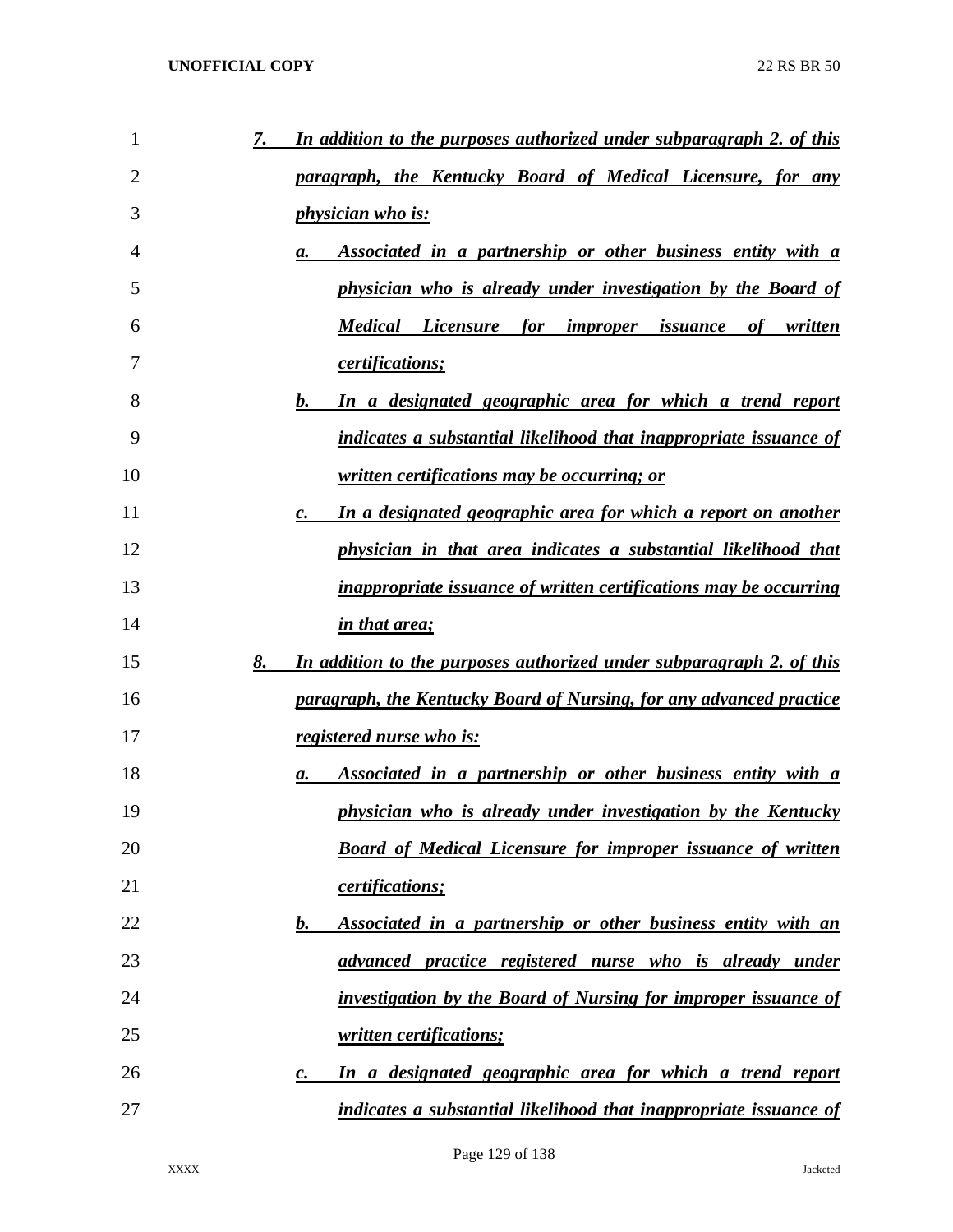| 1              |     | <u>written certifications may be occurring; or</u>                                 |
|----------------|-----|------------------------------------------------------------------------------------|
| $\overline{2}$ |     | In a designated geographic area for which a report on a<br>d.                      |
| 3              |     | physician or another advanced practice registered nurse in that                    |
| 4              |     | indicates a substantial likelihood that inappropriate<br>area                      |
| 5              |     | <i>issuance of written certifications may be occurring in that area;</i>           |
| 6              |     | A judge or a probation or parole officer administering a diversion or<br>9.        |
| 7              |     | probation program of a criminal defendant arising out of a violation               |
| 8              |     | of this chapter or of a criminal defendant who is documented by the                |
| 9              |     | court as a substance abuser who is eligible to participate in a court-             |
| 10             |     | ordered drug diversion or probation program; or                                    |
| 11             |     | A medical examiner engaged in a death investigation pursuant to KRS<br>10.         |
| 12             |     | <u>72.026.</u>                                                                     |
| 13             | (d) | A person who receives data or any report of the system from the cabinet            |
| 14             |     | shall not provide it to any other person or entity except as provided in this      |
| 15             |     | section, in another statute, or by order of a court of competent jurisdiction      |
| 16             |     | <u>and only to a person or entity authorized to receive the data or the report</u> |
| 17             |     | <u>under this section, except that:</u>                                            |
| 18             |     | A person specified in paragraph (c)3. of this subsection who is                    |
| 19             |     | <i>authorized to receive data or a report may share that information with</i>      |
| 20             |     | any other persons specified in paragraph $(c)$ 3. of this subsection               |
| 21             |     | authorized to receive data or a report if the persons specified in                 |
| 22             |     | paragraph (c)3. of this subsection are working on a bona fide specific             |
| 23             |     | investigation involving a designated person. Both the person providing             |
| 24             |     | and the person receiving the data or report under this subparagraph                |
| 25             |     | shall document in writing each person to whom the data or report has               |
| 26             |     | been given or received and the day, month, and year that the data or               |
| 27             |     | report has been given or received. This document shall be maintained               |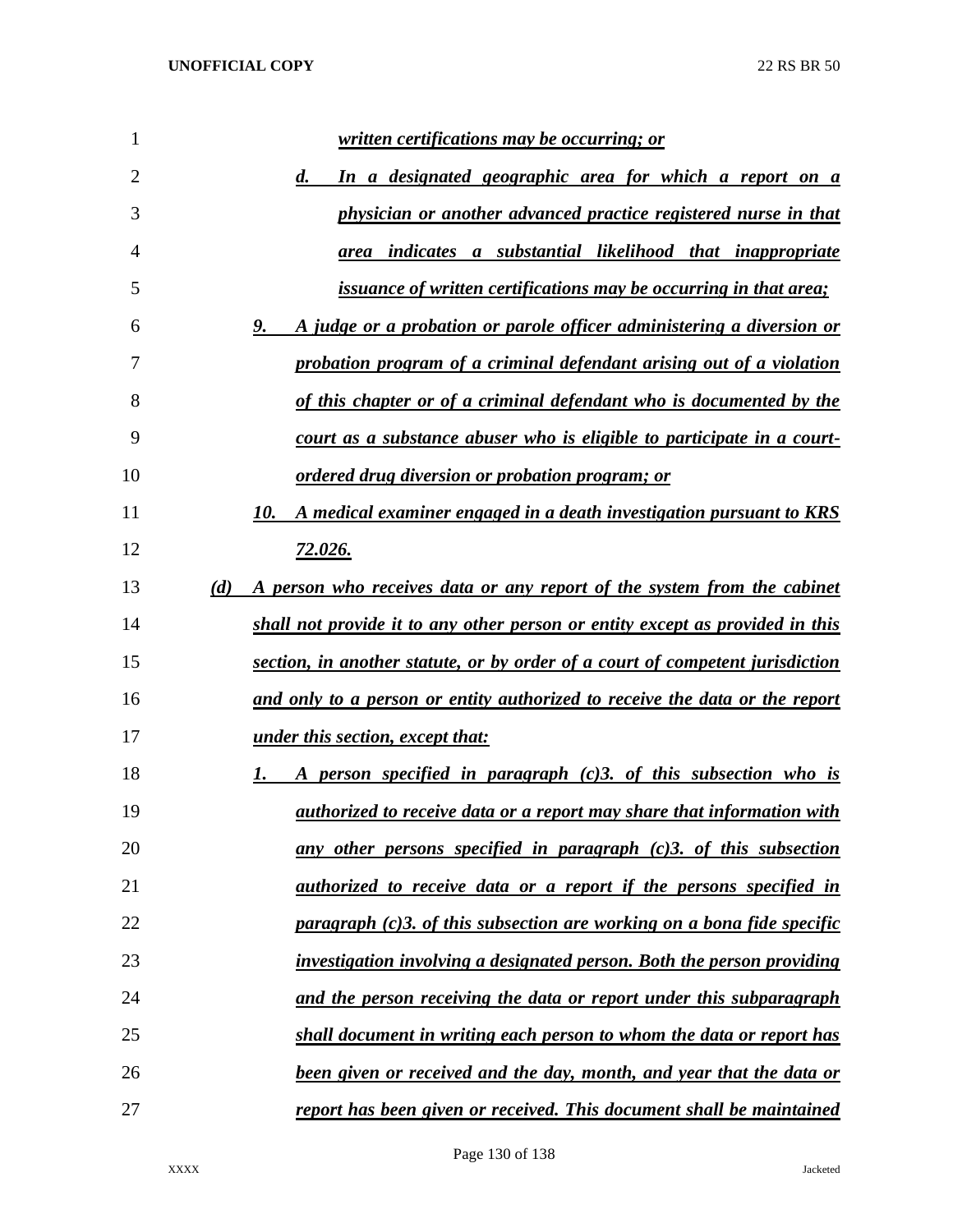| 1              | in a file by each agency engaged in the investigation;                                   |
|----------------|------------------------------------------------------------------------------------------|
| $\overline{2}$ | If a state licensing board initiates formal disciplinary proceedings<br>2.               |
| 3              | against a licensee, and data obtained by the board is relevant to the                    |
| 4              | charges, the board may provide the data to the licensee and his or her                   |
| 5              | counsel, as part of the notice process required by KRS 13B.050, and                      |
| 6              | admit the data as evidence in an administrative hearing conducted                        |
| 7              | pursuant to KRS Chapter 13B, with the board and licensee taking all                      |
| 8              | necessary steps to prevent further disclosure of the data; and                           |
| 9              | A medicinal cannabis practitioner or an employee of a medicinal<br>3.                    |
| 10             | cannabis practitioner's practice acting under the specific direction of                  |
| 11             | the medicinal cannabis practitioner who obtains data under                               |
| 12             | paragraph (c)5. of this subsection may share the report with the                         |
| 13             | patient or person authorized to act on the patient's behalf. Any                         |
| 14             | medicinal cannabis practitioner or employee who obtains data under                       |
| 15             | paragraph (c)5. of this subsection may place the report in the patient's                 |
| 16             | medical record, in which case the individual report shall then be                        |
| 17             | deemed a medical record subject to disclosure on the same terms and                      |
| 18             | conditions as an ordinary medical record in lieu of the disclosure                       |
| 19             | restrictions otherwise imposed by this section.                                          |
| 20             | The data and any report obtained therefrom shall not be a public record, except<br>(5)   |
| 21             | that the Department for Medicaid Services may submit the data as evidence in an          |
| 22             | administrative hearing held in accordance with KRS Chapter 13B.                          |
| 23             | Intentional disclosure of transmitted data to a person not authorized by<br>$(6)$ [(13)] |
| 24             | subsection (3)(f) to (h) or subsection (4)(c) and (d) [subsections (7) to (9) ] of this  |
| 25             | section or authorized by KRS 315.121, or obtaining information under this section        |
| 26             | not relating to a bona fide current or prospective patient or a bona fide specific       |
| 27             | investigation, shall be a Class B misdemeanor for the first offense and a Class A        |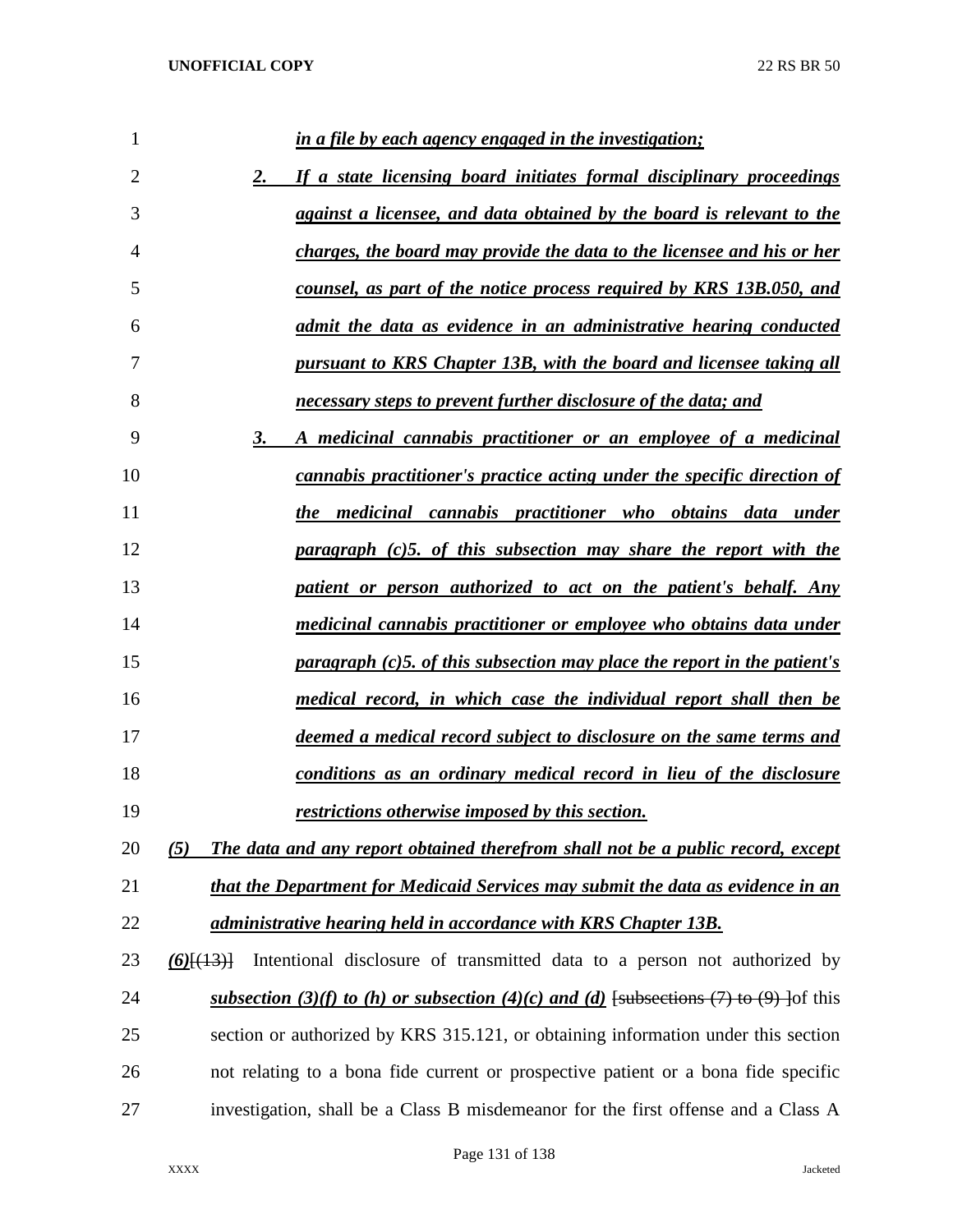- misdemeanor for each subsequent offense.
- *(7)*[(14)] The cabinet[ for Health and Family Services] may, by promulgating an administrative regulation, limit the length of time that data remain in the electronic system. Any data removed from the system shall be archived and subject to retrieval within a reasonable time after a request from a person authorized to review data under this section.
- *(8)*[(15)] (a) The cabinet for Health and Family Services shall work with each board responsible for the licensure, regulation, or discipline of practitioners, pharmacists, or other persons who are authorized to prescribe, administer, or dispense controlled substances for the development of a continuing education program about the purposes and uses of the electronic system for monitoring established in this section.
- *(b) The cabinet shall work with each board responsible for the licensure, regulation, or discipline of medicinal cannabis practitioners, as defined in*
- *Section 1 of this Act, who are authorized to provider written certifications for the use of medicinal cannabis for the development of a continuing education program about the purposes and uses of the electronic system for*
- 
- *monitoring established in this section.*
- *(c)*[(b)] The cabinet shall work with the Kentucky Bar Association for the development of a continuing education program for attorneys about the purposes and uses of the electronic system for monitoring established in this section.

# 23 *(d)*<sup>[(e)]</sup> The cabinet shall work with the Justice and Public Safety Cabinet for the development of a continuing education program for law enforcement officers about the purposes and uses of the electronic system for monitoring established in this section.

# *(e) The cabinet shall work with the Department for Public Health for the*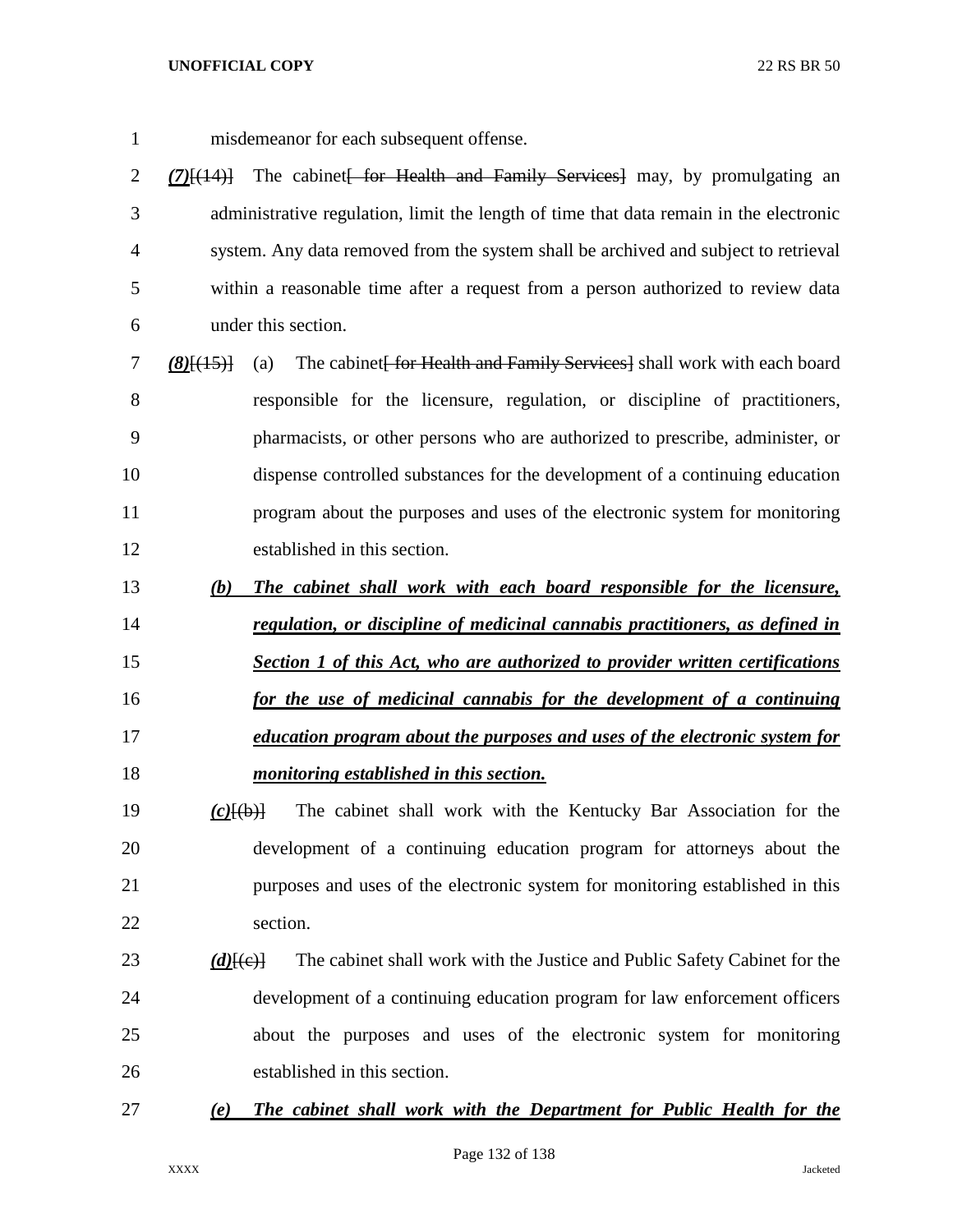| $\mathbf{1}$   | development of a training program for cannabis business agents about the                     |
|----------------|----------------------------------------------------------------------------------------------|
| $\overline{2}$ | purposes and uses of the electronic system for monitoring established in this                |
| 3              | section.                                                                                     |
| 4              | $[(16)$ If the cabinet becomes aware of a prescriber's or dispenser's failure to comply with |
| 5              | this section, the cabinet shall notify the licensing board or agency responsible for         |
| 6              | licensing the prescriber or dispenser. The licensing board shall treat the notification      |
| 7              | as a complaint against the licensee.                                                         |
| 8              | The cabinet for Health and Family Services, Office of Inspector General,<br>$(9)$ $(17)$     |
| 9              | shall conduct quarterly reviews to identify patterns of potential improper,                  |
| 10             | inappropriate, or illegal prescribing or dispensing of a controlled substance,               |
| 11             | <i>issuance of written certifications, or cultivation, processing, or dispensing of</i>      |
| 12             | <i>medical cannabis.</i> The Office of Inspector General may independently investigate       |
| 13             | and submit findings and recommendations to the appropriate boards of licensure or            |
| 14             | other reporting agencies.                                                                    |
| 15             | $(10)$ $\{(18)$ The cabinet shall promulgate administrative regulations to implement the     |
| 16             | provisions of this section. Included in these administrative regulations shall be:           |
| 17             | An error resolution process allowing a patient to whom a report had been<br>(a)              |
| 18             | disclosed under <i>subsections</i> (3) and (4) [subsection $(9)$ ] of this section to        |
| 19             | request the correction of inaccurate information contained in the system                     |
| 20             | relating to that patient; and                                                                |
| 21             | A requirement that data be reported to the system under subsection (3) $(b)$ of<br>(b)       |
| 22             | this section within one (1) day of dispensing.                                               |
| 23             | $(11)$ $(19)$ $(a)$ Before July 1, 2018, the Administrative Office of the Courts shall       |
| 24             | forward data regarding any felony or Class A misdemeanor conviction that                     |
| 25             | involves the trafficking or possession of a controlled substance or other                    |
| 26             | prohibited acts under KRS Chapter 218A for the previous five (5) calendar                    |
| 27             | years to the cabinet for inclusion in the electronic monitoring system                       |
|                |                                                                                              |

Page 133 of 138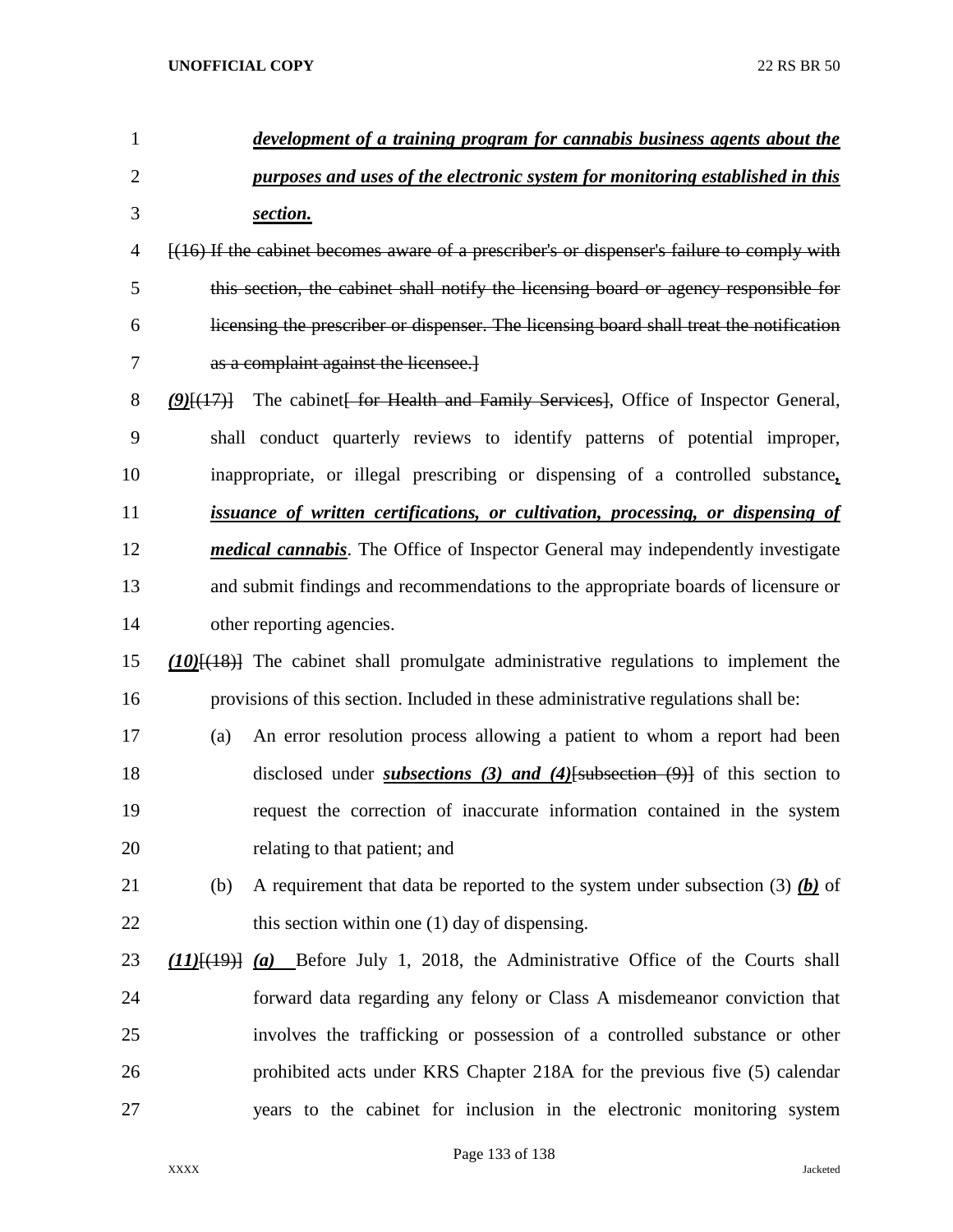| 1              |     | established under this section. On or after July 1, 2018, such data shall be |
|----------------|-----|------------------------------------------------------------------------------|
| $\overline{2}$ |     | forwarded by the Administrative Office of the Courts to the cabinet on a     |
| 3              |     | continuing basis. The cabinet shall incorporate the data received into the   |
| 4              |     | system so that a query by patient name indicates any prior drug conviction.  |
| 5              | (b) | <b>Before January 1, 2023, the Administrative Office of the Courts shall</b> |
| 6              |     | forward data regarding any disqualifying felony offense for the previous     |
| 7              |     | five (5) calendar years to the cabinet for inclusion in the electronic       |
| 8              |     | monitoring system established under this section. On or after January 1,     |
| 9              |     | 2023, such data shall be forwarded by the Administrative Office of the       |
| 10             |     | Courts to the cabinet on a continuing basis. The cabinet shall incorporate   |
| 11             |     | the data received into the system so that a query by patient name indicates  |
| 12             |     | any prior disqualifying felony conviction.                                   |
| 13             |     | Section 42. KRS 218A.500 is amended to read as follows:                      |
| 14             |     | As used in this section and KRS 218A.510:                                    |
| 15             | (1) | "Drug paraphernalia" means all equipment, products and materials of any kind |
|                |     |                                                                              |

 which are used, intended for use, or designed for use in planting, propagating, cultivating, growing, harvesting, manufacturing, compounding, converting, producing, processing, preparing, testing, analyzing, packaging, repackaging, storing, containing, concealing, injecting, ingesting, inhaling, or otherwise introducing into the human body a controlled substance in violation of this chapter.

- *The term "drug paraphernalia" does not include medicinal cannabis accessories as defined in Section 1 of this Act.* It includes but is not limited to:
- (a) Kits used, intended for use, or designed for use in planting, propagating, cultivating, growing, or harvesting of any species of plant which is a controlled substance or from which a controlled substance can be derived;
- (b) Kits used, intended for use, or designed for use in manufacturing, compounding, converting, producing, processing, or preparing controlled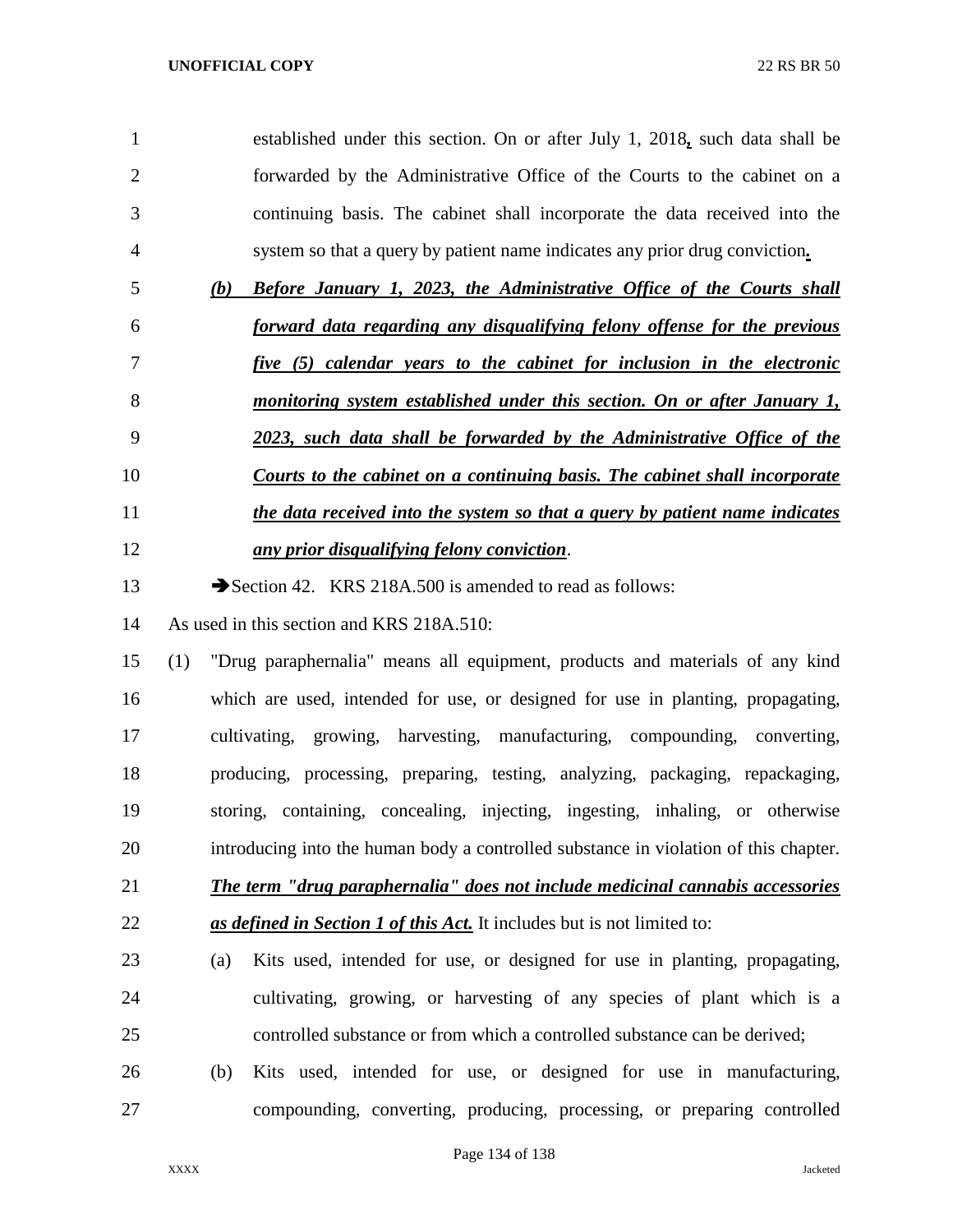| $\mathbf{1}$   |     | substances;                                                                     |
|----------------|-----|---------------------------------------------------------------------------------|
| $\overline{2}$ | (c) | Isomerization devices used, intended for use, or designed for use in increasing |
| 3              |     | the potency of any species of plant which is a controlled substance;            |
| 4              | (d) | Testing equipment used, intended for use, or designed for use in identifying,   |
| 5              |     | or in analyzing the strength, effectiveness or purity of controlled substances; |
| 6              | (e) | Scales and balances used, intended for use, or designed for use in weighing or  |
| 7              |     | measuring controlled substances;                                                |
| 8              | (f) | Diluents and adulterants, such as quinine hydrochloride, mannitol, mannite,     |
| 9              |     | dextrose and lactose, used, intended for use, or designed for use in cutting    |
| 10             |     | controlled substances;                                                          |
| 11             | (g) | Separation gins and sifters used, intended for use, or designed for use in      |
| 12             |     | removing twigs and seeds from, or in otherwise cleaning or refining             |
| 13             |     | marijuana;                                                                      |
| 14             | (h) | Blenders, bowls, containers, spoons, and mixing devices used, intended for      |
| 15             |     | use, or designed for use in compounding controlled substances;                  |
| 16             | (i) | Capsules, balloons, envelopes, and other containers used, intended for use, or  |
| 17             |     | designed for use in packaging small quantities of controlled substances;        |
| 18             | (j) | Containers and other objects used, intended for use, or designed for use in     |
| 19             |     | storing or concealing controlled substances;                                    |
| 20             | (k) | Hypodermic syringes, needles, and other objects used, intended for use, or      |
| 21             |     | designed for use in parenterally injecting controlled substances into the human |
| 22             |     | body; and                                                                       |
| 23             | (1) | Objects used, intended for use, or designed for use in ingesting, inhaling, or  |
| 24             |     | otherwise introducing marijuana, cocaine, hashish, or hashish oil into the      |
| 25             |     | human body, such as: metal, wooden, acrylic, glass, stone, plastic, or ceramic  |
| 26             |     | pipes with or without screens, permanent screens, hashish heads, or punctured   |
| 27             |     | metal bowls; water pipes; carburetion tubes and devices; smoking and            |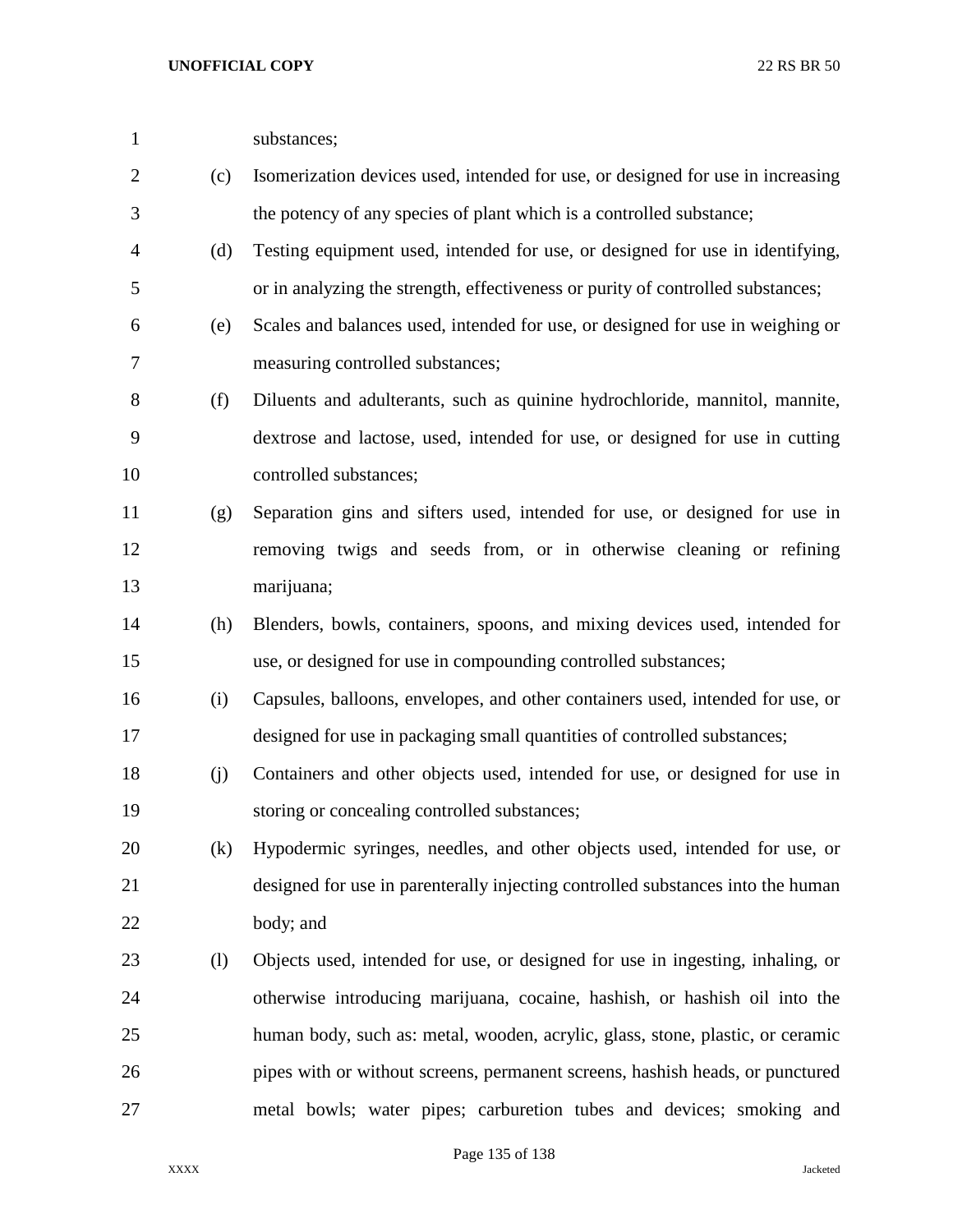carburetion masks; roach clips which mean objects used to hold burning material, such as marijuana cigarettes, that have become too small or too short to be held in the hand; miniature cocaine spoons, and cocaine vials; chamber pipes; carburetor pipes; electric pipes; air-driven pipes; chillums; bongs; ice pipes or chillers.

 (2) It is unlawful for any person to use, or to possess with intent to use, drug paraphernalia for the purpose of planting, propagating, cultivating, growing, harvesting, manufacturing, compounding, converting, producing, processing, preparing, testing, analyzing, packing, repacking, storing, containing, concealing, injecting, ingesting, inhaling, or otherwise introducing into the human body a controlled substance in violation of this chapter.

 (3) It is unlawful for any person to deliver, possess with intent to deliver, or manufacture with intent to deliver, drug paraphernalia, knowing, or under circumstances where one reasonably should know, that it will be used to plant, propagate, cultivate, grow, harvest, manufacture, compound, convert, produce, process, prepare, test, analyze, pack, repack, store, contain, conceal, inject, ingest, inhale, or otherwise introduce into the human body a controlled substance in violation of this chapter.

 (4) It is unlawful for any person to place in any newspaper, magazine, handbill, or other publication any advertisement, knowing, or under circumstances where one reasonably should know, that the purpose of the advertisement, in whole or in part, is to promote the sale of objects designed or intended for use as drug paraphernalia.

- (5) (a) This section shall not prohibit a local health department from operating a substance abuse treatment outreach program which allows participants to exchange hypodermic needles and syringes.
- (b) To operate a substance abuse treatment outreach program under this subsection, the local health department shall have the consent, which may be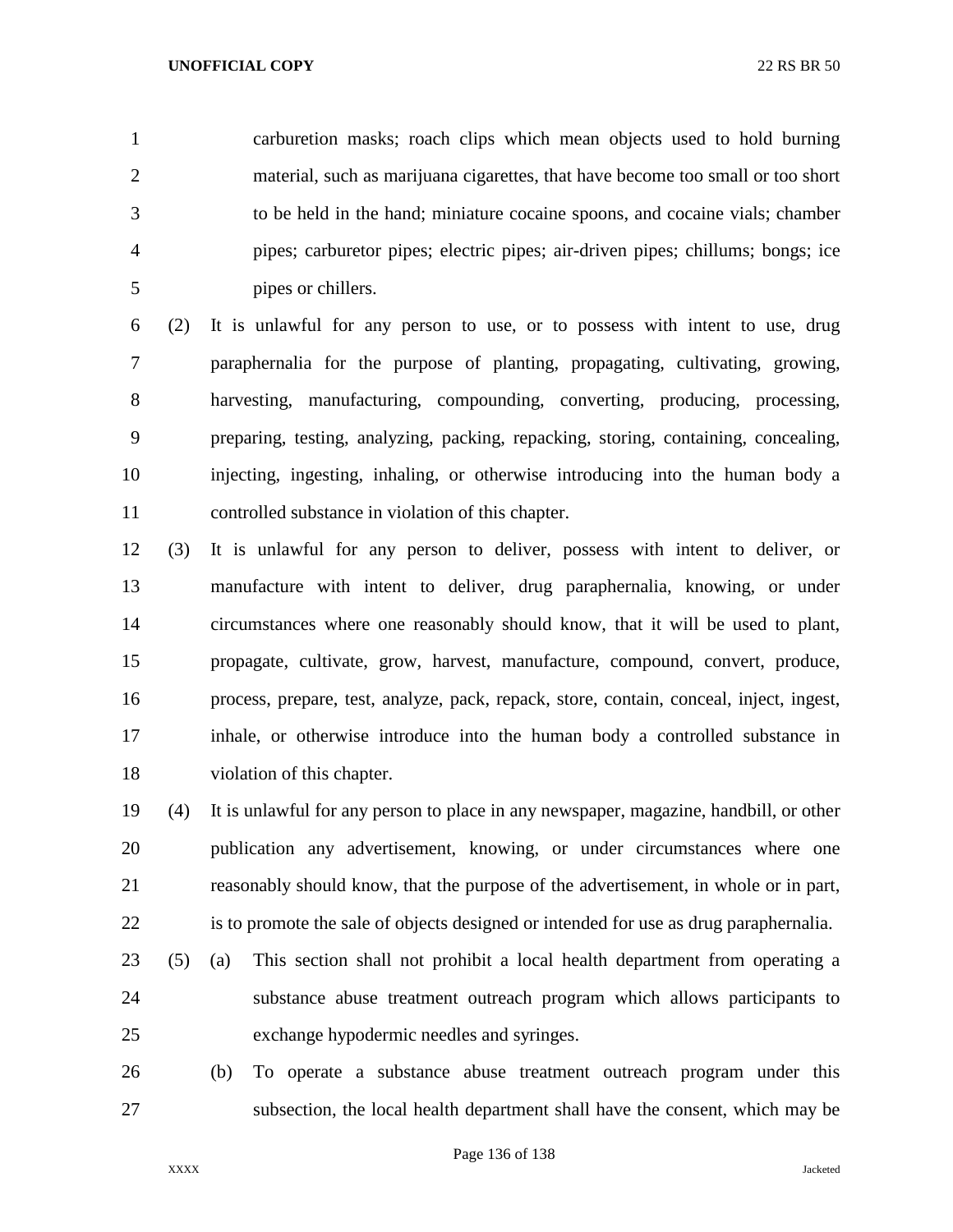revoked at any time, of the local board of health and: 1. The legislative body of the first or home rule class city in which the program would operate if located in such a city; and 2. The legislative body of the county, urban-county government, or consolidated local government in which the program would operate. (c) Items exchanged at the program shall not be deemed drug paraphernalia under this section while located at the program. (6) (a) Prior to searching a person, a person's premises, or a person's vehicle, a peace officer may inquire as to the presence of needles or other sharp objects in the areas to be searched that may cut or puncture the officer and offer to not charge a person with possession of drug paraphernalia if the person declares to the officer the presence of the needle or other sharp object. If, in response to the offer, the person admits to the presence of the needle or other sharp object prior to the search, the person shall not be charged with or prosecuted for possession of drug paraphernalia for the needle or sharp object or for possession of a controlled substance for residual or trace drug amounts present on the needle or sharp object. (b) The exemption under this subsection shall not apply to any other drug paraphernalia that may be present and found during the search or to controlled substances present in other than residual or trace amounts. (7) (a) This section shall not prohibit the retail sale of hypodermic syringes and needles without a prescription in pharmacies. (b) Hypodermic syringe and needle inventory of a pharmacy shall not be deemed drug paraphernalia under this section. (8) Any person who violates any provision of this section shall be guilty of a Class A misdemeanor. 27 Section 43. KRS 342.815 is amended to read as follows: